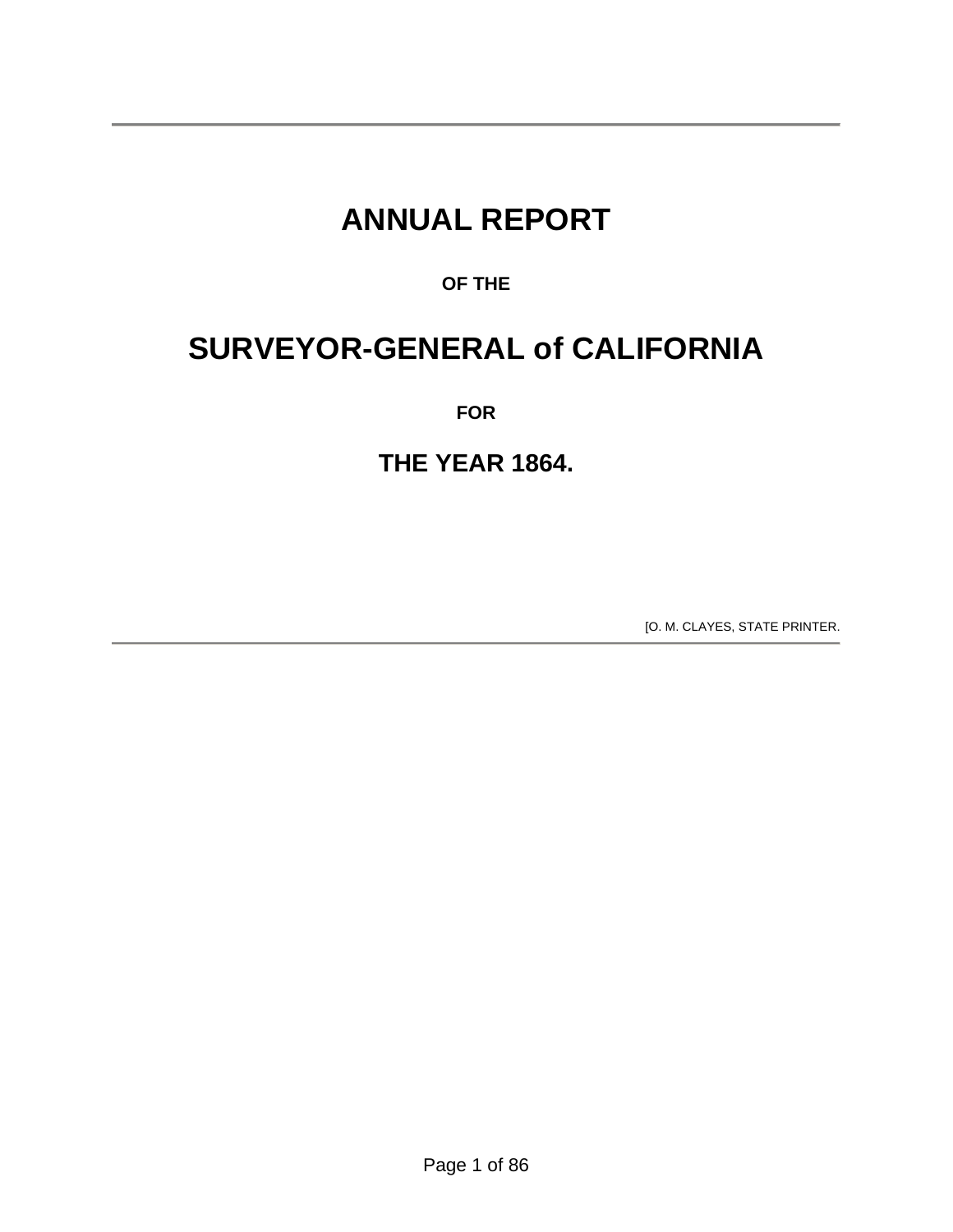# **ANNUAL REPORT.**

SURVEYOR GENERAL'S OFFICE, Sacramento, November 1, 1864.

To His Excellency,

 FRED'K F. LOW, Governor of California:

l

 SIR: - In compliance with the requirements of the law defining the duties of this office, I have the honor to submit for your consideration the following report, from November twentieth, eighteen hundred and sixty-three, to November first, eighteen hundred and sixty-four.

I am, very respectfully,

Your obedient servant,

 J. F. HOUGHTON, Surveyor-General, and Register of State Land Office.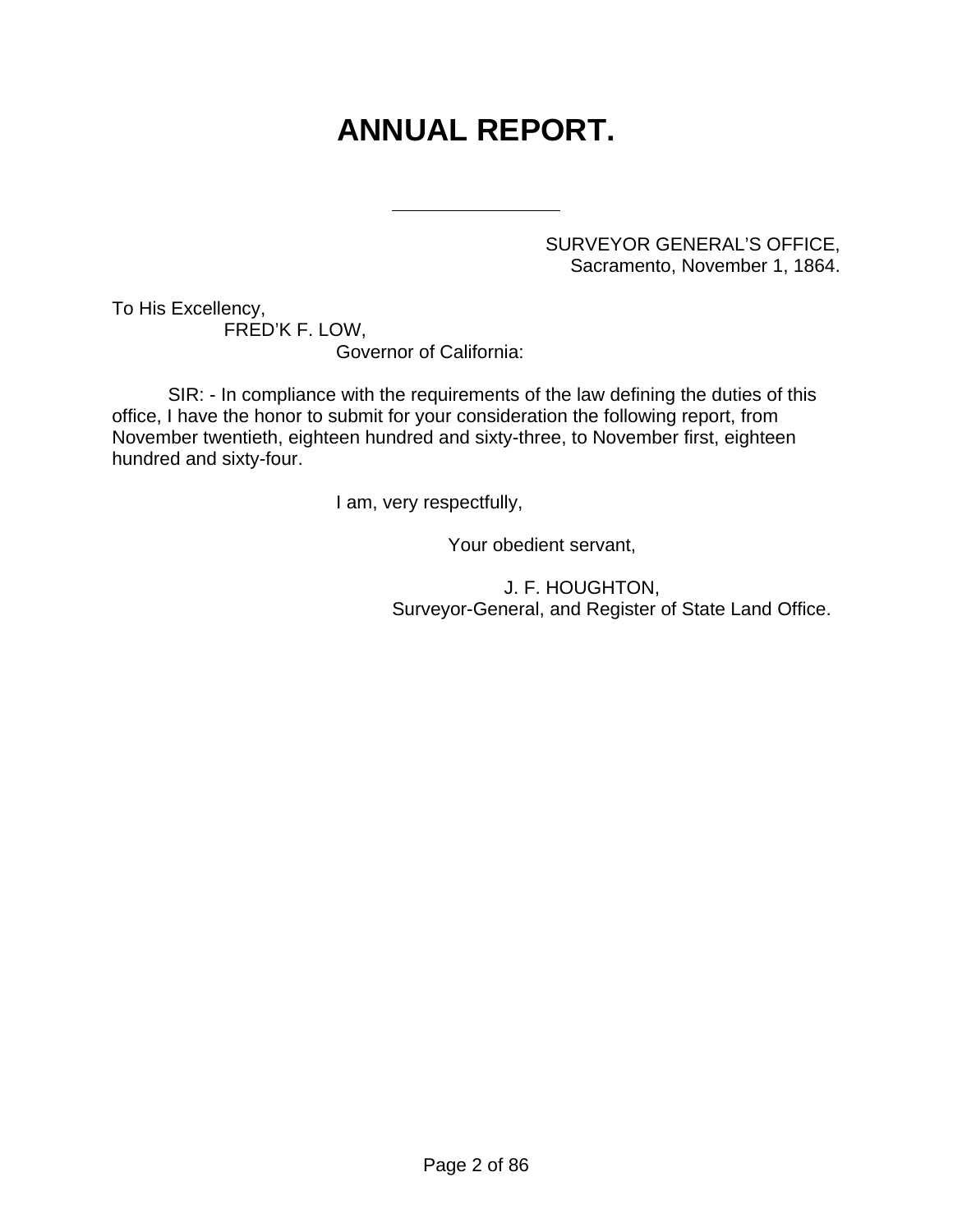## **REPORT.**

#### STATE LANDS.

 $\overline{a}$ 

 The increasing importance of this subject will continue to claim for it the front rank in the annual reports of this office, until such time as the State secures from the General Government and gives to every purchaser under the laws of our State the title which has been promised, and yet so long delayed.

 In the case of school lands, the proper course to obtain such titles from the General Government is, for the State authorities, immediately upon the selection of any portion of the public domain, to notify the local United States Register of the district in which the land is located that such selection has been made by the State in part satisfaction of the sixteenth and thirty-sixth section grant, the five hundred thousand acre grant, or the seventy-two section grant for the used of a seminary of learning, as the case may be, and here the duty of the State should end.

 The United States local Register is required by instructions from the Commissioner of the General Land Office at Washington to note all such selections upon his maps, and report them to that office for examination and approval or rejection, and, in case of approval, to be certified over to the State.

 The duties of the officers of the State in this matter have, for nearly thirteen years, since first any of these lands were offered for sale by the State, been faithfully and promptly performed, and the United States Registers have been duly notified of every selection made.

 I have reason to believe that as a general thing the Registers have performed their duties so far as instructed by the General Land Office, yet not a single acre of land of any description has been listed or patented to the State. The first systematic attempt to perfect the title to the swamp and overflowed lands granted to the State by Act of Congress of September twenty-eighth, eighteen hundred and fifty, was by an Act of the Legislature, approved May thirteenth, eighteen hundred and sixty-one, creating a Board of Swamp Land Commissioners, to take charge of the segregation and reclamation of all the swamp and overflowed land within the State which was conveyed by the grant. It was made the duty of the Board to forward to the County Surveyors blank affidavits of the form required by the General Land Office, which affidavits, after a survey of the land, the County Surveyors were to have sworn to and subscribed by respectable witnesses who lived in the vicinity of and were well acquainted with the land, thus proving the swampy character of all the land claimed by the State under the grant. Segregation surveys were made in nearly all those counties in which any considerable quantities of swamp land occur, and the affidavits procured. Duplicate maps were made, and one copy, with the required proof, forwarded by the Governor to the Department at Washington.

 If any reply came to the request to have the lands so claimed certified to the State, I have not been made acquainted to it. During the session of the Legislature of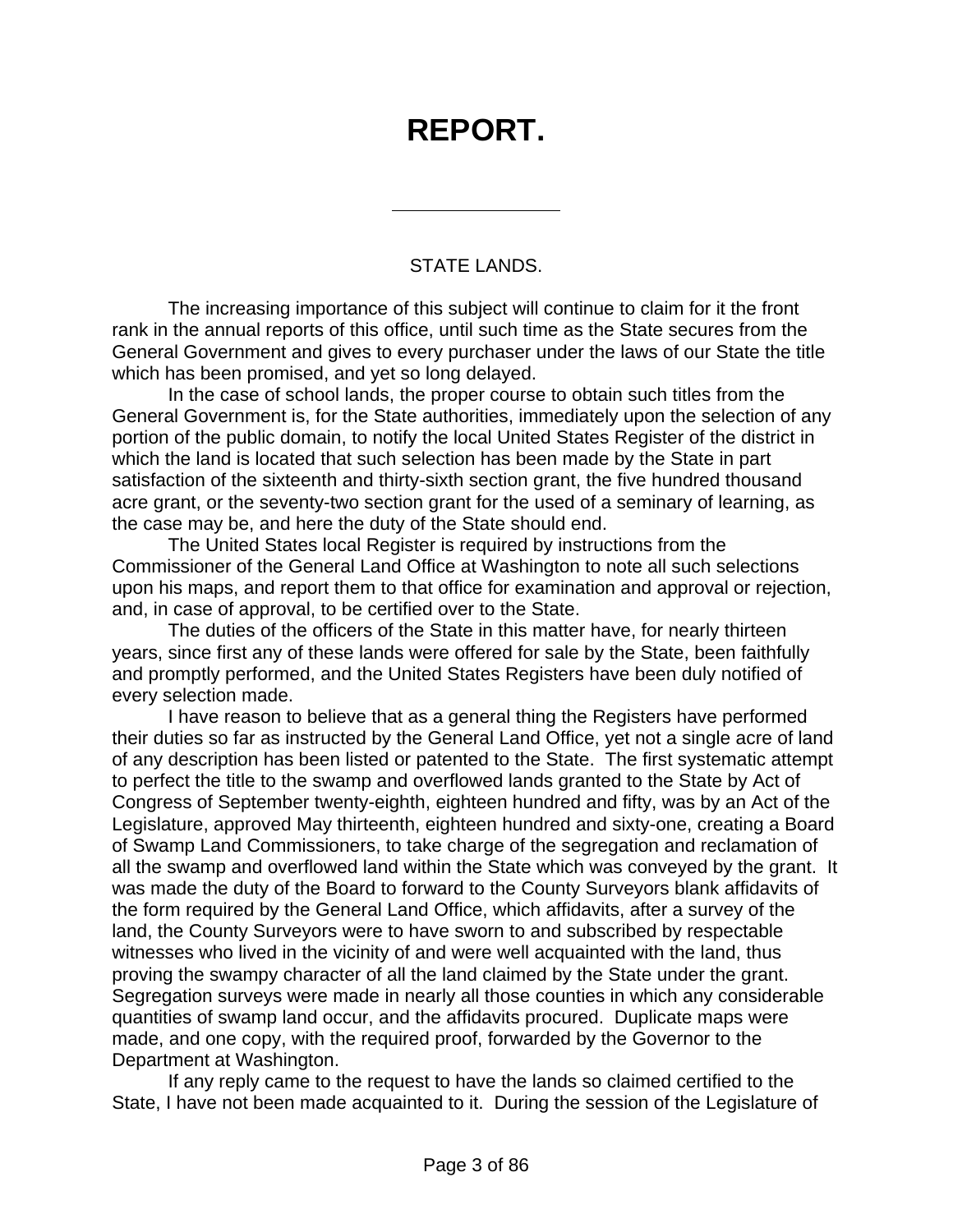eighteen hundred and sixty-two, after consultation with the United States Surveyor-General Beale, in regard to the best method of presenting the claim of the State to these lands before the General Land Office, I recommended the passage of an Act requiring the Register of the State Land Office to prepare lists of all lands claimed by the State under the several Acts of donation; also, certified copies of all affidavits, or other evidence that the lands so claimed are the property of the State, within the meaning of the several Acts making the donations, and to file such lists and affidavits with the Surveyor-General, or Register, as may be required by the rules of the United States Land Department.

 Under this Act, in addition to other duties required by the Act, I prepared full copies of all the segregation affidavits, and all other evidence on file in this office proving the character of the land, together with full lists of the land, and took them in person to the United States Surveyor-General at San Francisco, who forwarded them to the department. After a long delay he reported to me that the department were not satisfied with certified copies, but must have the original papers. I immediately took him the originals, returning to the files of this office the certified copies, which originals he forwarded, and again he reported that the Commissioner objected to the form of the affidavits procured, inasmuch as the State Agent in his affidavit did not state the reason why the affidavit of the swampy character of the land was not made by the United States Deputy Surveyor and his assistants who made the survey of the adjoining high land in the township.

 It is hard to see the force of this objection when we consider the fact, that the townships in which the State claimed swamp and overflowed land, not one in ten had ever been surveyed by authority of the United States, of which fact the Commissioner could easily have informed himself by a glance at the map accompanying the United States Surveyor-General's report.

 In all those townships in which no United States survey had been made, the instructions of the Commissioner of the General Land Office to the United States Surveyor-General for California, dated December thirteenth, eighteen hundred and fiftynine, had been fully complied with, yet, for the reason that in the few townships which had been so surveyed, the State Agent did not procure the affidavits of the United States Deputy and his assistants to the character of the land so claimed, nor state any reason why he did not so procure them, the whole proof, which has cost the State so much time and money to procure, is rejected.

 These affidavits were procured at the time of making the segregations, before my advent into the office, but as soon as this objection, which was pertinent only so far as related to those townships which had been surveyed by the United States was raised, I notified the Swamp Land Commissioners, requesting them to procure new proofs not subject to this objection, and notified County Surveyors of the new form of affidavit required.

 In Townships five, six and seven north, Range four east, of Mount Diablo meridian, embracing those narrow strips of land, a few rods in width, on the banks of the Sacramento River, which had been settled upon and reclaimed by enterprising settlers, by constructing levees and drains, stopping the mouths of the smaller sloughs, and by other methods, rendering them susceptible of cultivation, although it was no part of my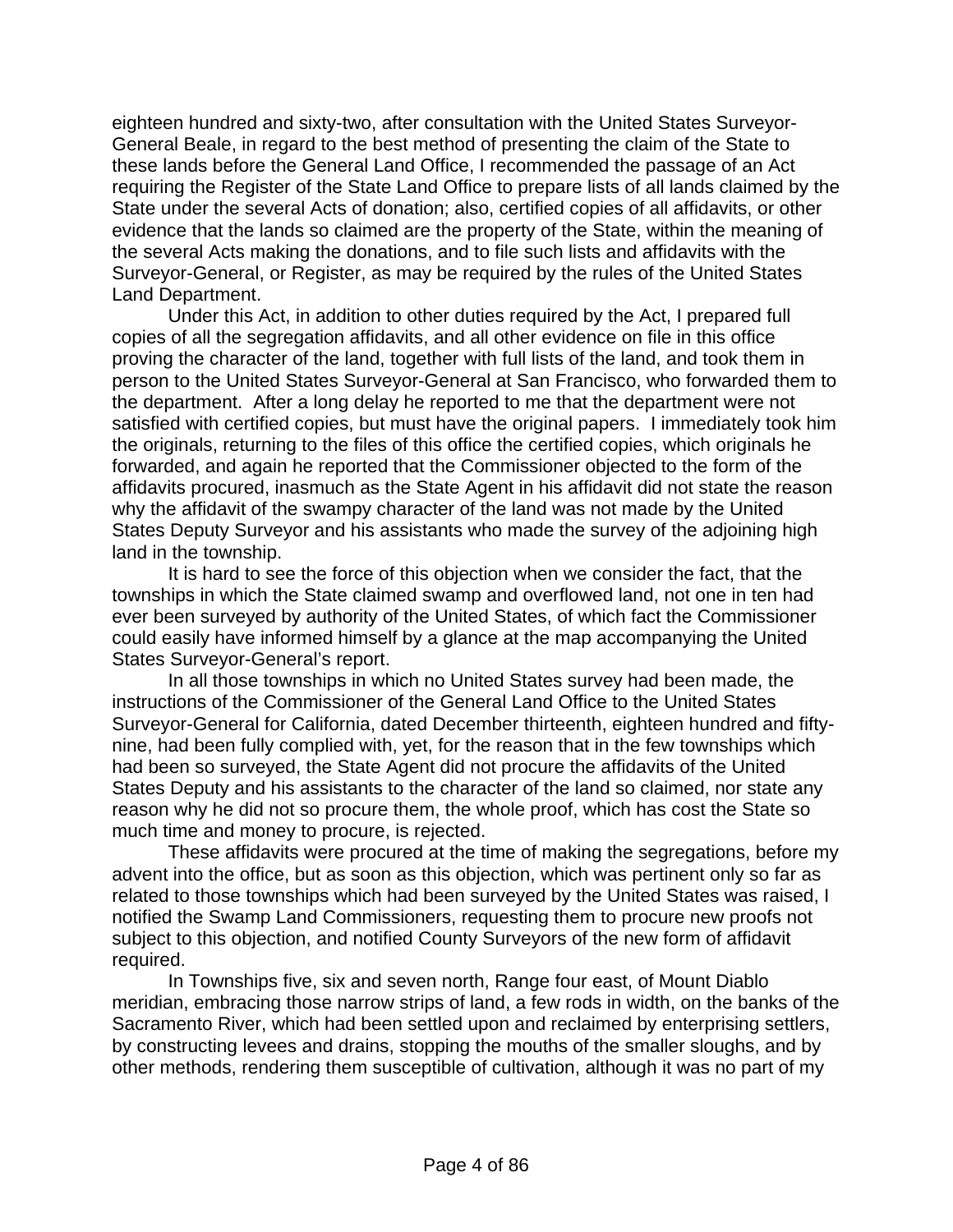duty, as an initiative step I prepared affidavits of a form to answer the last objection, and had them duly sworn to and filed with the United States Surveyor-General.

 Ten months have elapsed since these affidavits were filed, and I believe they were at once forwarded to the department; yet I have heard of no reply having been received.

 The difference between the Commissioner of the General Land Office and the State authorities in construction of the sixteenth and thirty-sixth section grant, in regard to the right of the State under the law to select unsurveyed lands in lieu of such sections where they are covered by grants, or have been taken for public uses, and also the instructions of the Commissioner to the local Registers, that where a township falls wholly within a private claim, the State is not entitled to lands in lieu of the sixteenth and thirty-sixth sections, has been fully discussed in the reports of this office for the years eighteen hundred and sixty-two and eighteen hundred and sixty-three, and will not be repeated here.

 During the session of eighteen hundred and sixty-two, the Legislature, by concurrent resolution, selected the Honorable William H. Parks as a Commissioner to proceed to Washington, for the purpose of adjusting all questions relating to the title of the State to the lands claimed under the several grants. The Commissioner thus selected was furnished by this office with ample proofs of the claims of the State to all lands claimed by her, involving much labor in their preparation, and with them he proceeded to Washington and laid the case before the Commissioner, but failed to obtain any definite result to his mission, with the exception that the Commissioner at his request forwarded instructions to the United States Surveyor-General to give the State the same privileges as settlers under the Act of Congress of May thirteenth, eighteen hundred and sixty-two, which provided that the settlers upon any township could have a survey of said township made by the United States Surveyor-General at their own expense.

 The State Commissioner at the close of his report to the Governor says: The State of California "has a right to complain that owing to the peculiar views of the Commissioner she has not been able to obtain that to which she is justly entitled."

 Soon after the report of the Honorable H. W. Parks, Commissioner above referred to, taking into consideration the many and total failures of the State to obtain a recognition of its titles in the usual way, notwithstanding it would seem that every duty of its officers had been faithfully and fully performed, I drew up and presented to the Legislature at its session in eighteen hundred and sixty-three, the concurrent resolutions adopted April twenty-fourth, eighteen hundred and sixty-three, requesting our Senators and Representatives in Congress to procure the passage of an Act which should provide that wherever the proper authorities of the State had in good faith selected any portion of the public domain in part satisfaction of any grant made to the State by Act of Congress, and had in the same good faith sold the same to purchasers under her laws, the same should be confirmed; also pledging the State, that if upon final investigation and decision it should appear that the State had selected any land to which she was not entitled, she should pay into the Sub-Treasury of the United States the sum of one dollar and twenty-five cents per acre for each and every acre so determined to have been improperly selected.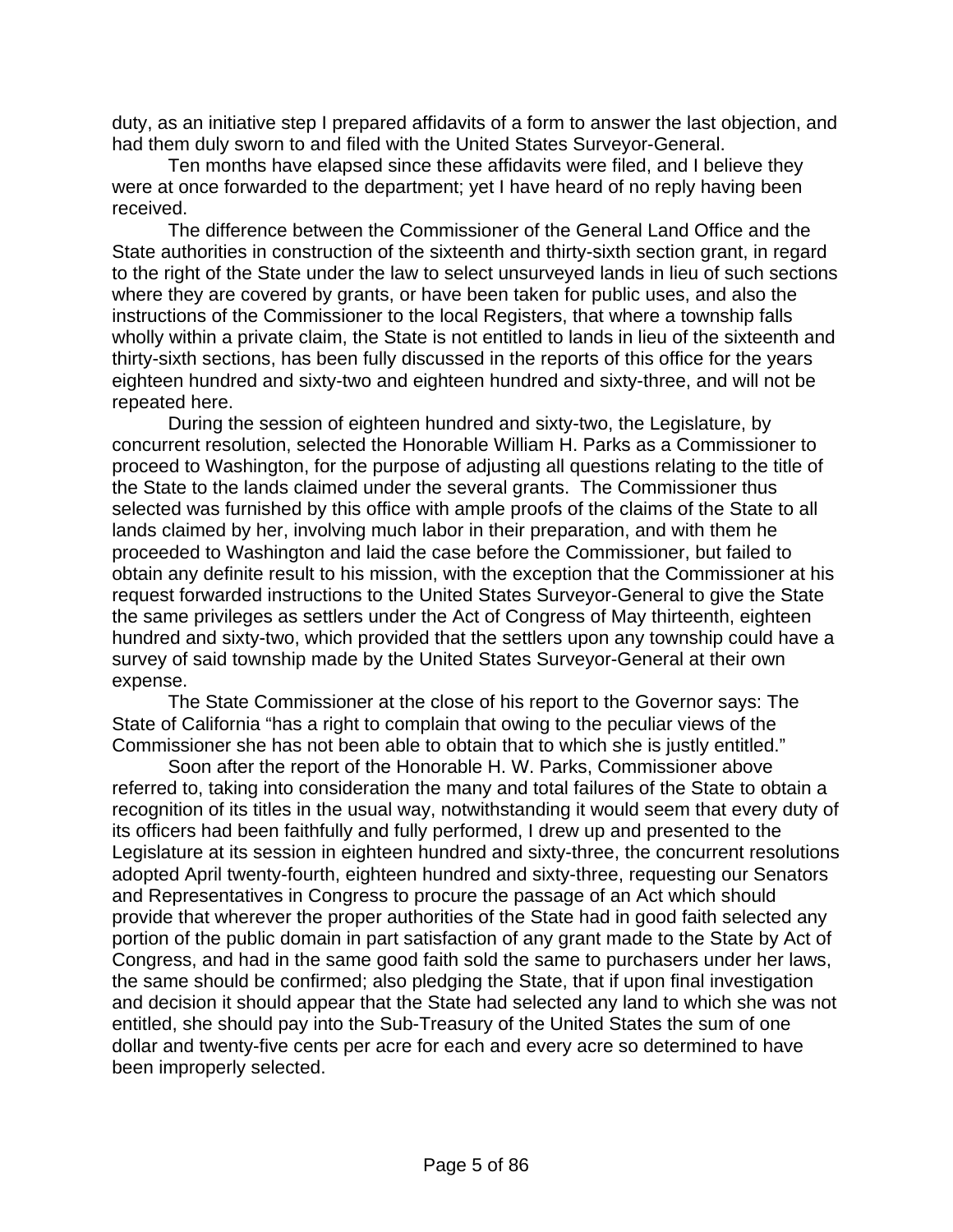Agreeably to the instructions contained in the last of the resolutions, I prepared certified copies of them, and forwarded one, each, to the Honorable Secretary of the Interior, and the Honorable Commissioner of the General Land Office, accompanied by a long communication proposing to make the resolutions a basis of settlement of all questions of difference between the United States and the State, in regard to the several donations of land to the State.

 In that communication I presented all questions of difference, as understood by the State authorities, briefly setting forth the effects of those differences upon the State, and the grounds upon which the State relied, the form of affidavit required of State purchasers, and other witnesses, that the lands claimed were unoccupied and unimproved, except by the applicant to purchase of the State, and that no valid claim existed upon said land adverse to the claim of the said applicant, requesting them to answer if the plan suggested by the resolutions met their approval, and respectfully solicited their co-operation with our congressional delegation for the purposes therein indicated; which resolutions and communication will be found in the report of this office for the year eighteen hundred and sixty-three.

 To this communication I had hoped to received a reply before the departure for Washington of our congressional delegation in the fall of eighteen hundred and sixtythree, but neither before nor since that time has any reply been received.

 Previous to the departure of the delegation at that time, I conferred with most of them on the subject, and promised to draw up a bill embodying the essential points of the resolutions, and forward it to them for presentation to Congress. Agreeably to such promises, and actuated by no other motive than to do equal and exact justice to all, as nearly as at this late day it could be done, I drew up, and forwarded to the delegation, the following bill:

#### "AN ACT *to confirm to the State of California, and purchasers under her laws, selections of land made in part satisfaction of various Acts of donation by Congress."*

 "SECTION 1. *Be it enacted by the Senate and House of Representatives of the United States of America, in Congress assembled*, That it shall be the duty of the Secretary of the Interior to certify over to the State of California all lands, whether surveyed or unsurveyed – which have been sold by the State to purchasers in good faith – which have been selected by the authorized agents of said State in part satisfaction of the grant of five hundred thousand acres made by Act of Congress, approved September fourth, eighteen hundred and forty-one, for purposes of internal improvement; all lands, so located, as part of the grant of seventy-two sections, for the use of a seminary of learning, made by Act of Congress of March third, eighteen hundred and fifty-three; all lands so selected, as part of the ten sections granted by the last named Act, for the purpose of erecting the public buildings of the State of California; *provided*, the amount so certified to said State shall in no case exceed the amount embraced in said grant; also, all lands selected in lieu of the sixteenth and thirty-sixth sections of any township in the State, where such sections were covered by private grants, reserved for public uses, or settled upon previous to such selections; *provided*, that at the time of such selection, the lands so selected by the State were unsold, unoccupied, and unimproved, except by the parties seeking to purchase of the State;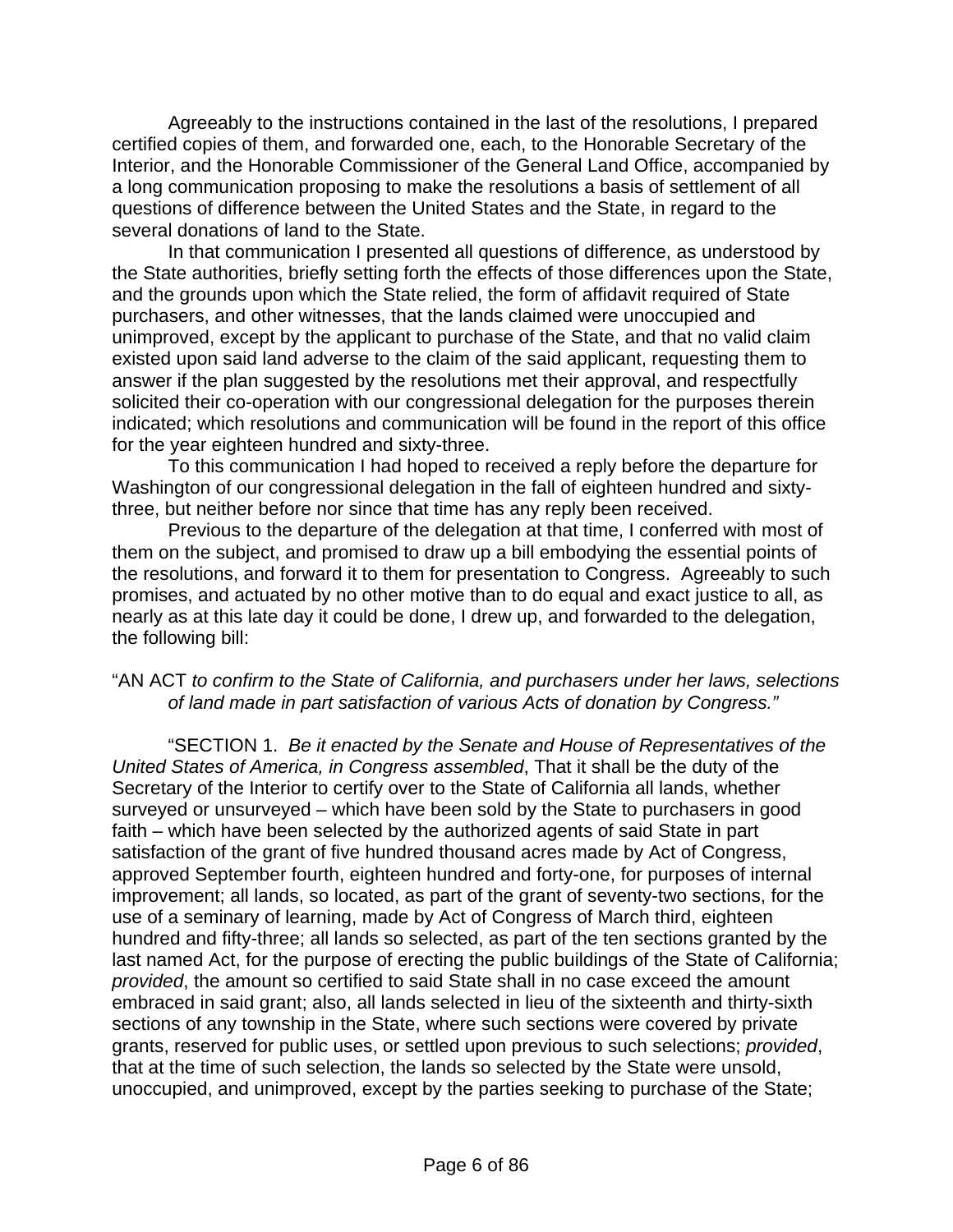and, *provided*, further, that no selection of land by the State Agents shall be confirmed upon which any valid pre-emption or homestead right existed at the date of such selection.

 "SEC. 2. *And be it further enacted*, That immediately upon presentation, by the authorities of said State to the Register of the United States Land Office, of any list of lands within his district, selected as provided in section one of this Act, with the dates of selection, it shall be the duty of such Register to add his certificate, whether there is in his office any evidence of occupation, pre-emption, homestead, or other right acquired to such land, at the date of such selection; which certificate shall be deemed sufficient evidence upon which to certify over to the State all lands embraced in such lists upon which no such rights existed as aforesaid; and the Register shall be authorized to charge and collect of said State a fee of one dollar for examination of each location and certificate.

 "SEC. 3. *And be it further enacted*, That whenever the proper authorities of the State of California shall furnish the Secretary of the Interior with lists of swamp and overflowed lands surveyed by authority of said State, with affidavits, taken before an officer qualified to administer oaths, of not less than two respectable witnesses, in the following form, or to the following effect, to wit:

 "We, -----, residents of -----, in the vicinity of the lands hereinafter described, lying in the County of -----, State of California, being duly sworn, depose and say, that we are well acquainted with the mode and manner of surveying and marking the public lands; that we have made a personal examination, on the ground, of each of the several tracts hereinafter described, to wit: ----- and from such personal examination on the ground, have ascertained and know, and hereby make oath that the greater part of each one of the quarter-quarter sections of the foregoing tracts is swamp and overflowed land, made unfit thereby for cultivation, and is in fact unfit for cultivation without necessary drains and levees to reclaim the same; that they are made so by reason of the overflow of -----, in such manner that no crops could be raised thereon by reason of its overflowed and swampy condition; that they are not shallow lakes or ponds, which by natural causes may become dry, and that, to the best of our knowledge and belief, such was the character thereof on the twenty-eighth day of September, eighteen hundred and fifty, the day of the passage of the Act. And further, that we have no interest, direct or indirect, present or prospective, in the issue, or in any parcel of the land herein described, save and except -----.

 "It shall be the duty of the Secretary of the Interior to certify over to the State all lands embraced in said lists, as part of the swamp and overflowed lands donated to said State by Act of Congress, approved September twenty-eighth, eighteen hundred and fifty; *provided*, that no lands shall be so certified to which any patent of the United States may have been issued at the date of the passage of this Act."

This draft of a bill was accompanied by the following letter, and subsequently the next letter upon the same subject was forwarded: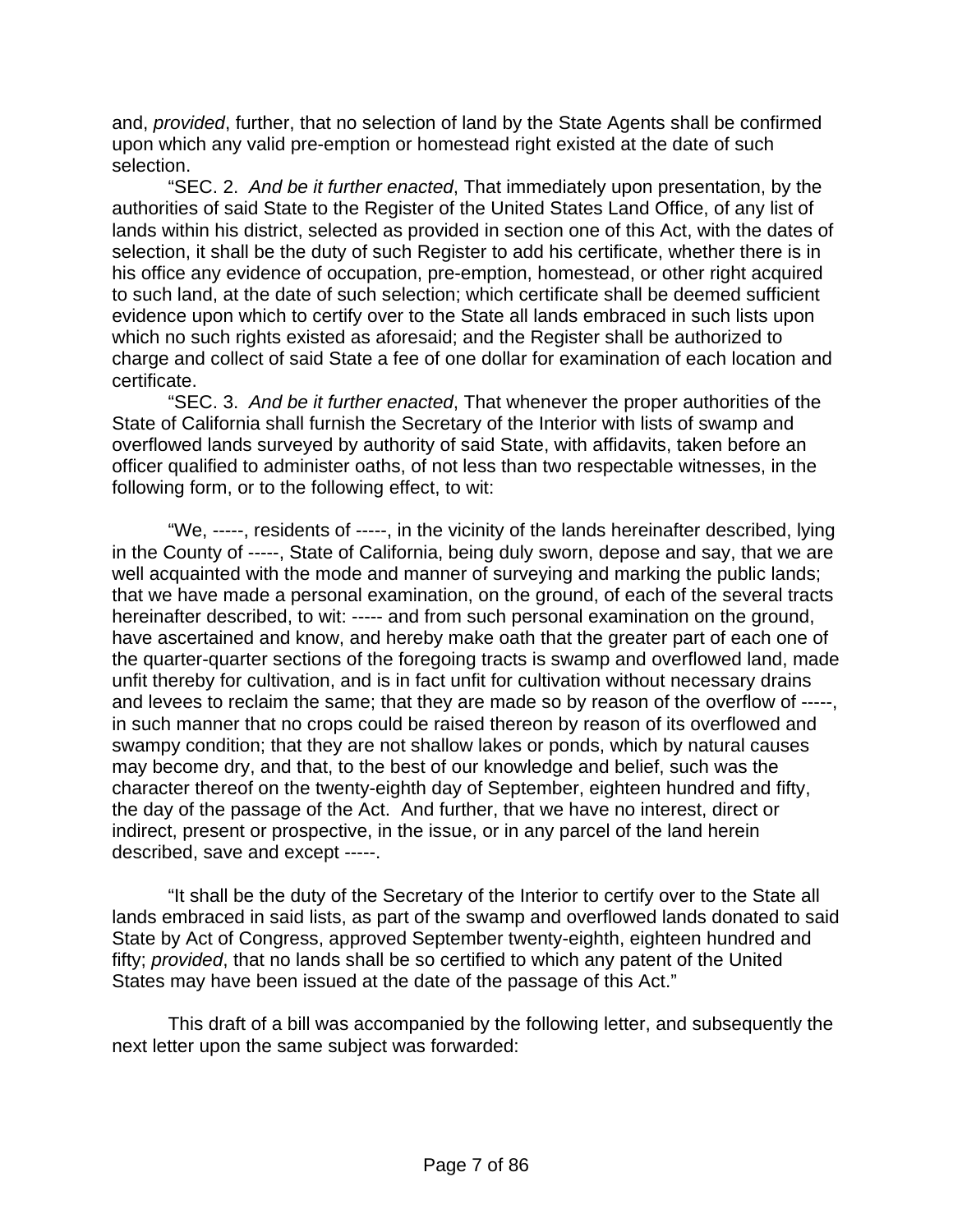HON. JOHN CONNESS,

U. S. Senate, Washington, D. C.:

 DEAR SIR: - In compliance with my promise made before your departure for Washington, I send you herewith inclosed a draft of a bill, which, if it can be passed in its present form, will protect all purchasers under the laws of our State, and at the same time will protect all homestead, pre-emption, or other rights which may have been acquired upon any of the public domain by actual settlers.

 It will be very necessary to the success of any bill disposing of public lands, in my opinion, to first obtain the approval of the Land Office at Washington, and this, since it is careful to select only such lands as were unoccupied and unimproved at the time of selection, I have no doubt would meet their approval. The form of affidavit required by the bill to prove the character of the swamp lands, is the form which we have obtained in all the segregations now made, and can be furnished at a very short notice; in fact, I think Surveyor-General Beale has already forwarded them to the department.

 If it is deemed necessary to add a section authorizing the Secretary of the Interior to appoint a Commissioner, to act in conjunction with one from the State, to determine if any selections have been improperly made, and in case of such improper selections, for the State to pay one dollar and twenty-five cents per acre for the land so improperly selected, you may add it.

 The concurrent resolutions passed by the last Legislature seem to require such a clause, but, if not essential to the passage of the Act, it had better be omitted.

I will in a few days find leisure to explain more fully the bill.

 With my best wishes for the success of the delegation in securing the passage of this bill,

I am, very truly, your obedient servant,

J. F. HOUGHTON,

Surveyor-General.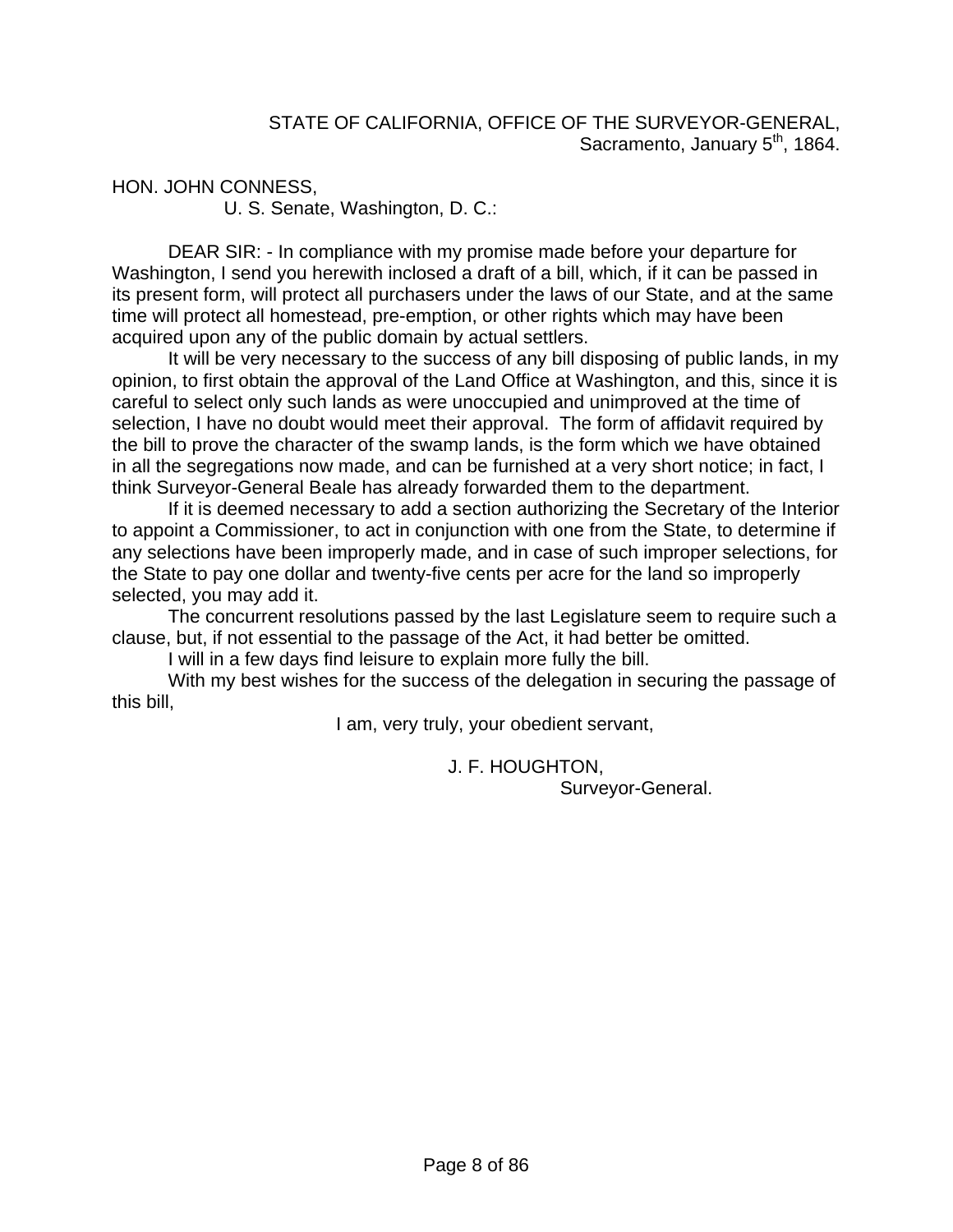Hon. JOHN CONNESS,

U. S. Senate, Washington, D. C.:

 DEAR SIR: - I send you herewith inclosed, certified copy of Senate Concurrent Resolution Number Twenty-Three (23) on the subject of swamp lands which are claimed by State and United States.

 I also send a copy of a letter of Commissioner Edmunds of the Land Office at Washington to Register and Receiver of the United States Land Office at Stockton, dated January fourth, eighteen hundred and sixty-four, in which he asserts that the State has no rights in any swamp land until the same are reported as such by the United States Surveyor-General, and virtually instructs him to disregard a State patent for swamp and overflowed lands, and to permit homestead filings upon such lands.

 The constant stream of letters received at my office upon this subject from the persons interested in this class of lands is an index to the great interest which they feel in securing good and unimpeachable titles to their lands, and I am satisfied that no Act which can pass Congress affecting the interests of the citizens of this State would meet with more universal approbation than one which would give such titles to purchasers under the State laws. On the fifth day of January last, agreeably to my promise to the delegation, I framed and forwarded to your address such a bill as, in my judgment, would best tent to bring about such a result, and which at the same time I thought would meet with least objection at the General Land Office.

 I have not heard of its receipt. If that bill can become a law, all disputed questions between the State and the United States in regard to lands already sold by the State are forever set at rest.

 I desire in this connection that the attention of the Honorable Commissioner may be called to the decisions of our Supreme Court upon the question of the State title to the swamp and overflowed land, in order that he may see that we are honest in our opinions, even if, as he declares, we are wrong.

 Our Court decides as follows, in the case of Owens v. Jackson, (9 Cal., page 322): "This State has the right to dispose of the swamp and overflowed lands granted to her by Act of Congress prior to the issuing of a patent by the United States so as to convey to the patentee a present right as against a trespasser." And in Summers v. Dickinson, (9 Cal., page 554,) that: "Immediately upon the passage of the Act of Congress of September twenty-eighth, eighteen hundred and fifty, this State became the owner, with absolute power of disposition, of all the swamp lands within her limits which had not been disposed of. The title of the State in no way depends upon a patent. The Act itself operates as a conveyance."

 Under these decisions, which have been universally respected, you can readily see that persons who have purchased of the State will resist to the last extremity of the law any other title which may be obtained, and I ask in candor if the decision of the Honorable Commissioner will not tend to lead into trouble, strife, and litigation, any person who may endeavor to obtain title from the United States to lands which, nearly fourteen years since, were donated to the State?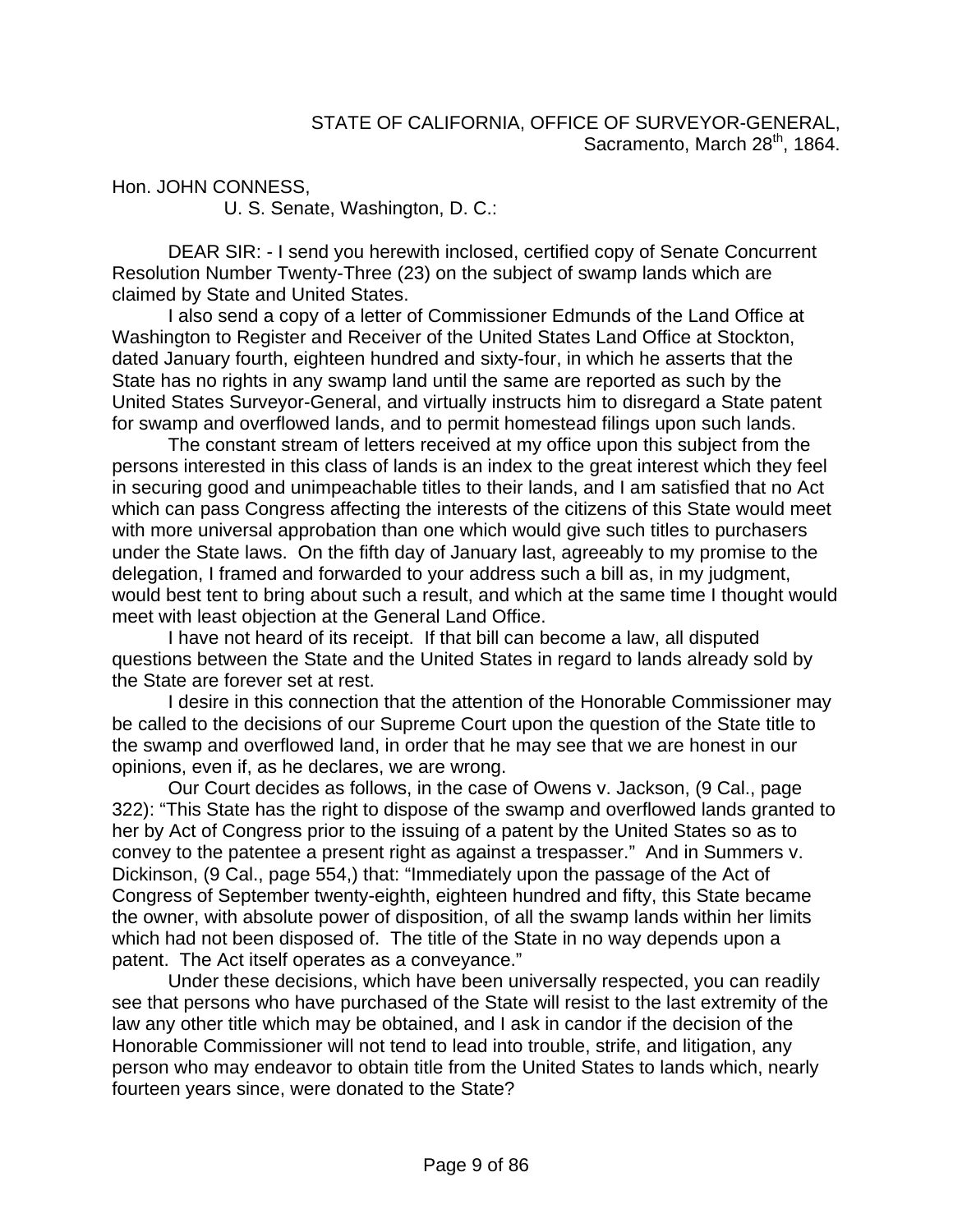I think it would be well in this connection to call the attention of the Honorable Secretary of the Interior to provisions of section two of the Act of donation, which makes it the duty of the Secretary of the Interior, *as soon as my be practicable after the passage of the Act*, to make out an accurate list and plats of said lands, and transmit the same to the Governors of the several States, and, at the request of the Governor, shall cause a patent to issue to the State for said lands. I presume the decisions of our Courts are based upon the well settled principle of common law, that the neglect or refusal of the Secretary would not deprive the State of the grant. Nearly fourteen years have elapsed since the passage of the Act of donation. Large quantities of these lands have been returned by the United States Deputy Surveyors as swamp and overflowed lands, and many years have elapsed since many of such returns were made, and yet not a single acre has been listed to the Governor of this State, as the Act requires.

 Our Court holds that the words of the Act "shall be and the same *hereby are* granted," made it an immediate present grant on the passage of the Act, and so decided in Summers v. Dickinson, before quoted.

 In the year eighteen hundred and fifty-nine, H. A. Higley, as agent of the State, went to Washington to agree with the Commissioner of the General Land Office upon the testimony which the State would be required to furnish of the character of the land claimed by the State as swamp and overflowed, under the Act. After much correspondence on the subject, forms of affidavits were given by the Commissioner, requiring the affidavits of two respectable witnesses, the State Agent, and also the United States Deputy and his assistants who made the survey of the township in which the lands claimed were situated, and in case the affidavits of the United States Deputy or his assistants could not be procured, from any cause, the affidavit of the State Agent was to state the fact.

 The State Agents went to work with the segregation surveys, carefully taking testimony of the character of the land at the date of the grant, but as there were but few townships containing swamp and overflowed lands which had been surveyed by the United States, affidavits of the United States Deputy and his assistants could not of course be obtained, and the State Agents did not give any reason why, thinking that the United States Surveyor-General would know the fact that no United States survey had been made. These affidavits were properly forwarded to the General Land Office, and were all rejected, because they State Agent did not in his affidavit state why the United States Deputy did not make the affidavit, when no survey had ever been made by the United States.

 Now, the State must be put to the expense of obtaining all these affidavits over again, unless the Commissioner will modify his decision in such a manner as to accept the affidavits as they are, in such townships as, at the time of obtaining them, no United States survey had been made.

 The State, in asserting her rights to these lands under an absolute and present grant of Congress, must not be regarded as placing herself in an attitude hostile to the General Government, but simply as resisting and protesting against the decisions of a subordinate officer, whose decisions, without judicial force, are, as our own Supreme Court has shown, contrary to law, depriving us of our rights by placing himself in hostility to positive congressional enactments. The trouble is that our communications on this subject seldom or never reach headquarters. I doubt very much if the Secretary of the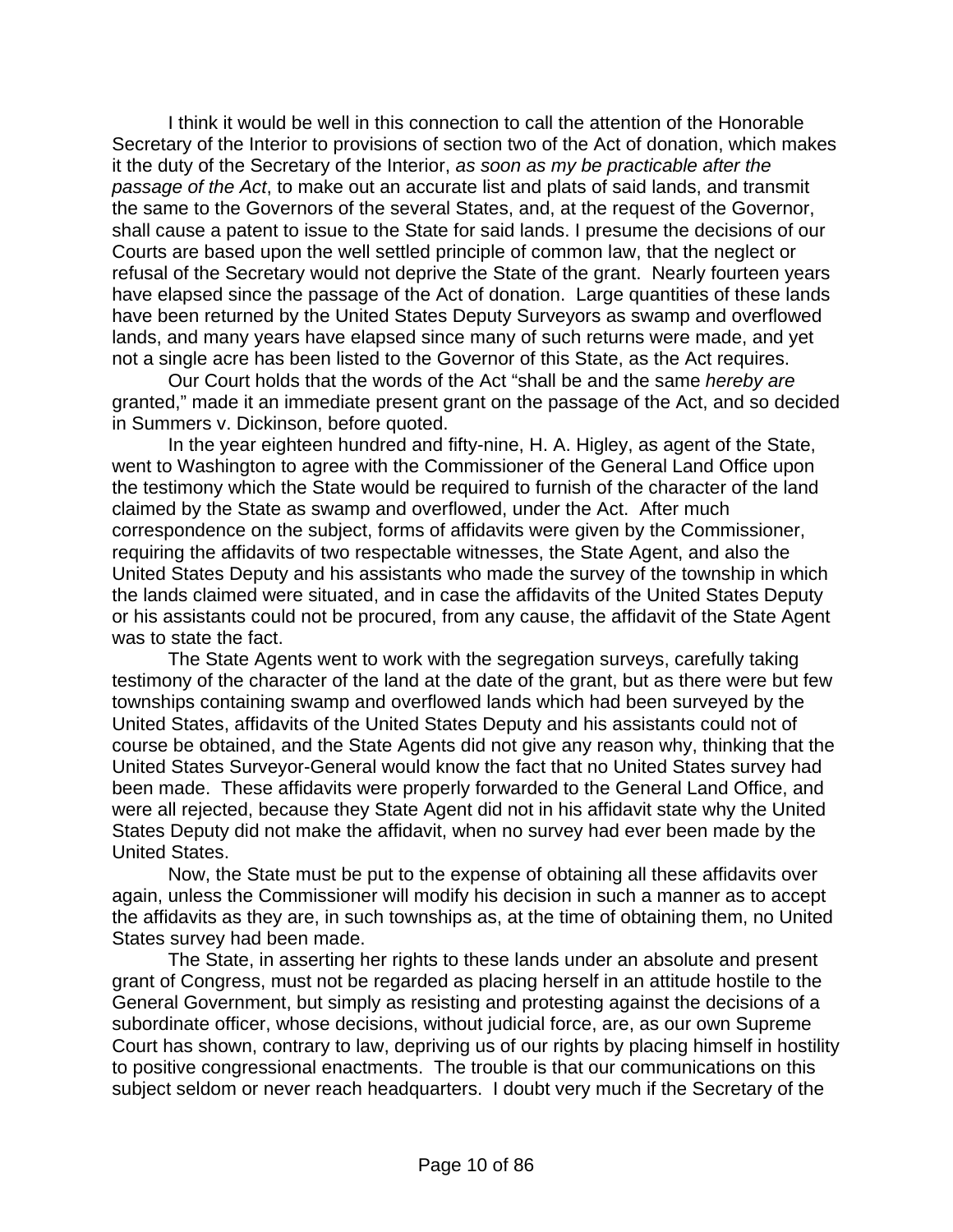Interior is aware that a duty so plainly defined as his, under section two of the Act, has been so long neglected, and think if he could understand the difficulties which are daily arising from such neglect he would order the lists of all lands which have been returned to be made out and certified to the State.

 The State waited five years after the donation for the lists before any law was passed providing for the sale of these lands.

 The bill which I drafted and forwarded to you January fifth would, if it could become a law, obviate all difficulties, not only in this class of lands, but in all others; or any bill drawn in conformity with the resolutions passed by our Legislature April twentyfourth, eighteen hundred and sixty-three, will cover all cases. In conclusion, allow me again to call the attention of yourself, and through you that of all our delegation in Congress, to the inclosed copy of the letter first referred to, and all other matters herein contained, and to say that I know of no measure particularly affecting the interests of our State which would merit and receive more universal approbation than this which I have herein advocated for the settlement of land titles in this State.

I have the honor to be, sir, very respectfully,

Your obedient servant,

 J. F. HOUGHTON, Surveyor-General.

 Upon the return of the delegation, I learned that owing to a press of other business, considered by them (erroneously, I think) of more importance, nothing had been done with the bill.

 Renewed exertions will be made during the next session to secure the passage of this or some other bill, which, if successful, will bring joy to the homes of the nine thousand purchasers of lands under the State laws, who have paid their money, improved their lands, and anxiously and patiently awaited the full and perfect title which the State for the past twelve years has promised them. At this late day it would be a miracle if any bill could be framed which should do equal and exact justice to all; but I respectfully submit that there is greater injustice in permitting the titles of nine thousand pioneer purchasers, loyal American citizens, to remain in an imperfect and inchoate state, subject to attack, a fruitful source of litigation and consequent distress and poverty, for the convenience of a hundred or so contestants, coming subsequently, than there is in any Act which, with an apparent attempt at justice, settles forever the title to such lands.

 It has been suggested by leading journalists that the greatest drawback to an increase of population, and consequent material prosperity, of all the interior portion of our State, is the uncertainty and insecurity of land titles; if, indeed, a positive falling off has not been the result.

 To a great extent this is true. There is nothing which tends in an equal degree to attach a man to the place in which he lives as a proprietary interest in the soil on which he treads; something immovable and fixed, which he owns, and where he is at home; and I know of no service which our congressional delegation can render the people of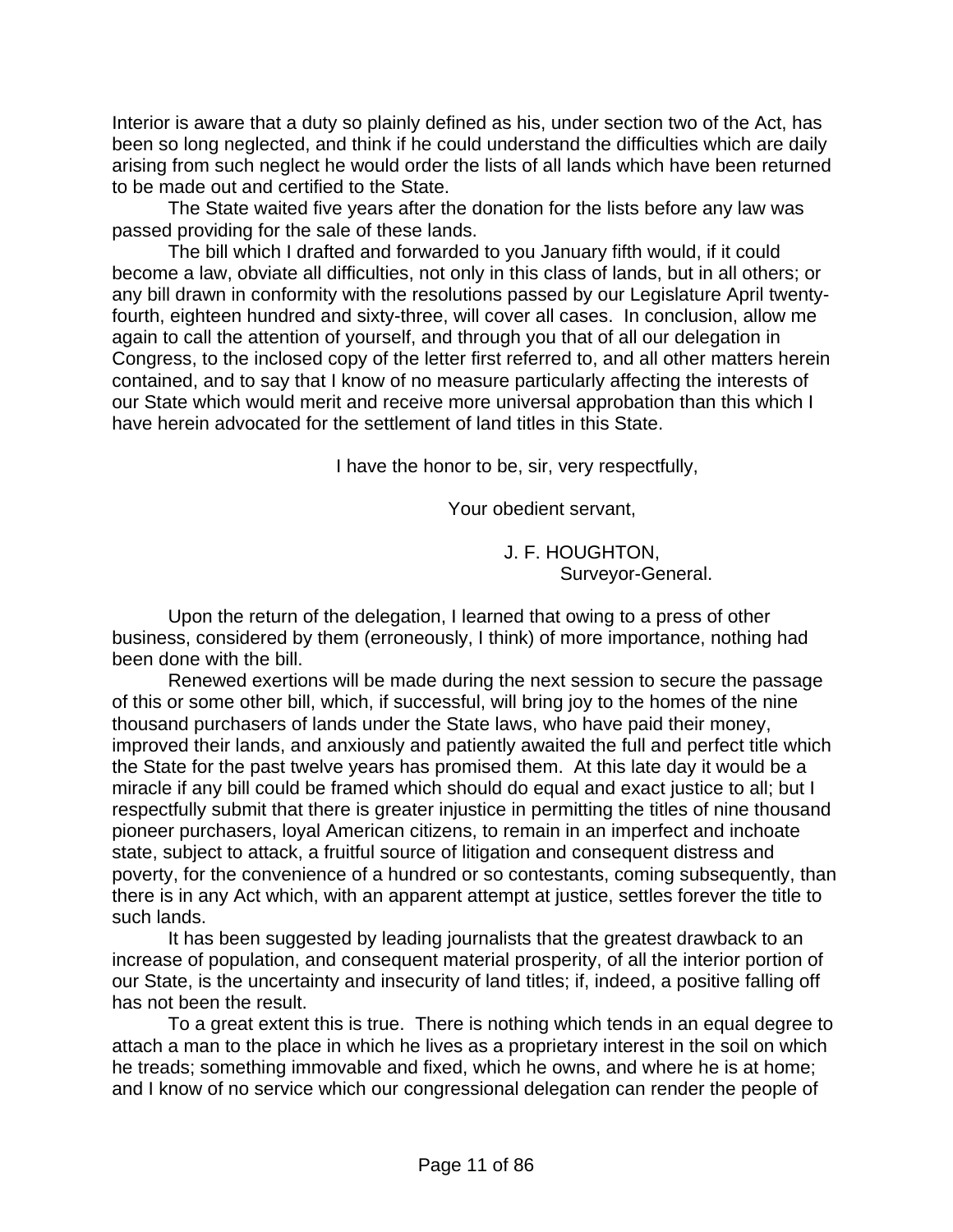this State which would be more fully and universally appreciated than that which would settle the land titles of the State in the manner suggested.

## STATE LAND LAWS.

\_\_\_\_\_

 In view of the fact that the Commissioner of the General Land Office did not recognize the right of the State to select unsurveyed school lands, and with a desire that the difficulty might not be further increased until some method of adjustment had been arrived at, I drew up, and caused to be presented to the Legislature at its last session, a bill, which became a law, suspending the sale of unsurveyed lands in lieu of sixteenth and thirty-sixth sections, and immediately upon its passage issued instructions as required by the Act, to the State agents to receive no new applications for such lands, but permitting such applications as had been formally accepted by them to be perfected. The effect of this law will be very beneficial. The only class of unsurveyed upland which can now be purchased of the State under any of its laws, is a portion of the five hundred thousand acre grant by location of school land warrants.

 At the time of the sale of these warrants by the State, they were permitted to be located by the owners upon any public land, whether surveyed or unsurveyed, and it was argued that it would be an act of injustice for the State to dispose of these warrants, saying to the purchaser, "you may locate them either upon surveyed or unsurveyed public land," and afterward to take away or impair that privilege.

 Not wishing to jeopardize the passage of the bill in relation to lieu lands, in which the greater part of the difficulty arose, the location of school land warrants upon unsurveyed lands was not suspended.

 I desire again to call your attention to the subject of the State laws in regard to the sale of salt marsh and tide lands within five miles of the Cities of San Francisco and Oakland, and within one mile and a half of the State Prison, which was referred to in my letter of June second, accompanying the certificate of the State Register for a patent to be issued to Albert Lusk for a tract of such land within the five mile limit of the City of Oakland.

 By a casual or a careless reading of the statutes upon this subject, it would appear that all such lands were exempted from sale: but by a careful reading it appears that such is not the case, and that the laws providing for their sale stand upon the statute book unrepealed.

 If the State desires to reserve from sale what there may be remaining of these lands, an immediate repeal of the statutes referred to is necessary. My attention was first called to this matter by receiving from the County Surveyors of Alameda and San Francisco surveys of such lands for applicants to purchase them, and by demand of the attorney of Mr. A. Lusk, one of the applicants, for a certificate of purchase.

 This certificate of purchase I refused to issue except upon the opinion of the Attorney-General, which opinion the attorney for Mr. Lusk obtained, and the certificate issued; and upon full payment the certificate for a patent, before referred to, was also issued.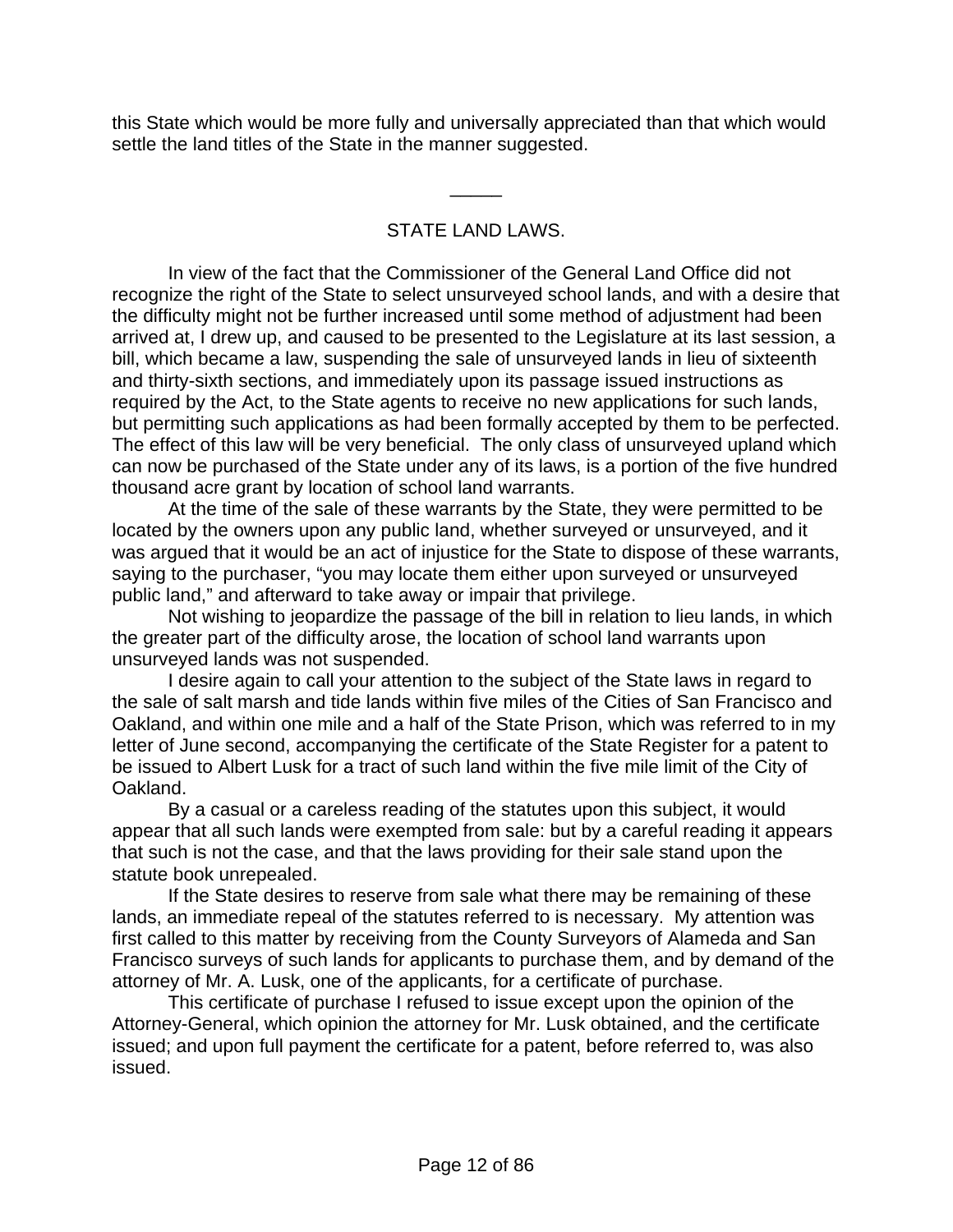The views contained in this opinion of the Attorney-General were sustained by the Honorable Judge Southard, of the District Court for the Seventh Judicial District, in the case of The State v. Simms, a suit brought by the State to set aside a patent issued under the same statutes for tide lands within one mile and a half of the State Prison, which suit was decided against the State.

 Regarding these cases as sufficiently indicative of my duties, all similar cases have been treated in a similar manner to that of Mr. Lusk.

#### COUNTY BOUNDARIES.

\_\_\_\_\_

 For many years past a controversy has been going on between the Counties of Sacramento and El Dorado – sometimes appearing in the Courts – in regard to the starting point upon the South Fork of the American River of the boundary between the two counties.

 Upon application of the Board of Supervisors of El Dorado, and with notice to the Board of Sacramento County, this point has during the past summer been definitely established.

 In order that the opinion of the Surveyor-General in this case may be used as a precedent by County Surveyors, when called upon to run county boundaries in cases where a similar wording of the statute occurs, it is herewith submitted:

#### STATE OF CALIFORNIA, SURVEYOR-GENERAL'S OFFICE, Sacramento, March 14<sup>th</sup>, 1864.

 In the matter of the application of the honorable Board of Supervisors of El Dorado County for a survey of that portion of the boundary line between said county and the County of Sacramento, so as to define and mark the point, on the South Fork of the American River, in dispute between said counties, and described in the Act of March thirtieth, eighteen hundred and fifty-seven; as follows:

 "Thence up the middle of the principal channel of the South Fork to a point one mile above the head of Mormon Island, so as to include Mormon Island in Sacramento County."

 The Supervisors of the County of El Dorado, by their attorney, J. J. Williams, contending that the point one mile above the head of Mormon Island should be determined by measurement of the *meanders of the river* a distance of one mile; and the Supervisors of the County of Sacramento, by their attorney, H. H. Hartley, contending that the point should be established by running *a direct line* in such a manner as to strike the river one mile distant.

 The fourteenth day of March, instant, was set for a decision upon briefs to be filed by both parties with the Surveyor-General. Briefs were filed by both parties, and, after careful examination and consideration of all the authorities therein referred to, the Surveyor-General is of the opinion that the principles and rules laid down in the case of Banta's Heirs vs. Calhoon, in the Kentucky Court of Appeals, (2 A. K. Marshall, p. 291,)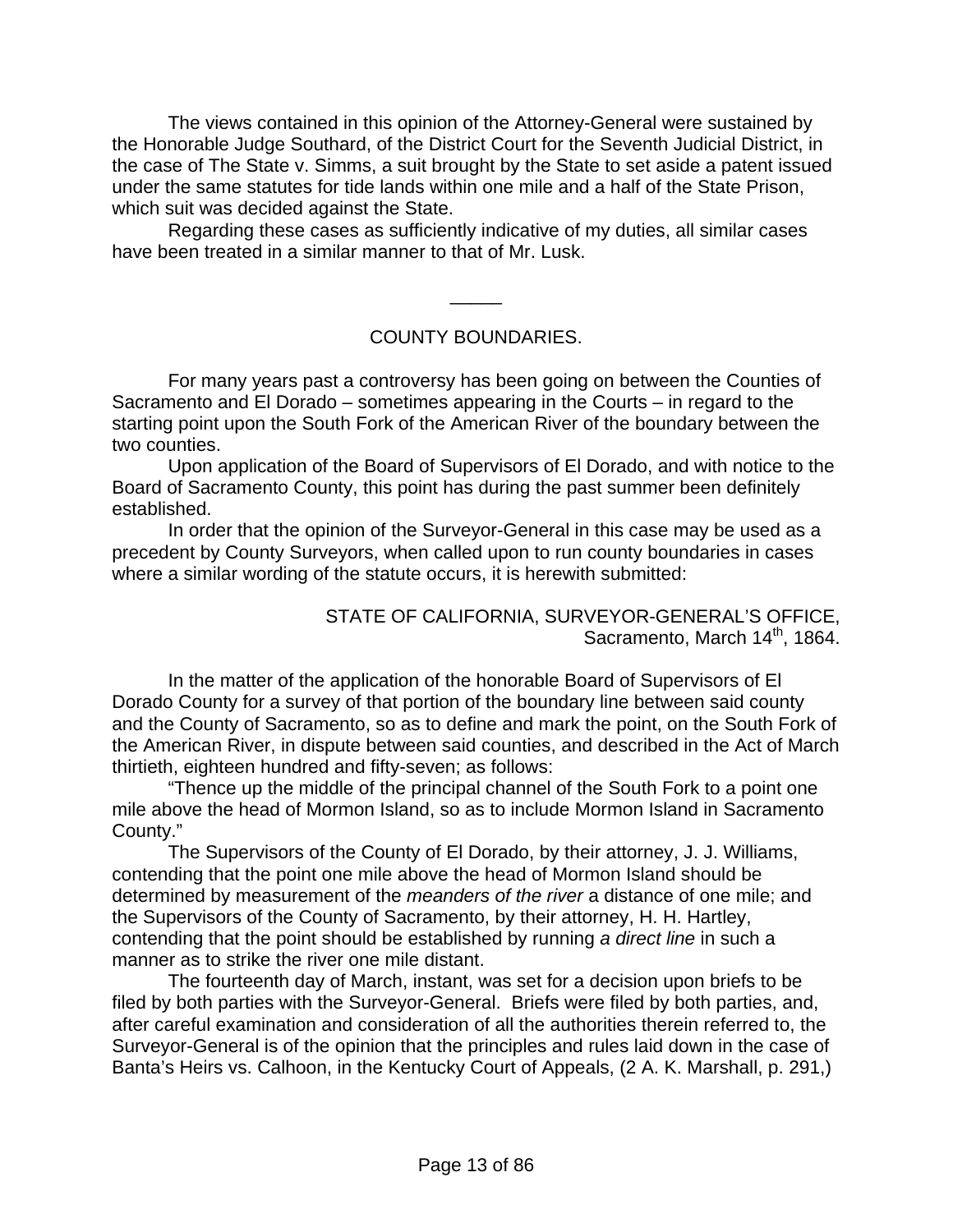have a more direct bearing upon the points in controversy in this case than any other authority cited.

 In that case the question occurs on the validity of an entry of land, which reads as follows:

 "Sixteenth December, seventeen hundred and eighty-two, Josiah Watson enters one thousand two hundred acres of land, on a branch of Brashears's Creek, beginning half a mile below a *lick* known by the name of *Cany Lick*, and running up the west side of the creek about half a mile above the lick, then turning an east course across the creek for quantity.

 "Also, one thousand two hundred acres, beginning at the north corner of the west line of his last entry, and running up the west side of the creek about one and a half miles, then turning an east course across the creek for quantity."

 Also, another entry bounding upon and referring to the last entry. In this case, the Honorable Judge Owsley, delivering the opinion of the Court, says:

 "The first entry in the chain of entries should begin on the west bank of the creek, one half mile below the lick, and from thence extended up the west side of the creek, with its meanders, to a point one half mile above the lick, on a direct line, and from thence an east course for quantity. The second entry should begin at the half mile point on the creek above the lick, and extend up the creek, with the meanders, on the west side *one mile and a half when reduced to a straight line*, and thence east for quantity."

 The Surveyor-General therefore decides that the principles enunciated by the Honorable Court in deciding the above case, should govern in the case in controversy, and that the point in dispute should be located in the middle of the principal channel of the South Fork of the American River, distant one mile in a direct line from the head of Mormon Island, the middle of said principal channel being the boundary line of the counties between the points referred to.

 By an Act of the Legislature, approved April first, eighteen hundred and sixtyfour, the boundaries of Sutter County were defined, and upon application of the Board of Supervisors, that part of the new line dividing Sutter from the Counties of Sacramento and Placer has been run and marked with enduring monuments. The rules laid down in the above decision were also applied to this survey.

Maps and field notes of the above named surveys are on file in this office.

 Information has reached the office of a survey by the County Surveyor of Stanislaus of the line between that and Tuolumne County, and of one or two other surveys in different parts of the State, but no plats or field notes relative to them have been received.

 In the various reports of this office, complaints made by the Assessors of several counties in regard to indefinite boundary lines, by reason of which many persons contrive to escape taxation, have been noticed; the suggestions contained in such reports are here renewed.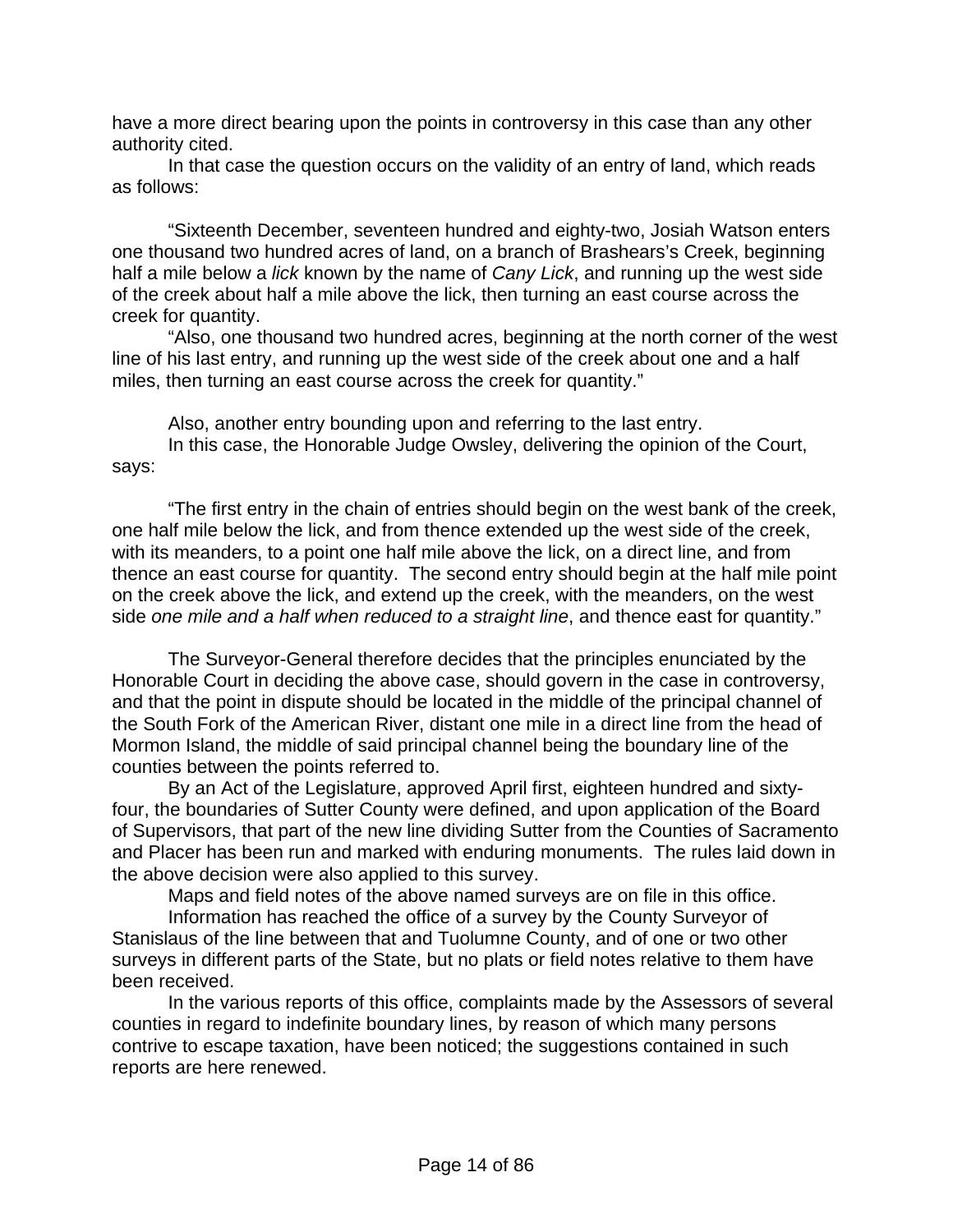After the adjournment of the Legislature at its last session, my attention was called to the fact that in the creation of the Counties of Alpine and Mono a considerable tract of land had been separated from the principal portion of Amador County, and had not been attached to either of the above named counties.

The following letter explains the whole matter:

#### STATE OF CALIFORNIA, OFFICE OF SURVEYOR-GENERAL, Sacramento, August 2<sup>nd</sup>, 1864.

#### To the Honorable BOARD OF SUPERVISORS, Amador county:

 GENTLEMEN: - By careful reading of the original Act defining the boundaries of your county, and of the Acts creating the Counties of Mono and Alpine, you will see that all that portion of your county as originally defined lying east of the Sierra Nevadas and east of the ridge dividing the waters of the East Carson and West Walker Rivers is still in your county.

 In this district is embraced Antelope Valley, part of Hundred Spring Valley near an alkali lake, and many ranches on the West Walker.

 The property holders in these localities very properly claim to be neither in Alpine or Mono, and will escape taxation unless taxed in your county.

Will you please attend to it and notify your Assessor?

 I am, gentlemen, very truly, Your obedient servant,

> J. F. HOUGHTON, Surveyor-General.

 This territory should be joined either to Mono or Alpine at the next session of the Legislature. I desire to call your attention to the report of the Assessor of Tehama County, recommending that a small fraction of Plumas County, which he says escapes taxation for want of knowledge of lines, should be joined to Lassen or Tehama. If the Assessor of Plumas attends to his duties, I cannot see the force of the suggestion.

#### SWAMP AND OVERFLOWED LANDS.

\_\_\_\_\_

 By reference to the table showing the amount of this class of lands applied for during the past year, it will be seen that in seasons of extreme drought, like the past, it is in high favor. The opinion which has been previously expressed in the reports of this office of the value of this land for the production of the cereals, has been more than sustained in every instance where trials have been made. During the past season, craps of wheat and barley have been raised upon the swamp lands near the mouths of the Sacramento and San Joaquin Rivers, by persons with whom I am personally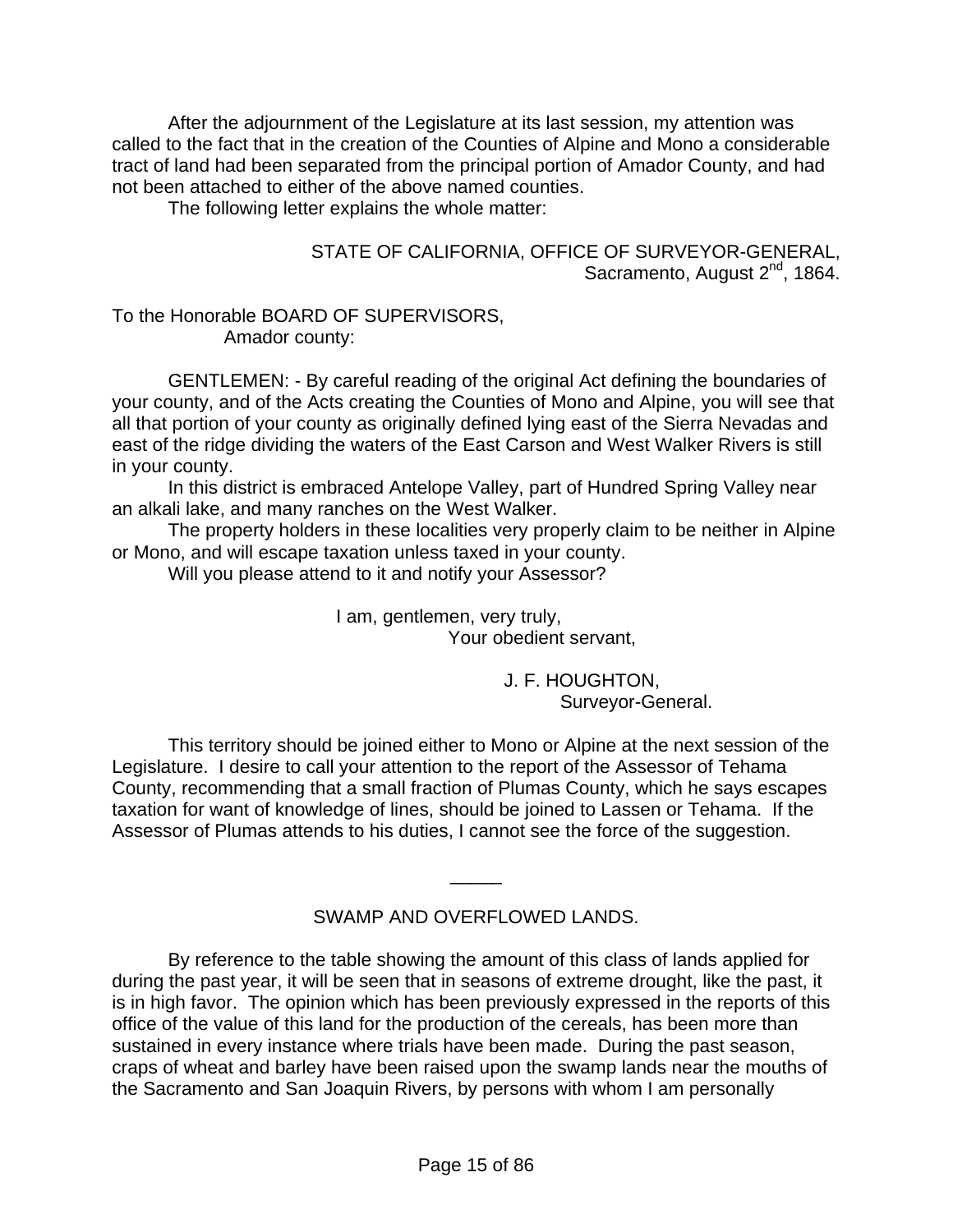acquainted, and whose statements are entitled to full credit, and they report to me that they have raised crops of seventy, eighty, and in one case, one hundred, bushels to the acre, and this in some cases with much less labor than is required upon upland; the process of cultivation after reclamation being, first, to burn the sod to a depth of four, six, or eight inches, during the dry season, then sowing the seed and brushing it in with a brush drag, no plowing being required, after which it requires nothing more until harvest.

 They report to me that barley does much better than wheat, the latter being liable to rust. Upon these lands there have been cut large amounts of hay, which, although not equal in quality to the wild oat hay of the upland, furnishes a very good substitute in years like this of extreme scarcity, and in many counties, total failure of the oat hay crop, and without it this product would have been entirely inadequate in quantity to the wants of the State.

 When we add to this the fact that a larger portion of the horned stock of the central portion of the State, and many of the largest and best flocks of sheep, have been driven to it for subsistence, its value will be appreciated.

 That it is practicable to raise upon it tobacco, rice, and many other crops which have not yet been tried, I have but little doubt, and the State will hail with pleasure the accounts of the first successful experiments in these or other untried products.

#### STATE LAND FUNDS.

\_\_\_\_\_

 The condition, in the State Treasury, of the several funds arising from the sale of State lands, and the causes from which this condition arose, has been fully treated in the reports of this office for the past two years.

 Since the Act of April twenty-seventh, eighteen hundred and sixty-three, commonly known as the General Land Act, went into effect, no County Treasurer can pay one dollar into the State Treasury from the sale of any State lands, except upon the certificate of the Register of the State Land Office that such payment is properly reported; and the consequence is, that since that time no errors can have occurred. As is shown by the report of this office for eighteen hundred and sixty-two, the several funds up to that time were in a confused condition, which can only be remedied by the suggestions contained in the reports of eighteen hundred and sixty-two and eighteen hundred and sixty-three, which suggestions are here renewed.

#### EASTERN BOUNDARY SURVEY.

\_\_\_\_\_

 By an Act of the Legislature, approved April fourth, eighteen hundred and sixtyfour, the survey of the eastern boundary of the State was discontinued, and the Surveyor-General was directed to advertise and sell, within twenty days, at public auction, to the highest bidder, for gold or silver coin, all animals, equipments, and fixtures, (with the exception of instruments,) remaining on hand from said survey.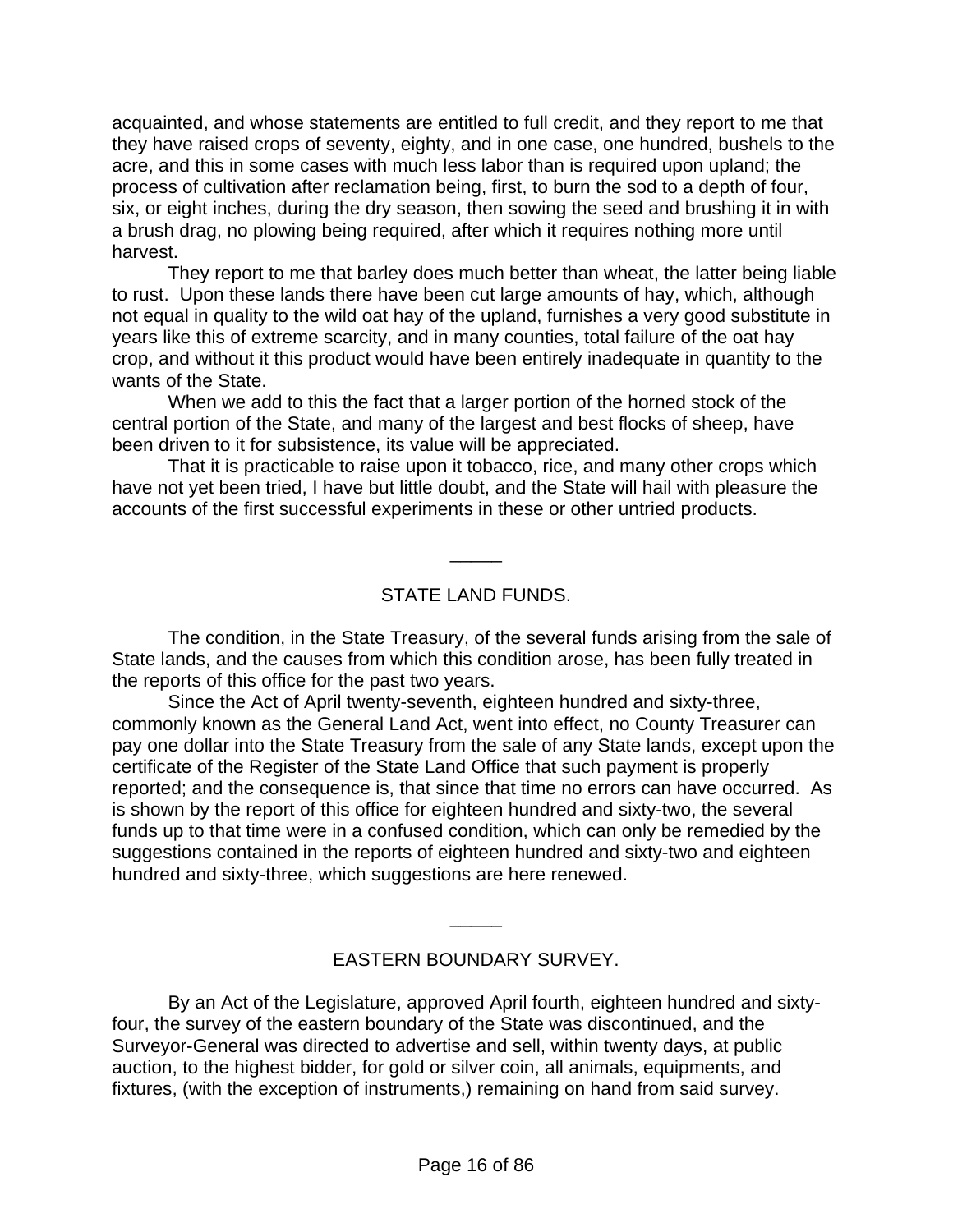He was further directed, within six months from the passage of said Act, to erect or cause to be erected, such additional monuments as were actually necessary, and to mark with suitable monuments the termination of said line near the White Mountains in such manner as to enable the survey to be continued at some future time.

 Agreeably to the provisions of this Act, an advertisement was published in the Sacramento Daily Union for the time prescribed, and on the twenty-third day of April were sold, at public auction, all said animals, equipments, and fixtures; from which sale the net sum of one thousand eight hundred and thirty-three dollars and fifty cents was realized and paid into the State Treasury, the instruments purchased being reserved in this office.

 On the seventeenth day of May I addressed a letter to John F. Kidder, Esq., then at Ione City, Nevada Territory, who had from the commencement been associated with me in the survey as engineer in charge of party, directing him, as soon as possible after the receipt of my letter, to proceed to the point where the survey was suspended last year and mark the line as required by the Act, and to run connecting lines to the adobe house in Adobe Meadows. This service was faithfully performed by him, as will be seen by the following report and field notes, at an expense to the State of six hundred and sixty-one dollars.

IONE CITY, N. T., June 14, 1864.

HON. J. F. HOUGHTON,

Surveyor-General, Sacramento, California:

 SIR: - I have the honor to submit the following report of work done in connection with the survey of the eastern boundary of the State of California.

 In accordance with the communication of May seventeenth, containing directions from you that I should organize a party and proceed to the lower end of the line as established last year, and mark exactly, by drilling two small holes in the rock and erecting over them monuments of stone, two points on the line sufficiently far apart to form a suitable base from which to resume operations at some future time, and likewise to run a connecting line to house in Adobe Meadows, etc., I proceeded, and on the twenty-eighth day of May I started from this place directly to the point, the White Mountains being distinctly visible, and there being apparently a succession of lower passes through the mountain ranges on the course necessary for us to travel.

 The first day everything worked favorably and we camped at night at a spring some sixteen miles from here, having started at noon. The next day we were in the saddle by four o'clock, A. M., and rode until three o'clock, P. M., over a desert of mountain and plain, without any show of water – not even an Indian trail or footprint of any description did we cross – when I felt satisfied that to proceed was mere foolhardiness, and returned to the spring, arriving at half-past ten, P. M.

 The next day we went to the Hot Springs on the Wellington road, far off and on our own course, and there learned that there was a spring on the mountain twenty-eight miles south of there, to which we went on the third day.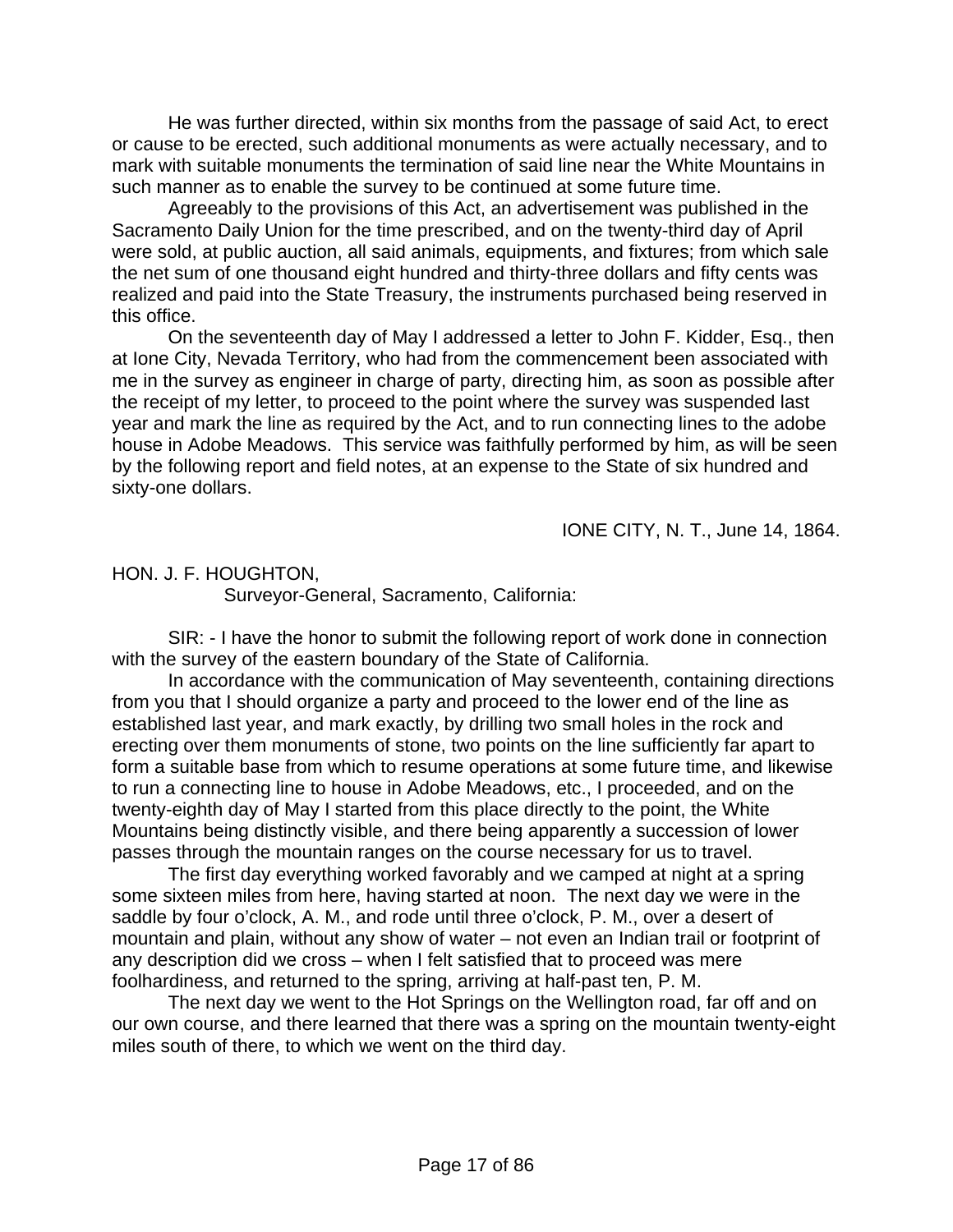On the fourth day we got an early start, descended the mountain and rode some thirty miles without finding any sign of water, and returned to camp, arriving there after midnight with our animals badly used up.

 We deemed it best to stay there one day and let our animals recruit, and on the sixth day we made another attempt, and after riding some forty miles in a course varying a little to the left of our former one, we struck an Indian trail and arrived at an alkali spring.

 On the seventh day we arrived at an alkali spring at noon, and at night camped on the top of a mountain near a mud puddle formed by a smart shower, where there was good bunch grass; at night it rained continually, making it excessively uncomfortable for all hands, but in the morning there was no water in sight, the pool of the preceding evening having soaked completely away; at noon, however, we arrived at a small spring, the scene of a treaty with Joaquin Jim.

 In the morning we were visited by several Indians "heap hungry," very glad to see us, remembered us perfectly, said "Capt. Tom" was out of provision, so we hurried to the point where we left the line last fall, found the last two points completely undisturbed, and as they came upon solid rock, thought it best to drill holes at those points.

 Upon measuring the distance carefully between those points, we found that there had been an error made last fall, and that the distance was actually thirty-seven chains forty-four links, instead of thirty-five chains seventy-one links, as given in the printed report. After concluding our work at those points, which I can assure you was exactly in accordance with instructions, we ran line to the adobe house at the Meadows; arriving at that point we were unable to procure provision, and the next day went to Aurora, stopping there over night, and returning to this place by Indian trail, crossing the desert near the south end of Walker Lake, and arriving here on the twelfth of June instant, having been absent just fifteen days. I was accompanied on this trip by Mr. James S. Lawson, assistant on the survey of the boundary line, who performed the work with me, and who will vouch for the accuracy of the same.

I submit with this a copy of the field notes.

 I have the honor to remain, very respectfully, Your obedient servant,

#### JOHN F. KIDDER, C. E.

#### FIELD NOTES.

#### *Of Survey made June* 6*th,* 1864*, to permanently designate points on Eastern Boundary Survey of the State of California.*

 At one hundred and one miles forty-four chains and seventy-seven links found stake and point, as designated in report of boundary survey; drilled hole one half inch in diameter and four inches deep, two links in advance of stake, directly on boundary line; hole drilled in solid rock forming portion of monument; said monument built five feet high, with base eight feet in diameter; from which a nut pine tree, fifteen inches in diameter, (double tree,) south part, bears south, sixty and one half degrees west, one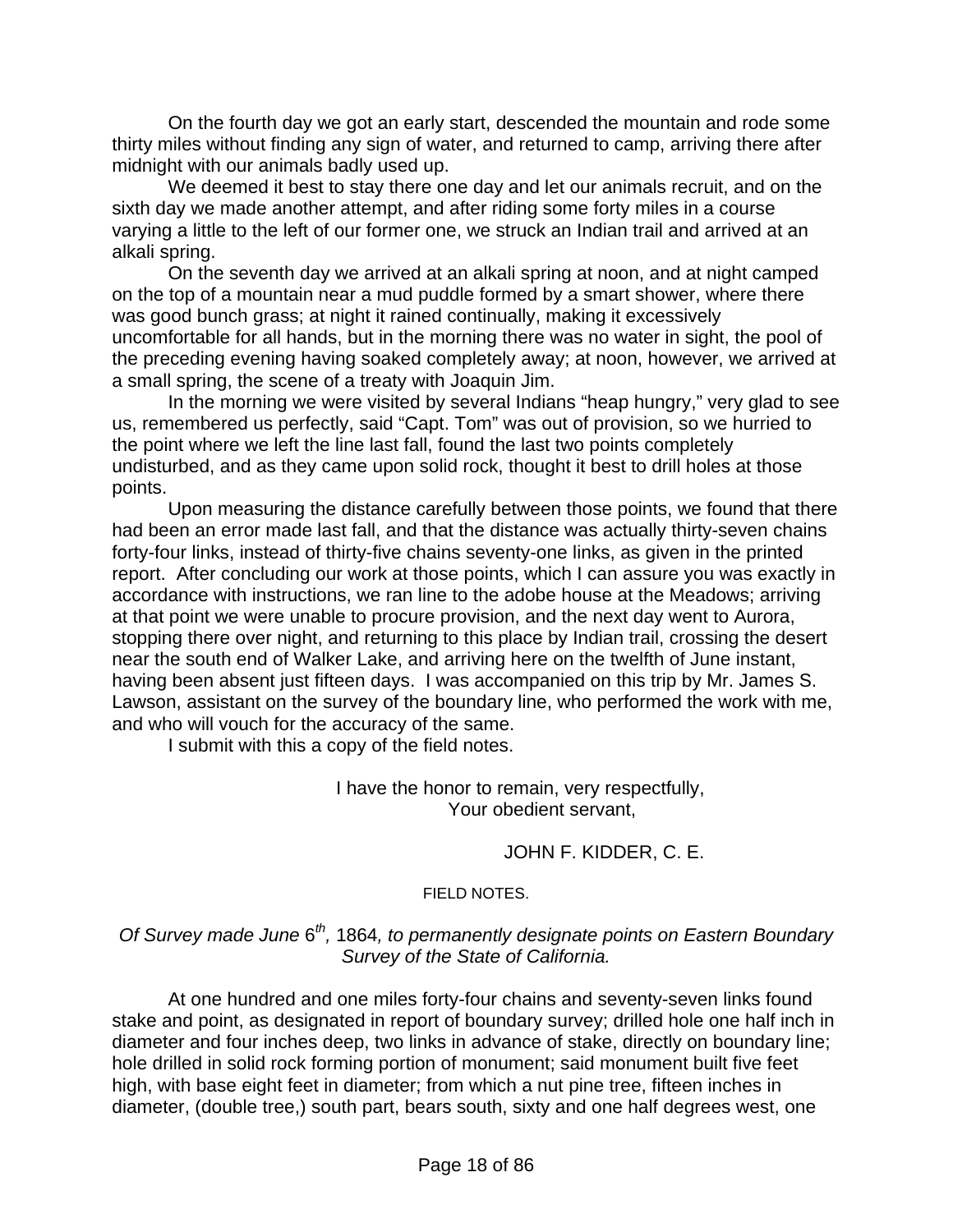hundred and thirteen links distant, blazed facing monument; also, a nut pine tree, twelve inches in diameter, bears south, eighty-two degrees east, seventy-two links distant.

 From which hole drilled in rock, measured south forty-eight degrees six minutes east, on boundary line, thirty-seven chains forty-four links; and drilled hole in solid rock, one half inch in diameter, and four inches deep; left drill in hole, and built monument of stone four feet high; said monument stands on the northwest edge of a bluff of rocks. Magnetic variation at this point, nineteen degrees east.

 From which last hole drilled, a nut pine, twenty inches in diameter, bears south, sixty-seven degrees twenty minutes east, fifty-five links distant.

 From hole first mentioned, viz: at point one hundred and one miles forty-four chains and seventy-seven links, ran south, fifty-three degrees fifty minutes west, magnetic variation sixteen degrees east, over rolling hills covered with piñon or pine nut trees. One mile forty-eight chains, leave hills and enter Adobe Meadows. Three miles sixty-six chains, alkali lake, course northwest and southeast. Three miles sixty-seven chains twenty-five links, leave lake. Six miles sixty-three chains seventy-three links, northeast corner of adobe house in Adobe Meadows.

JOHN F. KIDDER, Engineer.

 On the fifteenth day of August I, having previously corresponded with him upon the subject, wrote to E. R. Nichols, Esq., County Surveyor of Lassen County, who was with the party upon a considerable portion of the line to Oregon, directing him to have cut some three stone monuments, six feet in length, four feet of which was to be dressed eight inches square at base, tapering to six inches square at top, with the initials C and N cut upon opposite sides, and to set them at the following points: One at the crossing of the Henness Pass Road, near Bull's Station; one near the Antelope Ranch, and one near John Robinson's, in Long Valley; and subsequently, learning that the appropriation would permit it, I ordered one to be set at the crossing of the Humboldt Road, near Rush Creek Station, and one in the southeastern part of Honey Lake Valley, near Coral Rock Springs.

 These five monuments were cut ten inches square at the base, instead of eight, as directed, in order the bear transportation, and Mr. Nichols reports them all set at the points indicated for a total cost of two hundred and ninety-five dollars (\$295).

 The field notes of this work, I regret to say, have not reached this office; but as directions were given him to set them, as near as possible, to the temporary monuments at the points named, which are located in the first report of the progress of the work, I apprehend that no difficulty will be experienced in finding them from the description therein contained. Should they be received they will be attached to this report.

 The amount permitted to be expended in marking the line was limited by the Act suspending the further survey of the line to one thousand dollars (\$1,000,) of which the work before referred to had exhausted nine hundred and fifty-six dollars (\$956,) and the stone monuments cut and distributed in Lake Valley last year had not been set.

 Under the circumstances I addressed a communication to Butler Ives, Esq., the Commissioner on the part of the Territory of Nevada, stating that the fact that there was but forty-four dollars (\$44) remaining in the fund for that purpose, and requesting him,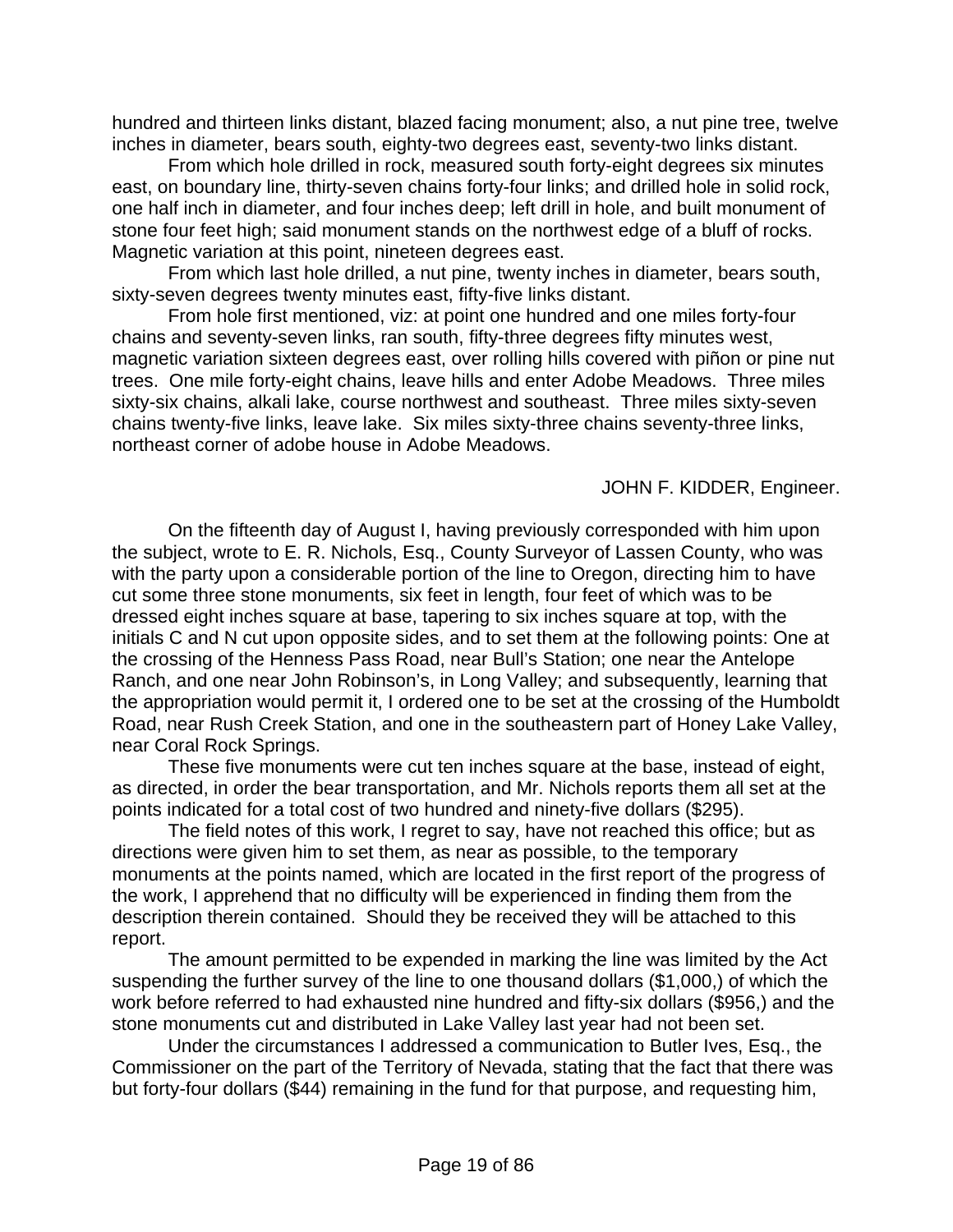as a special favor, to set the monuments for that sum, as I desired to present no bill for deficiency.

 The State is under obligations to him for accepting my proposition, and for the faithful performance of this duty, as the following description of the work performed will testify:

#### DESCRIPTION OF THE CUT STONE MONUMENTS.

#### *Established in Lake Valley, on the Boundary Line between California and Nevada Territory.*

 At thirty-seven chains on the seventeenth mile north from the initial point in Lake Bigler, and in place of the cedar post set on the north shore of the lake, at the time of the boundary survey, set a monument of Sienitic granite, four feet and eight inches long, with a shaft three feet above ground, dressed ten inches square at base, and eight inches square at top, marked "Cal." on west, "Nev." on east, and "1863" on south side.

 On the southern portion of the line, at thirty-two chains and sixty links on the fifth mile from the initial point in Lake Bigler, and in the place of the pine post set on the south side of the lake, set a monument of Sienitic granite, five and half feet long, with a shaft three and a half feet above ground, dressed ten inches square at base, and eight inches square at top, marked "Cal." on west, "Nev." on east, and "1863" on south side.

 At fifty-two chains and fifty links on the fifth mile, on the south side of the road leading from Lapham's Station to the Lake House, and ninety links from the wooden monument erected at the time of survey, set a monument of Sienitic granite, six feet long, with a shaft four feet above ground, dressed ten and a half inches square at base, and nine inches square at top, marked "Cal." on west, "Nevada" on east, and "1863" on south side.

 At seventy-three chains and forty links on the fifth mile, two chains and eighty links from the pine post set at time of survey, set a monument of Sienitic granite, six feet long, with a shaft four feet above ground, dressed ten and a half inches square at base, and nine inches square at top, marked "California" on west, "Nevada" on east, and "1863" on south side.

BUTLER IVES.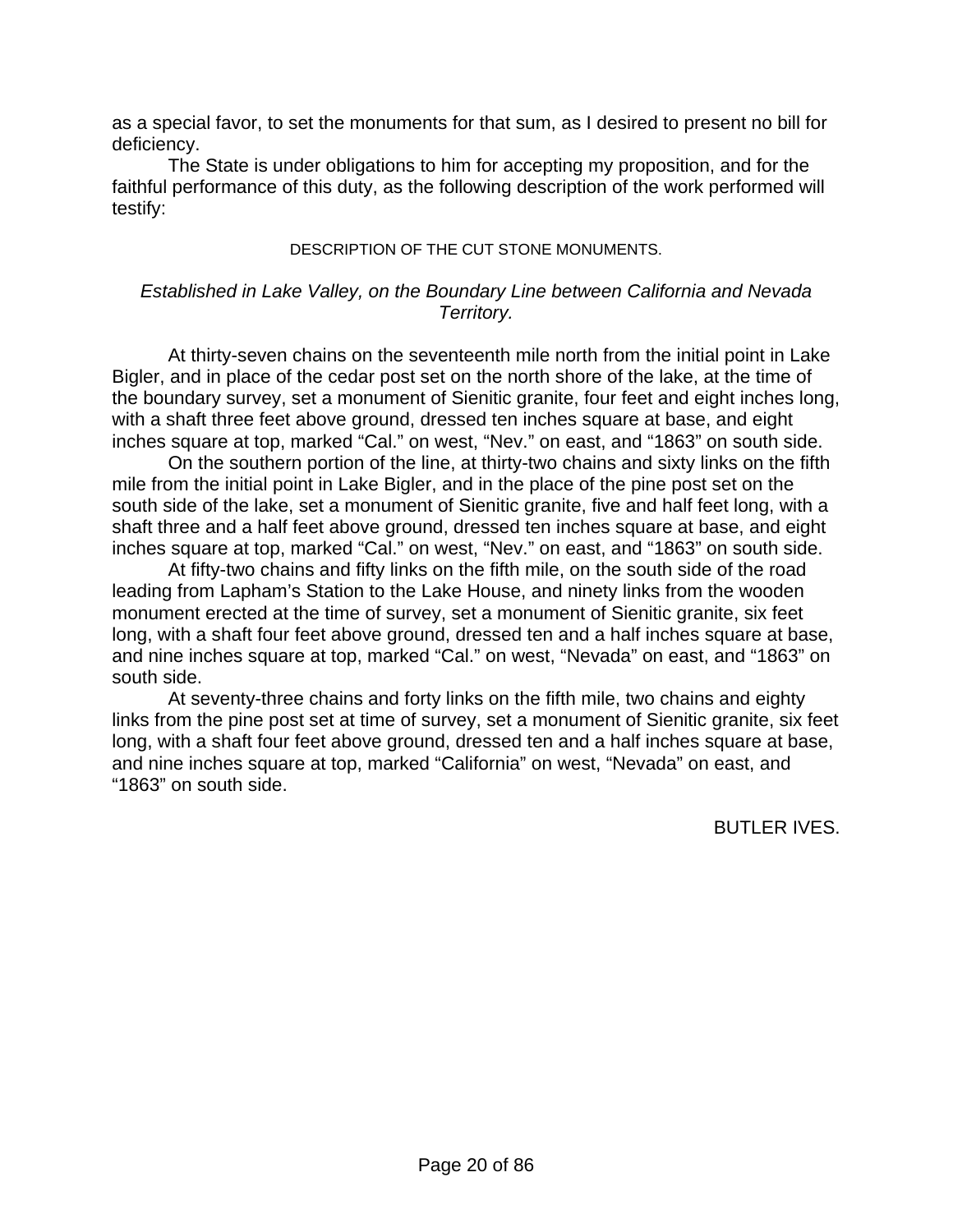## EXPENSES OF SURVEY.

 The total cost of the survey to the State, as will be shown by the annexed exhibit, is twenty-three thousand and sixty-five dollars and seventy-cents.

| \$1,372 30<br>562 00 | \$25,000 00 |
|----------------------|-------------|
|                      | 1,934 30    |
|                      | \$23,065 70 |

## EXPENDITURE

\_\_\_\_\_

*Of Five Thousand Dollars placed in hands of Surveyor-General for Contingent Expenses of Survey.* 

| To which is to be added bill of Rockwell, Coye & Co., twice paid by<br>\$3,800 80                                                                | \$5,000 00<br>76 00 |
|--------------------------------------------------------------------------------------------------------------------------------------------------|---------------------|
| Since, expended as follows:                                                                                                                      |                     |
| 70 00<br>John F. Kidder, feed for train for November, 1863<br>350 00<br>32 50<br>14 25<br>Balance unexpended – paid to State Treasurer<br>808 45 |                     |
| \$5,076 00                                                                                                                                       | \$5,076 00          |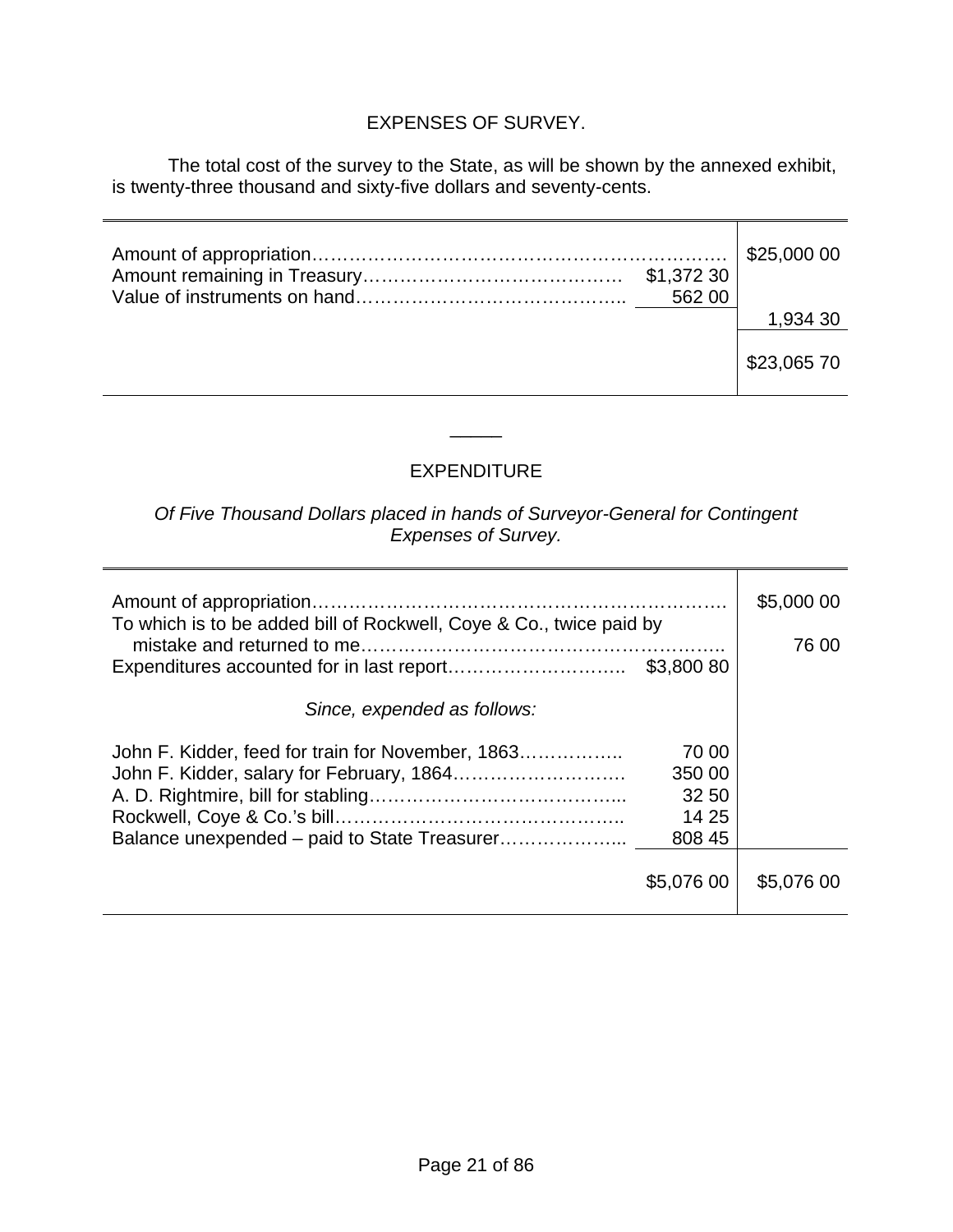#### STATE LANDS.

 The amount of land which has become the property of the State under the various grants is as follows:

| Description.                                         | Acres.                                               |
|------------------------------------------------------|------------------------------------------------------|
| Grant of sixteenth and thirty-second sections, about | 6,755,000<br>1,500,000<br>500,000<br>46,080<br>6,400 |
|                                                      | 8,807,480<br>150,000<br>8,957,480                    |

 To this amount must be added the salt marsh and tide lands belonging to the State by virtue of her sovereignty, but their quantity cannot, for obvious reasons, be known.

Up to date of the present report, these lands have been disposed of as follows:

#### SCHOOL LANDS.

#### GRANT OF FIVE HUNDRED THOUSAND ACRES.

| How sold.                                                         | Acres.                   |
|-------------------------------------------------------------------|--------------------------|
| By school land warrants issued prior to the Act of April 28, 1858 | 237,760.00<br>261,197.83 |
|                                                                   | 498,957.83               |

 Leaving a balance of one thousand and forty two and seventeen one-hundredths acres, which is reserved as a margin to correct errors in the final adjustment of the grant.

 There have been no relocations of any of these lands since the date of the last report.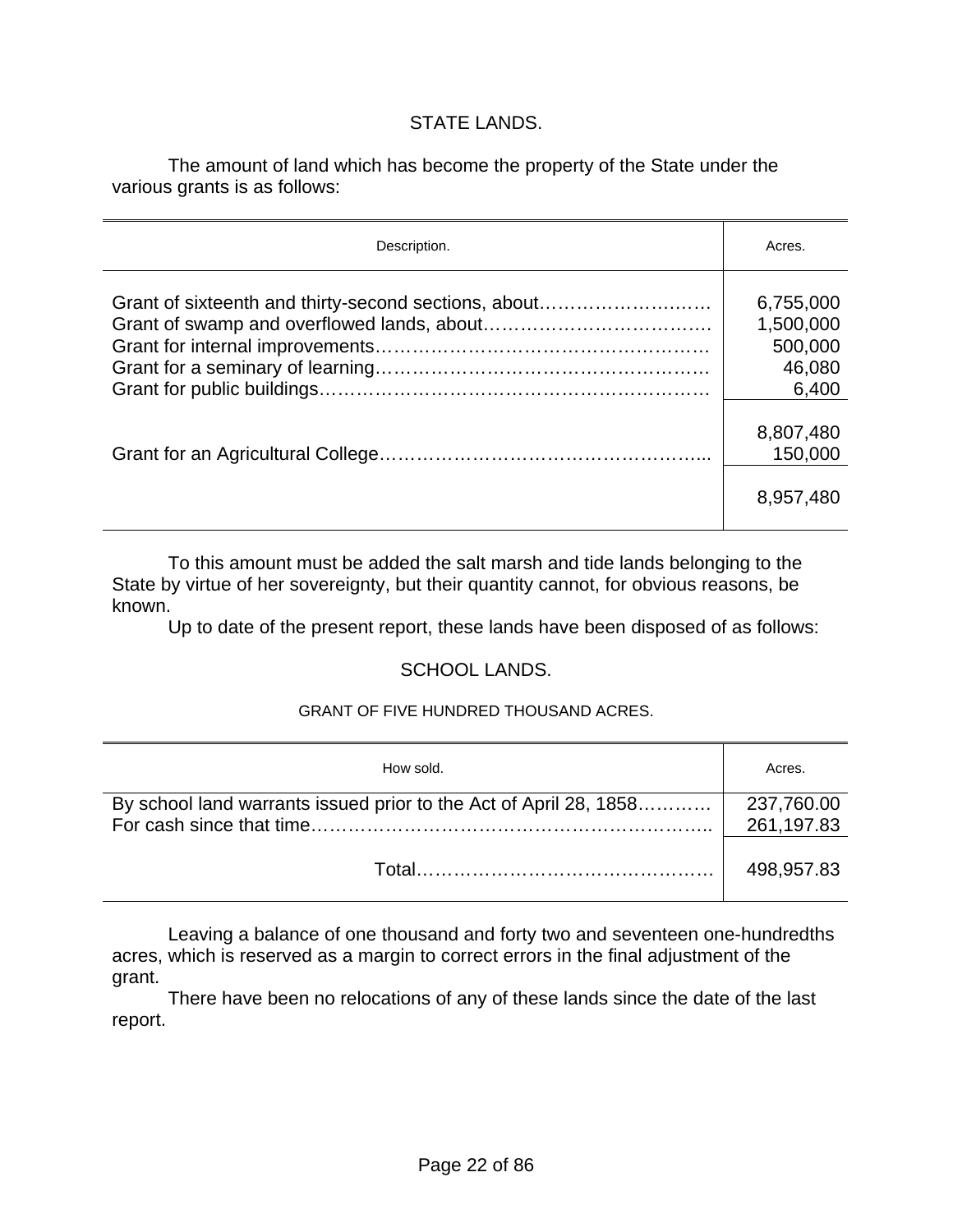#### GRANT OF SIXTEENTH AND THIRTY-SIXTH SECTION.

| District. |           | Acres.    |
|-----------|-----------|-----------|
|           | 21,154.73 |           |
|           | 5,280.00  |           |
|           |           | 26,534.73 |
|           | 21,386.73 |           |
|           | 3,597.00  |           |
|           |           | 24,983.73 |
|           | 3,630.46  |           |
|           | 1,240.00  |           |
|           |           | 4,870.46  |
|           | 4,240.00  |           |
|           | 11,620.00 |           |
|           |           | 15,860.00 |
|           |           | 5,939.10  |
|           |           | 200.00    |
|           |           |           |
|           |           | 78,388.02 |
|           |           | 4,160.00  |
|           |           | 82,548.02 |

#### *Amount located upon Sixteenth and Thirty-Sixth Sections proper.*

 The amount of sales of these lands by the Boards of Supervisors, under the Act of April twenty-sixth, eighteen hundred and fifty-eight, so far as they have been reported to this office, is eighteen thousand seven hundred and twenty acres.

#### LANDS TAKEN IN LIEU OF THE SIXTEENTH AND THIRTY-SIXTH SECTIONS RESERVED OR DISPOSED OF BY THE UNITED STATES.

| Districts. |           | Acres.    |
|------------|-----------|-----------|
|            | 19,140.00 |           |
|            | 34,172.92 |           |
|            |           | 53,312.92 |
|            | 32,894.61 |           |
|            | 5,448.50  |           |
|            |           | 38,343.11 |
|            | 10,533.64 |           |
|            |           |           |
|            |           | 18,133.64 |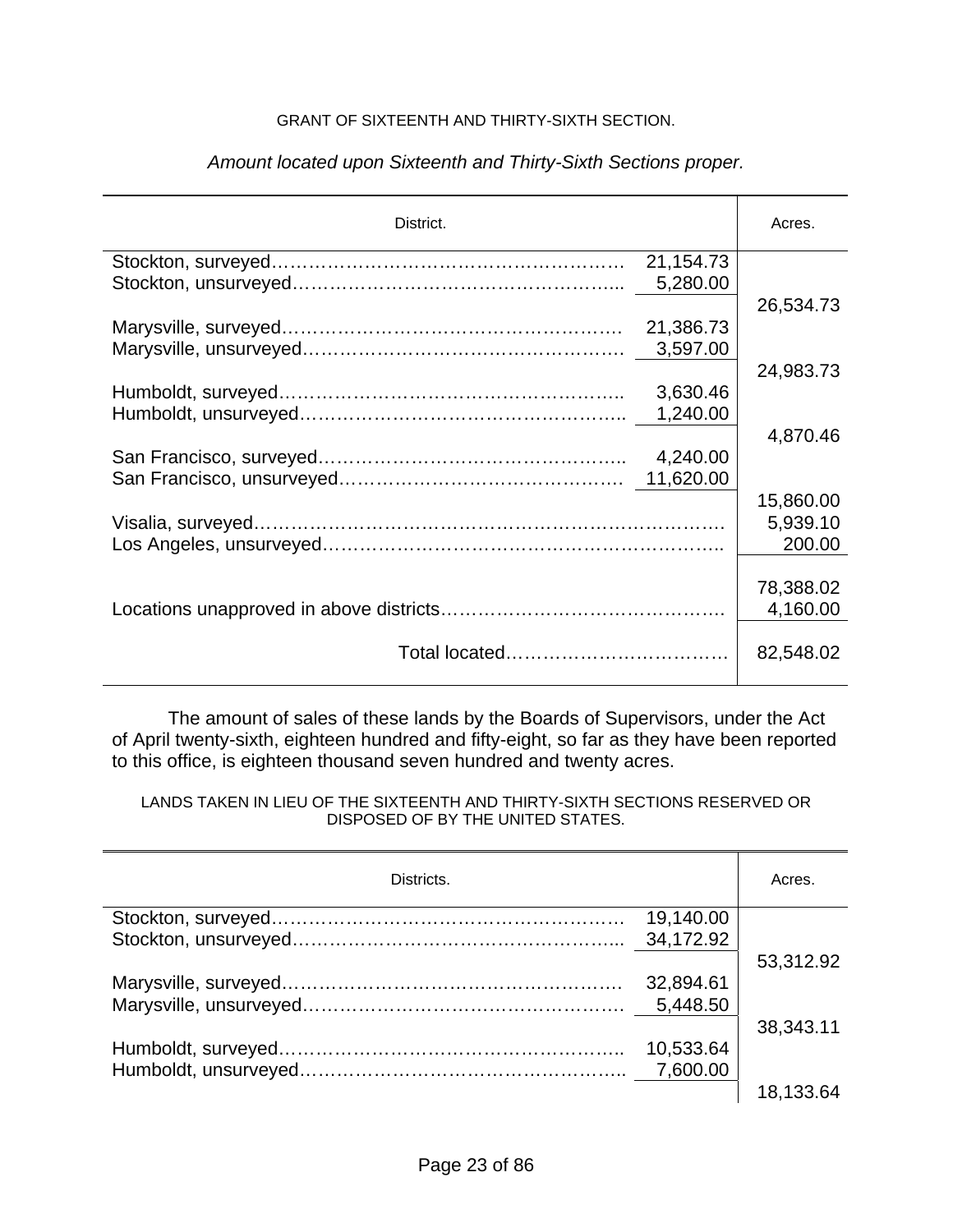| 26,340.00 | 206,120.00                    |
|-----------|-------------------------------|
|           | 80.00<br>6,228.40<br>9,860.00 |
|           | 322,078.07                    |

 Adding the preceding amount of land located upon the sixteenth and thirty-sixth sections proper, the total amount located under this grant through the Surveyor-General's office is four hundred and fourteen thousand six hundred and twenty-six and nine one-hundredths acres.

 The amount relocated during the past year is one thousand four hundred and forty acres.

#### SEMINARY LANDS.

\_\_\_\_\_

#### GRANT OF SEVENTY-TWO SECTIONS.

| Locations. | Acres.    |
|------------|-----------|
|            | 46,080.00 |
| 42,526.82  |           |
|            |           |
|            | 43,965.82 |
|            |           |
|            | 2,114.18  |
|            |           |

The amount relocated is three hundred and twenty acres.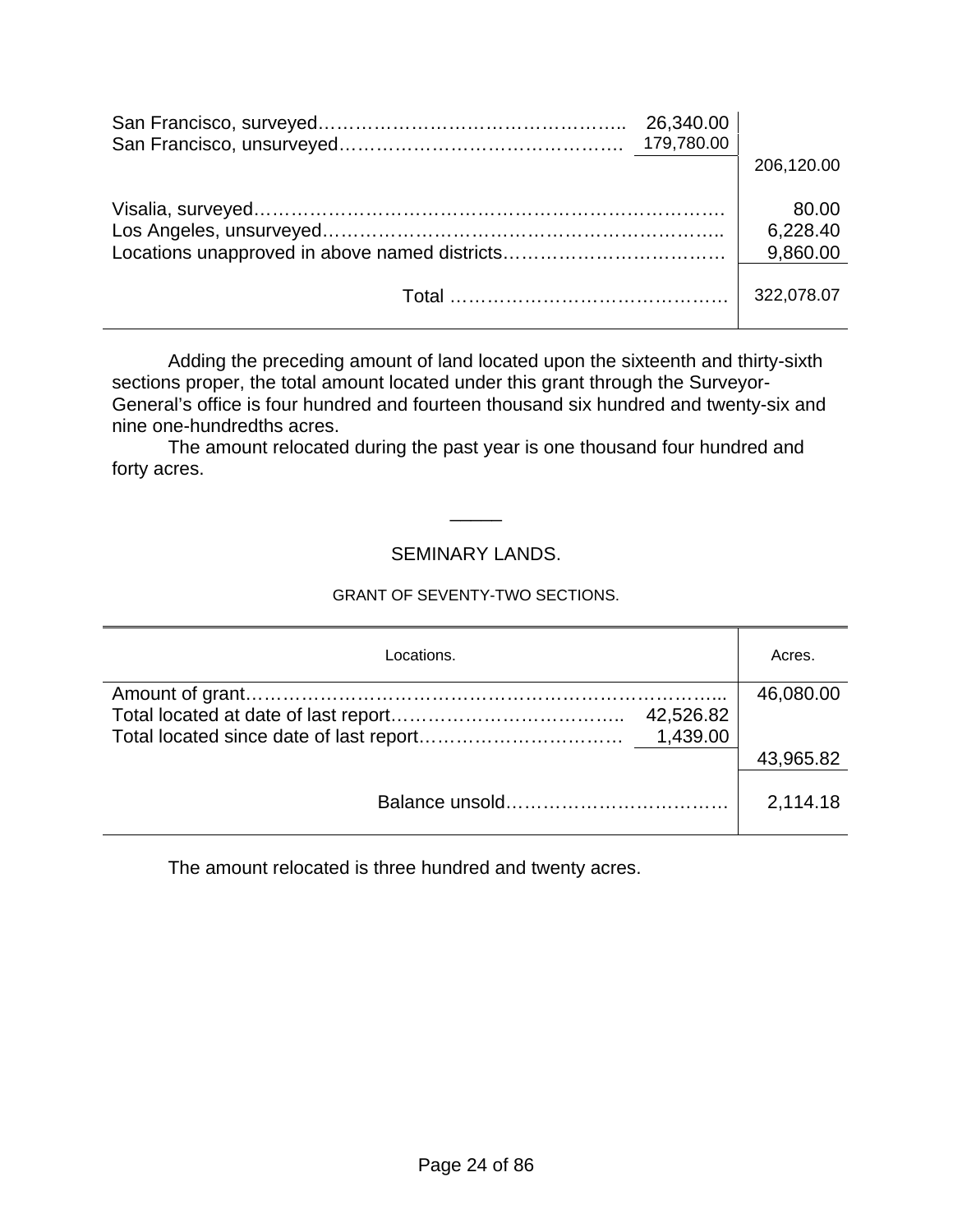#### PUBLIC BUILDING LANDS.

#### GRANT OF TEN SECTIONS.

| Locations. | Acres.   |
|------------|----------|
|            | 6,400.00 |
| 5,618.02   |          |
|            | 5,618.02 |
|            | 781.98   |

 The amount relocated is one hundred and sixty acres, making the total unsold nine hundred and forty-one and ninety-eight one-hundredths acres.

### STATE SCHOOL LAND WARRANTS.

\_\_\_\_\_

### LOCATED UNDER THE ACT OF APRIL 23<sup>rd</sup>, 1858.

| Locations. | Acres.              |
|------------|---------------------|
|            | 22,412.00<br>160.00 |
|            | 22,572.00           |

 Under this head should be included the locations of warrants not approved by the Surveyor-General. These amount to a total of six thousand seven hundred and twenty acres, of which five thousand one hundred and twenty acres are within the limits of the City and County of San Francisco. Legal protest has been entered against the approval of all these locations, and a case referred to one of the District Courts. No approval can now be given except upon a decree of the Court so referring.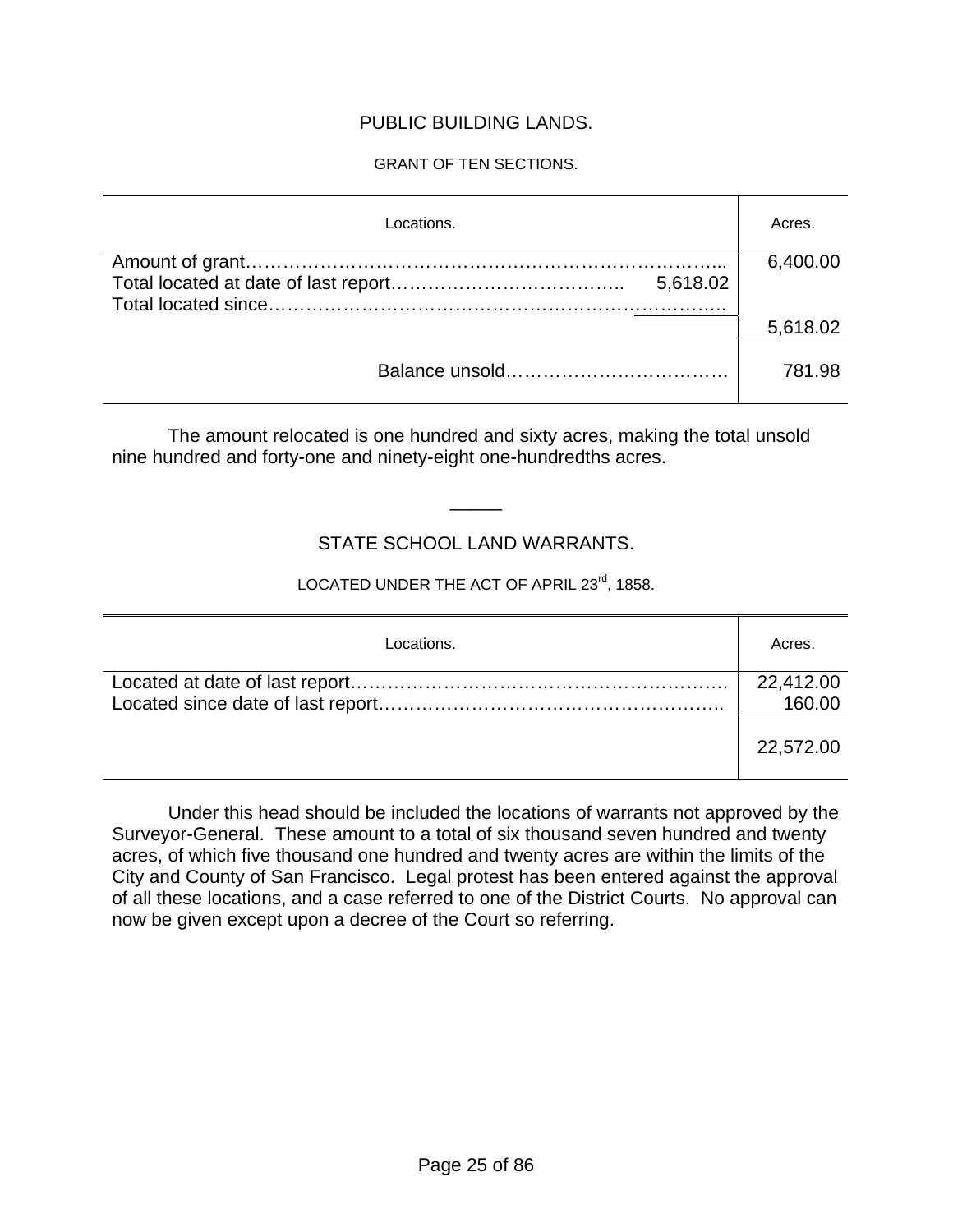#### STATE SCHOOL LAND WARRANTS.

| Location. | Acres.    |
|-----------|-----------|
|           | 61,600.00 |
|           | 3,600.00  |
|           |           |
|           | 65,200.00 |
|           | 6,240.00  |
|           | 58,960.00 |

## *Located upon unsurveyed lands under Act of April* 18*th,* 1859.

 The amount floated embraces some cases in which title had been issued and the original warrants cancelled before the float was made. Under the provisions of the twenty-sixth section of the Act of April twenty-seventh, eighteen hundred and sixtythree, the Register of the State Land Office issued his certificates for duplicates of four warrants for three hundred and twenty acres each, and four for one hundred and sixty acres each, which duplicates were issued by the Governor, and have been delivered to the owners.

#### SWAMP AND OVERFLOWED LANDS.

\_\_\_\_\_

| Sales.                          | Acres.                  |
|---------------------------------|-------------------------|
|                                 | 687,768.42<br>65,937.21 |
| Total to date of present report | 753,705.63              |
| 65,937.21                       |                         |
|                                 | 78,863.21<br>15,078.65  |
|                                 | 63,784.56               |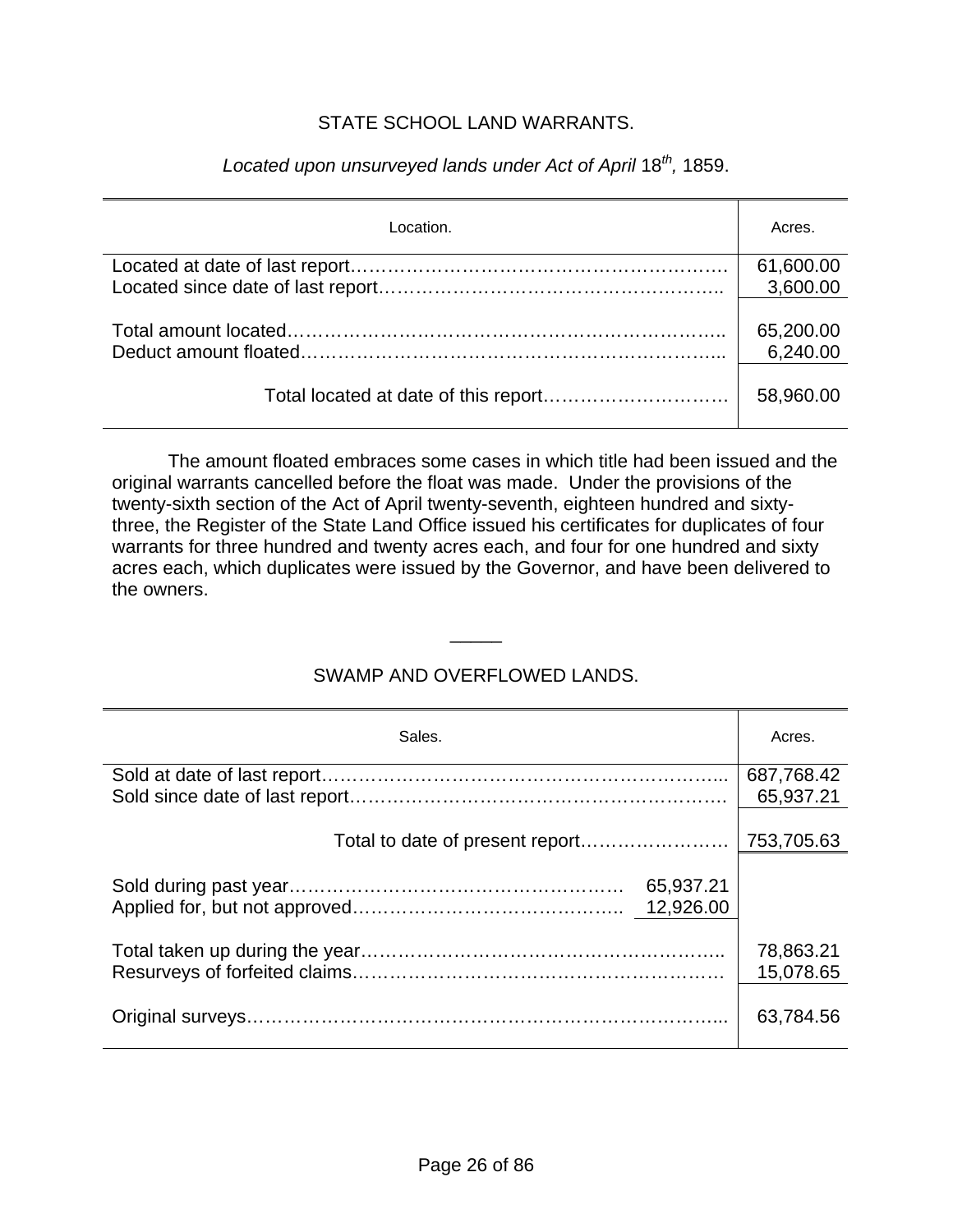#### SALT MARSH AND TIDE LANDS.

| Sales. | Acres.               |
|--------|----------------------|
|        | 3,732.04<br>8,866.20 |
|        | 12,598.24            |

 Under the provisions of the nineteenth section of the Act of April twenty-seventh, eighteen hundred and sixty-three, certificates of transfer have been issued to locators of lands which have since proved to be not the property of the State. The amount of these issued up to the date of this report is as follows:

| On account of unsurveyed sixteenth and thirty-sixth sections  \$2,516 00 | 1.676 90 |
|--------------------------------------------------------------------------|----------|
|                                                                          |          |

Some portion of the last has already been received by County Treasurers for purchases of lands of the same class.

 The Act of eighteen hundred and sixty-three makes it the duty of the Register to publish lists of such purchasers of State lands upon a credit as are thirty days in arrear for interest, preparatory to bringing suits to annul their certificates of purchase; but there being no appropriation out of which the expense of advertising can be defrayed, no such lists have, until recently, been made out. In June last, one was prepared of the delinquent purchasers of swamp and overflowed lands in Sacramento County, the District Attorney having arranged for its publication. A similar list for Tulare County was published by the parties having charge of the improvement now going on under the authority of the Act of March fifteenth, eighteen hundred and sixty-four. At the request of the Board of Swamp Land Commissioners, who will provide for the publication, lists have been already made up for the Counties of Yolo and Solano, and that for San Joaquin is nearly completed. The lists named, although embracing but a portion, and not a very large one, of the cases of default, contain nearly nine hundred names, and as they give in each case the numbers of the survey, and the certificate of purchase, the name of the purchaser, a full description of the land, the amount due, and the number of years default, the preparation and publication involve much labor and expense; and it is much to be desired that at the next session of the Legislature some less cumbrous and more effective form of notice may be legalized.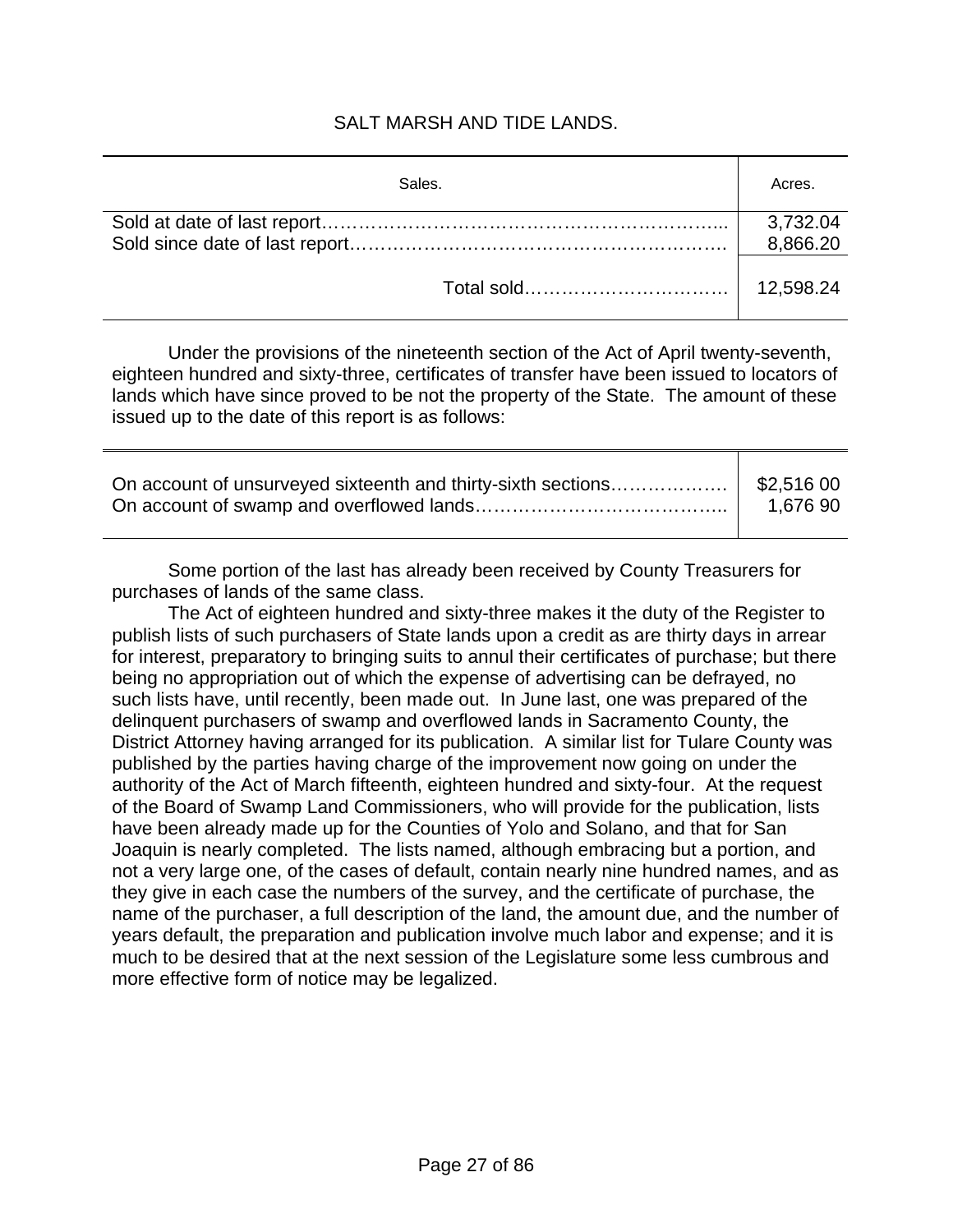#### STATEMENT.

*Of the Expenditure of all Appropriations (other than salaries) for the Offices of the Surveyor-General and Register, from the* 1*st of December,* 1863*, to the* 1*st of November,*  1864.

| For What Purpose Expended. | Amount.    |
|----------------------------|------------|
|                            | \$605 00   |
|                            | 310 20     |
|                            | 18987      |
|                            | 98 00      |
|                            | \$1,203 07 |

J. F. HOUGHTON,

Surveyor-General, and Register State Land Office.

 Sworn to and subscribed before me, this twenty-eighth day of November, A. D., eighteen hundred and sixty-four.

 $\overline{\phantom{a}}$ 

 SAMUEL CROSS, [SEAL.] Notary Public, Sacramento County, Cal.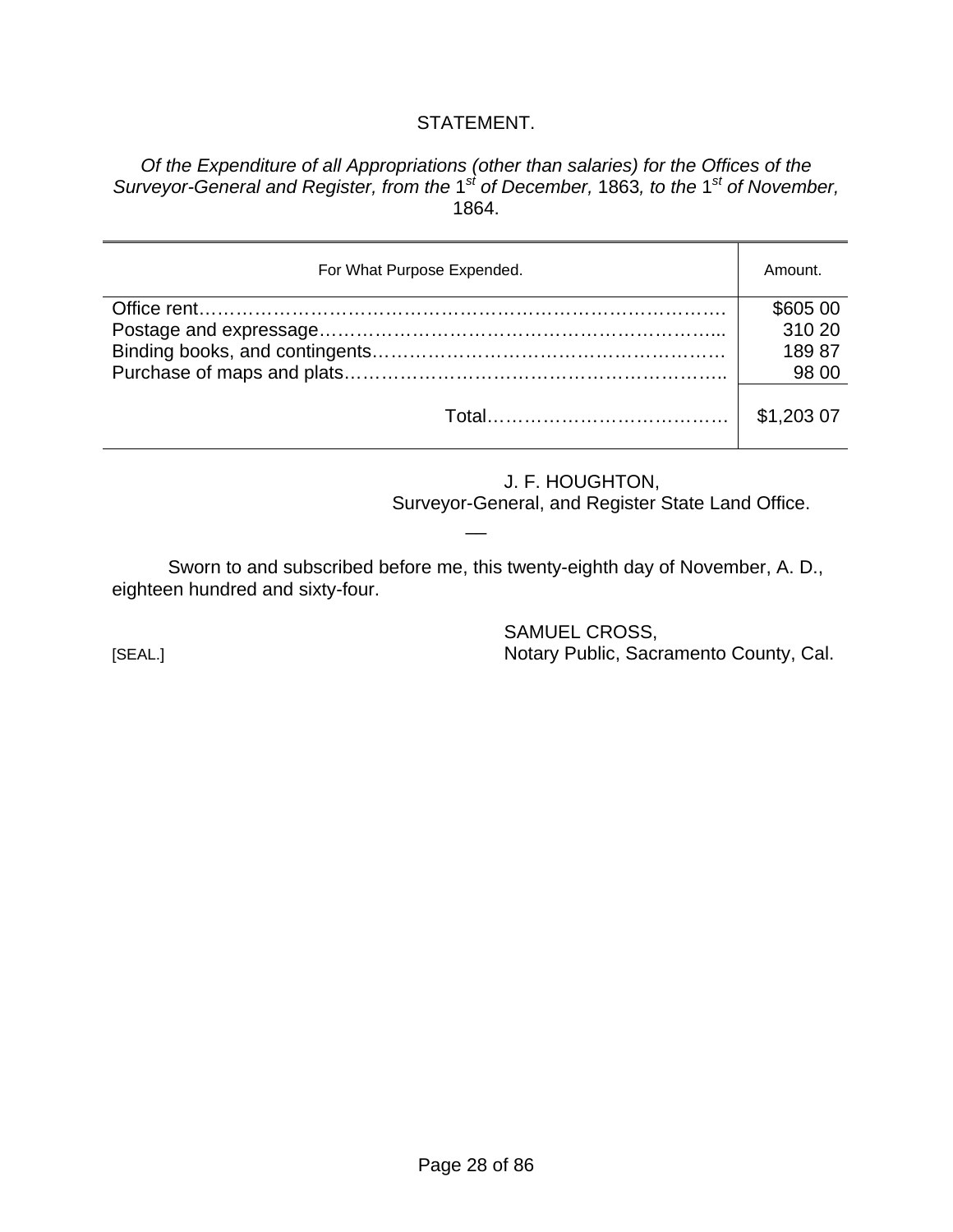# **STATISTICAL TABLES.**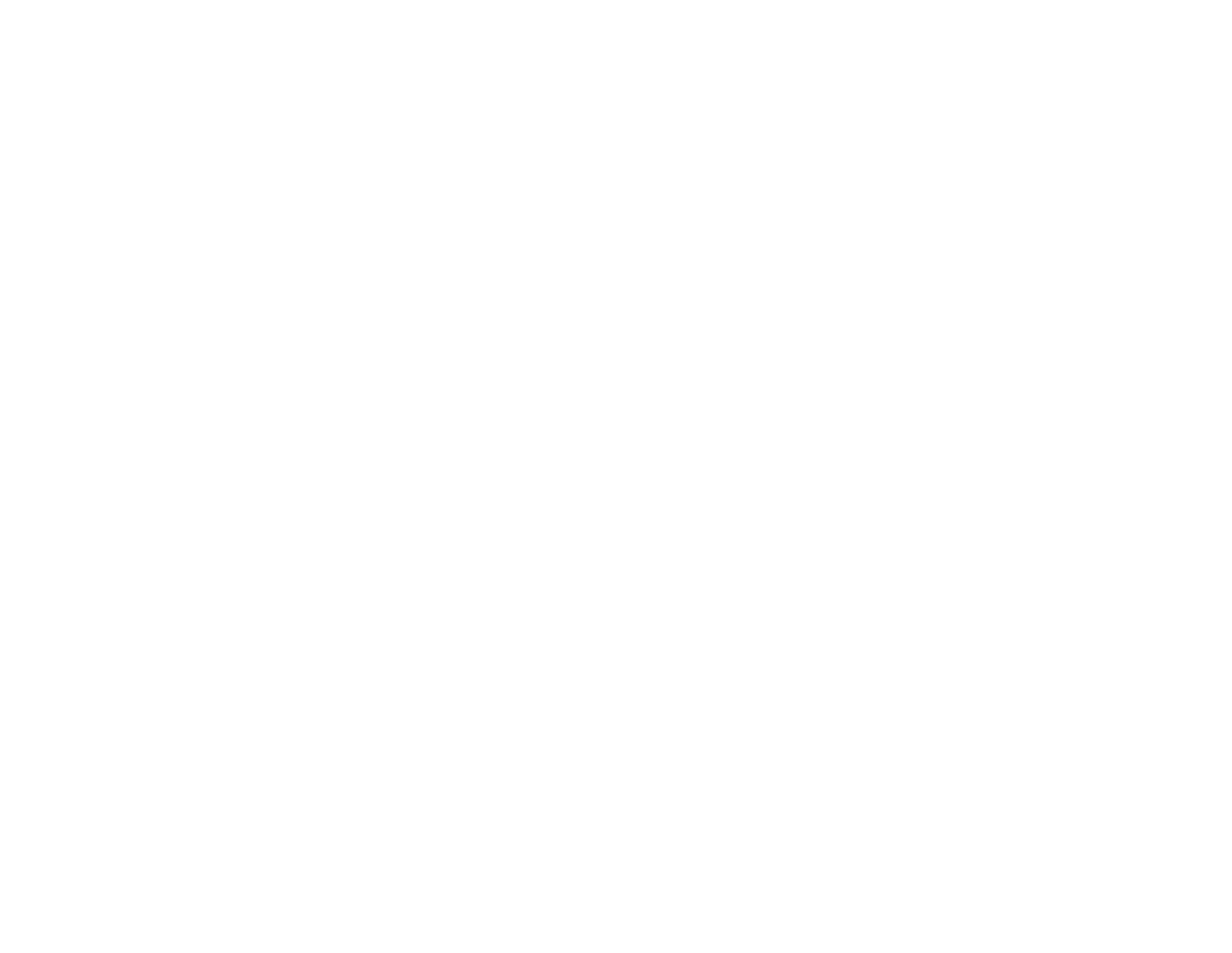### TABLE OF STATISTICS

## *Compiled from the Official Reports of County Assessors, for the Year* 1864.

|                  | enclosed.<br>Acres | cultivated    |        | WHEAT.         | BARLEY. |                 |  |
|------------------|--------------------|---------------|--------|----------------|---------|-----------------|--|
| COUNTIES.        | of Land            | Acres of Land | Acres  | <b>Bushels</b> | Acres   | <b>Bushels</b>  |  |
| Alameda          | 221,300            | 184,000       | 12,200 | 400,000        | 14,500  | 420,000         |  |
| Alpine           | 22,090             | 1,192         |        |                |         |                 |  |
| Amador           | 110,000            | 65,000        | 18,000 | 200,000        | 15,000  | 250,000         |  |
| Butte            | 265                |               |        |                |         |                 |  |
| Calaveras        | 108,000            | 39,700        | 7,500  |                | 20,000  |                 |  |
| Colusa           | 71,402             | 43,176        | 19,500 | 488,830        | 9,326   | 274,878         |  |
| Contra Costa     | 4,750              | 6,430         |        |                |         |                 |  |
| Del Norte        |                    |               |        |                |         |                 |  |
| El Dorado        |                    |               |        |                |         |                 |  |
| Fresno           |                    |               |        |                |         |                 |  |
| Humboldt         |                    |               |        |                |         |                 |  |
| Klamath          |                    |               |        |                |         |                 |  |
| Lake             | 31,800             | 10,000        | 600    | 18,000         | 250     | 14,000          |  |
| Lassen           |                    |               |        |                |         |                 |  |
| Los Angeles      | 49,874             | 37,115        | 1,875  |                | 11,320  |                 |  |
| Marin            | 135,000            | 12,000        | 3,421  | 115,260        | 720     | 25,000          |  |
| Mariposa         |                    |               |        |                |         |                 |  |
| Mendocino        |                    |               |        |                |         |                 |  |
| Merced           | 46,000<br>5,000    | 28,000        | 2,000  | 20,000<br>150  | 8,000   | 40,000<br>1,000 |  |
| Mono<br>Monterey | 101,797            | 14,238        | 2,524  | 31,498         | 8,200   | 137,854         |  |
| Napa             | 82,300             | 32,000        | 28,650 | 412,000        | 1,700   | 51,000          |  |
| Nevada           | 23,000             | 7,000         |        |                |         |                 |  |
| Placer           | 63,210             | 18,038        | 5,497  | 81,723         | 3,703   | 63,482          |  |
| Plumas           |                    |               |        |                |         |                 |  |
| Sacramento       | 102,156            | 43,265        | 8,565  | 165,350        | 13,587  | 271,740         |  |
| San Bernardino   | 14,190             | 10,173        | 3,710  | 46,560         | 1,224   | 36,720          |  |
| San Diego        | 4,500              | 3,000         | 600    | 1,000          | 1,300   | 20,000          |  |
| San Francisco    | 18,000             |               |        |                |         |                 |  |
| San Joaquin      | 232,660            | 156,013       | 53,016 | 110,269        | 80,993  | 166,623         |  |
| San Luis Obispo  |                    |               |        |                |         |                 |  |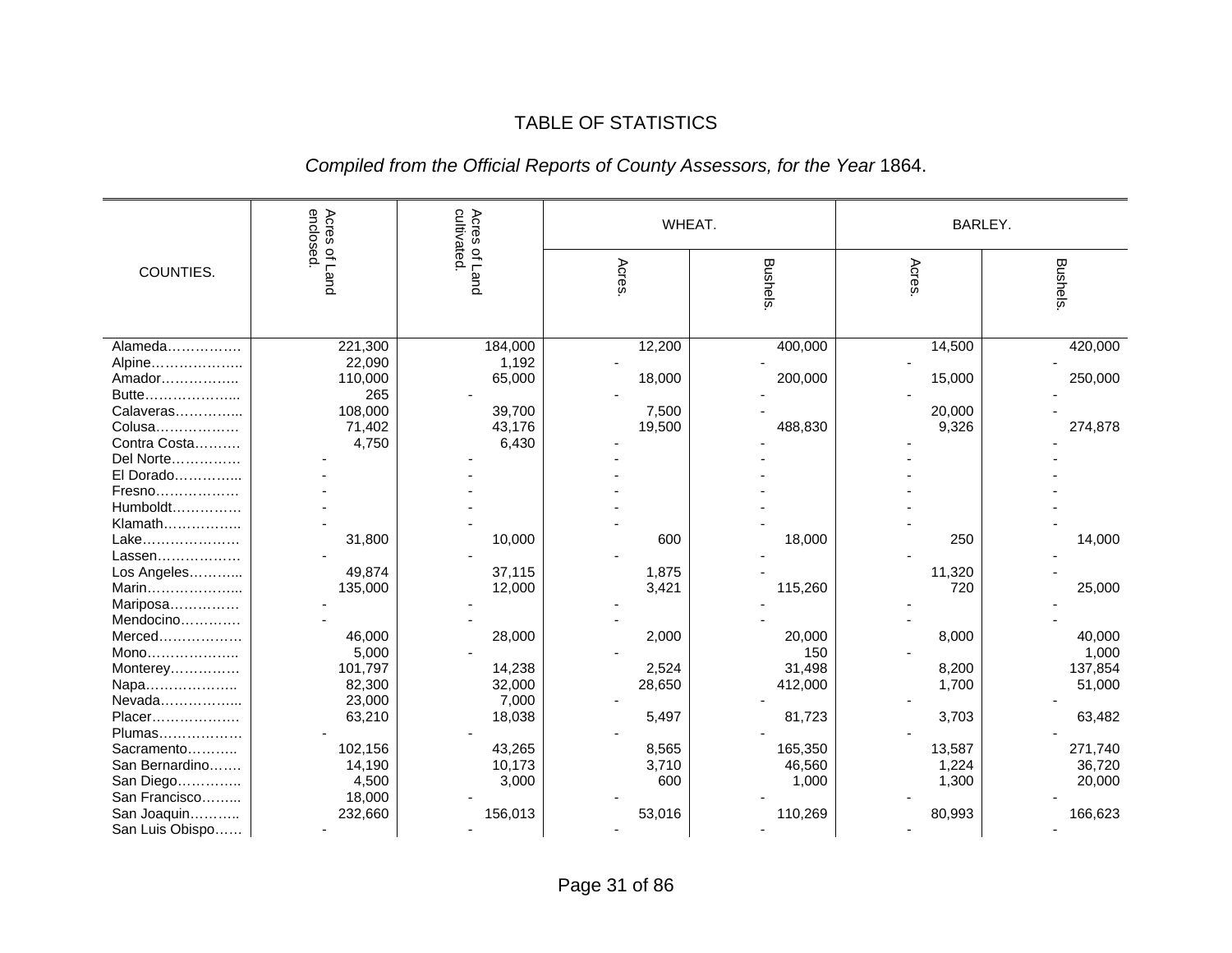| San Mateo     | 125,000 | 40,000  | 13,000 | 80,000  | 2,500  | 30,000  |
|---------------|---------|---------|--------|---------|--------|---------|
| Santa Barbara | 5,200   | 2,100   | 35     | 1,000   | 60     | 2,200   |
| Santa Clara   | 400,000 | 175,000 | 78,000 | 600,000 | 20,000 | 300,000 |
| Santa Cruz    | 66,193  | 18,294  | 5,987  | 164,225 | 2,976  | 123,159 |
| Shasta        | 58,500  | 30,000  | 6,500  | 97,500  | 6,500  | 162,500 |
| Sierra        |         |         |        |         |        |         |
| Siskiyou      | 38,985  | 9,760   | 4,944  | 84,060  | 1,204  | 32,351  |
| Solano        |         |         |        |         |        |         |
| Sonoma        |         |         |        |         |        |         |
| Stanislaus    | 40,708  | 16,430  | 5,125  | 8,400   | 6,500  | 24,820  |
| Sutter        | 80,000  | 30,000  | 10,000 | 30,000  | 12,000 | 40,000  |
| Tehama        | 50,942  | 10,748  | 4,394  | 55,831  | 4,609  | 62,047  |
| Trinity       | 3,740   | 2,240   | 652    | 10,435  | 35     | 1,050   |
| Tulare        |         |         |        |         |        |         |
| Tuolumne      | 18,973  | 5,492   | 129    | 1,144   | 307    | 149     |
| Yolo          |         |         |        |         |        |         |
| Yuba          | 178,432 | 42,540  | 3,442  | 25,840  | 16,420 | 228,400 |
|               |         |         |        |         |        |         |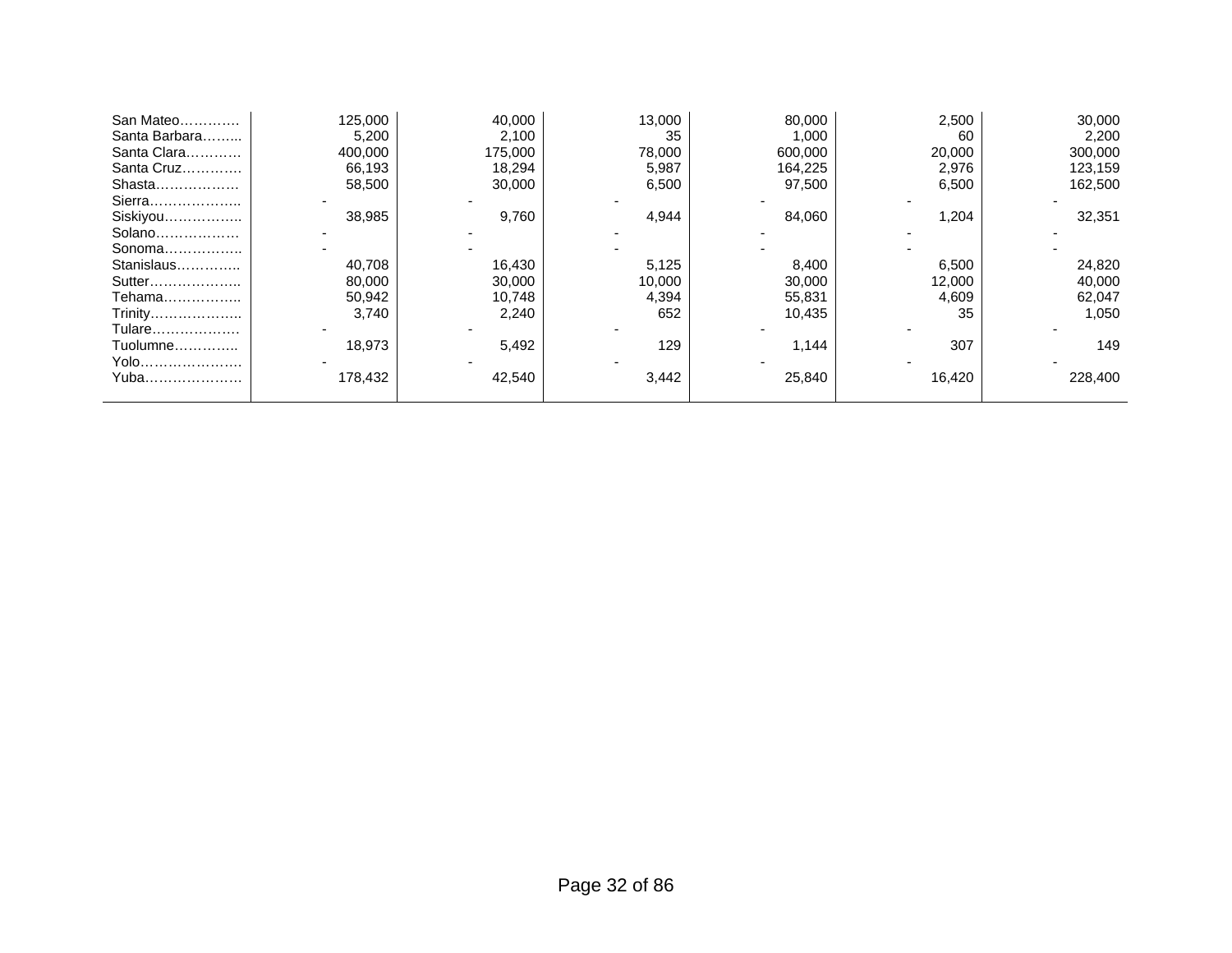|                 | OATS. |                | RYE.  |                | CORN.  |         | BUCKWHEAT.     |                | PEAS. |         |
|-----------------|-------|----------------|-------|----------------|--------|---------|----------------|----------------|-------|---------|
| COUNTIES.       | Acres | Bushels        | Acres | <b>Bushels</b> | Acres. | Bushels | Acres          | <b>Bushels</b> | Acres | Bushels |
| Alameda         | 8,000 | 160,000        |       | $\blacksquare$ |        |         |                |                | 250   | 2,500   |
| Alpine          |       |                |       |                |        |         |                |                |       |         |
| Amador          |       |                |       |                |        |         |                |                |       |         |
| Butte           | 500   | 1,200          | 100   | 3,000          | 200    | 4,000   |                |                |       |         |
| Calaveras       |       |                |       |                |        |         |                |                |       |         |
| Colusa          | 1,000 |                |       |                | 550    |         |                |                |       |         |
| Contra Costa    | 1,892 | 57,745         |       |                | 18     | 405     | 4              | 136            | 1     | 12      |
| Del Norte       |       |                |       |                |        |         |                |                |       |         |
| El Dorado       |       |                |       |                |        |         |                |                |       |         |
| Fresno          |       |                |       |                |        |         |                |                |       |         |
| Humboldt        |       |                |       |                |        |         |                |                |       |         |
| Klamath         |       |                |       |                |        |         |                |                |       |         |
| Lake            | 200   | 10,000         |       |                | 15     |         |                |                |       |         |
| Lassen          |       |                |       |                |        |         |                |                |       |         |
| Los Angeles     | 840   |                |       |                | 25,850 | 50,322  |                |                |       |         |
| Marin           | 4,825 | 241,300        | 80    | 3,200          |        |         |                |                |       |         |
| Mariposa        |       |                |       |                |        |         |                |                |       |         |
| Mendocino       |       |                |       |                |        |         |                |                |       |         |
|                 |       |                |       |                | 800    | 16,000  |                |                | 100   | 2,000   |
| Mono            |       |                |       |                |        | 100     |                |                |       |         |
| Monterey        | 50    | 910            |       |                | 180    | 3,324   | $\overline{c}$ | 32             | 57    | 489     |
| Napa            | 750   | 20,500         |       |                | 400    | 8,000   |                |                |       |         |
| Nevada          |       |                |       |                |        |         |                |                |       |         |
| Placer          | 780   | 2,300          | 40    | 120            |        |         |                |                | 1     | 15      |
| Plumas          |       |                |       |                |        |         |                |                |       |         |
| Sacramento      | 750   | 47,500         | 95    | 1,875          | 350    | 10,425  | 75             | 2,150          | 75    | 3,225   |
| San Bernardino  | 26    | 1,040          | 62    | 1,240          | 978    | 32,296  | $\overline{c}$ | 40             | 10    | 300     |
| San Diego       |       |                |       |                |        |         |                |                |       |         |
| San Francisco   |       |                |       |                |        |         |                |                |       |         |
| San Joaquin     | 199   | 5,454          | 30    | 450            | 960    | 14,580  | 30             | 960            |       |         |
| San Luis Obispo |       |                |       |                |        |         |                |                |       |         |
| San Mateo       | 6,000 | 120,000        |       |                |        |         |                |                |       |         |
| Santa Barbara   |       | $\overline{a}$ |       |                | 130    | 2,100   |                |                |       |         |

#### TABLE OF STATISTICS – Continued.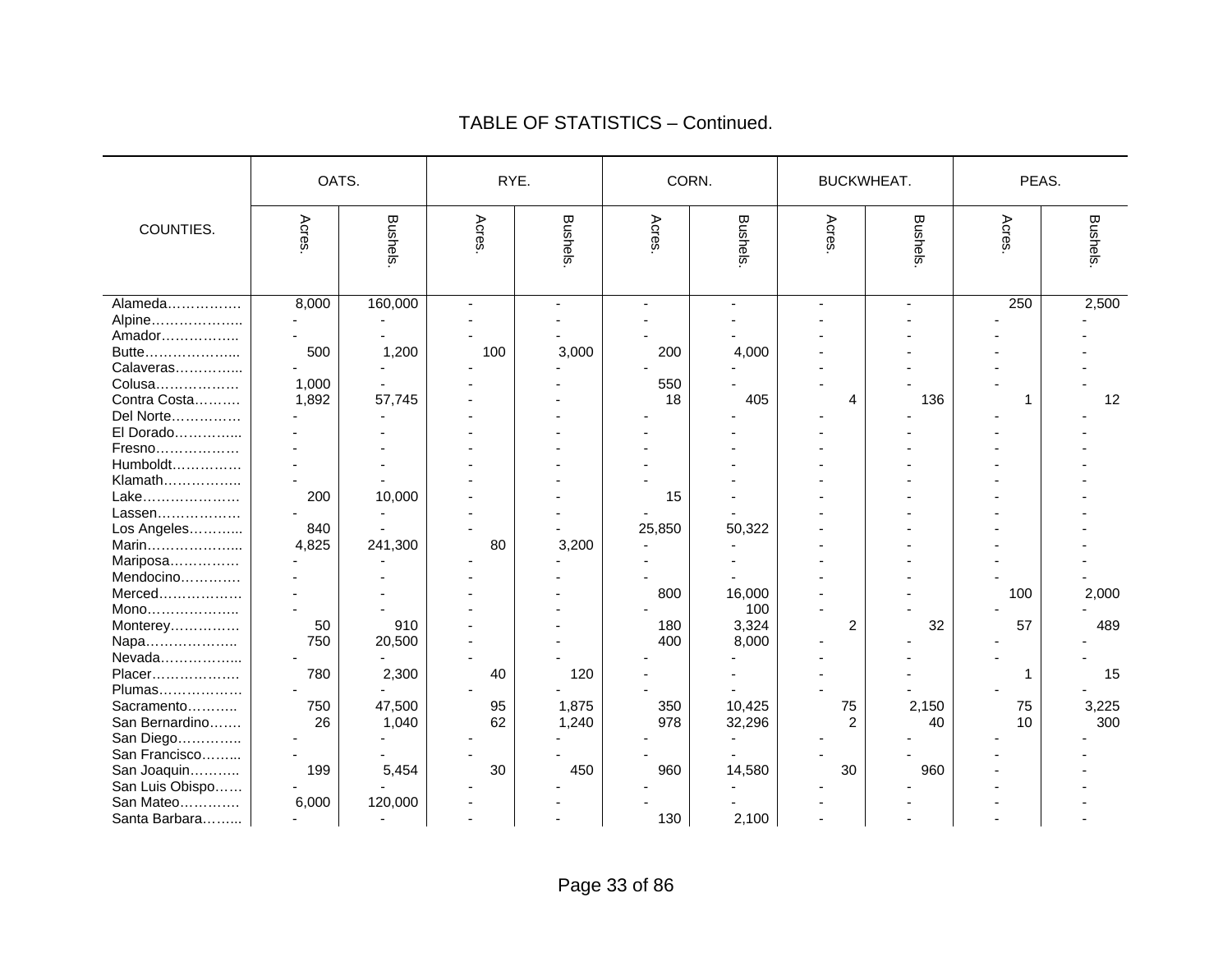| Santa Clara | 2,000 | 60,000 |    | -     | 300   | 30,000 | $\overline{\phantom{0}}$ |       |    |     |
|-------------|-------|--------|----|-------|-------|--------|--------------------------|-------|----|-----|
| Santa Cruz  | 1,085 | 54,287 | 72 | 1,595 | 172   | 4,021  | 158                      | 3,100 |    |     |
| Shasta      | 1,000 | 3,600  |    |       | 800   | 20,000 |                          |       |    |     |
| Sierra      |       |        |    |       |       |        |                          |       |    |     |
| Siskiyou    | 2,166 | 86,658 |    |       | 8     | 150    | 10                       | 250   |    |     |
| Solano      |       |        |    |       |       |        |                          |       |    |     |
| Sonoma      |       |        |    |       |       |        |                          |       |    |     |
| Stanislaus  | 250   | 3,000  |    |       | 75    | 1,550  |                          |       |    |     |
| Sutter      |       |        |    |       | 100   | 1,000  |                          |       |    |     |
| Tehama      | 66    | 900    |    | 10    | 56    | 2,885  |                          | 100   | 17 | 765 |
| Trinity     | 29    | 782    |    |       |       | 2,000  |                          |       |    | 200 |
| Tulare      |       |        |    |       |       |        |                          |       |    |     |
| Tuolumne    | 124   | 325    |    | 15    | 10    | 20     |                          |       |    | 18  |
| Yolo        |       |        |    |       |       |        |                          |       |    |     |
| Yuba        | 1,304 | 10,400 |    |       | 8,420 | 36,800 |                          |       |    |     |
|             |       |        |    |       |       |        |                          |       |    |     |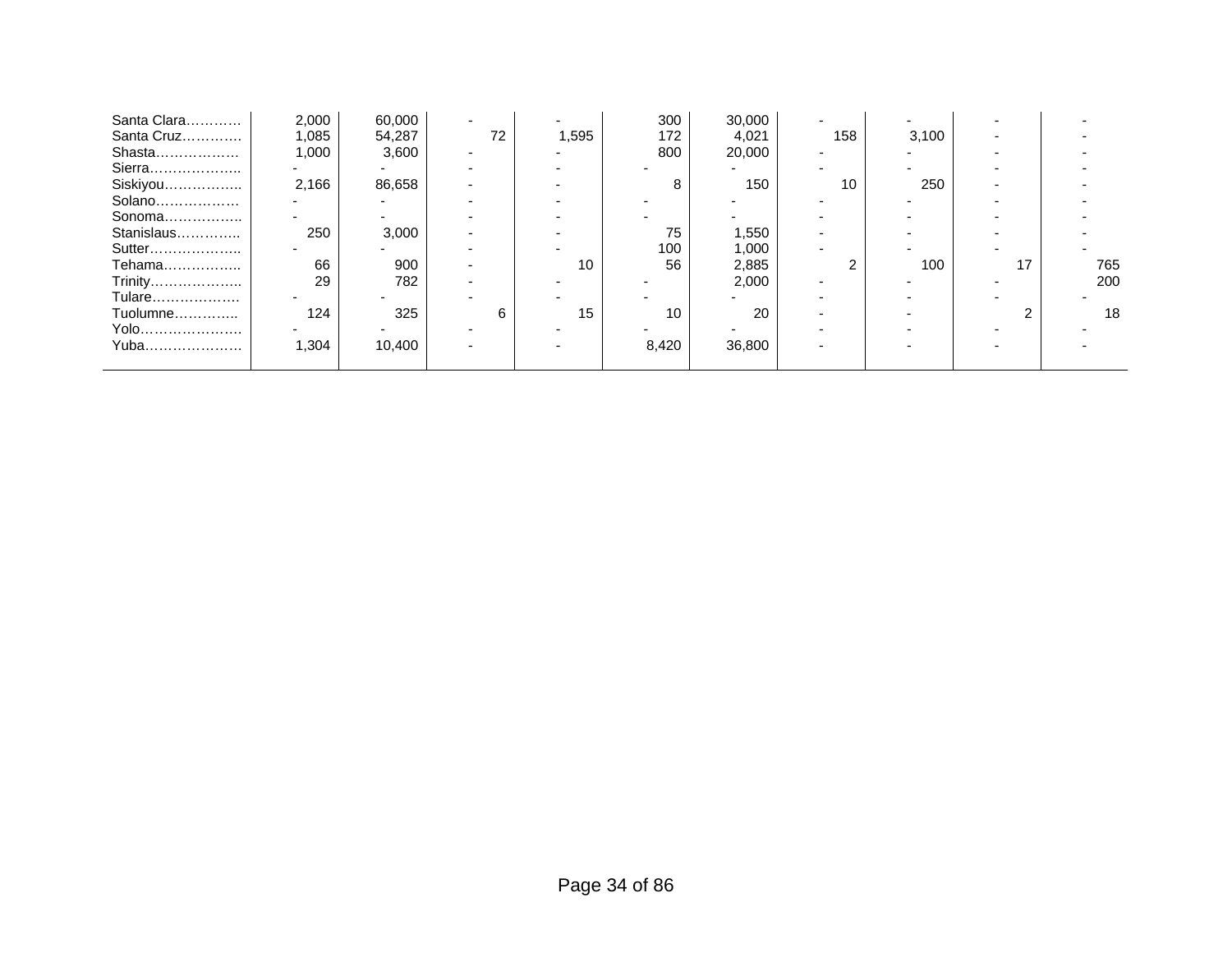|                                               |              | <b>BEANS.</b>        |              | POTATOES.               |          | <b>SWEET POTATOES.</b> |                       | ONIONS.        | HAY.                     |                         |
|-----------------------------------------------|--------------|----------------------|--------------|-------------------------|----------|------------------------|-----------------------|----------------|--------------------------|-------------------------|
| COUNTIES.                                     | Acres        | Bushels              | Acres        | <b>Bushels</b>          | Acres.   | Bushels                | Acres                 | <b>Bushels</b> | Acres                    | Tons                    |
| Alameda<br>Alpine<br>Amador                   | 300          | 5,000                | 925<br>200   | 5,000<br>4,000          |          |                        |                       |                | 11,000<br>1,120          | 15,000<br>370           |
| Butte<br>Calaveras<br>Colusa                  | 50           |                      |              |                         |          |                        |                       |                | 8,000<br>10,500          | 7,000<br>1,986<br>5,000 |
| Contra Costa<br>Del Norte                     | 100          | 3,000                | 25           | 1,425                   |          |                        |                       |                | 5,623                    | 6,982                   |
| El Dorado<br>Fresno<br>Humboldt               |              |                      |              |                         |          |                        |                       |                |                          |                         |
| Klamath<br>Lake<br>Lassen                     | 5            |                      | 10           |                         |          |                        |                       |                | 600                      | 1,800                   |
| Los Angeles<br>Marin                          |              | 1,000                | 150<br>2,225 | 300,000<br>226,000      | 10       | 500                    | 25                    | 1,250          | 1,600                    | 6,516<br>3,200          |
| Mariposa<br>Mendocino<br>Merced               | 100          | 2,000                | 120          | 12,000                  | 35       | 10,500                 | 10                    | 2,000          | 1,000                    | 900                     |
| Mono<br>Monterey<br>Napa                      | 100<br>50    | 75<br>1,690<br>1,000 | 314<br>40    | 8,000<br>6,478<br>7,000 |          | 50                     |                       |                | 1,104<br>6,300           | 4,500<br>2,707<br>7,000 |
| Nevada<br>Placer<br>Plumas                    | 1            | 15                   | 90           | 10,650                  |          |                        |                       |                | 1,900<br>6,117           | 2,100<br>5,783          |
| Sacramento<br>San Bernardino                  | 115<br>10    | 4,150<br>300         | 1,225<br>18  | 158,150<br>2,000        | 425<br>1 | 60,125<br>100          | 800<br>5              | 81,450<br>550  | 11,200<br>221            | 10,550<br>443<br>1,285  |
| San Diego<br>San Francisco<br>San Joaquin     | 300          | 8,136                | 69           | 2,860                   | 13       | 3,380                  | 34                    | 7,024          | 5,770                    | 5,795                   |
| San Luis Obispo<br>San Mateo<br>Santa Barbara | 2,000<br>200 | 6,000<br>12,000      | 2,000        | 100,638<br>2,100        |          | 20                     | 100<br>$\overline{a}$ | 1,400<br>200   | 12,000<br>$\blacksquare$ | 4,500<br>4,500          |

#### TABLE OF STATISTICS – Continued.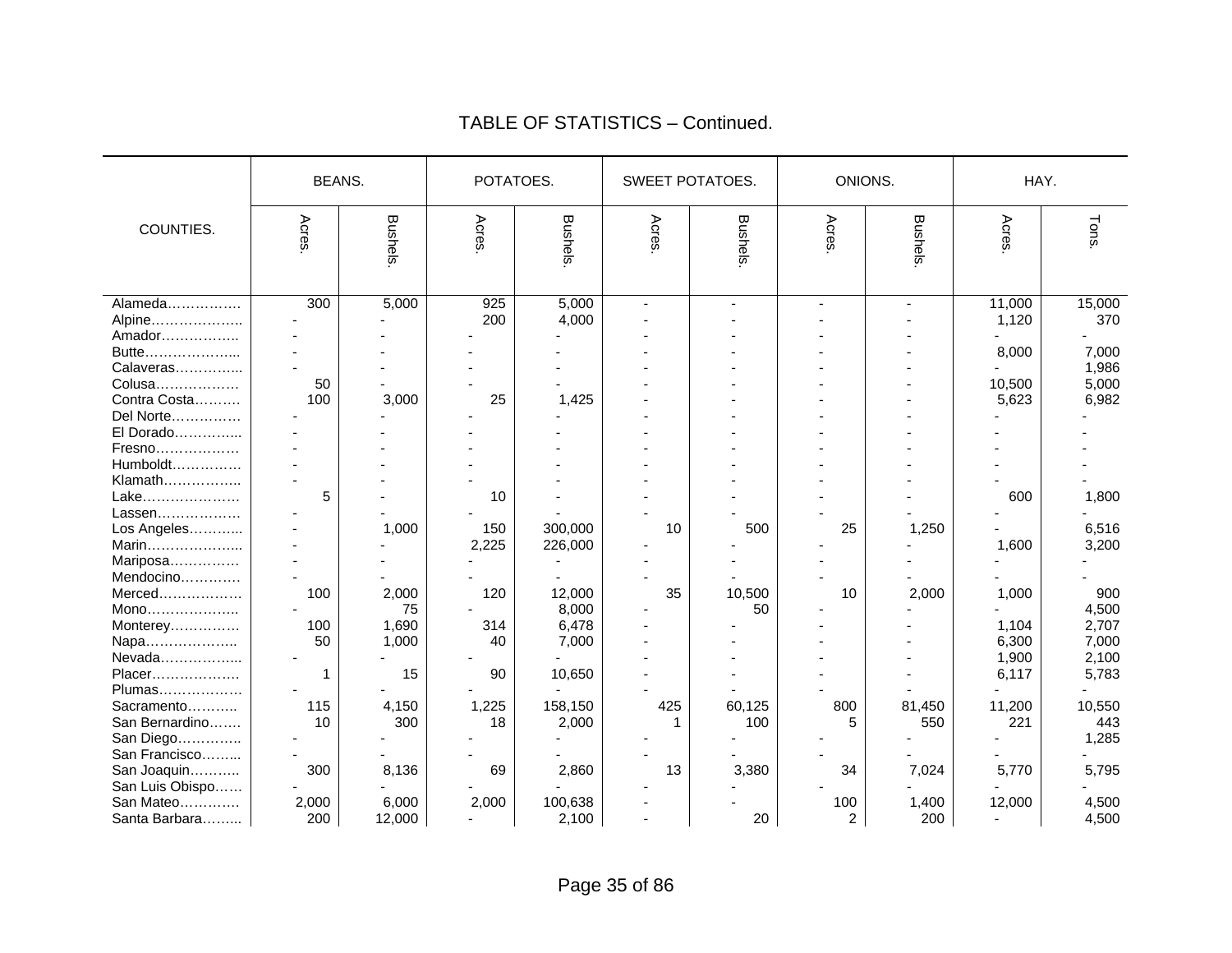| Santa Clara | 100   | 2,500  | 650 | 60,000  |    |        |    |       | 10,000 | 12,000 |
|-------------|-------|--------|-----|---------|----|--------|----|-------|--------|--------|
| Santa Cruz  | 1,950 | 32,607 | 597 | 110,638 |    |        |    |       | 3,650  | 6,778  |
| Shasta      | 120   | 3,000  | 100 | 7,500   | 50 | 1,800  | 20 | 3,000 | 3,000  | 3,000  |
| Sierra      |       |        |     |         |    |        |    |       |        |        |
| Siskiyou    | 10    | 250    | 50  | 7,500   |    |        | 10 | 400   | 3,170  | 3,768  |
| Solano      |       |        |     |         |    |        |    |       |        |        |
| Sonoma      |       |        |     |         |    |        |    |       |        |        |
| Stanislaus  |       |        |     | 500     |    |        |    |       | 4,000  | 1,550  |
| Sutter      |       | 500    |     | 4,000   |    | 500    |    |       | 500    | 500    |
| Tehama      | 46    | 1,424  | 46  | 6,765   | 33 | 20,115 | 12 | 1,612 | 3,405  | 2,239  |
| Trinity     |       | 700    | 150 | 22,500  |    |        |    | 200   |        | 963    |
| Tulare      |       |        |     |         |    |        |    |       |        |        |
| Tuolumne    |       |        | 16  | 580     |    |        |    |       | 183    | 149    |
| Yolo        |       |        |     |         |    |        |    |       |        |        |
| Yuba        |       |        | 104 | 3,162   |    |        |    | 160   | 20,488 | 21,840 |
|             |       |        |     |         |    |        |    |       |        |        |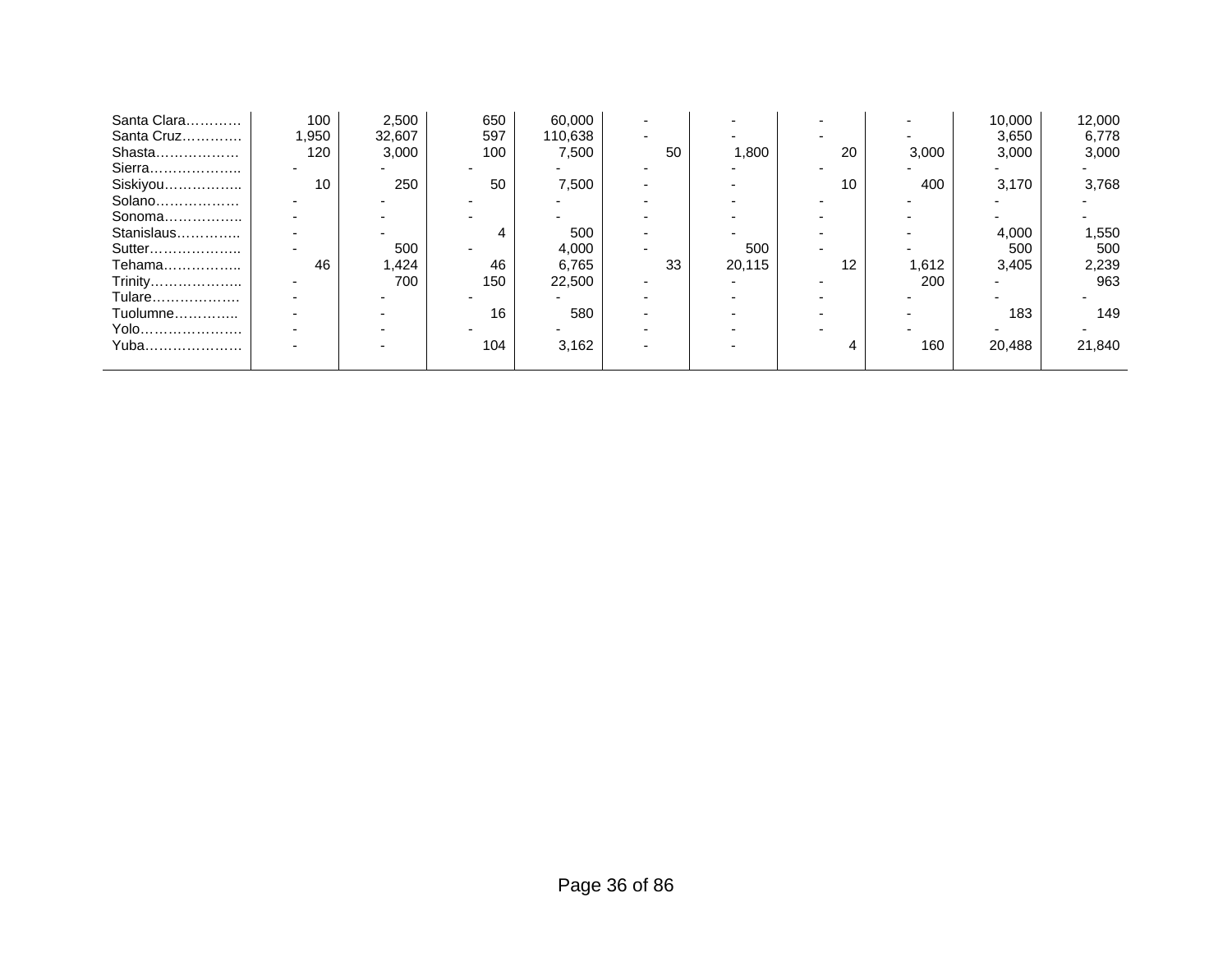|                 |                          | FLAX.          | HEMP. |                | TOBACCO. |                | ALFALFA.       |        | COTTON. |                |                          | RICE.          | Tons     |
|-----------------|--------------------------|----------------|-------|----------------|----------|----------------|----------------|--------|---------|----------------|--------------------------|----------------|----------|
| COUNTIES.       | Acres                    | Pounds.        | Acres | Pounds.        | Acres    | Pounds.        | Acres          | Tons   | Acres   | Pounds.        | Acres                    | Pounds.        | of Beets |
| Alameda         | $\mathbf{r}$             | $\blacksquare$ |       | $\blacksquare$ | $\sim$   | $\blacksquare$ | $\blacksquare$ | $\sim$ |         | $\overline{a}$ | $\overline{\phantom{a}}$ | $\sim$         | 400      |
| Alpine          |                          |                |       |                |          |                |                |        |         |                |                          |                |          |
| Amador          | $\overline{\phantom{a}}$ |                |       |                |          |                |                |        |         |                |                          |                |          |
| Butte           |                          |                |       |                |          |                |                |        |         |                |                          |                |          |
| Calaveras       |                          |                |       |                |          |                |                |        |         |                |                          |                |          |
| Colusa          |                          |                |       |                |          |                | 100            | 150    |         |                |                          |                |          |
| Contra Costa    | $\sim$                   |                |       |                | 25       | 20,000         |                |        |         |                |                          |                | 5        |
| Del Norte       | ÷.                       |                |       |                |          |                |                |        |         |                |                          |                |          |
| El Dorado       |                          |                |       |                |          |                |                |        |         |                |                          |                |          |
| Fresno          |                          |                |       |                |          |                |                |        |         |                |                          |                |          |
| Humboldt        |                          |                |       |                |          |                |                |        |         |                |                          |                |          |
| Klamath         | $\sim$                   |                |       |                |          |                |                |        |         |                |                          |                |          |
| Lake            |                          |                |       |                | 20       |                |                |        |         |                |                          |                | 5        |
| Lassen          |                          |                |       |                |          |                |                |        |         |                |                          |                |          |
| Los Angeles     |                          |                |       |                | 65       | 65,000         | 200            | 875    | 56      | 2,980          |                          |                |          |
| Marin           | $\sim$                   |                |       |                |          |                |                |        |         |                |                          |                |          |
| Mariposa        | $\blacksquare$           |                |       |                |          |                |                |        |         |                |                          |                |          |
| Mendocino       |                          |                |       |                |          |                |                |        |         |                |                          |                |          |
| Merced          |                          |                |       |                |          |                | 300            | 300    |         |                |                          |                | 50       |
| Mono            |                          |                |       |                |          |                |                |        |         |                |                          |                |          |
| Monterey        | ÷.                       |                |       |                |          |                | 38             |        |         |                |                          |                |          |
| Napa            |                          |                |       |                |          |                |                |        |         |                |                          |                |          |
| Nevada          |                          |                |       |                |          |                |                |        |         |                |                          |                |          |
| Placer          |                          |                |       |                |          |                | 20             | 30     |         |                | $\blacksquare$           | $\blacksquare$ |          |
| Plumas          | $\sim$                   |                |       |                |          |                |                |        |         |                |                          |                |          |
| Sacramento      | $\sim$                   |                |       |                | 200      | ä,             | 11             | 25     |         |                |                          |                | 125      |
| San Bernardino  |                          |                |       |                | 6        | 2,700          | 48             | 85     |         |                |                          |                |          |
| San Diego       |                          |                |       |                |          |                |                |        |         |                |                          |                |          |
| San Francisco   |                          |                |       |                |          |                |                |        |         |                |                          |                |          |
| San Joaquin     |                          |                |       |                |          |                | 12             | 34     |         |                |                          |                | 25       |
| San Luis Obispo |                          |                |       |                |          |                |                |        |         |                |                          |                |          |
| San Mateo       |                          |                |       |                |          |                |                |        |         |                |                          |                |          |
| Santa Barbara   |                          |                |       |                |          |                |                |        |         |                |                          |                |          |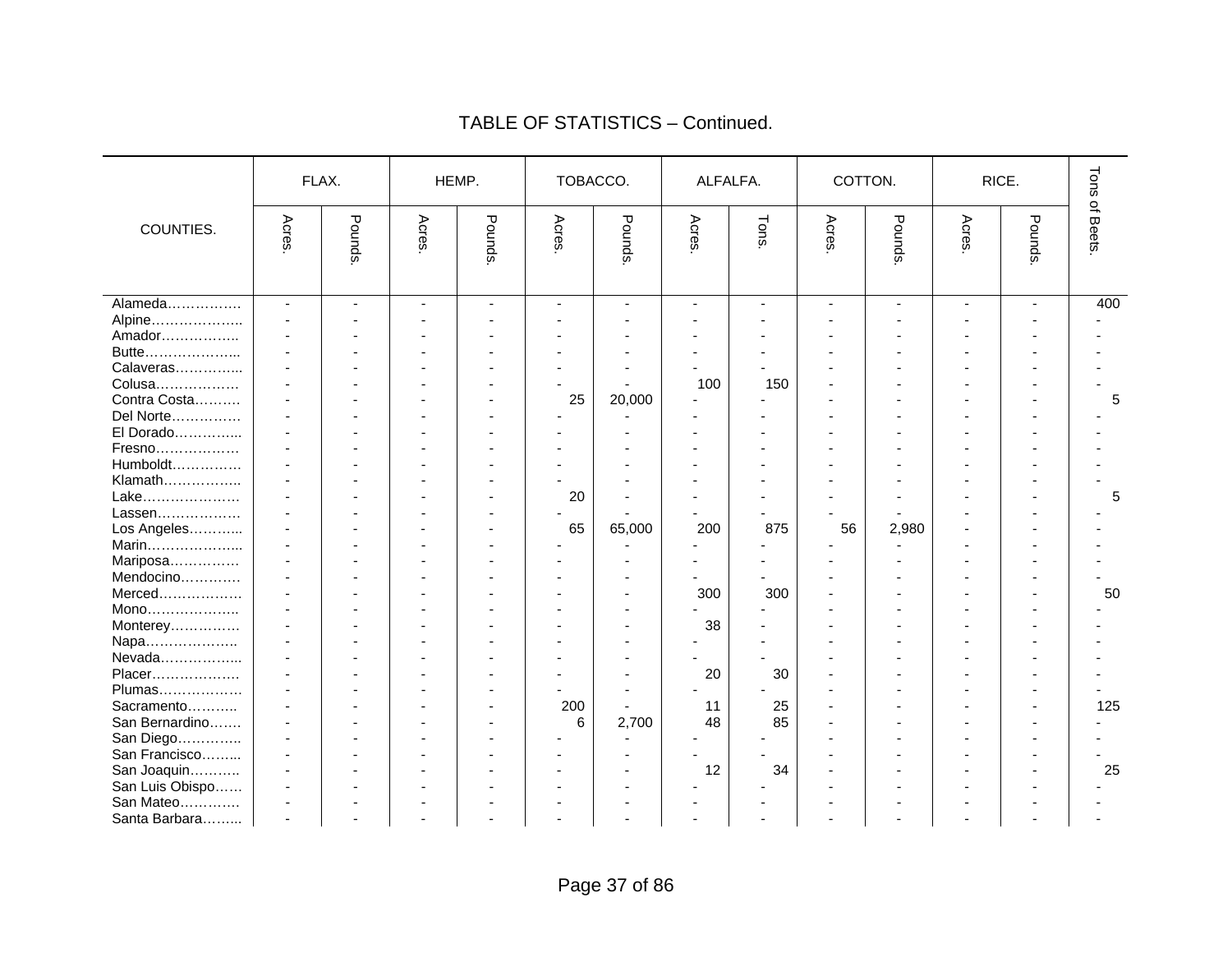| Santa Clara | $\overline{\phantom{0}}$ | ۰   | $\overline{\phantom{0}}$ | - | 100 | 100,000 |    |    | $\overline{\phantom{a}}$ |   |                          |        |
|-------------|--------------------------|-----|--------------------------|---|-----|---------|----|----|--------------------------|---|--------------------------|--------|
| Santa Cruz  | $\overline{\phantom{a}}$ |     | $\overline{\phantom{0}}$ |   | 48  | 55,000  |    |    | $\overline{\phantom{a}}$ |   |                          |        |
| Shasta      | $\overline{\phantom{0}}$ |     | -                        |   |     |         |    |    | $\overline{\phantom{0}}$ |   |                          | 10     |
| Sierra      |                          |     | $\overline{\phantom{0}}$ |   |     |         | -  |    | $\overline{\phantom{a}}$ | - | $\overline{\phantom{0}}$ |        |
| Siskiyou    |                          |     | $\overline{\phantom{0}}$ |   |     | 3,000   | 20 | 60 | -                        |   |                          | 75     |
| Solano      |                          |     |                          |   |     |         |    |    |                          |   |                          |        |
| Sonoma      |                          |     | -                        |   |     |         |    |    |                          |   |                          |        |
| Stanislaus  |                          |     | -                        |   |     |         |    |    | $\overline{\phantom{0}}$ | - |                          |        |
| Sutter      | $\overline{\phantom{0}}$ |     | $\overline{\phantom{0}}$ |   |     |         |    |    | -                        |   | -                        |        |
| Tehama      | $\overline{\phantom{0}}$ | 100 | $\overline{\phantom{a}}$ |   | 28  | 30,250  | 9  |    | -                        |   | $\overline{\phantom{0}}$ | 52,600 |
| Trinity     |                          |     |                          |   | 3   | -       |    |    |                          |   | -                        |        |
| Tulare      | $\overline{\phantom{a}}$ |     | -                        |   |     |         |    |    | $\overline{\phantom{0}}$ |   |                          |        |
| Tuolumne    |                          |     |                          |   |     |         | 40 | 20 | $\overline{\phantom{a}}$ |   |                          |        |
| Yolo        | $\overline{\phantom{0}}$ |     |                          |   |     |         |    |    |                          |   |                          |        |
| Yuba        |                          |     | $\overline{\phantom{0}}$ |   |     |         |    |    | $\overline{\phantom{a}}$ | - |                          |        |
|             |                          |     |                          |   |     |         |    |    |                          |   |                          |        |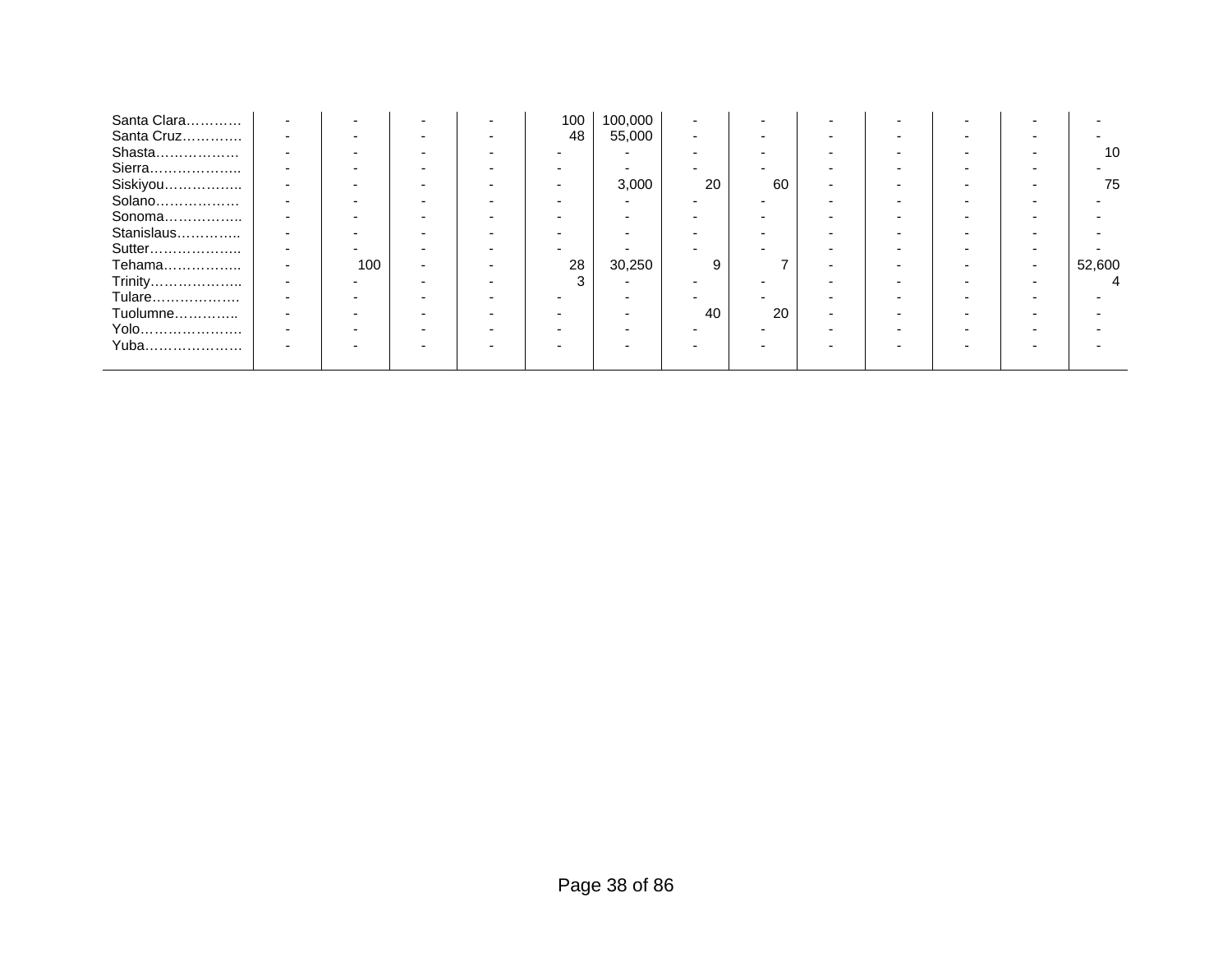| COUNTIES.       | Roots.<br>Tons of Other | Pounds of<br>Cabbages. | Cane<br>Acres<br>of Sugar | Pounds of<br>Tomatoes. | Corn<br>Acres<br>of Broom | Pounds<br>ᄋᆠ<br>Butter. | Pounds<br>of Cheese | Dozens<br>٩<br>Eggs. |
|-----------------|-------------------------|------------------------|---------------------------|------------------------|---------------------------|-------------------------|---------------------|----------------------|
| Alameda         |                         |                        |                           | 200,000                | $\blacksquare$            | 20,000                  | 10,000              |                      |
| Alpine          |                         |                        |                           |                        |                           |                         |                     |                      |
| Amador          |                         |                        |                           |                        |                           |                         |                     |                      |
| Butte           |                         |                        |                           |                        |                           | 50,000                  | 6,000               | 40,000               |
| Calaveras       |                         |                        |                           |                        |                           | 12,865                  |                     |                      |
| Colusa          |                         |                        |                           |                        |                           | 4,000                   |                     | 25,500               |
| Contra Costa    |                         | 18,000                 |                           | 5,000                  | 39                        | 20,417                  | 31,100              | 49,552               |
| Del Norte       |                         |                        |                           |                        |                           |                         |                     |                      |
| El Dorado       |                         |                        |                           |                        |                           |                         |                     |                      |
| Fresno          |                         |                        |                           |                        |                           |                         |                     |                      |
| Humboldt        |                         |                        |                           |                        |                           |                         |                     |                      |
| Klamath         |                         |                        |                           |                        |                           |                         |                     |                      |
| Lake            |                         |                        |                           |                        |                           | 6,000                   | 110,000             | 16,000               |
| Lassen          |                         |                        |                           |                        |                           |                         |                     |                      |
| Los Angeles     |                         |                        |                           |                        | 75                        |                         |                     |                      |
| Marin           |                         | 17,000                 |                           | 13,000                 |                           | 225,000                 | 590,000             | 10,000               |
| Mariposa        |                         |                        |                           |                        |                           |                         |                     |                      |
| Mendocino       |                         |                        |                           |                        |                           |                         |                     |                      |
| Merced          | 50                      | 10,000                 | 25                        | 12,000                 |                           | 5,000                   | 2,000               | 2,500                |
| Mono            |                         |                        |                           |                        |                           |                         |                     |                      |
| Monterey        |                         |                        |                           |                        |                           | 11,950                  | 11,540              | 19,906               |
| Napa            |                         |                        |                           |                        |                           | 4,600                   | 1,850               | 40,000               |
| Nevada          |                         |                        |                           |                        |                           |                         |                     |                      |
| Placer          |                         |                        |                           |                        |                           | 13,000                  |                     | 23,760               |
| Plumas          |                         |                        |                           |                        |                           |                         |                     |                      |
| Sacramento      |                         |                        |                           |                        | 150                       | 65,897                  | 26,150              | 87,125               |
| San Bernardino  | 6                       | 50,000                 |                           | 10,000                 | 12                        | 6,800                   | 4,000               | 3,570                |
| San Diego       |                         |                        |                           |                        |                           | 2,330                   | 2,004               | 2,900                |
| San Francisco   |                         |                        |                           |                        |                           |                         |                     |                      |
| San Joaquin     | 40                      | 100,000                | 10                        | 5,000                  | 10                        | 145,548                 | 4,290               | 149,046              |
| San Luis Obispo |                         |                        |                           |                        |                           |                         |                     |                      |
| San Mateo       |                         |                        |                           |                        |                           | 30,000                  | 40,000              | 20,000               |
| Santa Barbara   |                         |                        |                           |                        |                           | 500                     | 600                 |                      |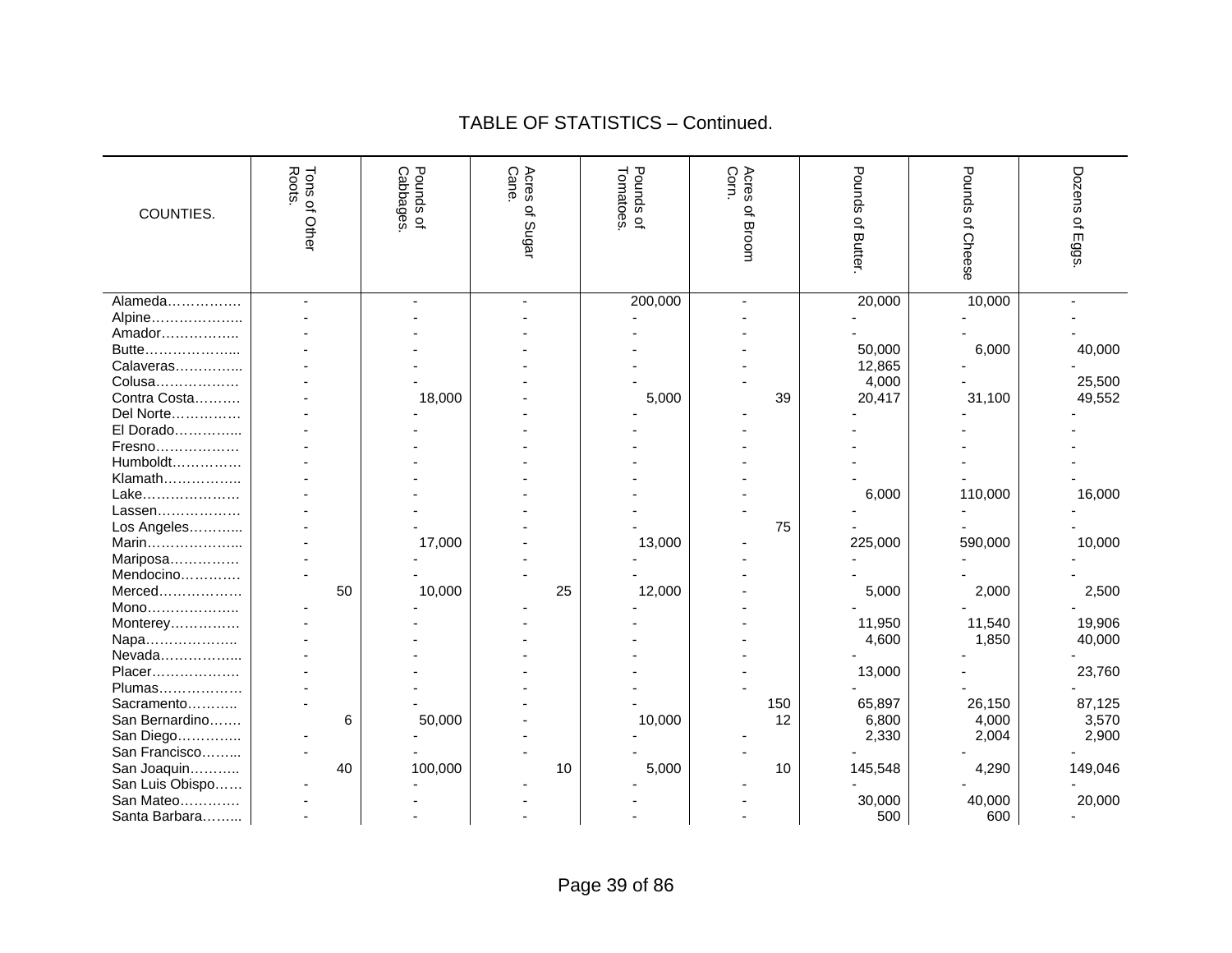| Santa Clara |        |         |     | 100,000 |     |        | 200,000 |         |
|-------------|--------|---------|-----|---------|-----|--------|---------|---------|
| Santa Cruz  | 800    |         |     |         |     | 95,460 | 142,000 | 40,385  |
| Shasta      | 10     | 100,000 |     | 60,000  |     | 10,000 | 4,000   | 16,000  |
| Sierra      |        |         |     |         |     |        |         |         |
| Siskiyou    | 40     | 100,000 | 10  | 10,000  |     | 29,700 | 8,600   | 500,000 |
| Solano      |        |         |     |         |     |        |         |         |
| Sonoma      |        |         |     |         |     |        |         |         |
| Stanislaus  |        |         |     |         | 12  | 3,140  |         | 5,160   |
| Sutter      |        | 15,000  | 100 | 20,000  | 100 | 10,000 |         | 30,000  |
| Tehama      | 19,200 | 90,500  |     | 44,475  | 29  | 11,345 |         | 10.425  |
| Trinity     |        | 70,000  |     | 7,000   |     | 9,300  | 3,000   |         |
| Tulare      |        |         |     |         |     |        |         |         |
| Tuolumne    |        |         |     |         |     |        |         |         |
| Yolo        |        |         |     |         |     |        |         |         |
| Yuba        |        |         |     |         |     |        |         |         |
|             |        |         |     |         |     |        |         |         |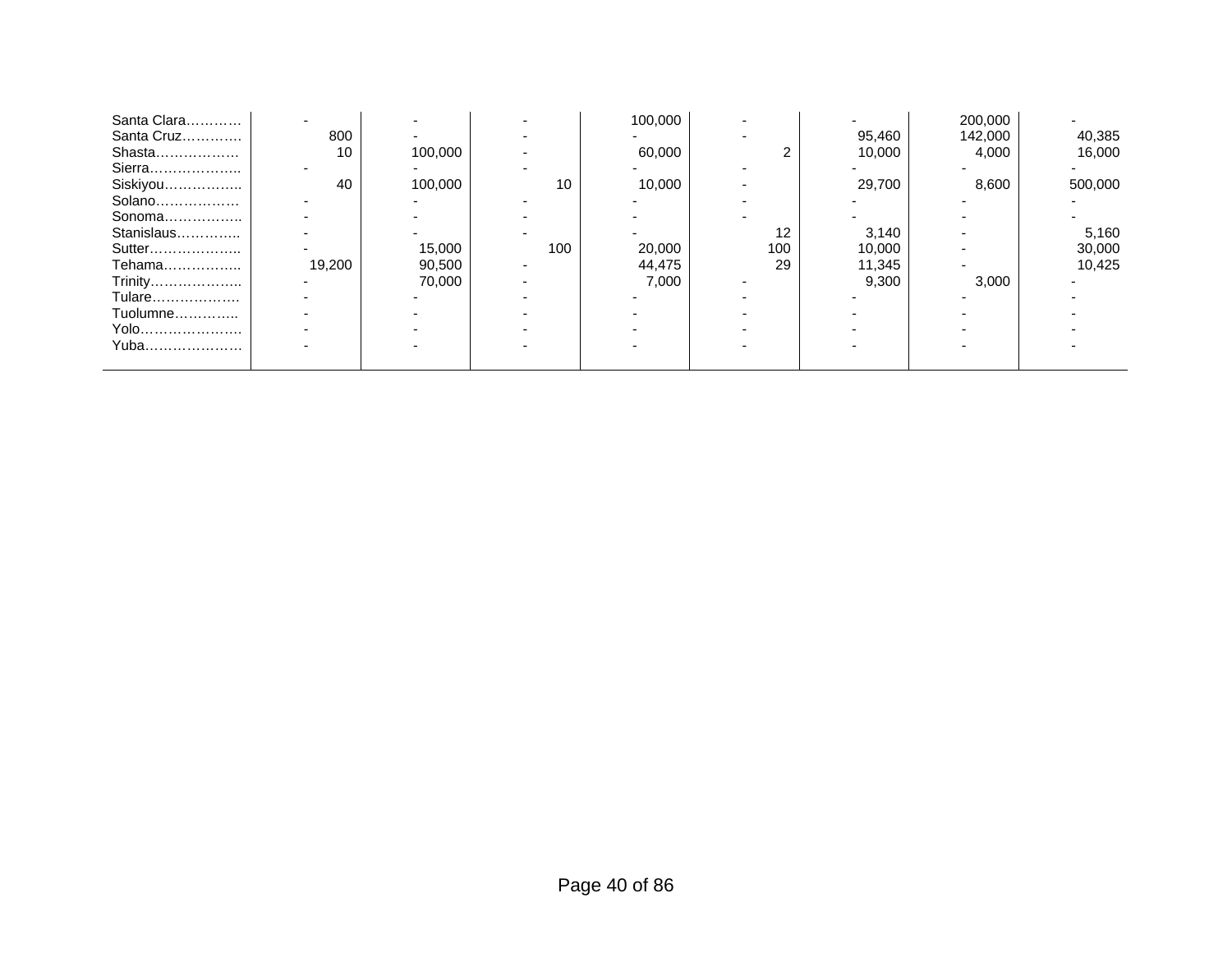|                 | <b>Nool</b> | <b>Bee Hives</b><br>Number. | <b>Honey</b> |         | HORITCULTURAL PRODUCTS - No. OF TREES AND VINES. |        |        |         |
|-----------------|-------------|-----------------------------|--------------|---------|--------------------------------------------------|--------|--------|---------|
| COUNTIES.       | Pounds      |                             | Pounds       | Apple.  | Peach.                                           | Pear   | Plum.  | Cherry. |
| Alameda         | 15,000      | 250                         |              | 25,000  | 3,000                                            | 8,000  | 7,000  | 4,000   |
| Alpine          |             |                             |              |         |                                                  |        |        |         |
| Amador          |             |                             |              |         |                                                  |        |        |         |
| Butte           | 160,000     | 300                         | 3,000        | 23,000  | 160,000                                          | 8,000  | 2,145  | 1,125   |
| Calaveras       | 16,600      |                             |              | 25,335  | 21,335                                           | 3,900  | 2,324  | 987     |
| Colusa          | 125,550     | 1,000                       | 75,000       | 17,500  | 32,200                                           | 2,700  | 2,500  | 2,450   |
| Contra Costa    | 123,536     | 273                         | 5,460        | 20,793  | 16,583                                           | 4,314  | 2,016  | 2,033   |
| Del Norte       |             | 100                         |              | 3,000   | 200                                              | 1,500  | 1,300  | 1,400   |
| El Dorado       |             |                             |              |         |                                                  |        |        |         |
| Fresno          |             |                             |              |         |                                                  |        |        |         |
| $Humboldt$      |             |                             |              |         |                                                  |        |        |         |
| Klamath         |             |                             |              |         |                                                  |        |        |         |
| Lake.<br>.      | 90,000      | 500                         | 5,000        | 4,000   | 1,295                                            | 700    | 512    | 150     |
| Lassen          |             |                             |              |         |                                                  |        |        |         |
| Los Angeles     | 297,000     | 1,100                       |              | 5,300   | 4,480                                            | 1,560  | 575    | 367     |
| Marin           | 26,000      | 120                         | 5,000        | 3,800   | 1,000                                            | 300    | 500    | 120     |
| Mariposa        |             |                             |              |         |                                                  |        |        |         |
| Mendocino       |             |                             |              |         |                                                  |        |        |         |
| Merced          | 124,000     | 400                         | 4,000        | 5,100   | 16,180                                           | 700    | 530    | 300     |
| Mono            |             |                             |              |         |                                                  |        |        |         |
| Monterey        | 540,835     | 365                         | 1,817        | 1,682   | 1,799                                            | 1,732  | 388    | 247     |
| Napa            | 18,000      |                             |              | 105,000 | 60,000                                           | 15,000 | 5,000  | 6,000   |
| Nevada          |             | 320                         |              | 19,200  | 30,450                                           | 6,250  | 1,525  | 1,120   |
| Placer          | 55,236      | 270                         | 80           | 29,047  | 29,821                                           | 15,819 | 2,790  | 2,106   |
| Plumas          |             |                             |              |         |                                                  |        |        |         |
| Sacramento      | 37,655      | 2,100                       | 15,587       | 65,875  | 58,781                                           | 28,100 | 21,857 | 15,175  |
| San Bernardino  | 120,000     | 155                         | 2,150        | 2,497   | 5,717                                            | 191    | 219    | 70      |
| San Diego       | 51,733      | 17                          |              | 244     | 1,089                                            | 395    | 38     | 22      |
| San Francisco   |             |                             |              |         |                                                  |        |        |         |
| San Joaquin     | 25,230      | 3,324                       | 7,170        | 90,945  | 65,135                                           | 5,964  | 2,367  | 660     |
| San Luis Obispo |             |                             |              |         |                                                  |        |        |         |
| San Mateo       |             |                             |              | 20,000  | 6,000                                            | 5,000  | 3,000  | 2,000   |
| Santa Barbara   | 250,000     | 160                         | 800          | 1,500   | 1,600                                            | 1,100  | 300    | 2,800   |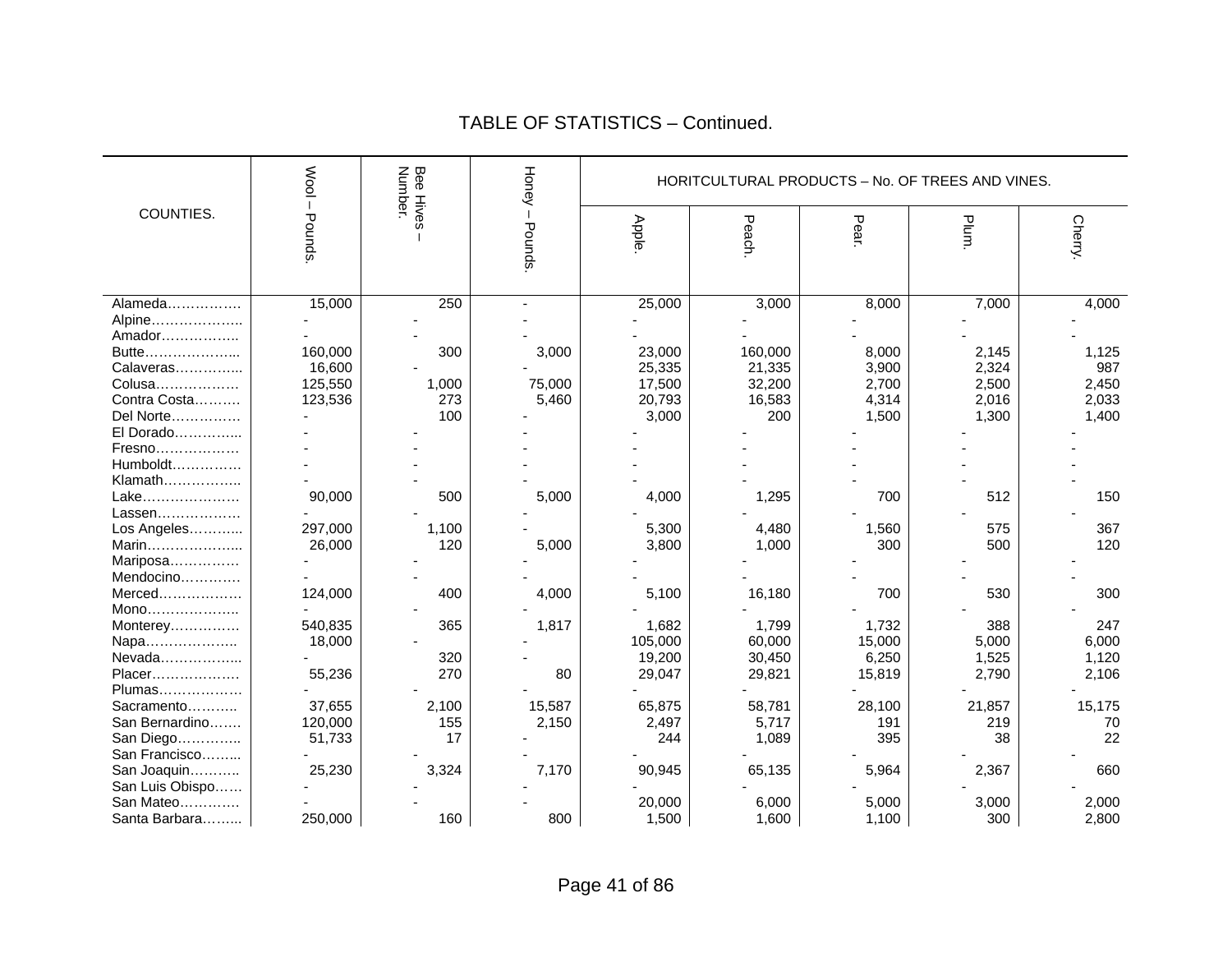| Santa Clara | 200,000 | 350 |       | 165.000 | 50,000  | 50,000  | 9,800  | 5,000  |
|-------------|---------|-----|-------|---------|---------|---------|--------|--------|
| Santa Cruz  | 6,200   |     |       | 38,796  | 4,792   | 4,542   | 2,450  | 1,220  |
| Shasta      | 20,000  | 220 | 500   | 150,000 | 200,000 | 110.000 | 40,000 | 25,000 |
| Sierra      |         |     |       |         |         |         |        |        |
| Siskiyou    | 10.000  | 175 | 5,000 | 15.780  | 11.580  | 1,000   | 1.000  | 1,200  |
| Solano      |         |     |       |         |         |         |        |        |
| Sonoma      |         |     |       |         |         |         |        |        |
| Stanislaus  | 113,650 | 100 | 1,000 | 2,000   | 3,260   | 520     | 250    | 100    |
| Sutter      | 80,000  | 352 | 2,000 | 10,000  | 15,000  | 3,000   | 2,000  | 800    |
| Tehama      | 188.275 | 285 | 5,070 | 3,434   | 16,870  | 2,000   | 1,563  | 595    |
| Trinity     |         | 84  |       | 3,150   | 1,051   | 505     | 151    | 103    |
| Tulare      |         |     |       |         |         |         |        |        |
| Tuolumne    | 50      |     |       | 1.149   | 4,774   | 818     | 256    | 40     |
| Yolo        |         |     |       |         |         |         |        |        |
| Yuba        |         |     |       | 41.480  | 85,208  | 15,841  | 4,100  | 4,200  |
|             |         |     |       |         |         |         |        |        |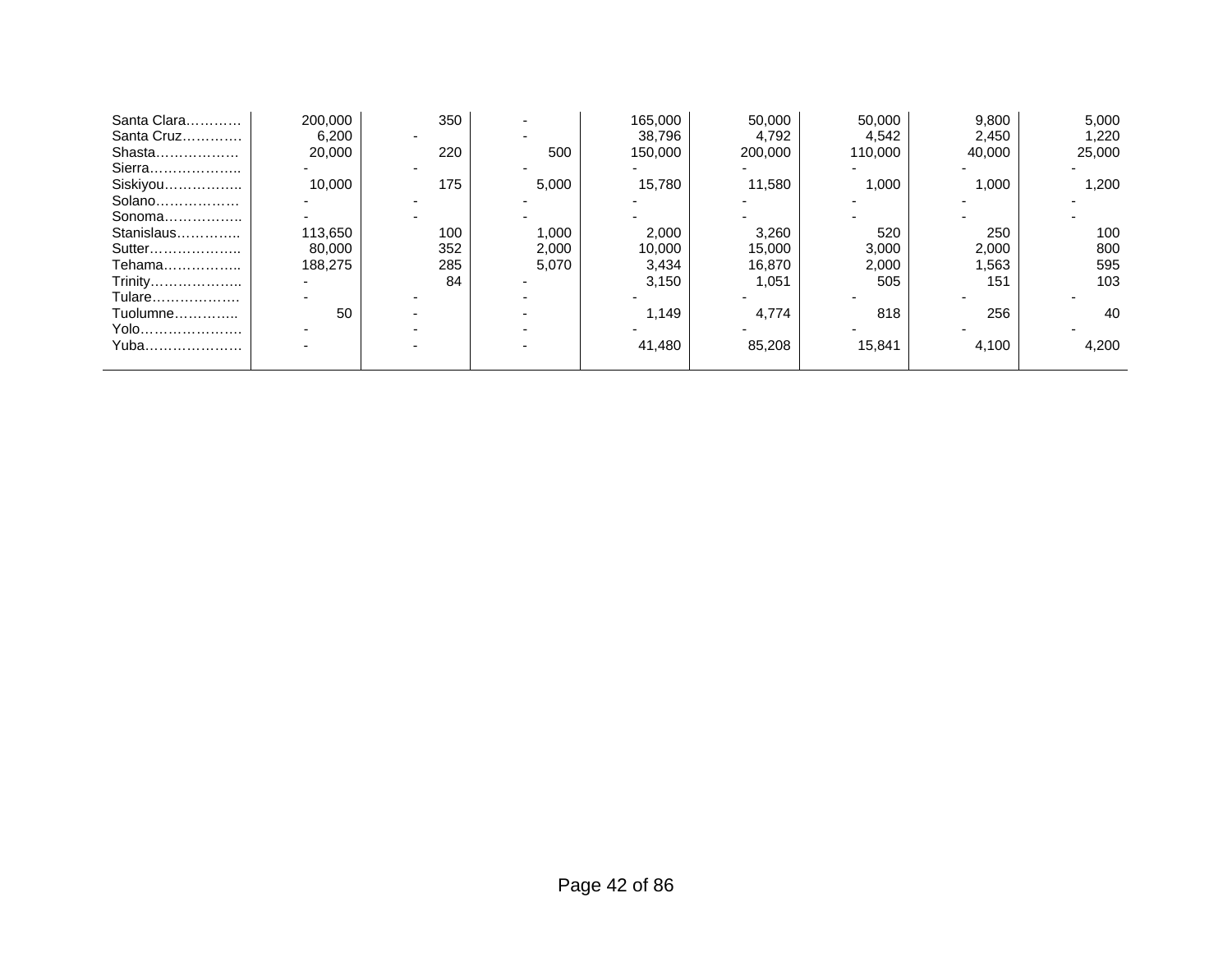|                 |           |        |                |                |       | HORTICULTURAL PRODUCTS - NUMBER OF TREES AND VINES - Continued. |       |         |       |             |
|-----------------|-----------|--------|----------------|----------------|-------|-----------------------------------------------------------------|-------|---------|-------|-------------|
| COUNTIES.       | Nectarine | Quince | <b>Apricot</b> | Ēġ             | Alloe | Citron                                                          | Lemon | Orange. | Olive | Pomegranate |
| Alameda         | 1,700     | 1,000  | 3,100          | $\blacksquare$ |       |                                                                 |       |         |       |             |
| Alpine          |           |        |                |                |       |                                                                 |       |         |       |             |
| Amador          |           |        |                |                |       |                                                                 |       |         |       |             |
| Butte           | 7,000     | 378    | 3,628          | 1,200          |       |                                                                 | 100   | 75      |       |             |
| Calaveras       |           |        | 983            |                |       |                                                                 |       |         |       |             |
| Colusa          | 1,325     | 40     | 190            | 200            |       |                                                                 |       |         |       |             |
| Contra Costa    | 171       | 636    | 687            | 380            |       |                                                                 | 10    | 45      | 1     | 102         |
| Del Norte       |           | 25     | 20             |                |       |                                                                 |       |         |       |             |
| El Dorado       |           |        |                |                |       |                                                                 |       |         |       |             |
| Fresno          |           |        |                |                |       |                                                                 |       |         |       |             |
| Humboldt        |           |        |                |                |       |                                                                 |       |         |       |             |
| Klamath         |           |        |                |                |       |                                                                 |       |         |       |             |
| Lake            | 30        | 50     | 85             | 10             |       |                                                                 |       |         |       |             |
| Lassen          |           |        |                |                |       |                                                                 |       |         |       |             |
| Los Angeles     | 294       | 400    | 500            | 395            |       |                                                                 | 5,587 | 3,995   | 875   | 400         |
| Marin           |           |        |                | 200            |       |                                                                 |       |         |       |             |
| Mariposa        |           |        |                |                |       |                                                                 |       |         |       |             |
| Mendocino       |           |        |                |                |       |                                                                 |       |         |       |             |
| $Merced$        | 275       | 48     | 185            | 75             |       |                                                                 |       |         |       | 85          |
| Mono            |           |        |                |                |       |                                                                 |       |         |       |             |
| Monterey        | 312       | 114    | 470            | 670            |       |                                                                 |       |         | 28    |             |
| Napa            | 1,000     | 1,200  | 2,000          | 800            |       |                                                                 | 25    | 20      |       | 70          |
| Nevada          | 925       | 320    | 580            |                |       |                                                                 |       |         |       |             |
| Placer          | 1,272     | 1,016  | 601            | 577            |       |                                                                 | 125   | 17      |       | 19          |
| Plumas          |           |        |                |                |       |                                                                 |       |         |       |             |
| Sacramento      | 1,625     | 3,200  | 3,450          | 5,180          |       |                                                                 | 387   | 518     | 367   | 257         |
| San Bernardino  | 28        | 121    | 267            | 139            |       | 8                                                               | 22    | 12      |       | 52          |
| San Diego       |           | 133    | 139            | 99             |       |                                                                 |       | 57      | 462   |             |
| San Francisco   |           |        |                |                |       |                                                                 |       |         |       |             |
| San Joaquin     | 1,380     | 458    | 3,068          | 1,266          |       |                                                                 |       | 10      |       | 45          |
| San Luis Obispo |           |        |                |                |       |                                                                 |       |         |       |             |
| San Mateo       | 1,000     | 800    | 700            | 100            |       |                                                                 |       |         |       |             |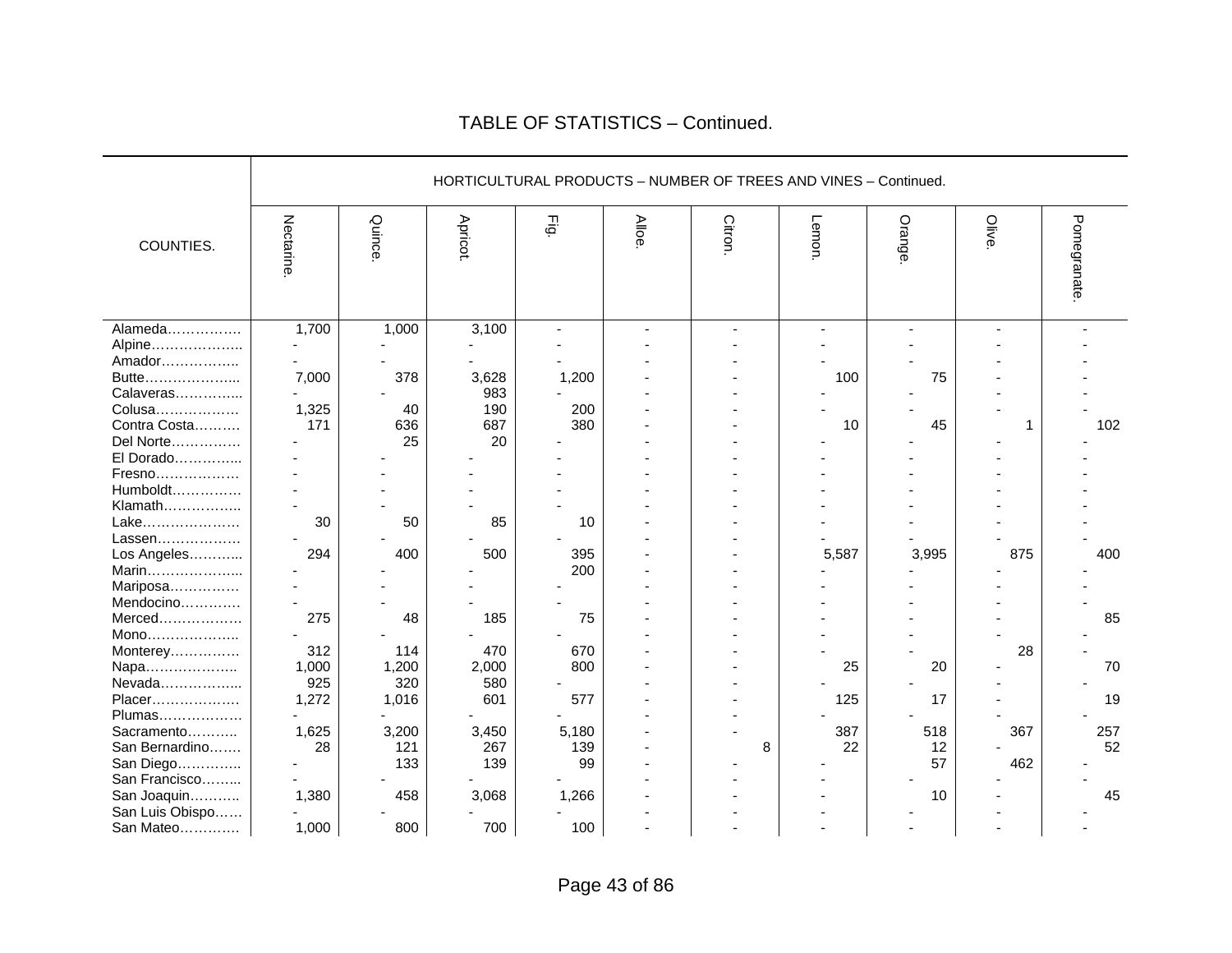| Santa Barbara | 710    | 300   | 950    | 630   |  | 301 | 320 | 1,300 | 420 |
|---------------|--------|-------|--------|-------|--|-----|-----|-------|-----|
| Santa Clara   | 550    | 3,000 | 3,000  | 500   |  | 10  | 400 | 55    | 110 |
| Santa Cruz    | 116    | 250   | 580    | 100   |  |     |     |       | 25  |
| Shasta        | 15,000 | 8,000 | 10,000 | 589   |  |     |     |       |     |
| Sierra        |        |       |        |       |  |     |     |       |     |
| Siskiyou      | 1,000  | 200   | 100    |       |  |     |     |       |     |
| Solano        |        |       |        |       |  |     |     |       |     |
| Sonoma        |        |       |        |       |  |     |     |       |     |
| Stanislaus    | 100    | 25    | 300    | 286   |  |     |     |       |     |
| Sutter        | 500    | 300   | 1,000  | 6,100 |  |     |     |       |     |
| Tehama        | 731    | 680   | 880    | 1,421 |  |     | 19  |       | 20  |
| Trinity       |        | 34    | 28     |       |  |     |     |       |     |
| Tulare        |        |       |        |       |  |     |     |       |     |
| Tuolumne      | 72     |       | 146    | 107   |  |     |     |       |     |
| Yolo          |        |       |        |       |  |     |     |       |     |
| Yuba          | 18,800 | 2,000 | 6,980  | 1,242 |  |     |     |       | 804 |
|               |        |       |        |       |  |     |     |       |     |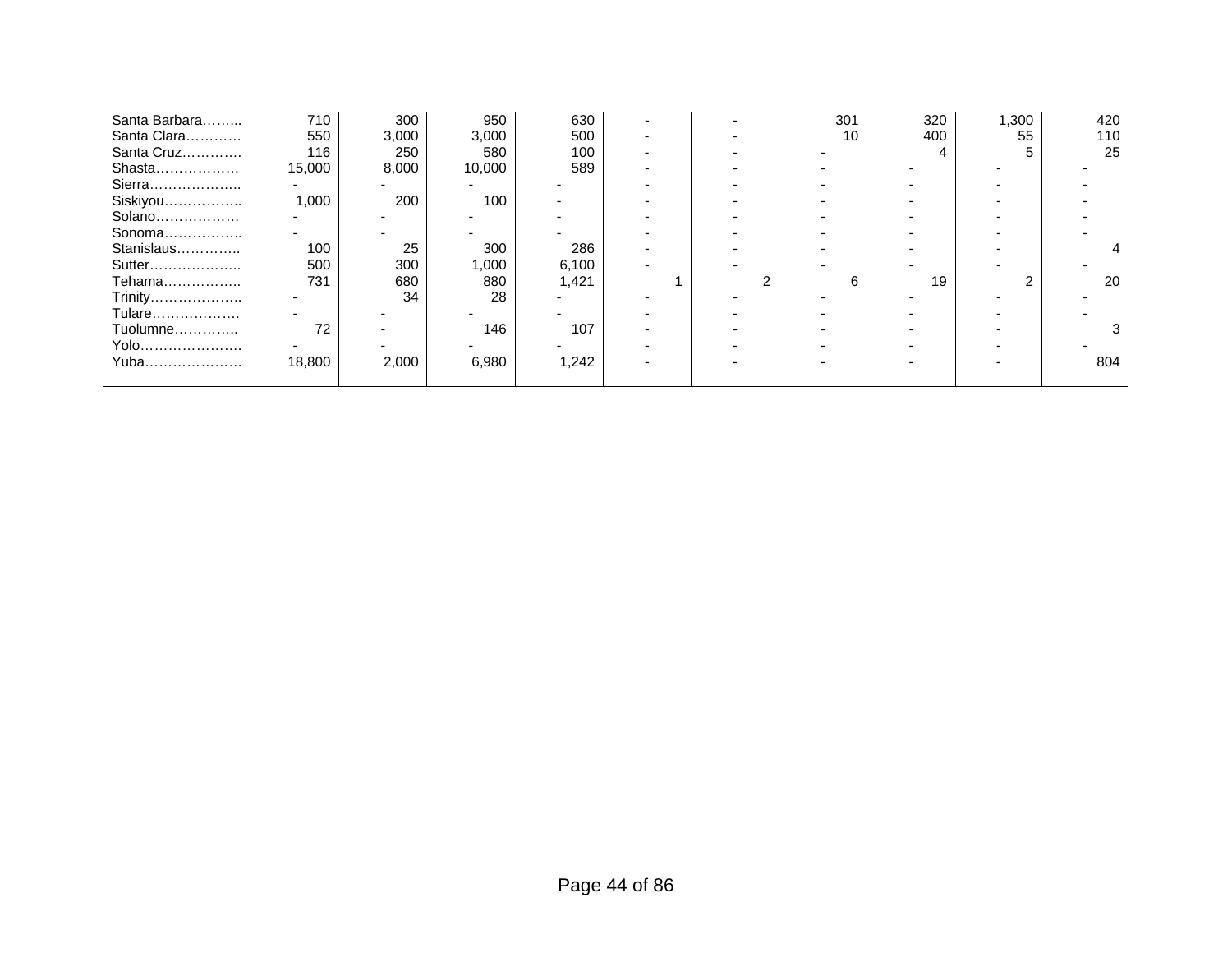|                                                                                                                                                                                                                     |           |            |           |            |                  | HORTICULTURAL PRODUCTS - NUMBER OF TREES AND VINES - Continued. |                             |                  |                                                                      |                                                       |                                                           |
|---------------------------------------------------------------------------------------------------------------------------------------------------------------------------------------------------------------------|-----------|------------|-----------|------------|------------------|-----------------------------------------------------------------|-----------------------------|------------------|----------------------------------------------------------------------|-------------------------------------------------------|-----------------------------------------------------------|
| COUNTIES.                                                                                                                                                                                                           | Pineapple | Prune      | Persimmon | Pecan.     | <b>Cherimoya</b> | Almond.                                                         | Walnut.                     | <b>Filbert</b> . | Gooseberry.                                                          | Raspberry.                                            | Strawberry.                                               |
| Alameda<br>Alpine<br>Amador<br>Butte<br>Calaveras<br>Colusa<br>Contra Costa<br>Del Norte<br>El Dorado<br>Fresno<br>Humboldt<br>Klamath<br>Lake<br>Lassen<br>Los Angeles<br>Marin<br>Mariposa<br>Mendocino<br>Merced | $\sim$    | 42         |           | 15         |                  | 220<br>200<br>149<br>182<br>100                                 | 25<br>559<br>2,784<br>10    |                  | $\overline{\phantom{0}}$<br>2,365<br>3,908<br>20,000<br>8,000<br>100 | 40,000<br>2,340<br>5,098<br>50,000<br>19,784<br>2,000 | 60,000<br>450,000<br>4,000<br>100,000<br>35,000<br>38,000 |
| Mono<br>Monterey<br>Napa<br>Nevada<br>Placer<br>Plumas<br>Sacramento                                                                                                                                                | 9         | 183<br>525 | 25        | 142<br>120 |                  | 96<br>1,200<br>264<br>258                                       | 38<br>1,200<br>181<br>3,500 |                  | 520<br>7,000<br>2,400<br>1,963                                       | 412<br>10,000<br>6,500<br>25,786                      | 950<br>1,000<br>196,000<br>62,421                         |
| San Bernardino<br>San Diego<br>San Francisco<br>San Joaquin<br>San Luis Obispo<br>San Mateo                                                                                                                         |           | 145        |           | 4          |                  | 87<br>484                                                       | 103<br>54                   | 112              | 100<br>4,248                                                         | 3,592                                                 | 10,000<br>8,985                                           |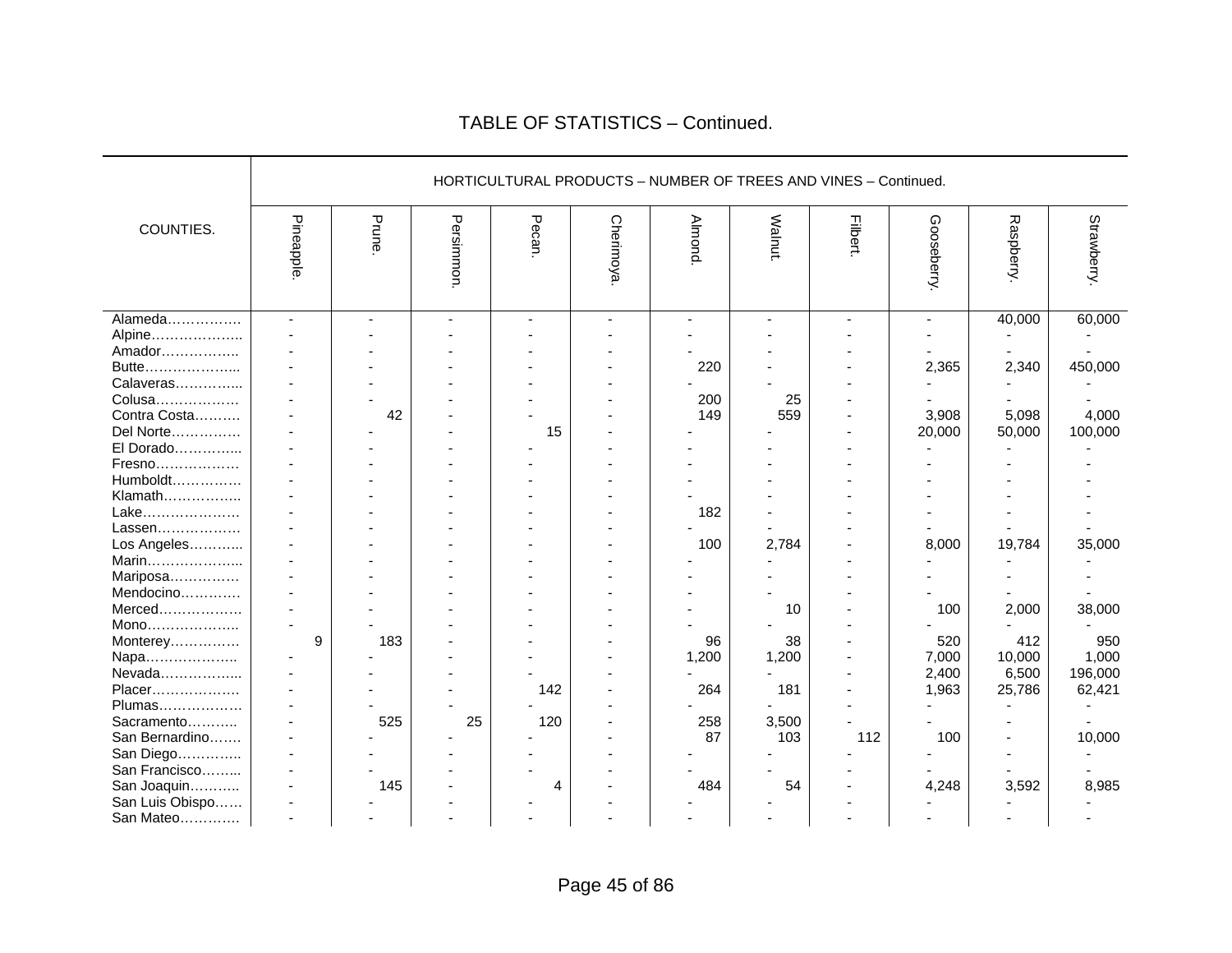| Santa Barbara |     |  | 600   | 200 |                          | 210   | 280    | 650     |
|---------------|-----|--|-------|-----|--------------------------|-------|--------|---------|
| Santa Clara   | 250 |  | 670   | 950 | -                        | 4,900 | 600    | 300,000 |
| Santa Cruz    |     |  | 22    | 80  | $\overline{\phantom{0}}$ | 4,602 | 1,880  | 29,700  |
| Shasta        |     |  | 1,579 | 365 | 19                       | 908   | 10,665 | 15,000  |
| Sierra        |     |  |       |     |                          |       |        |         |
| Siskiyou      |     |  |       |     |                          | 5,000 | 5,000  | 20,000  |
| Solano        |     |  |       |     |                          |       |        |         |
| Sonoma        |     |  |       |     |                          |       |        |         |
| Stanislaus    |     |  |       |     |                          |       | 300    | 2,500   |
| Sutter        |     |  |       | 300 | 300                      | 100   | 50     | 1,000   |
| Tehama        | 20  |  | 88    | 43  |                          | 381   | 538    |         |
| Trinity       |     |  |       |     |                          |       |        |         |
| Tulare        |     |  |       |     |                          |       |        |         |
| Tuolumne      |     |  | 10    |     |                          | 91    | 575    | 225     |
| Yolo          |     |  |       |     |                          |       |        |         |
| Yuba          |     |  |       |     |                          | 3,600 | 3,800  | 290,824 |
|               |     |  |       |     |                          |       |        |         |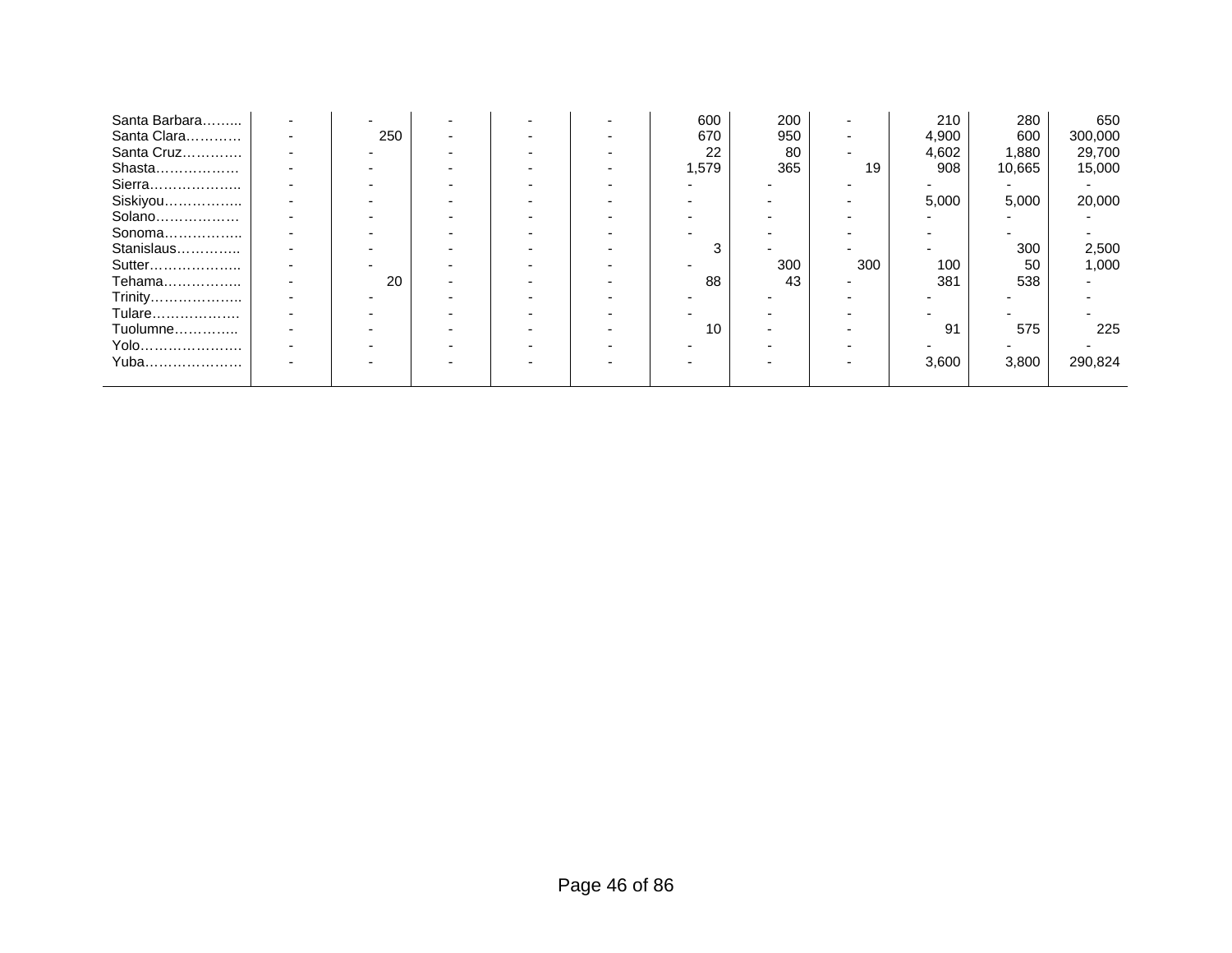|                 |           | HORTICULTUREAL PRODUCTS - NUMBER OF TREES AND | VINES - Continued.                 |                       |                | LIVE STOCK.         |                                |                         |                                 |              |  |
|-----------------|-----------|-----------------------------------------------|------------------------------------|-----------------------|----------------|---------------------|--------------------------------|-------------------------|---------------------------------|--------------|--|
| COUNTIES.       | Grapes    | Grapes.<br>Tons of                            | Gallons<br>Wine.<br>$\overline{a}$ | Gallons of<br>Brandy. | Value of Fruit | American<br>Horses. | <b>Horses.</b><br>Tame Spanish | Wild Spanish<br>Horses. | <b>Horses</b> .<br>Total Number | <b>Mules</b> |  |
| Alameda         | 5,000     | 10                                            |                                    |                       | 60,000         | 8,000               | 4,000                          | 3,000                   | 15,000                          | 700          |  |
| Alpine          |           |                                               |                                    |                       |                |                     |                                |                         | 160                             | 50           |  |
| Amador          |           |                                               |                                    |                       |                |                     |                                |                         |                                 |              |  |
| Butte           | 500,000   | 300                                           | 1,225                              |                       |                | 1,900               | 1,800                          | 600                     | 4,300                           | 1,178        |  |
| Calaveras       | 364,368   |                                               | 16,244                             |                       |                | 509                 | 1,579                          |                         | 2,088                           | 252          |  |
| Colusa          | 50,000    |                                               |                                    |                       |                | 1,460               | 2,616                          | 1,990                   | 6,066                           | 300          |  |
| Contra Costa    | 131,979   | 88                                            | 4,500                              |                       | 34,000         | 1,383               | 1,255                          | 2,210                   | 4,848                           | 134          |  |
| Del Norte       |           |                                               |                                    |                       |                | 150                 | 60                             |                         | 210                             | 50           |  |
| El Dorado       |           |                                               |                                    |                       |                |                     |                                |                         |                                 |              |  |
| Fresno          |           |                                               |                                    |                       |                |                     |                                |                         |                                 |              |  |
| Humboldt        |           |                                               |                                    |                       |                |                     |                                |                         |                                 |              |  |
| Klamath         |           |                                               |                                    |                       |                |                     |                                |                         |                                 |              |  |
| Lake            | 3,000     |                                               |                                    |                       |                | 800                 | 400                            | 150                     | 1,350                           | 50           |  |
| Lassen          |           |                                               |                                    |                       |                |                     |                                |                         |                                 |              |  |
| Los Angeles     | 7,380,000 | 7,380                                         | 885,600                            | 12,500                |                | 875                 | 3,254                          | 11,400                  | 15,529                          | 793          |  |
| Marin           | 24,000    | 38                                            |                                    |                       |                | 500                 | 1,600                          | 1,300                   | 3,400                           | 72           |  |
| Mariposa        |           |                                               |                                    |                       |                |                     |                                |                         |                                 |              |  |
| Mendocino       |           |                                               |                                    |                       |                |                     |                                |                         |                                 |              |  |
| Merced          | 24,000    | 125                                           | 4,000                              | 5,870                 | 54,750         | 2,550               | 4,896                          | 3,200                   | 10,646                          | 1,410        |  |
| Mono            |           |                                               |                                    |                       |                | 825                 |                                |                         |                                 | 52           |  |
| Monterey        | 85,275    |                                               | 1,200                              | 600                   |                | 548                 | 4,422                          |                         | 4,970                           | 145          |  |
| Napa            | 620,000   |                                               | 13,000                             | 500                   |                |                     |                                |                         | 5,600                           | 280          |  |
| Nevada          | 120,000   |                                               | 6,824                              | 250                   |                |                     |                                |                         | 1,945                           | 280          |  |
| Placer          | 237,894   |                                               | 9,000                              |                       | 26,045         |                     |                                |                         | 2,493                           | 425          |  |
| Plumas          |           |                                               |                                    |                       |                |                     |                                |                         |                                 |              |  |
| Sacramento      | 487,150   |                                               | 54,800                             | 2,500                 |                |                     |                                |                         | 6,825                           | 2,500        |  |
| San Bernardino  | 324,750   | 800                                           | 10,000                             | 1,000                 | 305,000        | 64                  | 1,169                          | 1,800                   | 3,013                           | 289          |  |
| San Diego       | 32,000    |                                               |                                    |                       |                | 44                  | 824                            | 4,576                   | 5,444                           | 238          |  |
| San Francisco   |           |                                               |                                    |                       |                | 3,500               | 2,000                          |                         | 5,500                           | 310          |  |
| San Joaquin     | 3,024,838 | 1,620                                         | 3,730                              |                       |                | 2,525               | 1,500                          | 1,110                   | 5,135                           | 592          |  |
| San Luis Obispo |           | ÷                                             |                                    |                       |                |                     |                                |                         |                                 |              |  |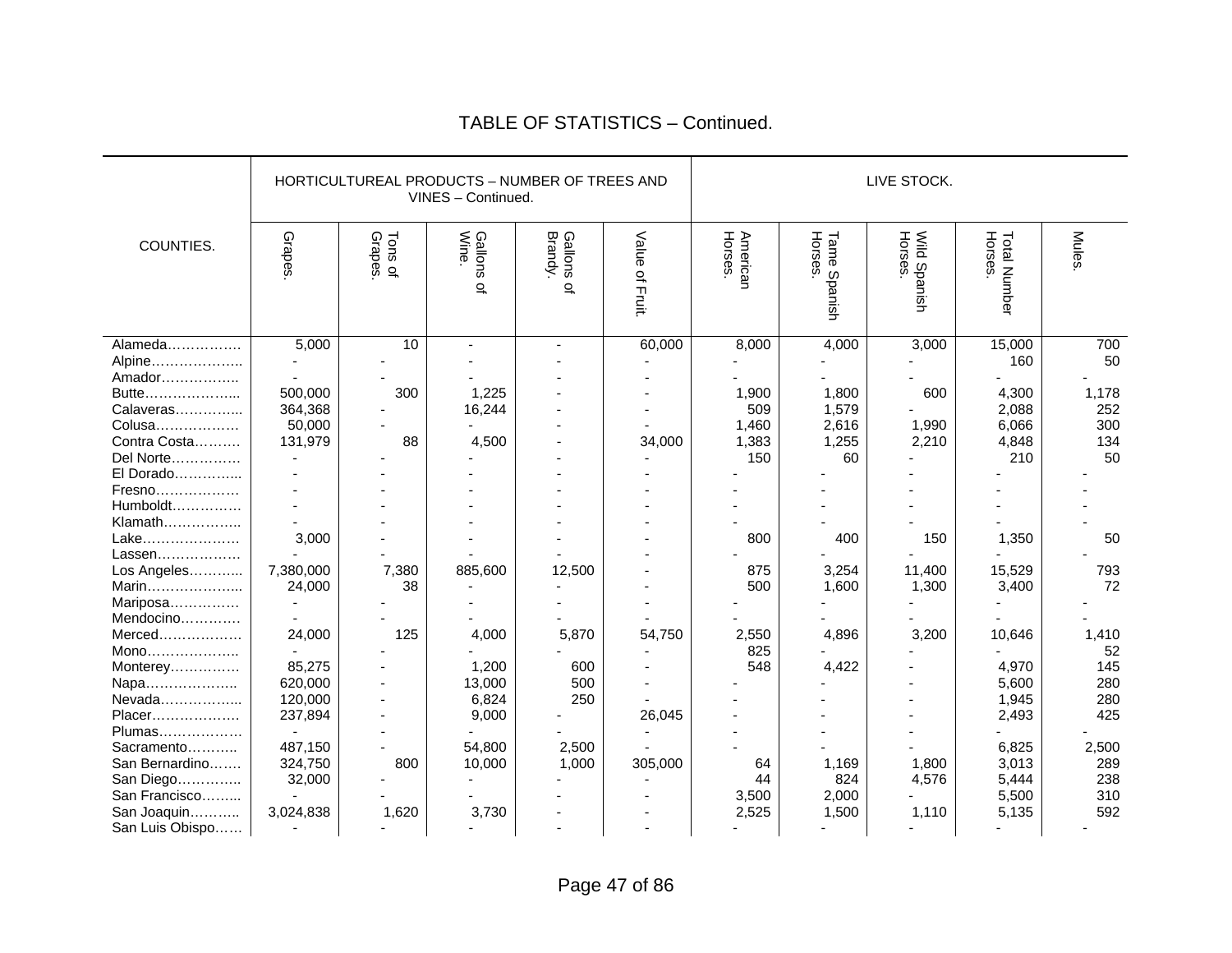| San Mateo     | 8.000    |       |        |     |        | 600   | 1,100 | 400   | 2,100 | 70    |
|---------------|----------|-------|--------|-----|--------|-------|-------|-------|-------|-------|
| Santa Barbara | 120,000  |       | 2,150  | 250 |        | 40    | 1,100 | 4,000 | 5,140 | 80    |
| Santa Clara   | 800,000  | 2,000 | 24,000 | 200 |        | 2,500 | 2,800 | 1,200 | 6,500 | 450   |
| Santa Cruz    | 55,405   | 31    | 40     |     | 14,815 |       |       |       | 1,500 | 40    |
| Shasta        | .500,000 |       |        |     |        | 576   | 641   | 240   | 1,457 | 2,500 |
| Sierra        |          |       |        |     |        |       |       |       |       |       |
| Siskiyou      | 20,000   | 20    |        |     | 95,000 | 1,119 | 450   | 1,820 | 3,389 | 415   |
| Solano        |          |       |        |     |        |       |       |       |       |       |
| Sonoma        |          |       |        |     |        |       |       |       |       |       |
| Stanislaus    | 45,100   | 10    | 860    |     | 5,000  | 250   | 1,200 |       | 1,450 | 450   |
| Sutter        | 30,000   |       | 3,000  |     |        | 952   | 1,000 | 1,000 | 2,952 | 718   |
| Tehama        | 99,485   | 56    | 1,250  | 500 | 13,625 | 1,082 | 903   | 1,674 | 3,659 | 581   |
| Trinity       | 1,270    |       |        |     |        | 147   | 180   |       |       | 111   |
| Tulare        |          |       |        |     |        |       |       |       |       |       |
| Tuolumne      | 14,700   |       | 11,166 |     | 2,900  | 903   |       |       | 903   | 121   |
| Yolo          |          |       |        |     |        |       |       |       |       |       |
| Yuba          | 864,890  |       |        |     |        |       |       |       | 5,470 | 3,260 |
|               |          |       |        |     |        |       |       |       |       |       |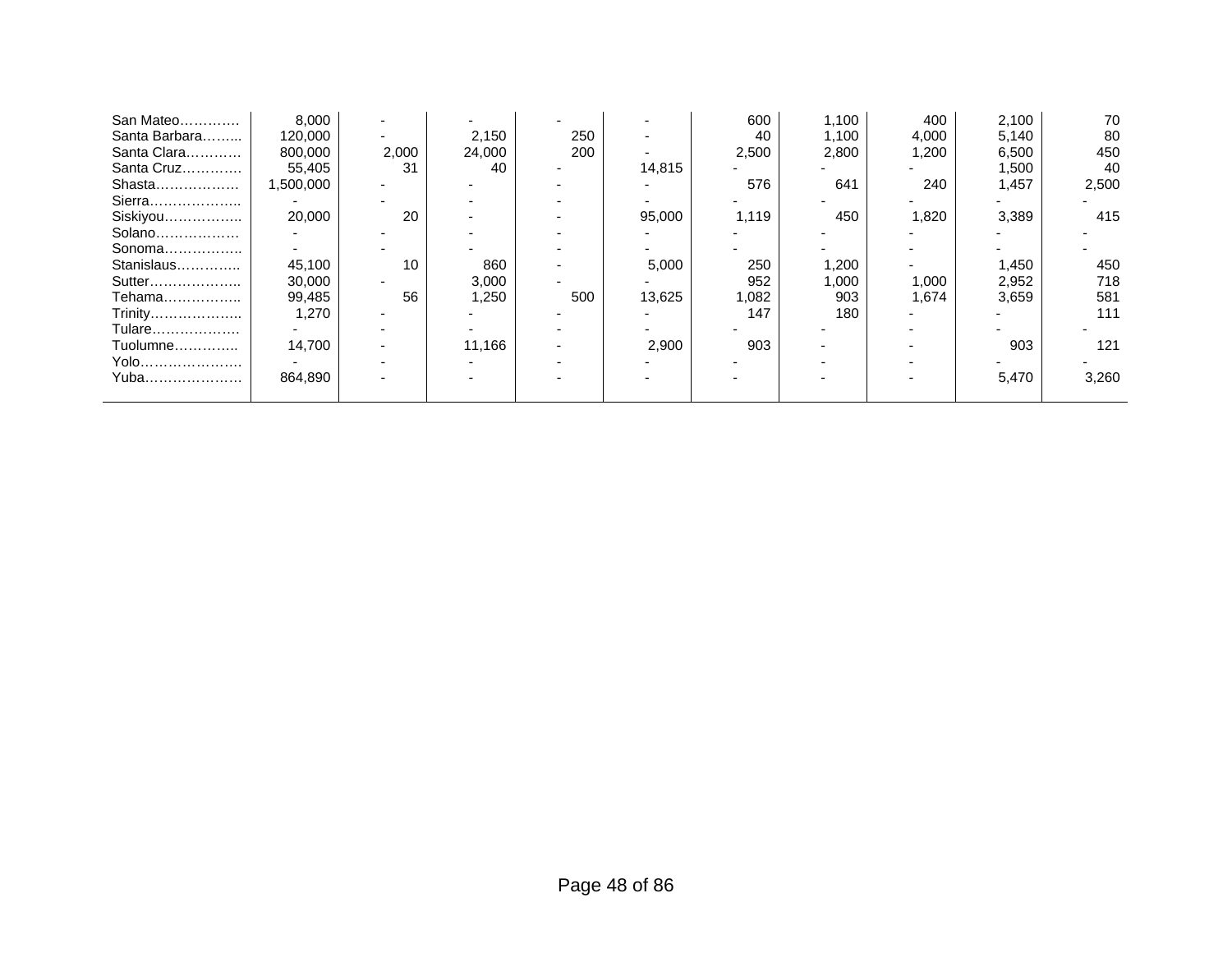|                       |                       |               |        |              | LIVE STOCK - Continued. |       |                            |         |       |
|-----------------------|-----------------------|---------------|--------|--------------|-------------------------|-------|----------------------------|---------|-------|
| COUNTIES.             | Asses.                | <b>Cows</b> . | Calves | Stock Cattle | Beef<br>Cattle          | Oxen. | Total Number<br>of Cattle. | Sheep.  | Goats |
| Alameda               | $\sim$                | 10,000        | 4,000  | 6,000        | 2,000                   | 1,200 | 23,200                     | 12,000  | ٠     |
| Alpine                |                       | 121           |        | 1,325        |                         | 116   |                            | 1,000   | 25    |
| Amador                |                       |               |        |              |                         |       |                            |         |       |
| Butte                 | 155                   | 5,324         | 2,500  | 4,000        | 1,200                   | 425   | 13,449                     | 50,000  | 250   |
| Calaveras             |                       |               |        |              |                         |       | 5,452                      | 9,329   |       |
| Colusa                | $\overline{c}$        | 6,350         | 6,110  | 16,818       |                         | 295   | 29,573                     | 88,431  | 275   |
| Contra Costa          | 15                    | 2,766         | 1,952  | 12,662       | 176                     | 155   | 17,726                     | 30,884  | 114   |
| Del Norte             |                       | 250           | 180    | 500          | 120                     | 120   | 1,170                      | 50      | 40    |
| El Dorado             |                       |               |        |              |                         |       |                            |         |       |
| Fresno                |                       |               |        |              |                         |       |                            |         |       |
| Humboldt              |                       |               |        |              |                         |       |                            |         |       |
| Klamath               |                       |               |        |              |                         |       |                            |         |       |
| Lake                  | 3                     | 1,100         |        | 1,500        |                         |       |                            | 11,000  | 18    |
| Lassen                |                       |               |        |              |                         |       |                            |         |       |
| Los Angeles           | 230<br>$\overline{2}$ | 3,584         | 2,690  | 82,976       |                         | 1,200 | 90,450                     | 232,000 | 2,000 |
| Marin                 |                       | 8,250         |        | 18,500       | 1,100                   | 1,140 | 28,990                     | 10,000  |       |
| Mariposa<br>Mendocino |                       |               |        |              |                         |       |                            |         |       |
| Merced                | 25                    | 1,200         | 1,120  | 81,750       | 15,000                  | 50    | 99,120                     | 35,600  | 200   |
| Mono                  |                       |               |        | 30,000       |                         | 254   |                            | 10,000  |       |
| Monterey              | 10                    | 1,569         | 486    | 33,663       |                         | 127   | 35,845                     | 171,910 | 94    |
| Napa                  | 12                    | 1,700         |        | 7,000        |                         | 400   | 9,100                      | 11,000  |       |
| Nevada                | 45                    | 1,700         |        | 7,400        |                         | 400   |                            | 5,400   | 320   |
| Placer                | 18                    | 1,253         | 769    | 2,700        |                         | 380   | 5,535                      | 25,000  | 325   |
| Plumas                |                       |               |        |              |                         |       |                            |         |       |
| Sacramento            | 14                    | 4,250         | 2,500  | 7,840        |                         | 600   |                            | 21,000  | 300   |
| San Bernardino        | 14                    | 5,870         | 3,740  | 6,140        | 1,500                   | 228   | 17,781                     | 40,696  | 152   |
| San Diego             | 42                    | 1,058         | 1,058  | 24,200       | 8,000                   | 212   | 34,528                     | 15,482  | 610   |
| San Francisco         |                       | 4,520         |        |              |                         | 50    |                            | 2,600   | 425   |
| San Joaquin           | 47                    | 3,775         | 2,325  | 5,033        | 217                     | 172   | 11,522                     | 10,350  | 195   |
| San Luis Obispo       |                       |               |        |              |                         |       |                            |         |       |
| San Mateo             | 45                    | 2,000         |        | 3,500        |                         | 600   | 6,100                      | 2,000   |       |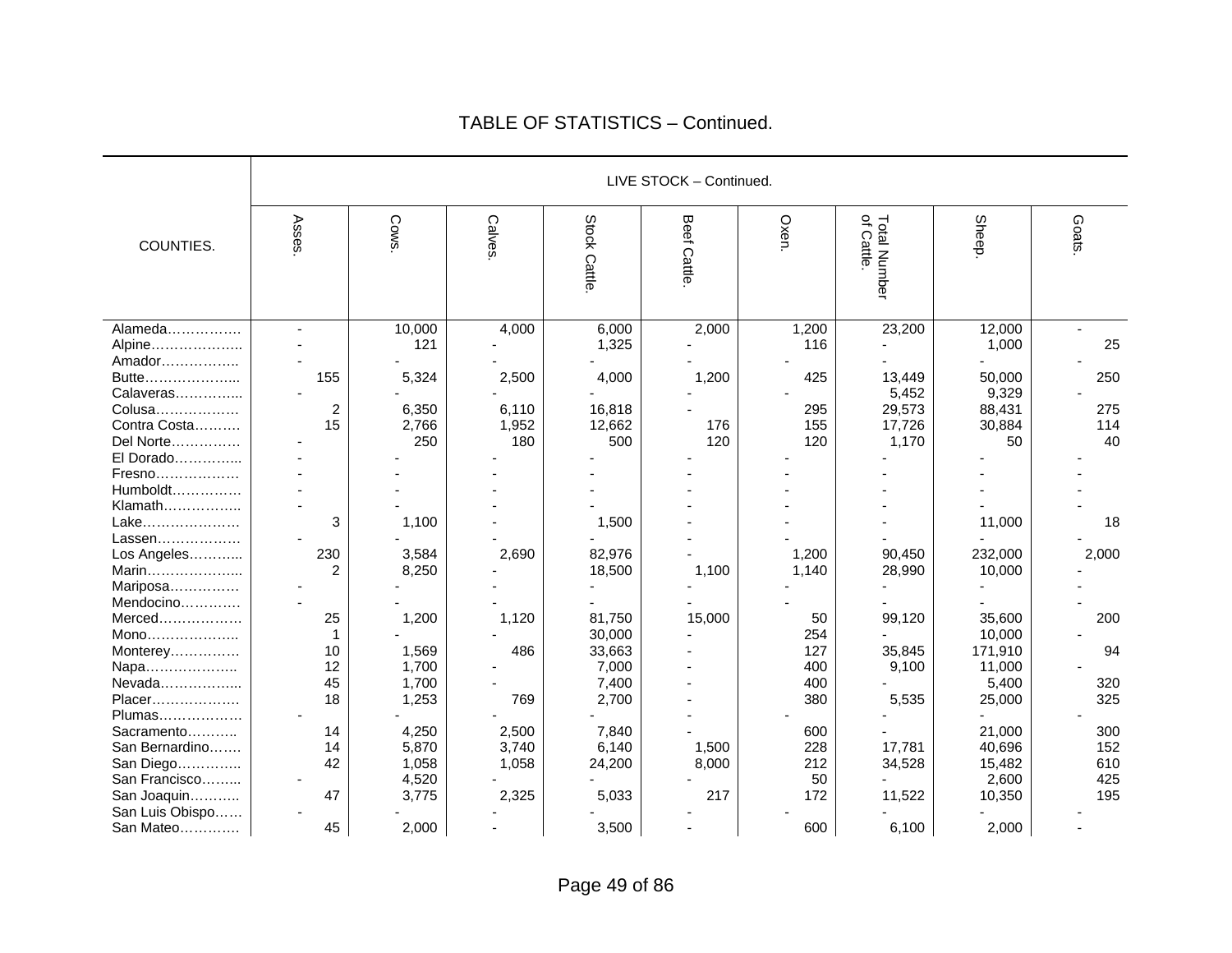| Santa Barbara | 34 |       |       |        |       |       | 25,000 | 100,600 | 200 |
|---------------|----|-------|-------|--------|-------|-------|--------|---------|-----|
| Santa Clara   | 60 | 2,700 | 1,000 | 3,000  | 1,000 | 500   | 8,200  | 15,000  | 300 |
| Santa Cruz    |    | 2,392 |       | 6,289  |       | 680   |        | 880     | 300 |
| Shasta        | c  | 2,000 | 1,100 | 4,976  | 1,186 | 1,000 |        | 10,000  | 100 |
| Sierra        |    |       |       |        |       |       |        |         |     |
| Siskiyou      | 50 | 2.106 | 1,086 | 10,454 | 1,000 | 455   | 15,101 | 4,000   | 50  |
| Solano        |    |       |       |        |       |       |        |         |     |
| Sonoma        |    |       |       |        |       |       |        |         |     |
| Stanislaus    |    | 5,000 | 3,000 | 16,000 | 500   | 150   | 16,650 | 48,650  | 260 |
| Sutter        |    | 2,942 | 730   | 4,960  | 34    | 282   | 8,948  | 28,528  | 100 |
| Tehama        | 20 | ,324  | .324  | 7,123  | 4,812 | 289   | 12,758 | 68,355  | 97  |
| Trinity       | 16 | 467   | 184   | 662    |       | 166   |        | 96      | 64  |
| Tulare        |    |       |       |        |       |       |        |         |     |
| Tuolumne      | 59 | .591  | 502   | 9,044  |       | 265   |        | 10.370  | 581 |
| Yolo          |    |       |       |        |       |       |        |         |     |
| Yuba          | 12 | 3,850 | 690   | 6,848  | 514   | 818   | 12,710 | 20,412  | 250 |
|               |    |       |       |        |       |       |        |         |     |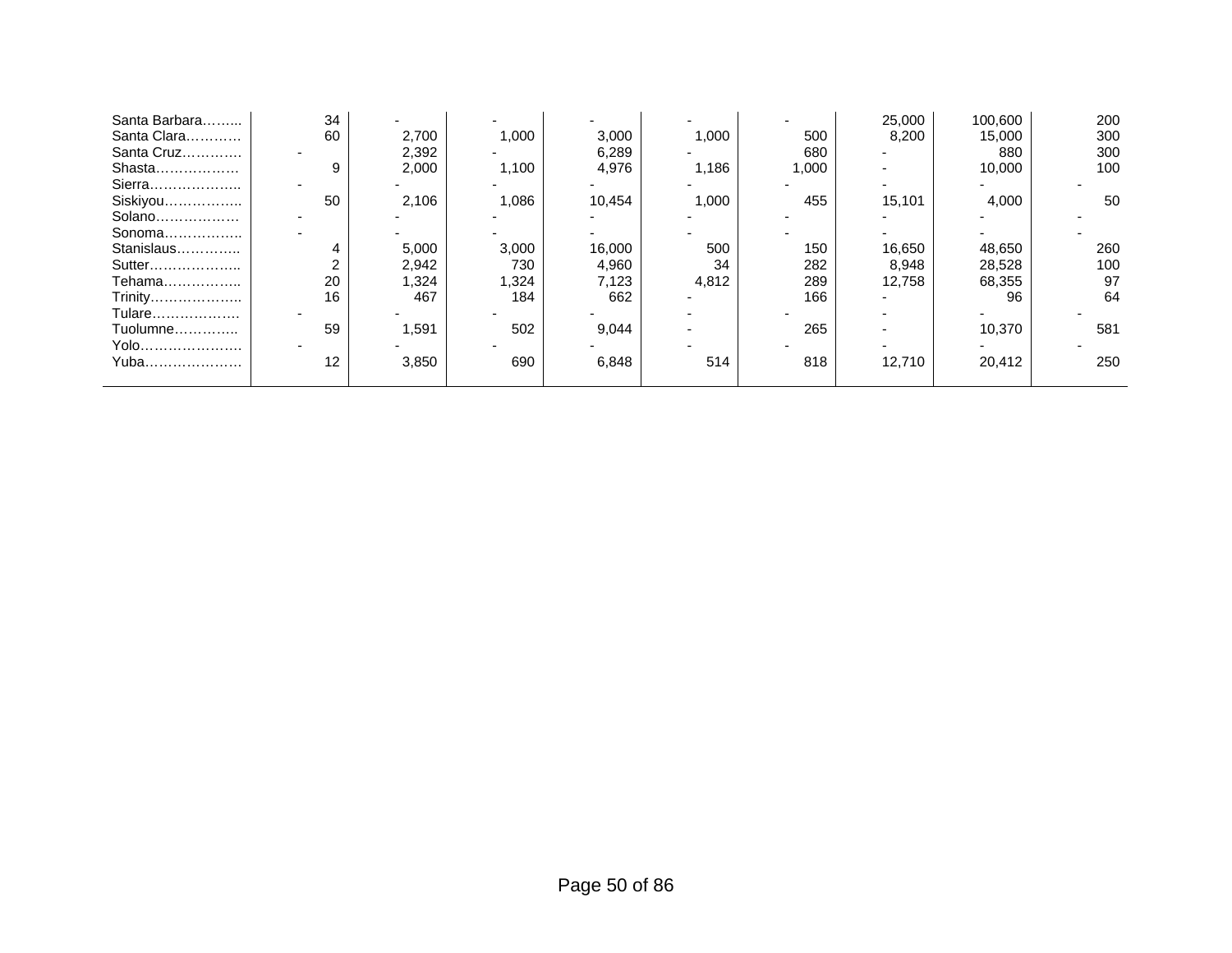|                 |        |          | LIVE STOCK - Continued. |                |       |                 | STOCK SLAUGHTERED - |           |
|-----------------|--------|----------|-------------------------|----------------|-------|-----------------|---------------------|-----------|
| COUNTIES.       |        |          |                         |                |       |                 | Cattle.             |           |
|                 |        |          |                         |                |       |                 |                     |           |
|                 | Hogs   | Chickens | Turkeys                 | <b>Ducks</b> . | Geese | Guinea<br>Fowl. | Number.             | Value     |
|                 |        |          |                         |                |       |                 |                     |           |
|                 |        |          |                         |                |       |                 |                     |           |
|                 |        |          |                         |                |       |                 |                     |           |
| Alameda         | 4,000  | 7,300    | 1,100                   | 3,400          |       |                 | 4,500               |           |
| Alpine          | 100    | 1,000    | 50                      | 25             |       |                 | 2,150               |           |
| Amador          |        |          |                         |                |       |                 |                     |           |
| Butte           | 32,180 | 52,000   | 3,000                   | 400            | 225   |                 | 26,000              |           |
| Calaveras       | 4,035  | 8,343    |                         |                |       |                 |                     |           |
| Colusa          | 19,844 |          |                         |                |       |                 |                     |           |
| Contra Costa    | 4,198  | 9,877    | 828                     | 549            | 662   | 95              | 1,000               | \$13,000  |
| Del Norte       | 400    | 800      | 40                      | 60             |       |                 | 500                 | 4,000     |
| El Dorado       |        |          |                         |                |       |                 |                     |           |
| Fresno          |        |          |                         |                |       |                 |                     |           |
| Humboldt        |        |          |                         |                |       |                 |                     |           |
| Klamath         |        |          |                         |                |       |                 |                     |           |
| Lake            | 1,289  | 9,300    | 675                     | 400            | 100   |                 |                     |           |
| Lassen          |        |          |                         |                |       |                 |                     |           |
| Los Angeles     | 1,300  | 2,865    | 450                     | 370            | 75    |                 |                     |           |
| Marin           | 1,750  | 13,000   | 600                     | 1,500          |       |                 | 1,600               |           |
| Mariposa        |        |          |                         |                |       |                 |                     |           |
| Mendocino       |        |          |                         |                |       |                 |                     |           |
| Merced          | 4,600  | 5,300    | 2,000                   | 500            | 250   |                 | 3,000               | 30,000    |
| Mono            | 50     |          |                         |                |       |                 |                     |           |
| Monterey        | 2,239  | 6,423    | 66                      | 78             | 54    |                 | 9,535               | 47,025    |
| Napa            | 4,000  | 16,000   | 1,200                   | 600            | 125   |                 |                     |           |
| Nevada          | 3,220  |          |                         |                |       |                 |                     |           |
| Placer          | 6,000  | 17,500   | 887                     | 225            | 150   | 91              | 6,600               |           |
| Plumas          |        |          |                         |                |       |                 |                     |           |
| Sacramento      | 10,000 | 28,700   | 6,250                   | 2,450          | 250   |                 |                     |           |
| San Bernardino  | 254    | 40,000   | 162                     | 250            | 73    |                 | 1,740               |           |
| San Diego       | 213    | 3,674    | 18                      | 97             | 95    |                 | 1,300               | 52,000    |
| San Francisco   | 7,770  |          |                         |                |       |                 | 89,325              | 1,741,837 |
| San Joaquin     | 10,086 | 98,706   | 7,968                   | 2,168          | 428   | 234             | 1,826               | 18,260    |
| San Luis Obispo |        |          |                         |                |       |                 |                     |           |
| San Mateo       | 2,000  | 6,000    | 1,000                   | 500            | 500   |                 | 1,800               | 10,000    |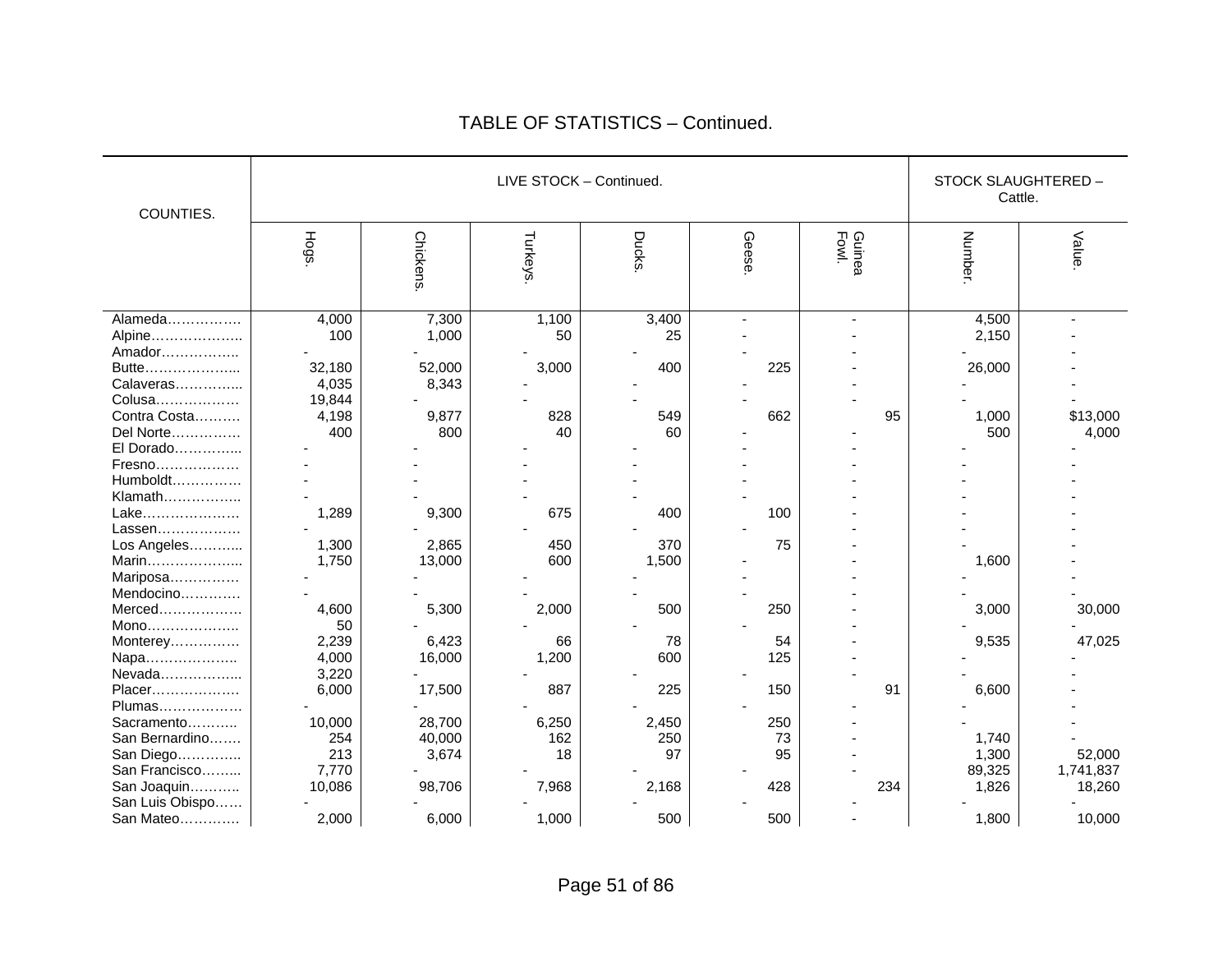| Santa Barbara | 1.000  | 8,000  | 100   | 400   | 24  |     | 1,800 | 7,200  |
|---------------|--------|--------|-------|-------|-----|-----|-------|--------|
| Santa Clara   | 1,000  | 13,000 | 1,500 | 1,000 | 400 |     |       |        |
| Santa Cruz    | 1,958  | 7,296  | 96    | 560   | 100 |     | 1,180 | 14,160 |
| Shasta        | 10,400 | 11,478 | 5,070 | 482   | 306 |     |       |        |
| Sierra        |        |        |       |       |     |     |       |        |
| Siskiyou      | 4,690  | 27,965 | 480   | 800   | 200 |     | 3,150 | 37,800 |
| Solano        |        |        |       |       |     |     |       |        |
| Sonoma        |        |        |       |       |     |     |       |        |
| Stanislaus    | 3,100  | 4,000  | 860   | 375   | 120 |     | 800   |        |
| Sutter        | 6,375  | 15,000 | 2,100 | 540   | 200 |     |       |        |
| Tehama        | 8,418  | 20,319 | 3,173 | 712   | 145 | 148 | 827   |        |
| Trinity       | 358    | 1,210  | 165   | 249   |     |     | 1,525 |        |
| Tulare        |        |        |       |       |     |     |       |        |
| Tuolumne      | 1,116  | 881    | 70    | 34    |     |     |       | 500    |
| Yolo          |        |        |       |       |     |     |       |        |
| Yuba          | 5,320  | 39,642 | 8,410 | 814   | 380 |     |       |        |
|               |        |        |       |       |     |     |       |        |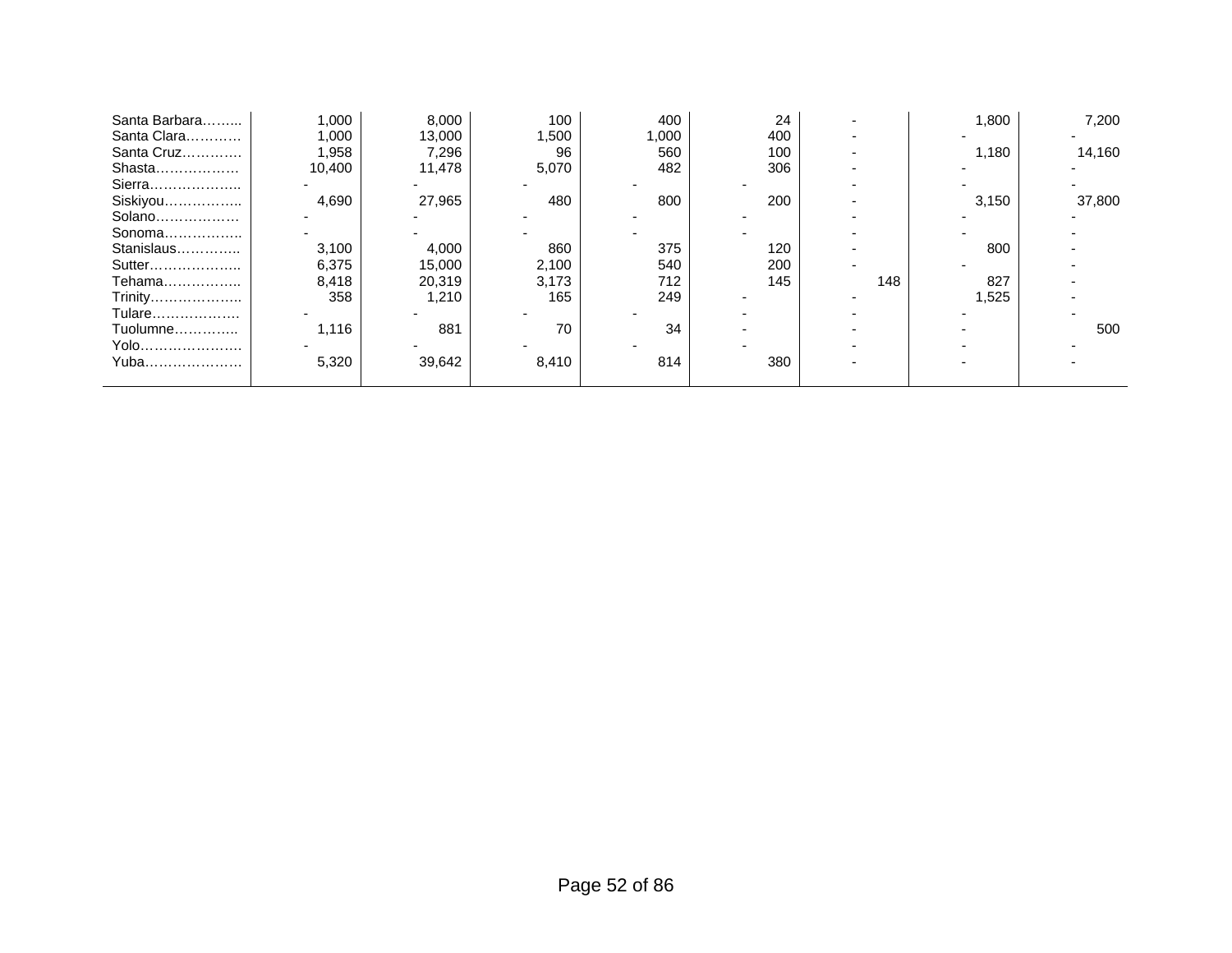|                     |         |                | STOCK SLAUGHTERED - Continued. |                |         |                         |                         |                 |                | IMPROVEMENTS.              |              |                         |                 |                |
|---------------------|---------|----------------|--------------------------------|----------------|---------|-------------------------|-------------------------|-----------------|----------------|----------------------------|--------------|-------------------------|-----------------|----------------|
| COUNTIES.           | HOGS.   |                | SHEEP.                         |                |         |                         |                         |                 |                | <b>GRIST MILLS.</b>        |              |                         |                 |                |
|                     | Number. | Value          | Number                         | Value          | Number. |                         | Steam power.            | Run<br>of stone |                | mills<br>Value<br>of steam | Water power. |                         | Run<br>of stone |                |
| Alameda             | 3,000   | $\blacksquare$ | 3,400                          | $\overline{a}$ |         | 4                       | 3                       |                 | 10             | \$28,000                   |              | 1                       |                 | 3              |
| Alpine<br>Amador    | 300     |                | 2,000                          |                |         |                         |                         |                 |                |                            |              |                         |                 |                |
| Butte               | 4,229   |                | 2,600                          |                |         | 4                       | 1                       |                 |                | 10,000                     |              | 3                       |                 | $\overline{7}$ |
| Calaveras           |         |                |                                |                |         |                         |                         |                 |                |                            |              |                         |                 |                |
| Colusa              |         |                |                                |                |         | 2                       | $\overline{\mathbf{c}}$ |                 | 2              |                            |              |                         |                 | 4              |
| Contra Costa        | 950     | \$4,750        | 1,500                          | \$2,250        |         | $\overline{2}$          | $\overline{c}$          |                 | 8              | 8,000                      |              |                         |                 |                |
| Del Norte           | 250     | 1,000          | 75                             | 600            |         |                         |                         |                 |                |                            |              |                         |                 |                |
| El Dorado           |         |                |                                |                |         |                         |                         |                 |                |                            |              |                         |                 |                |
| Fresno              |         |                |                                |                |         |                         |                         |                 |                |                            |              |                         |                 |                |
| Humboldt            |         |                |                                |                |         |                         |                         |                 |                |                            |              |                         |                 |                |
| Klamath             |         |                |                                |                |         |                         |                         |                 |                |                            |              |                         |                 |                |
| Lake                |         |                |                                |                |         | $\overline{\mathbf{c}}$ |                         |                 | $\overline{c}$ |                            |              |                         |                 |                |
| Lassen              |         |                |                                |                |         |                         |                         |                 |                |                            |              |                         |                 |                |
| Los Angeles         |         |                |                                |                |         |                         |                         |                 |                |                            |              | $\overline{2}$          |                 |                |
| Marin               | 540     |                | 250                            |                |         |                         |                         |                 |                |                            |              |                         |                 |                |
| Mariposa            |         |                |                                |                |         |                         |                         |                 |                |                            |              |                         |                 |                |
| Mendocino<br>Merced |         | 94,000         |                                |                |         |                         |                         |                 |                |                            |              |                         |                 |                |
| Mono                | 9,400   |                | 4,350                          | 10,870         |         |                         |                         |                 |                |                            |              | 3                       |                 | 8              |
| Monterey            | 370     | 2,940          | 1,110                          | 2,975          |         |                         |                         |                 |                |                            |              |                         |                 |                |
| Napa                |         |                |                                |                |         | 5                       | 3                       |                 | 8              | 15,000                     |              | $\overline{c}$          |                 | 3              |
| Nevada              |         |                |                                |                |         | 1                       |                         |                 |                | 8,000                      |              |                         |                 | 3              |
| Placer              | 3,424   |                | 3,850                          |                |         |                         |                         |                 | 1              | 1,500                      |              |                         |                 |                |
| Plumas              |         |                |                                |                |         |                         |                         |                 |                |                            |              |                         |                 |                |
| Sacramento          |         |                |                                |                |         |                         | 5                       |                 | 19             | 95,000                     |              | $\overline{\mathbf{c}}$ |                 | 10             |
| San Bernardino      | 260     |                | 900                            |                |         |                         |                         |                 |                |                            |              | $\overline{2}$          |                 | $\overline{4}$ |
| San Diego           | 226     | 904            | 1,236                          | 2,472          |         |                         |                         |                 |                |                            |              |                         |                 |                |
| San Francisco       | 77,666  | 698,994        | 97,965                         | 195,930        |         | 10                      | 10                      |                 | 33             |                            |              |                         |                 |                |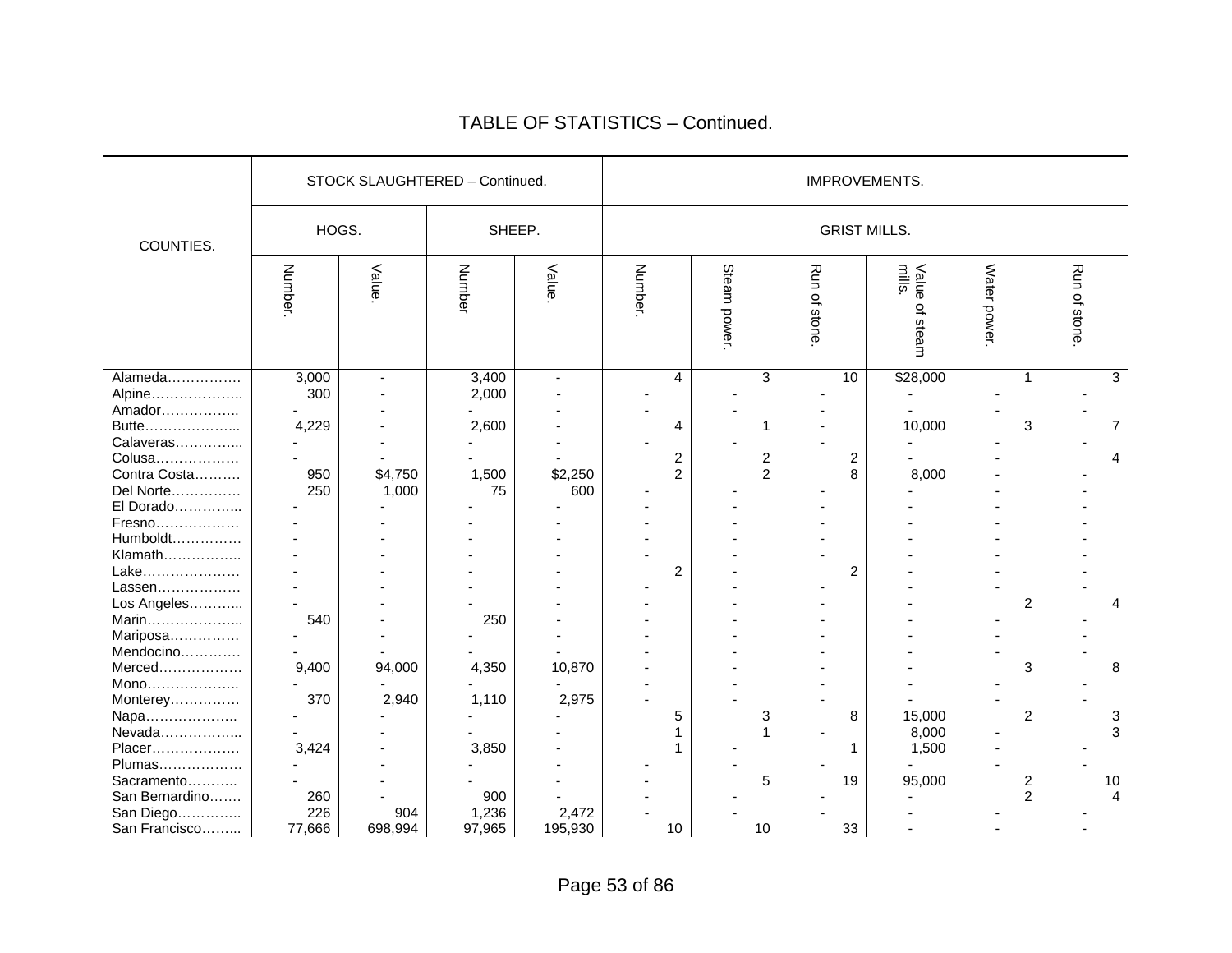| San Joaquin     | 925   | 6,475  | 1,851 | 3,702  |    | 5 | 18 | 28,800 |    |
|-----------------|-------|--------|-------|--------|----|---|----|--------|----|
| San Luis Obispo |       |        |       |        |    |   |    |        |    |
| San Mateo       | 500   | 2,500  | 1,500 | 3,000  |    |   |    | 4,000  |    |
| Santa Barbara   | 100   | 100    | 4,000 | 4,000  |    |   |    | 1,000  |    |
| Santa Clara     |       |        |       |        | 21 |   | 14 |        |    |
| Santa Cruz      | 1,000 | 10,000 |       |        | 3  |   |    | 8,000  |    |
| Shasta          |       |        |       |        |    |   |    |        |    |
| Sierra          |       |        |       |        |    |   |    |        |    |
| Siskiyou        | 2,400 | 25,000 | 1,550 | 10,850 |    |   |    | 4,000  | 10 |
| Solano          |       |        |       |        |    |   |    |        |    |
| Sonoma          |       |        |       |        |    |   |    |        |    |
| Stanislaus      | 350   |        | 550   |        |    |   |    |        |    |
| Sutter          |       |        |       |        |    |   |    |        |    |
| Tehama          | 2,852 |        | 1,016 |        |    |   |    | 4,000  |    |
| Trinity         | 1,425 |        | 800   |        |    |   |    |        |    |
| Tulare          |       |        |       |        |    |   |    |        |    |
| Tuolumne        |       |        |       |        |    |   |    |        |    |
| Yolo            |       |        |       |        |    |   |    |        |    |
| Yuba            |       |        |       |        |    | 5 | 18 |        |    |
|                 |       |        |       |        |    |   |    |        |    |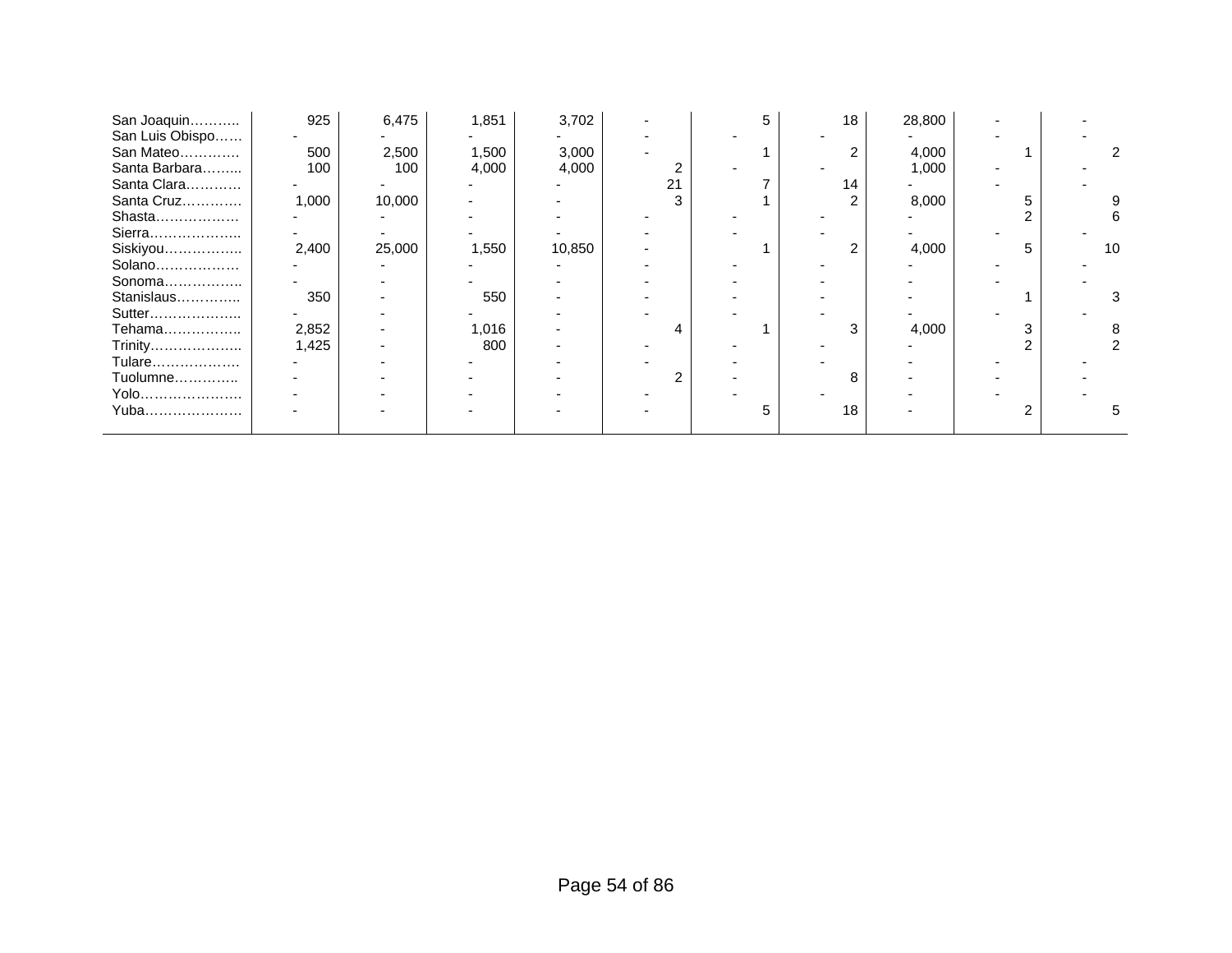|                |                                        |                                                   |        |          |                 | IMPROVEMENTS - Continued. |                                                        |                                |         |                      |                                           |
|----------------|----------------------------------------|---------------------------------------------------|--------|----------|-----------------|---------------------------|--------------------------------------------------------|--------------------------------|---------|----------------------|-------------------------------------------|
| COUNTIES.      | <b>GRIST MILLS-</b><br>continued.      |                                                   |        |          |                 | SAW MILLS.                |                                                        |                                |         | <b>QUARTZ MILLS.</b> |                                           |
|                | Value<br>Water<br>Mills.<br>Q<br>Power | Bushels<br>Grain gro<br>ground.<br>$\overline{a}$ | Number | Value    | Steam<br>Power. | Water Power.              | sawed<br>feet of<br>Lumber<br>Number<br>$\overline{a}$ | Number of<br>Shingles<br>Made. | Number. | Value                | Quartz<br>Ground.<br>Number of<br>Tons of |
| Alameda        | \$10,000                               | 90,000                                            |        |          |                 |                           | $\mathbf{r}$                                           | $\blacksquare$                 |         |                      |                                           |
| Alpine         |                                        |                                                   | 12     | \$18,500 | 4               | 8                         | 1,560,000                                              |                                | 5       | \$40,000             |                                           |
| Amador         |                                        |                                                   |        |          |                 |                           |                                                        |                                |         |                      |                                           |
| Butte          | 100,000                                |                                                   | 19     |          | 11              | 8                         | 5,180,000                                              |                                | 1       |                      |                                           |
| Calaveras      |                                        |                                                   | 12     |          |                 | 5                         | 5,500,000                                              |                                | 39      | 62,000               |                                           |
| Colusa         |                                        |                                                   | 1      |          |                 |                           |                                                        |                                |         |                      |                                           |
| Contra Costa   |                                        | 20,000                                            |        |          |                 |                           |                                                        |                                |         |                      |                                           |
| Del Norte      |                                        |                                                   | 2      |          |                 | $\overline{2}$            | 70,000                                                 |                                |         |                      |                                           |
| El Dorado      |                                        |                                                   |        |          |                 |                           |                                                        |                                |         |                      |                                           |
| Fresno         |                                        |                                                   |        |          |                 |                           |                                                        |                                |         |                      |                                           |
| Humboldt       |                                        |                                                   |        |          |                 |                           |                                                        |                                |         |                      |                                           |
| Klamath        |                                        |                                                   |        |          |                 |                           |                                                        |                                |         |                      |                                           |
| Lake           |                                        | 4,000                                             |        |          | 1               | 3                         | 900,000                                                |                                |         |                      |                                           |
| Lassen         |                                        |                                                   |        |          |                 |                           |                                                        |                                |         |                      |                                           |
| Los Angeles    | 12,750                                 |                                                   |        |          |                 |                           |                                                        |                                |         |                      |                                           |
| Marin          |                                        |                                                   | 2      |          | 2               |                           | 9,500                                                  |                                |         |                      |                                           |
| Mariposa       |                                        |                                                   |        |          |                 |                           |                                                        |                                |         |                      |                                           |
| Mendocino      |                                        |                                                   |        |          |                 |                           |                                                        |                                |         |                      |                                           |
| Merced         | 41,000                                 | 81,000                                            |        |          |                 |                           |                                                        |                                |         |                      |                                           |
| Mono           |                                        |                                                   |        |          |                 |                           |                                                        |                                |         |                      |                                           |
| Monterey       |                                        |                                                   |        |          | 1               |                           |                                                        |                                |         |                      |                                           |
| Napa           | 8,500                                  |                                                   | 4      |          | 2               | 2                         |                                                        |                                |         |                      |                                           |
| Nevada         |                                        |                                                   |        |          | 18              | 11                        |                                                        |                                | 27      |                      |                                           |
| Placer         |                                        |                                                   | 20     |          | 8               | 12                        | 5,000,000                                              |                                | 9       |                      |                                           |
| Plumas         |                                        |                                                   |        |          |                 |                           |                                                        |                                |         |                      |                                           |
| Sacramento     | 85,000                                 |                                                   |        |          |                 |                           | 550,000                                                |                                | 1       | 20,000               |                                           |
| San Bernardino | 6,800                                  | 40,000                                            |        |          | 3               | 1                         | 250,000                                                |                                |         |                      |                                           |
| San Diego      | $\overline{\phantom{a}}$               |                                                   |        |          |                 |                           | $\overline{\phantom{a}}$                               |                                | 1       | 20,000               |                                           |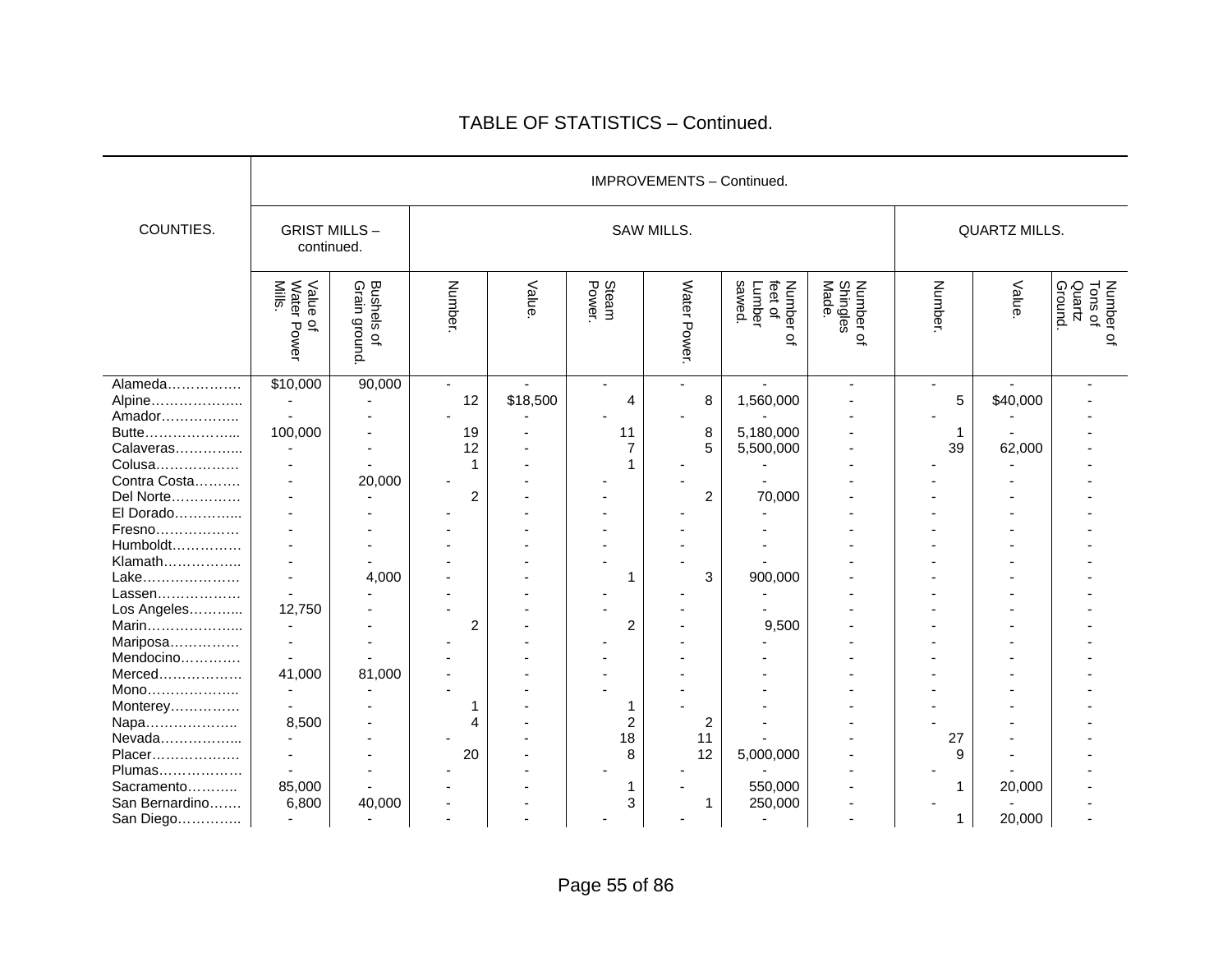| San Francisco   | ٠      | 1,020,000 | 5  |        | 5  | 5  | 4,900,000  |            | 5  |        |       |
|-----------------|--------|-----------|----|--------|----|----|------------|------------|----|--------|-------|
| San Joaquin     |        | 296,083   |    |        |    |    |            |            |    |        |       |
| San Luis Obispo |        |           |    |        |    |    |            |            |    |        |       |
| San Mateo       |        |           |    |        | 2  |    | 2,500,000  | 20,000,000 |    |        |       |
| Santa Barbara   |        |           |    |        |    |    |            |            |    |        |       |
| Santa Clara     |        |           | 10 |        |    |    | 9,000,000  |            |    |        |       |
| Santa Cruz      | 18,000 | 80,000    | 15 |        |    |    | 3,000,000  | 120,000    |    |        |       |
| Shasta          | 14,000 |           |    |        |    |    |            |            | 5  | 2,000  |       |
| Sierra          |        |           |    |        |    |    |            |            |    |        |       |
| Siskiyou        | 12,000 | 90,000    | 10 |        | 2  | 8  | 1,345,000  | 100,000    | 3  | 1,200  | 1,000 |
| Solano          |        |           |    |        |    |    |            |            |    |        |       |
| Sonoma          |        |           |    |        |    |    |            |            |    |        |       |
| Stanislaus      | 14,000 | 26,800    |    |        |    |    |            |            |    |        |       |
| Sutter          |        |           |    |        |    |    |            |            |    |        |       |
| Tehama          | 20,000 | 45,000    |    |        |    |    | 300,000    |            |    |        |       |
| Trinity         |        | 4,500     |    |        |    | 16 | 1,500,000  |            |    |        |       |
| Tulare          |        |           |    |        |    |    |            |            |    |        |       |
| Tuolumne        |        |           | 10 | 12,450 |    |    | 183,000    |            | 25 | 43,450 |       |
| Yolo            |        |           |    |        |    |    |            |            |    |        |       |
| Yuba            |        |           | 23 |        | 17 | 6  | 15,928,500 | 84,000     | 8  |        |       |
|                 |        |           |    |        |    |    |            |            |    |        |       |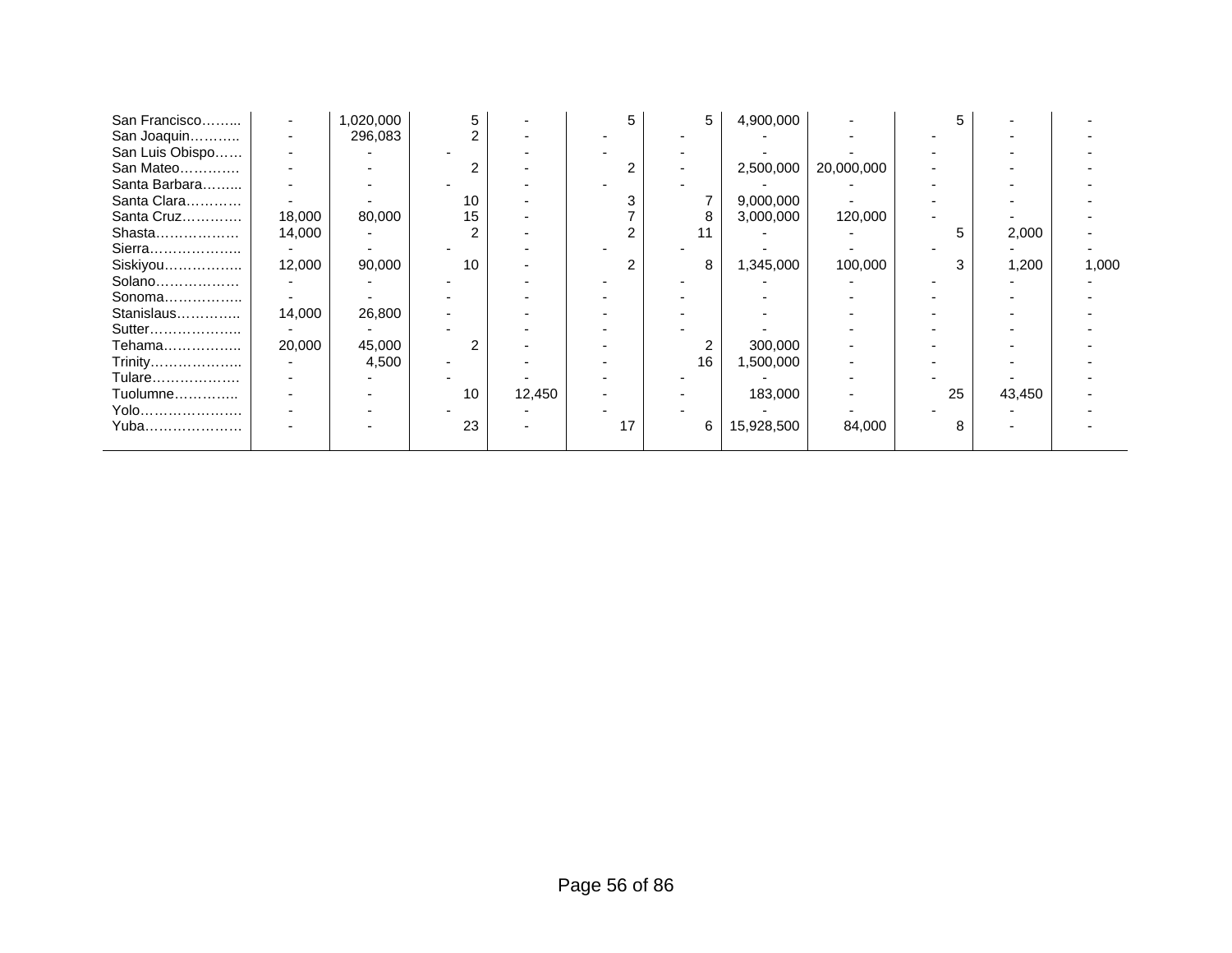|                                                                                                                                                                                                                             |                                                                     |                 |                       |                                                |                 | IMPROVEMENTS - Continued.  |                          |               |                                    |             |
|-----------------------------------------------------------------------------------------------------------------------------------------------------------------------------------------------------------------------------|---------------------------------------------------------------------|-----------------|-----------------------|------------------------------------------------|-----------------|----------------------------|--------------------------|---------------|------------------------------------|-------------|
| COUNTIES.                                                                                                                                                                                                                   |                                                                     | MINING DITCHES. |                       | TOLL BRIDGES.                                  |                 | FERRIES.                   |                          |               | NEWSPAPERS.                        |             |
|                                                                                                                                                                                                                             | Number                                                              | Value           | Miles in<br>Length.   | Number                                         | Value           | Number.                    | Value                    | <b>Daily.</b> | Weekly.                            | Semi-Weekly |
| Alameda<br>Alpine<br>Amador<br>Butte<br>Calaveras<br>Colusa<br>Contra Costa<br>Del Norte<br>El Dorado<br>Fresno<br>Humboldt<br>Klamath<br>Lake<br>Lassen<br>Los Angeles<br>Marin<br>Mariposa<br>Mendocino<br>Merced<br>Mono | $\overline{\phantom{a}}$<br>8<br>58<br>$\overline{\mathbf{c}}$<br>1 | \$133,000       | 167<br>594<br>20<br>5 | 3<br>5<br>$\overline{2}$                       | \$16,000<br>800 | 6<br>6<br>4<br>3<br>1<br>5 | \$3,000<br>30,000<br>300 |               | $\overline{c}$<br>1<br>1<br>1<br>1 |             |
| Monterey<br>Napa<br>Nevada<br>Placer<br>Plumas<br>Sacramento<br>San Bernardino<br>San Diego<br>San Francisco                                                                                                                | 31<br>43<br>$\blacksquare$<br>8<br>$\blacksquare$                   | 100,000         | 620<br>120            | 1<br>10<br>12<br>$\overline{\phantom{0}}$<br>8 | 3,000<br>55,000 | 4<br>1<br>1<br>5<br>1<br>3 | 600<br>1,800             | 4             | 2<br>3                             |             |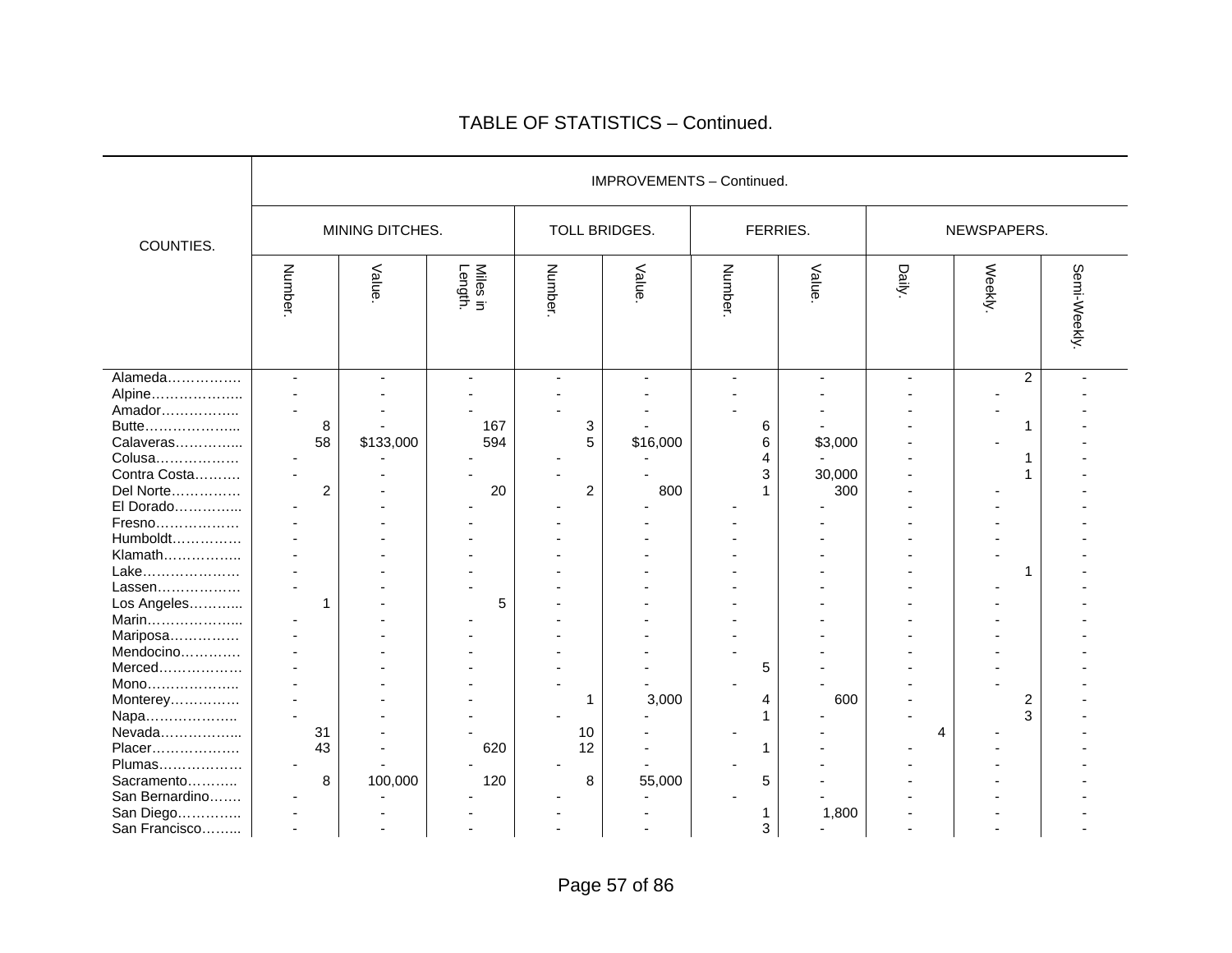| San Joaquin     |    |        | 19  | 3  | 15,000 | 4  | 1,500 |  |  |
|-----------------|----|--------|-----|----|--------|----|-------|--|--|
| San Luis Obispo |    |        |     |    |        |    |       |  |  |
| San Mateo       |    |        |     |    |        |    |       |  |  |
| Santa Barbara   |    |        |     |    |        |    |       |  |  |
| Santa Clara     |    |        |     |    |        |    |       |  |  |
| Santa Cruz      |    |        |     |    |        |    |       |  |  |
| Shasta          | 15 | 90,000 | 140 |    | 3,500  | 10 | 6,000 |  |  |
| Sierra          |    |        |     |    |        |    |       |  |  |
| Siskiyou        | 14 | 43,700 | 173 |    | 2,000  |    | 4,000 |  |  |
| Solano          |    |        |     |    |        |    |       |  |  |
| Sonoma          |    |        |     |    |        |    |       |  |  |
| Stanislaus      | 3  |        | 20  |    |        |    |       |  |  |
| Sutter          |    |        |     |    |        |    |       |  |  |
| Tehama          |    |        |     |    |        |    |       |  |  |
| Trinity         | 93 |        | 263 |    |        |    |       |  |  |
| Tulare          |    |        |     |    |        |    |       |  |  |
| Tuolumne        | 8  |        | 61  |    | 3,000  | 2  | 350   |  |  |
| Yolo            |    |        |     |    |        |    |       |  |  |
| Yuba            | 14 |        | 110 | 12 |        | ⌒  |       |  |  |
|                 |    |        |     |    |        |    |       |  |  |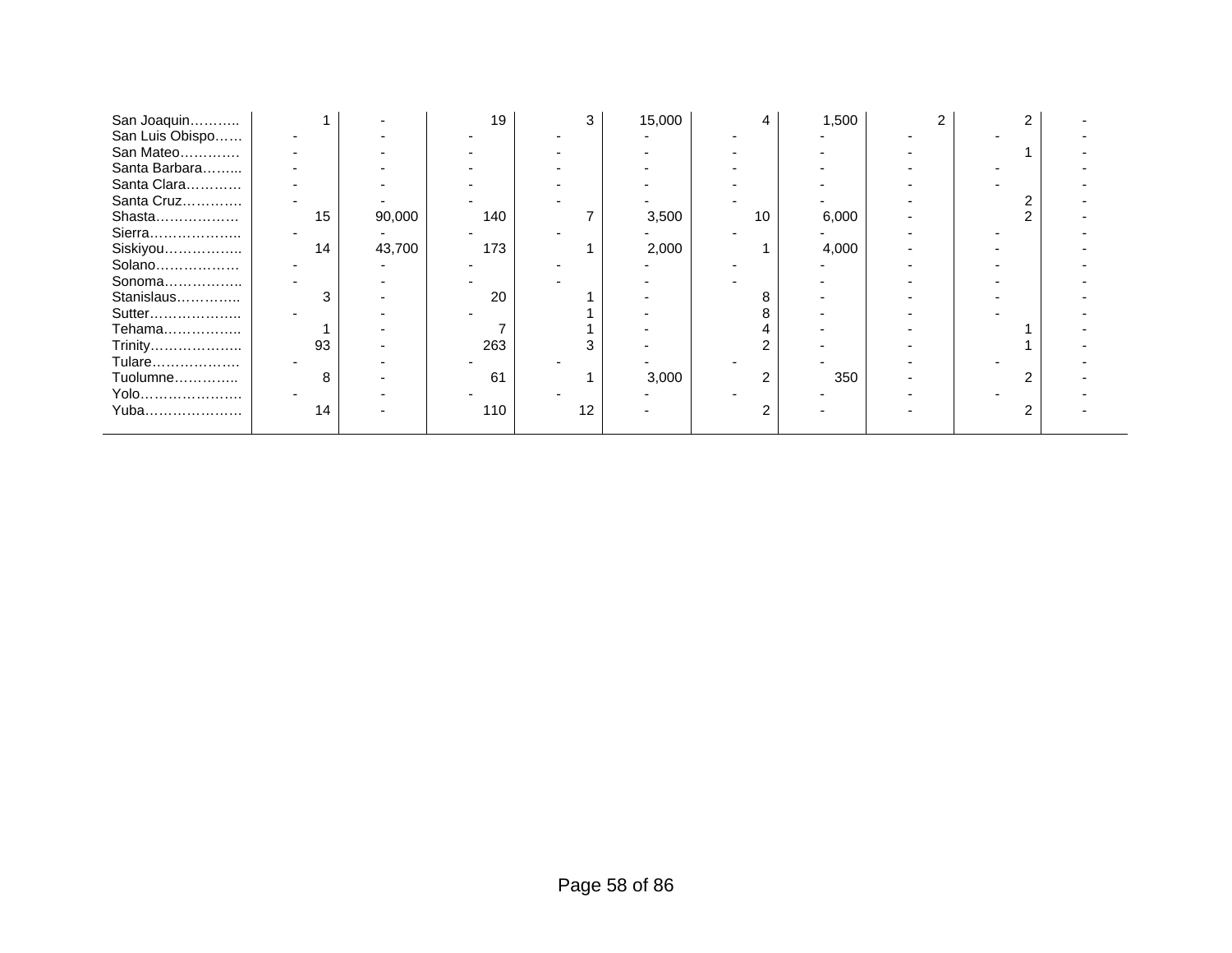|                |                          |    |                                     |                |                 |        | IMPROVEMENTS - Continued. |        |                |                            |    |           |                                                                                    |
|----------------|--------------------------|----|-------------------------------------|----------------|-----------------|--------|---------------------------|--------|----------------|----------------------------|----|-----------|------------------------------------------------------------------------------------|
| COUNTIES.      |                          |    |                                     |                | TURNPIKE ROADS. |        |                           |        |                | RAILROADS.                 |    |           |                                                                                    |
|                | Number.                  |    | miles<br>Number of<br>Ξ.<br>length. |                | Cost.           | Income | Cost of<br>Repairs.       | Number |                | <b>Miles</b><br>in length. |    | Cost.     | Companies working<br>each County.<br>Capital Stock of<br>incorporated<br>$\exists$ |
| Alameda        | $\overline{\phantom{a}}$ |    | $\blacksquare$                      |                |                 |        |                           |        | $\overline{c}$ |                            | 10 | \$250,000 | \$700,000                                                                          |
| Alpine         |                          | 6  |                                     | 66             |                 |        |                           |        |                |                            |    |           |                                                                                    |
| Amador         |                          |    |                                     |                |                 |        |                           |        |                |                            |    |           |                                                                                    |
| Butte          |                          |    |                                     |                |                 |        |                           |        | 5              |                            | 13 |           |                                                                                    |
| Calaveras      |                          | 4  |                                     |                |                 |        |                           |        |                |                            |    |           |                                                                                    |
| Colusa         |                          |    |                                     |                |                 |        |                           |        |                |                            |    |           |                                                                                    |
| Contra Costa   |                          |    |                                     |                |                 |        |                           |        |                |                            |    |           |                                                                                    |
| Del Norte      |                          | 1  |                                     | 50             | \$50,000        |        |                           |        |                |                            |    |           |                                                                                    |
| El Dorado      |                          |    |                                     |                |                 |        |                           |        |                |                            |    |           |                                                                                    |
| Fresno         |                          |    |                                     |                |                 |        |                           |        |                |                            |    |           |                                                                                    |
| Humboldt       |                          |    |                                     |                |                 |        |                           |        |                |                            |    |           |                                                                                    |
| Klamath        |                          |    |                                     |                |                 |        |                           |        |                |                            |    |           |                                                                                    |
| Lake           |                          |    |                                     |                |                 |        |                           |        |                |                            |    |           |                                                                                    |
| Lassen         |                          |    |                                     |                |                 |        |                           |        |                |                            |    |           |                                                                                    |
| Los Angeles    |                          | 1  |                                     | $\overline{c}$ | 8,000           |        |                           |        |                |                            |    |           |                                                                                    |
| Marin          |                          |    |                                     |                |                 |        |                           |        |                |                            |    |           |                                                                                    |
| Mariposa       |                          |    |                                     |                |                 |        |                           |        |                |                            |    |           |                                                                                    |
| Mendocino      |                          |    |                                     |                |                 |        |                           |        |                |                            |    |           |                                                                                    |
| Merced         |                          |    |                                     |                |                 |        |                           |        |                |                            |    |           |                                                                                    |
| Mono           |                          |    |                                     |                |                 |        |                           |        |                |                            |    |           |                                                                                    |
| Monterey       |                          |    |                                     |                |                 |        |                           |        |                |                            |    |           |                                                                                    |
| Napa           |                          |    |                                     |                |                 |        |                           |        |                |                            |    |           |                                                                                    |
| Nevada         |                          | 15 |                                     |                |                 |        |                           |        |                |                            |    |           |                                                                                    |
| Placer         |                          | 14 |                                     | 60             |                 |        |                           |        | 2              |                            | 25 |           |                                                                                    |
| Plumas         | $\blacksquare$           |    |                                     |                |                 |        |                           |        |                |                            |    |           |                                                                                    |
| Sacramento     |                          | 1  |                                     | 9              | 20,000          |        |                           |        | 5              |                            | 59 | 6,720,000 |                                                                                    |
| San Bernardino |                          | 1  |                                     | 9              |                 |        |                           |        |                |                            |    |           |                                                                                    |
| San Diego      |                          |    |                                     |                |                 |        |                           |        |                |                            |    |           |                                                                                    |
| San Francisco  |                          | 4  |                                     | 25             |                 |        |                           |        | 5              |                            | 25 | 1,500,000 | 4,600,000                                                                          |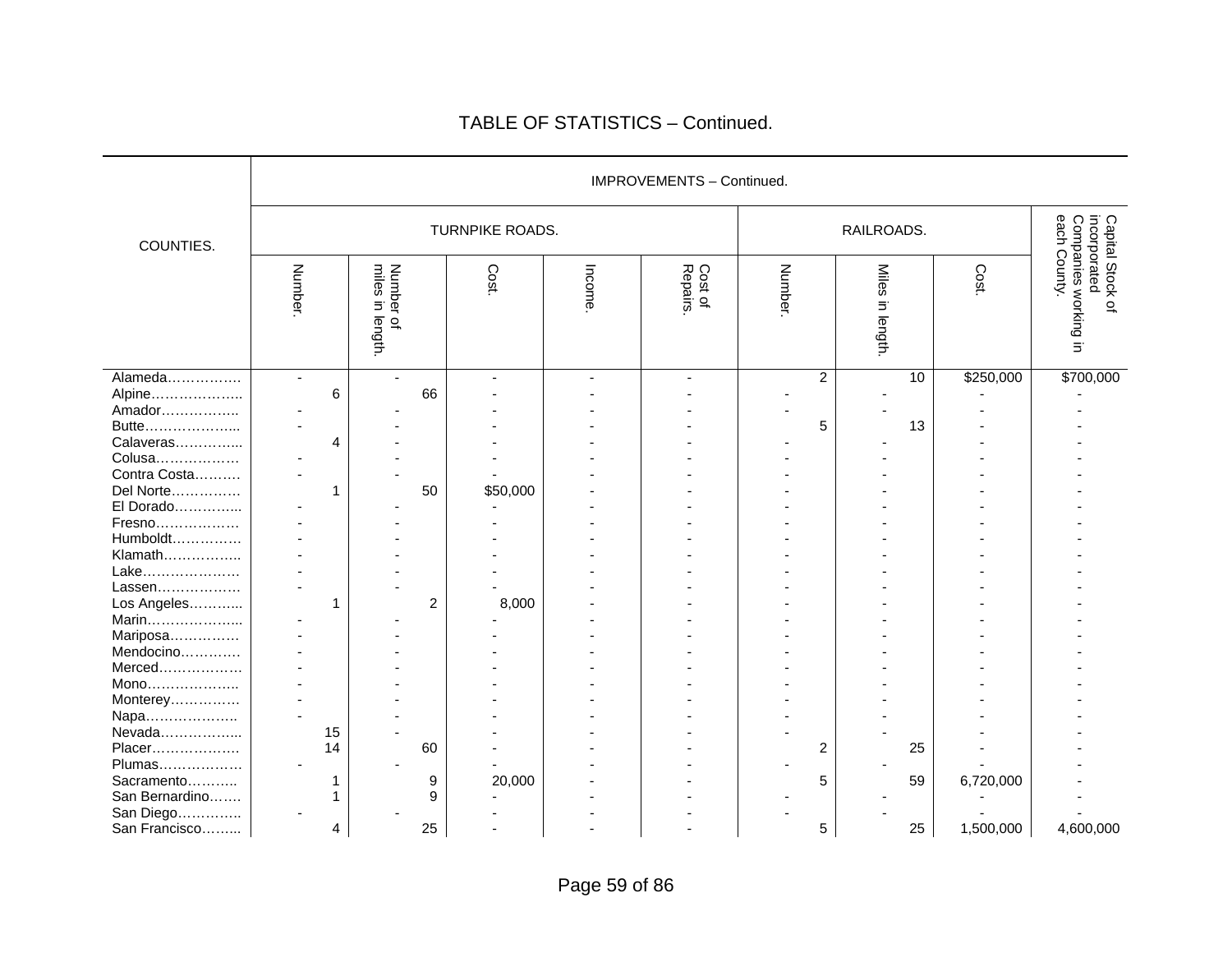| San Joaquin     |   |     |        |  |    |         |           |
|-----------------|---|-----|--------|--|----|---------|-----------|
| San Luis Obispo |   |     |        |  |    |         |           |
| San Mateo       |   |     |        |  | 25 |         |           |
| Santa Barbara   |   |     |        |  |    |         |           |
| Santa Clara     | 6 | 33  |        |  | 17 | 500,000 |           |
| Santa Cruz      |   |     |        |  |    |         |           |
| Shasta          | Δ | 90  |        |  |    |         | 4,229,500 |
| Sierra          |   |     |        |  |    |         |           |
| Siskiyou        |   | 8   | 25,000 |  |    |         |           |
| Solano          |   |     |        |  |    |         |           |
| Sonoma          |   |     |        |  |    |         |           |
| Stanislaus      |   |     |        |  |    |         |           |
| Sutter          |   |     |        |  |    |         |           |
| Tehama          |   |     |        |  |    |         |           |
| Trinity         | 6 | 122 |        |  |    |         |           |
| Tulare          |   |     |        |  |    |         |           |
| Tuolumne        |   |     |        |  |    |         |           |
| Yolo            |   |     |        |  |    |         |           |
| Yuba            | 6 | 104 |        |  |    | 256,000 |           |
|                 |   |     |        |  |    |         |           |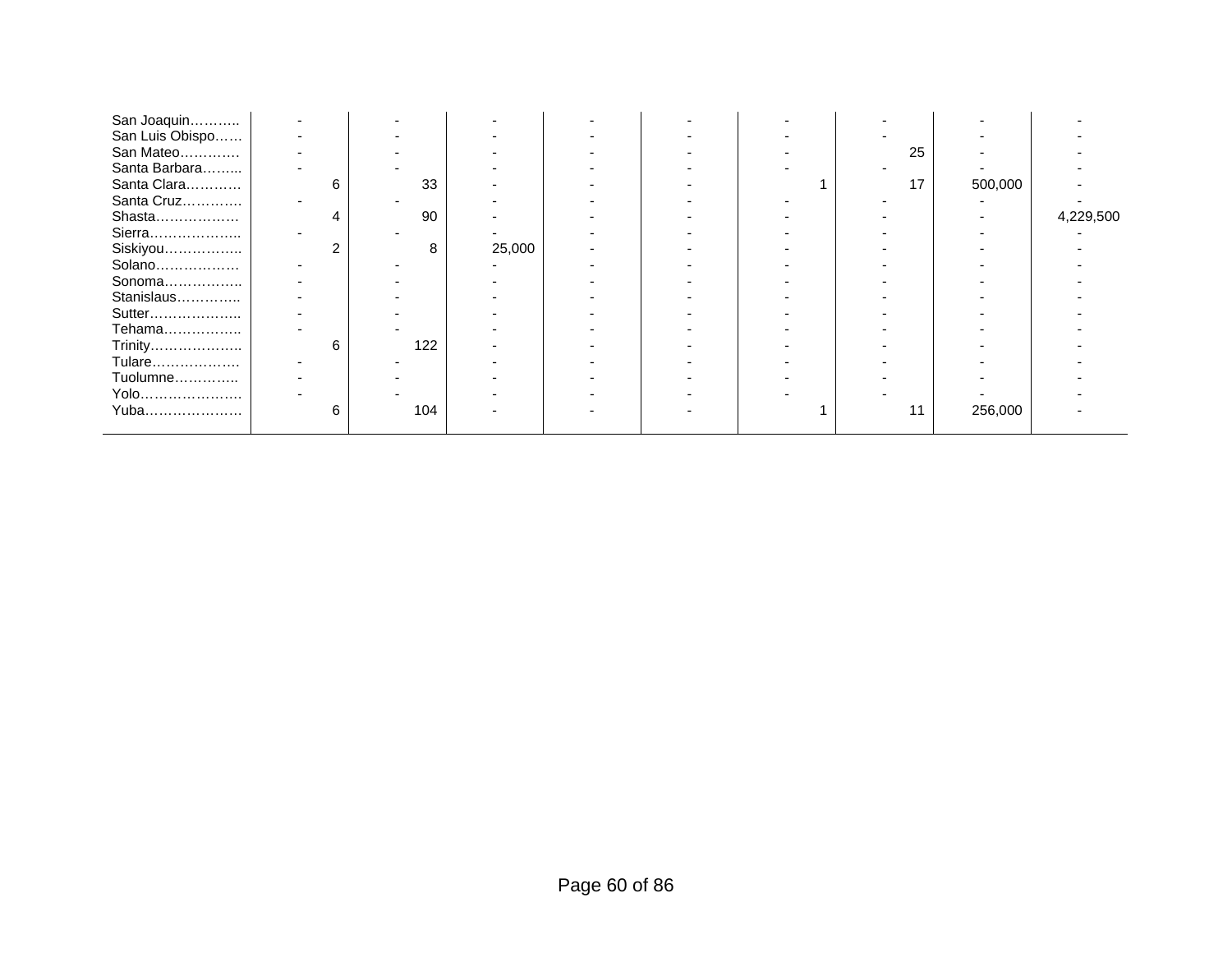|                       | ASSESSED VALUE OF PROPERTY. |               |                       |                                 | <b>COMPARATIVE VALUE.</b>                    |             |           |
|-----------------------|-----------------------------|---------------|-----------------------|---------------------------------|----------------------------------------------|-------------|-----------|
| COUNTIES.             | Real Estate.                | Improvements. | Personal<br>Property. | Total valuation of<br>Property. | Total valuation<br>as per Report of<br>1863. | Increase.   | Decrease. |
| Alameda               | \$3,500,000                 |               | \$1,700,000           | \$5,200,000                     | \$3,804,240                                  | \$1,395,760 |           |
| Alpine                | 356,527                     |               | 142,047               | 489,574                         |                                              | 498,574     |           |
| Amador                |                             |               |                       | 2,328,235                       | 2,398,983                                    |             | \$70,748  |
| Butte                 | 1,486,549                   |               | 1,647,239             | 3,233,768                       | 3,539,614                                    |             | 305,846   |
| Calaveras             | 1,124,055                   |               | 1,077,995             | 2,202,050                       | 2,450,868                                    |             | 248,818   |
| Colusa                | 497,506                     | \$240,280     | 808,039               | 1,545,825                       | 2,593,875                                    |             | 948,050   |
| Contra Costa          | 651,015                     | 388,394       | 823,299               | 1,922,708                       | 1,742,492                                    | 180,216     |           |
| Del Norte             | 62,068                      | 94,512        | 184,705               | 341,285                         | 317,265                                      | 24,020      |           |
| El Dorado             |                             |               |                       | 3,519,737                       | 3,304,780                                    | 214,957     |           |
| Fresno                |                             |               |                       | 728,040                         | 803,493                                      |             | 75,453    |
| $Humboldt$            |                             |               |                       | 1,105,075                       | 1,125,700                                    |             | 20,625    |
| Klamath <sup>*</sup>  |                             |               |                       | 267,460                         | 224,620                                      | 42,840      |           |
| Lake                  |                             | 53,930        | 256,286               | 310,216                         | 250,649                                      | 59,567      |           |
| Lassen                |                             |               |                       | 672,325                         |                                              | 672,325     |           |
| Los Angeles           | 1,264,000                   | 235,000       | 810,000               | 2,109,000                       | 1,623,370                                    | 485,630     |           |
| Marin                 | 1,147,455                   |               | 667,879               | 1,815,334                       | 1,735,169                                    | 80,165      |           |
| Mariposa <sup>1</sup> |                             |               |                       | 1,644,384                       | 1,439,842                                    | 204,542     |           |
| Mendocino $\ldots$    |                             |               |                       | 1,393,589                       | 1,161,773                                    | 231,816     |           |
| $Merced$              | 196,797                     | 133,432       | 400,832               | 731,061                         | 843,356                                      |             | 112,295   |
| Mono                  |                             |               |                       | 135,874                         | 531,950                                      |             | 396,076   |
| Monterey              | 457,182                     | 133,318       | 524,345               | 1,134,845                       | 1,395,060                                    |             | 260,215   |
| Napa                  | 1,701,684                   |               | 831,762               | 2,533,446                       | 2,524,930                                    | 8,516       |           |
| Nevada                | 2,228,260                   |               | 1,831,203             | 4,059,463                       | 3,660,613                                    | 398,850     |           |
| Placer                |                             | 1,235,415     | 1,616,455             | 2,851,870                       | 3,071,912                                    |             | 220,042   |
| Plumas                |                             |               |                       | 943,812                         | 965,934                                      |             | 22,122    |
| Sacramento            | 5,724,413                   | 725,990       | 4,939,405             | 11,389,808                      | 9,575,395                                    | 1,814,413   |           |
| San Bernardino        | 158,800                     |               | 211,988               | 370,788                         | 370,788                                      |             |           |
| San Diego             | 248,288                     |               | 270,341               | 518,629                         | 431,989                                      | 86,640      |           |
| San Francisco         | 47,300,718                  |               | 35,102,770            | 82,403,488                      | 64,055,350                                   | 18,348,138  |           |
| San Joaquin           | 3,088,135                   | 9,125         | 1,888,305             | 4,985,565                       | 4,992,492                                    |             | 6,927     |

\* No report from County Assessor. Valuation for this year taken from Controller's Report made up since the subsequent assessment, and the comparison with the former years, gives an excess of increased value.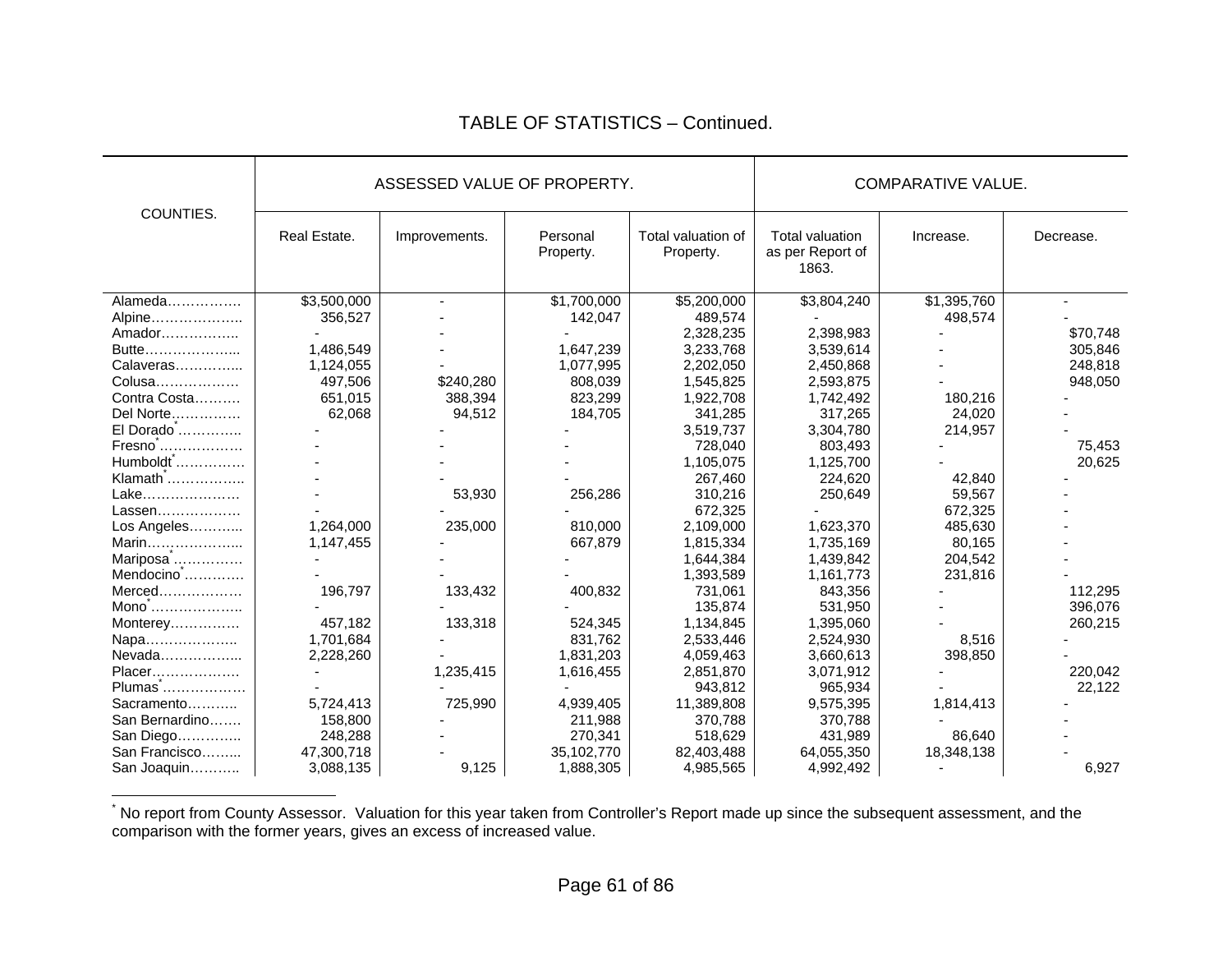| San Luis Obispo           |           |           |           | 545,210   | 613,686   |              | 68,476      |
|---------------------------|-----------|-----------|-----------|-----------|-----------|--------------|-------------|
| San Mateo                 | 2,219,155 |           | 456,125   | 2,675,180 | 2,302,938 | 372,242      |             |
| Santa Barbara             |           |           |           | 540,000   | 740,000   |              | 200,000     |
| Santa Clara               | 3,037,035 | 1,577,490 | 1,726,035 | 6,340,560 | 6,129,012 | 211,548      |             |
| Santa Cruz                | 671,964   |           | 386,708   | 1,058,672 | 1,058,672 |              |             |
| Shasta                    | 452,239   |           | 632,053   | 1,084,293 | 1,088,702 |              | 4,409       |
| Sierra                    |           |           |           | 2,097,875 | 2,524,406 |              | 426,531     |
| Siskiyou                  | 455,524   |           | 1,020,600 | 1,476,124 | 1,498,192 |              | 22,068      |
| Solano                    |           |           |           | 3,215,832 | 3,696,043 |              | 480,211     |
| Sonoma                    |           |           |           | 3,960,905 | 3,678,016 | 282,889      |             |
| Stanislaus                | 342,568   | 5,175     | 476,409   | 824,152   | 763,212   | 60,940       |             |
| Sutter                    |           | 1,065,817 | 873,777   | 1,939,594 | 1,913,759 | 25,835       |             |
| Tehama………………              | 292,163   | 291,020   | 923,720   | 1,506,453 | 1,552,398 |              | 45,945      |
| Trinity                   |           | 241,242   | 412,102   | 673,344   | 861,128   |              | 187,784     |
| Tulare                    |           |           |           | 1,306,380 | 1,085,982 | 220,398      |             |
| Tuolumne                  | 327,930   | 15,322    | 564,835   | 908,087   | 1,867,042 |              | 958,955     |
| Yolo                      |           |           |           | 2,204,487 | 2,458,067 |              | 253,580     |
| Yuba <sup>^</sup> <u></u> |           |           |           | 4,310,364 | 4,485,192 |              | 174,828     |
|                           |           |           |           |           |           |              |             |
| <b>Totals</b>             |           |           |           |           |           | \$25,920,821 | \$5,510,004 |
|                           |           |           |           |           |           | 5,510,004    |             |
|                           |           |           |           |           |           |              |             |
| <b>Total Increase</b>     |           |           |           |           |           | \$20,410,817 |             |
|                           |           |           |           |           |           |              |             |

<sup>\*</sup> No report from County Assessor. Valuation for this year taken from Controller's Report made up since the subsequent assessment, and the comparison with the former years, gives an excess of increased value.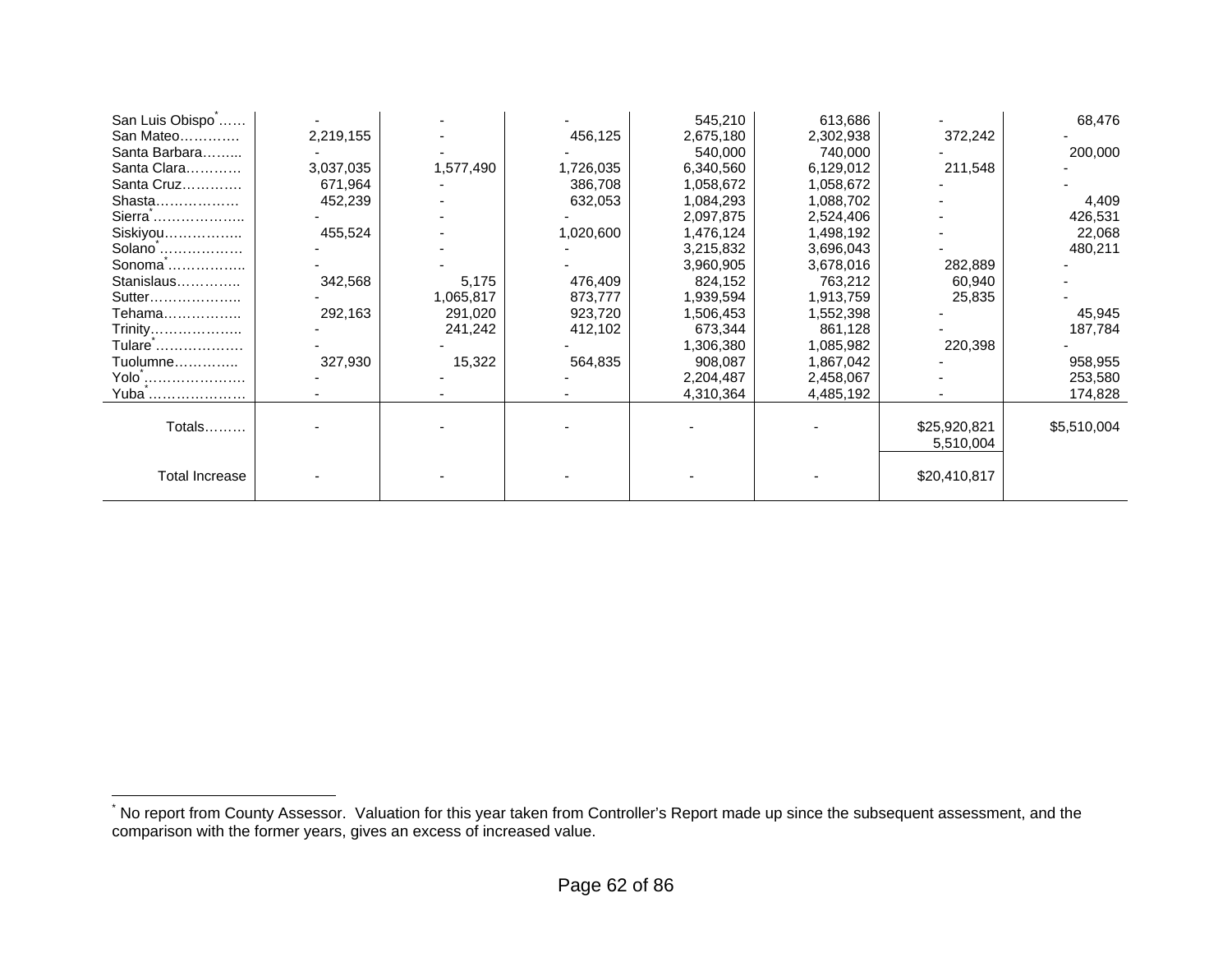# **APPENDIX.**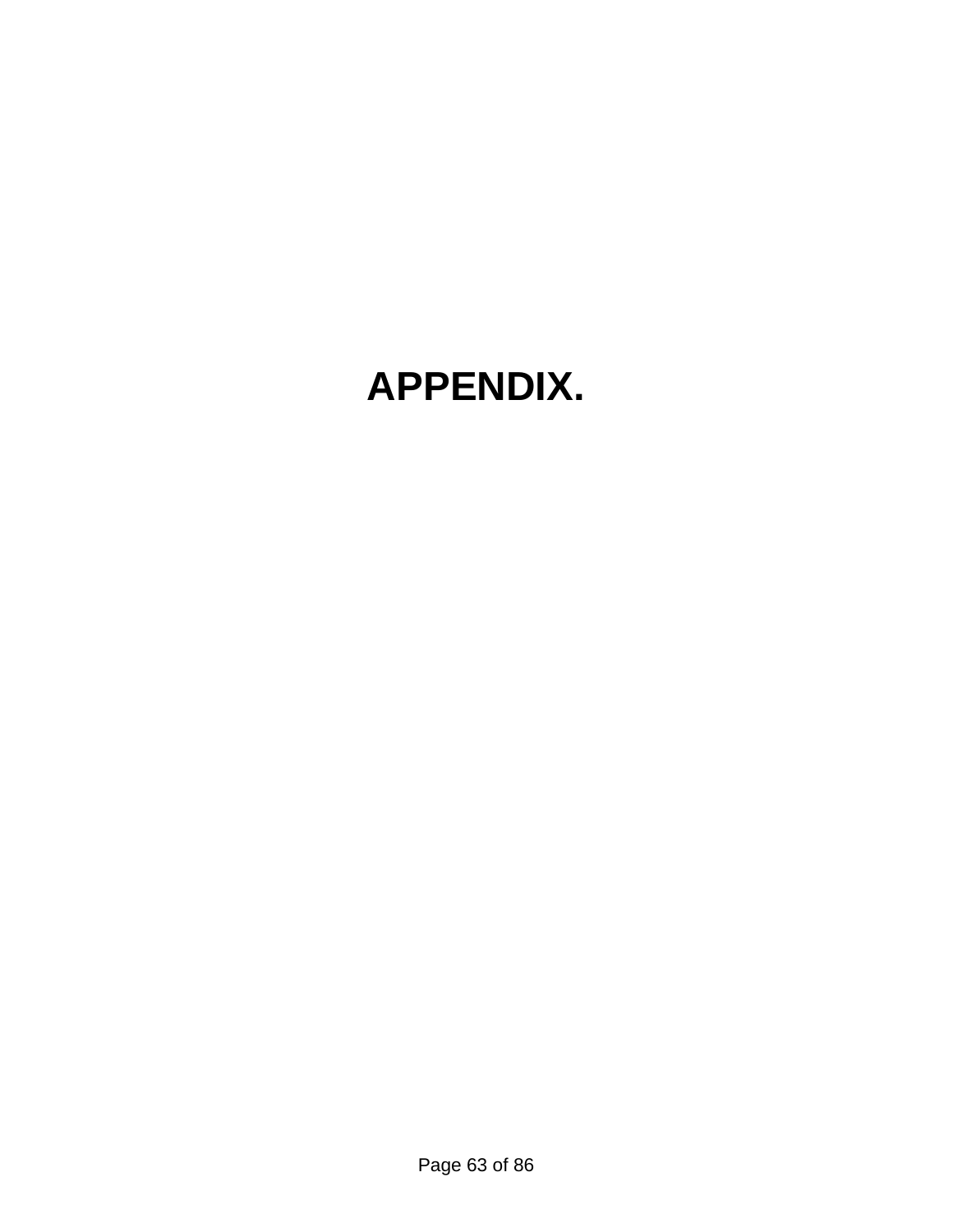# **REPORTS OF COUNTY ASSESSORS.**

\_\_\_\_\_\_\_\_\_\_

#### COLUSA COUNTY.

E. McDANIEL…………………………..County Assessor.

ASSESSOR'S OFFICE, Colusa, September 26<sup>th</sup>, 1864.

Hon. J. F. HOUGHTON, Surveyor-General:

 SIR: - Herewith I submit my report as County Assessor of Colusa County for the year A. D. eighteen hundred and sixty-four.

 It has been almost a matter of impossibility for me to obtain a correct statement of the agricultural interest of the county this year, or a correct statistical report, on account of the extreme drought in this county. It was nearly impossible to find a man at home on his ranch this season; they were all on the hunt for their stock; feed was failing, and they were obliged to move them to localities where it was more abundant. There was not feed enough in this county to keep the stock till June; consequently, it has nearly all left the county, and if it does not return in the spring, our assessment will be smaller next year than it ever was in this county before. You will see from the report that I assessed about all the stock before it got out of the county. You will see there is not much difference from last year. There have been no improvements since last year, in this county, and there will be none this year.

 I do not think the people will be able to more than pay their taxes and buy their seed and feed this year, without making any improvements; there are very few farmers in the county who raised seed and feed; I do not think there was more than twenty thousand bushels of grain thrashed in the county this year. All the soil in the county is susceptible of the highest cultivation, and all that is wanting to make this one of the best agricultural counties in the State is irrigation; and I think that is a matter of great importance, and one which the people of this great Sacramento Valley should look to hereafter for their own good and that of the State. There has been a great deal said about irrigating this valley, and I think there might be great improvements made in it. There are multiplied thousands of acres of the best quality of land in this county lying waste for want of irrigation, and the land all lies so that it can be irrigated from some creek or river. There is a large strip of Colusa County, about thirty miles long from five to twelve miles wide, lying between the Sacramento River and Butte Creek, that contains some of the best land in the county, and there are scarcely one hundred and sixty acres but what could be easily irrigated, either from the creek or the river; and on the west side of the Sacramento River is some of the best farming and grazing land in the State, which might be irrigated either from Stony Creek or the Sacramento River.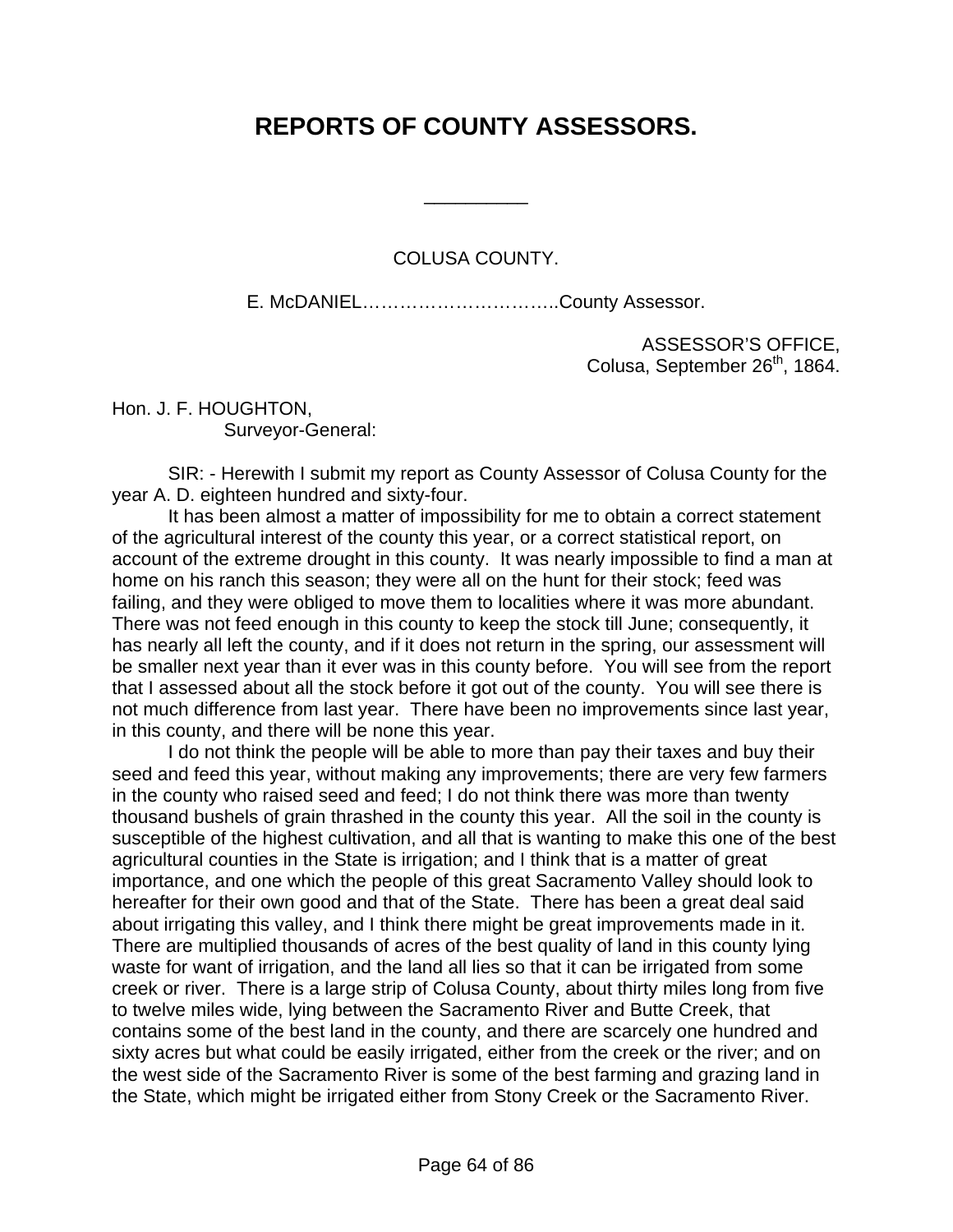And all the land of this large section of the country might be made worth from five to ten dollars per acre if it had irrigating privileges.

 There is not much of this county that can boast of timber land, although we have some that is very good in some portions of the county. On each side of the Sacramento River there is a strip of timber from one to two miles wide that might be called tolerably good; and on the extreme western border of the county there is some of the best timber, such as pine and cedar. There is one sawmill in that portion of the county which cuts considerable lumber, but I could not ascertain the amount cut annually.

 There is not much mining done in this county yet; but we think we will have one of the richest copper mining counties in the State when we get our mines thoroughly opened. There is a large strip of this county, some forty or fifty miles in length, in which rich copper ore has been found, and there have been thirty or thirty-five companies incorporated, and are at work taking out some very rich ore. I think the richest copper ore I ever saw came from these mines; and from the present prospect, I think Colusa County will have the richest copper mines in the State when they are properly opened.

 In relation to the swamp and overflowed land, I cannot say much about it this season; the land is all dry, or nearly so. There is some land in the southern part of the county called swamp land, which is very good, and, I presume, has all been surveyed. The County Surveyor's report will give you more information in regard to it than I can.

Sir, I subscribe myself yours, truly,

 E. McDANIEL, County Assessor of Colusa County.

#### BUTTE COUNTY.

\_\_\_\_\_\_\_\_\_\_

J. D. GIVENS…………………………..County Assessor.

ASSESSOR'S OFFICE, Oroville, October 12<sup>th</sup>, 1864.

Hon. J. F. HOUGHTON, Surveyor-General:

 SIR: - I herewith inclose statement of agricultural and other statistics of Butte County, compiled from the assessment books for the year eighteen hundred and sixtyfour; as also an abstract of the assessed value of real and personal property, with the amount of taxes levied thereon.

 Farmers, generally speaking, have not reaped over half a crop, owing to the dry season. The several branches of industry, to wit: agriculture, mercantile, and mining, appear to be in a prosperous condition.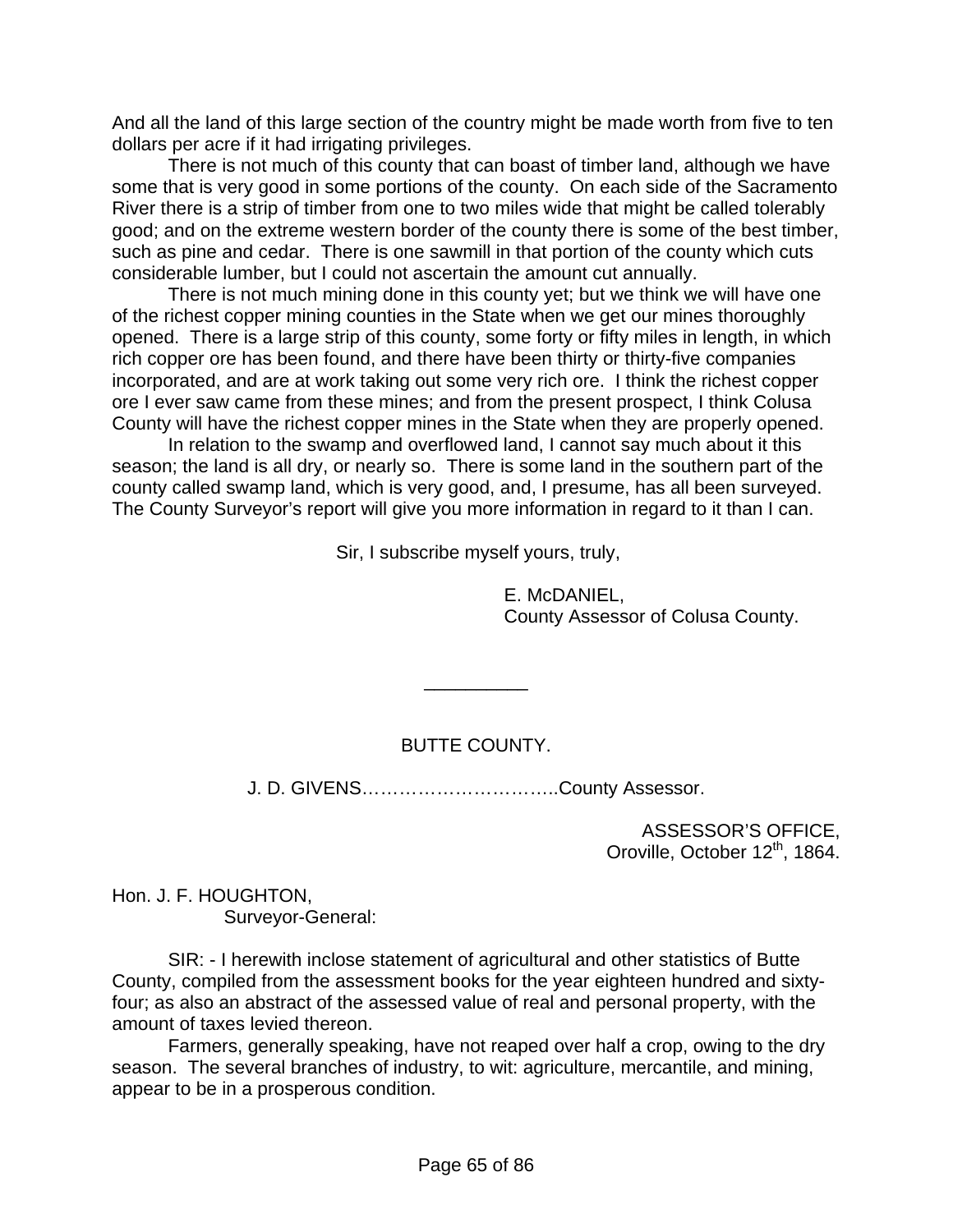Fruit growing increases gradually every year; the facilities for the cultivation of the grape vine in this county, in many localities, are good, and some of the different classes are as good as any raised in the State.

 The mercantile business in this county is in a prosperous condition, and the trade with Oroville is still progressing; and, as we have a railroad completed to Oroville, connecting with tide-water, we have no doubt of future prosperity.

 Within the last year we have had considerable improvements made in the county, in good buildings, the most of which have been in the Towns of Oroville and Chico.

 The principal seats of mining enterprise are at Thompson's Flat and Cherokee Flat. In quartz there are but few claims being worked with success.

 The number of miles of boundary necessary to be run is about twelve, being the line between Butte and Colusa counties.

 Of electro-magnetic telegraph we have but one, length about fifty-four miles, valued at three thousand dollars.

 We have thirteen miles of railroad in this county, valued at one hundred thousand dollars.

 Of the timber in the county the greater portion is cedar and pine; oak is to be found in the valleys.

 The assessment the present year you will see has been decreased since eighteen hundred and sixty-three, owing to a great deal of stock being driven to other counties by the passage of a fence law by the last Legislature.

I am, sir, yours, very respectfully,

# J. D. GIVENS,

Assessor Butte County.

# CONTRA COSTA COUNTY.

 $\overline{\phantom{a}}$ 

PHILIP SAGE..................................County Assessor.

PACHECO, Contra Costa County, October  $7<sup>th</sup>$ , 1864.

Hon. J. F. HOUGHTON, Surveyor-General:

 SIR: - Inclosed please find my statistical report of this county for the year eighteen hundred and sixty-four. There has been a great loss of stock of all kinds in this county the past year, on account of the prevailing drought. Also the grain crop for this year is not more than one fourth the usual crop in ordinary seasons. The coal interest in this county is one of our most important interests, the relative importance of which for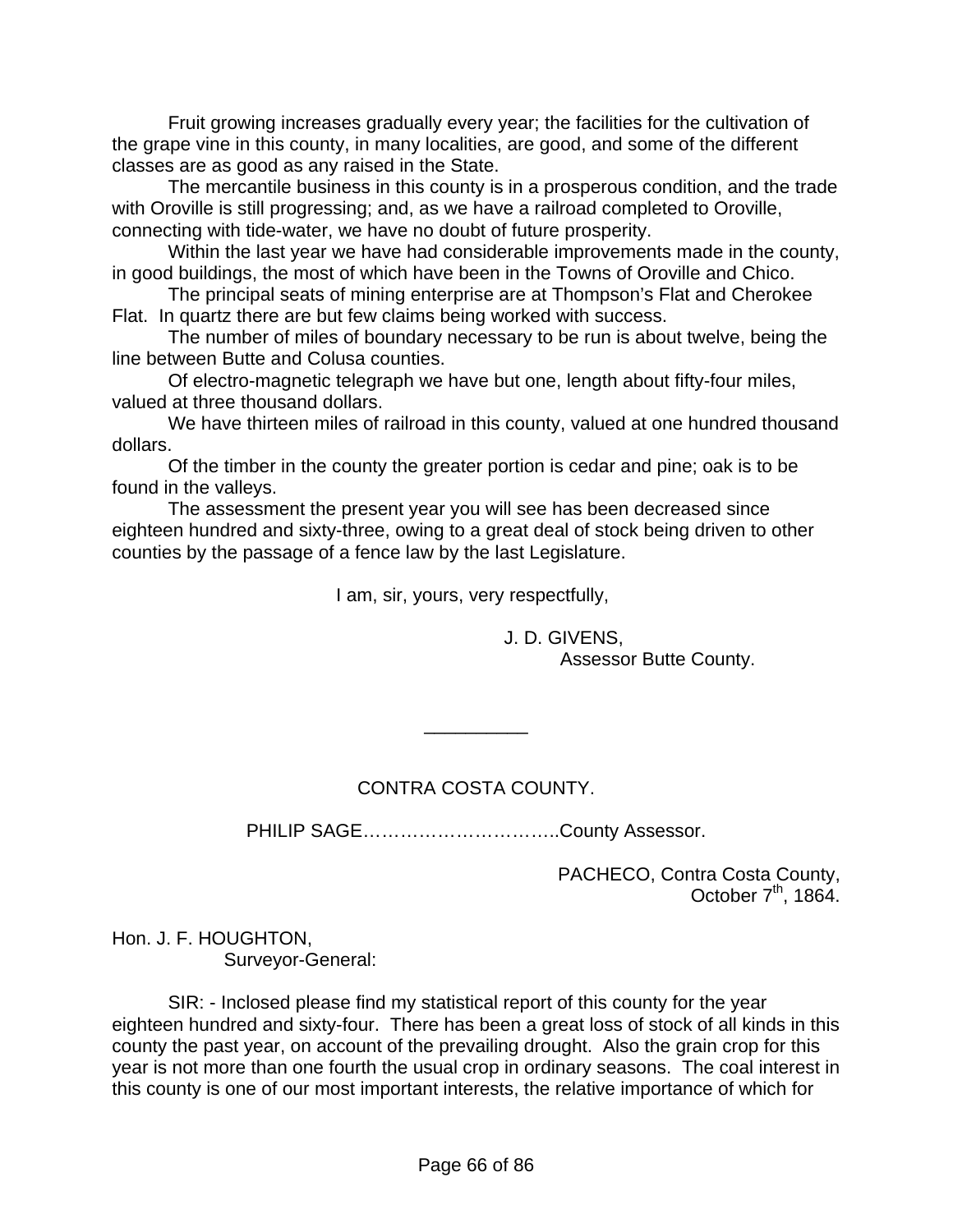the State, in a manufacturing and commercial point of view, are of great importance. The coal field of this county is about twenty miles in length by one mile in breadth. There are at the present time five companies engaged in extracting coal, who shipped last year about seventy thousand tons – which will be largely increased this year. And there are three more companies that have reached the coal, and are preparing to take out coal to ship it. You will observe that there is a marked increase in the value of property in this county, which may in good part be attributed to the development of our coal fields.

 I shall make a supplemental assessment for this county, which I will transmit to you as soon as the same shall be equalized by the Board of Equalization.

Yours, very truly,

 PHILIP SAGE, Assessor of Contra Costa County.

# DEL NORTE COUNTY.

\_\_\_\_\_\_\_\_\_\_

GEO. W. RUSSELL…………………………..County Assessor.

OFFICE COUNTY ASSESSOR, Crescent City, Del Norte County, August 6<sup>th</sup>, 1864.

Hon. J. F. HOUGHTON, Surveyor-General:

 SIR: - Herewith I forward you my report as Assessor of Del Norte County for the year eighteen hundred and sixty-four. My report is as full as I could possibly make it, owing to the difficulty of obtaining the information required, and have given you such figures as can be relied upon. Our assessment list shows a slight increase over the figures of last year, and although dull times are upon us at present, we have hopes of a brighter future.

Very respectfully, yours,

 GEO. W. RUSSELL, County Assessor.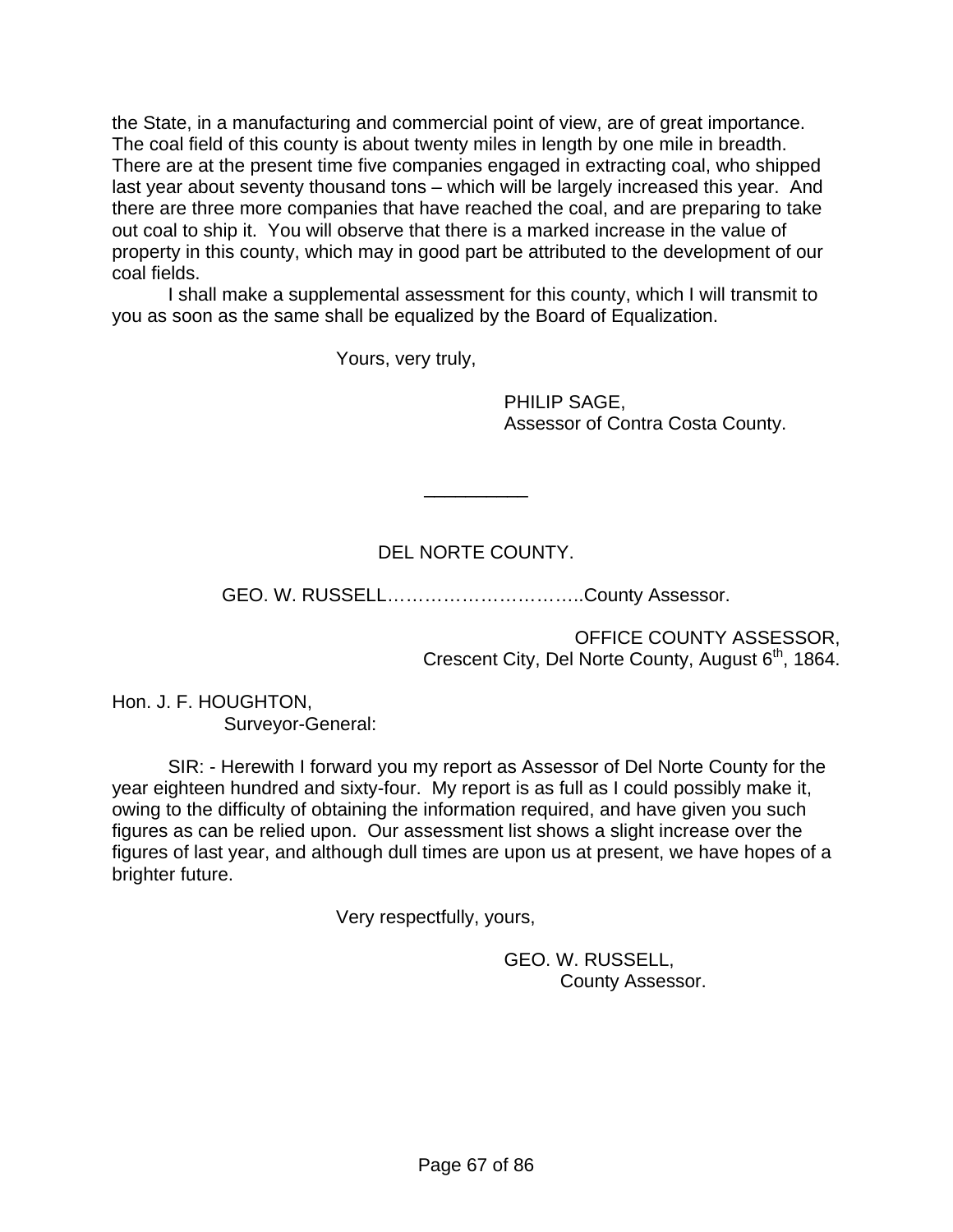#### LAKE COUNTY.

NICHOLAS PHELAN…………………………..County Assessor.

LAKEPORT, Lake County, November  $2^{nd}$ , 1864.

#### Hon. J. F. HOUGHTON, Surveyor-General:

 SIR: - In compliance with your circular, I submit this, my first annual report, for the year eighteen hundred and sixty-four, which is as full as I have been to ascertain by diligent investigation, although not as full as desired. Still, it is not far from correct. There has been considerable increase in the various products of the county over last year; and one fact is noticeable, that property in this county has not been assessed higher this year than last, and in some cases not so high.

 The total valuation of property for the year eighteen hundred and sixty-three was two hundred and fifty thousand six hundred and forty dollars; that of eighteen hundred and sixty-two was three hundred and thirteen thousand two hundred and forty-six dollars, while that of the present year amount so three hundred and sixty thousand eight hundred and seventy-three dollars, being an increase for eighteen hundred and sixtyfour to the amount of one hundred and ten thousand two hundred and twenty-four dollars over eighteen hundred and sixty-three, and forty-seven thousand six hundred and twenty-seven dollars over eighteen hundred and sixty-two.

 Most of our farmers are turning their attention to raising American horses. Among those I may mention J. P. Thompson and Washington Warden.

 There is a very rich quicksilver mine in this county, but the exact amount of ore which it produces per day, I am not able to state, for the simple reason that I could not get the desired information.

 There are also several copper leads in the county, which, for want of capital, cannot be properly developed at present.

 This county has many disadvantages to labor under at present. The best portion of it is supposed to be covered by a grant, which keeps most of the settlers from improving their farms in a more thorough manner.

I am, sir, yours, most respectfully,

 NICHOLAS PHELAN, County Assessor.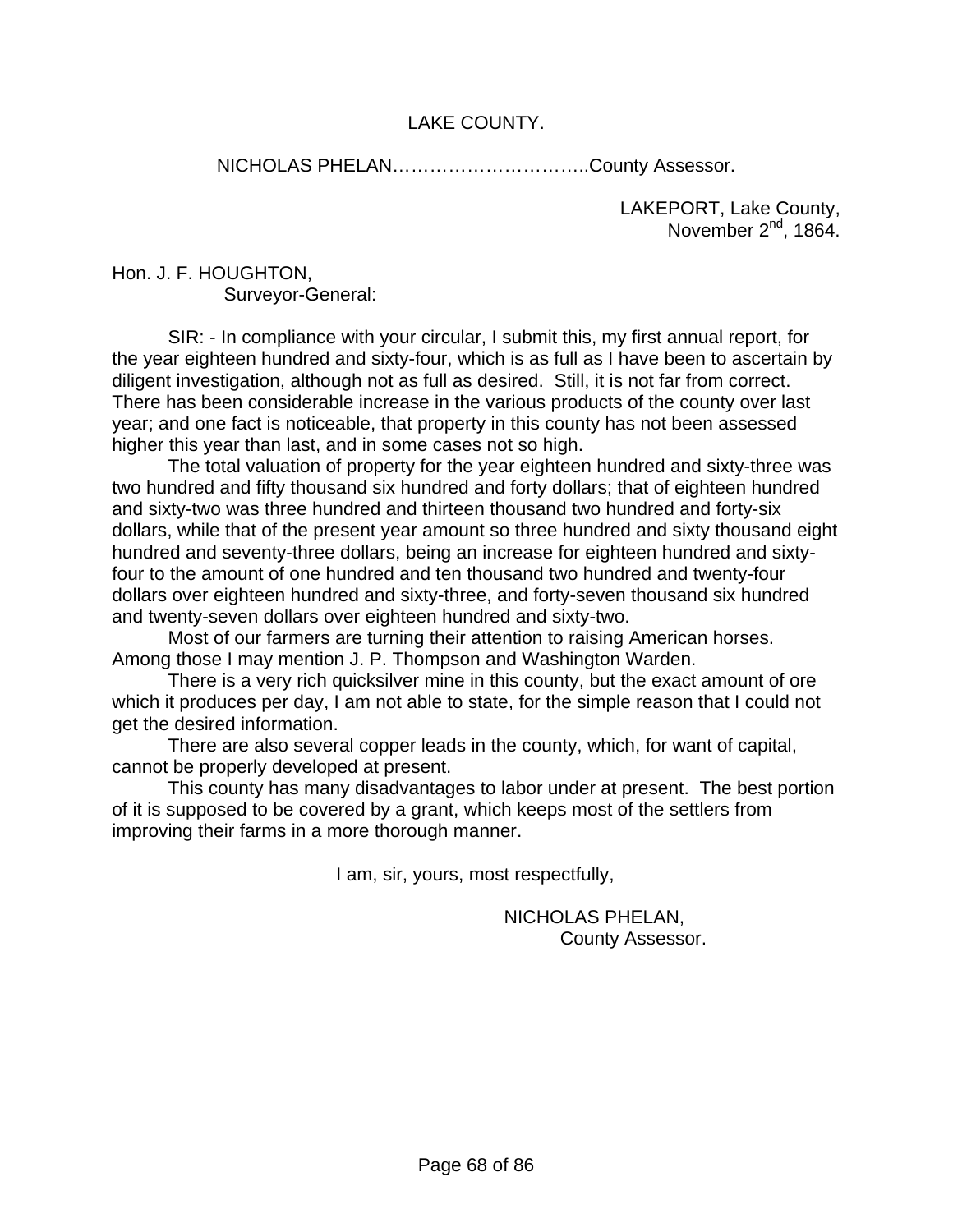#### MERCED COUNTY.

L. P. WILSON…………………………..County Assessor.

ASSESSOR'S OFFICE, SNELLING, July 26, 1864.

Hon. J. F. HOUGHTON, Surveyor-General:

 SIR: - In complying with the requirements of the circular sent me from your office, I would suggest the improvement of the boundaries of our county by extending it on the north to the Tuolumne River.

 The present line between Merced and Stanislaus Counties, is "on the dividing ridge between the Merced and Tuolumne Rivers," which is supposed to be some four or five miles from the latter river. This dividing ridge can be followed in the foot hills, but on the plains it is impossible to define it, consequently we have no established line between the two counties. The proposed change would extend our county only four or five miles further north, taking in the Village of Lagrange, and some fifteen ranches situated on the south side of the Tuolumne River.

 The inhabitants of that portion of Stanislaus County which the proposed change would place in this county, are favorable to the proposition. They now have to travel from eighteen to twenty-five miles, and cross two rivers – the Tuolumne and Stanislaus – to get to Knight's Ferry, the county seat of their county. Whereas, if they were annexed to this county they would have no rivers to cross, and not more than two thirds the distance to travel to attend to their county business.

 This proposed change would be a great advantage to our county, could be no injury to Stanislaus, and would give us a natural instead of an artificial boundary. By reference to the map you will not fail to see the advantages of this change.

 At a late day of the last session of the Legislature, many of our citizens petitioned that body for an appropriation to survey and report upon the feasibility of running a canal for irrigating purposes, from a point on the San Joaquin River, some fifteen miles above the Lone Sycamore in Fresno County, along the foot hills, to near the Merced River, a distance of about fifty miles. That body failed to make any appropriation, and I have thought to call your attention to the proposed improvement. A canal through the section of country mentioned, would irrigate some two hundred thousand acres of now worthless lands, making it as valuable as any of the lands of this county.

 Some thirty thousand acres of this land belong to the State; the remaining one hundred and seventy thousand belonging to the General Government. The country through which the canal would pass is naturally well adapted to such a project, being almost a level plain; and it is believed that the expenditure necessary for such improvement would be but small compared with the advantages to be derived from it, and that it is only necessary that the attention of the proper authorities should be directed toward it, and an examination and survey made, to insure its being regarded favorably.

 Such an improvement would be of almost incalculable value to this portion of the State, and a source of much revenue; for without irrigation, this land must remain barren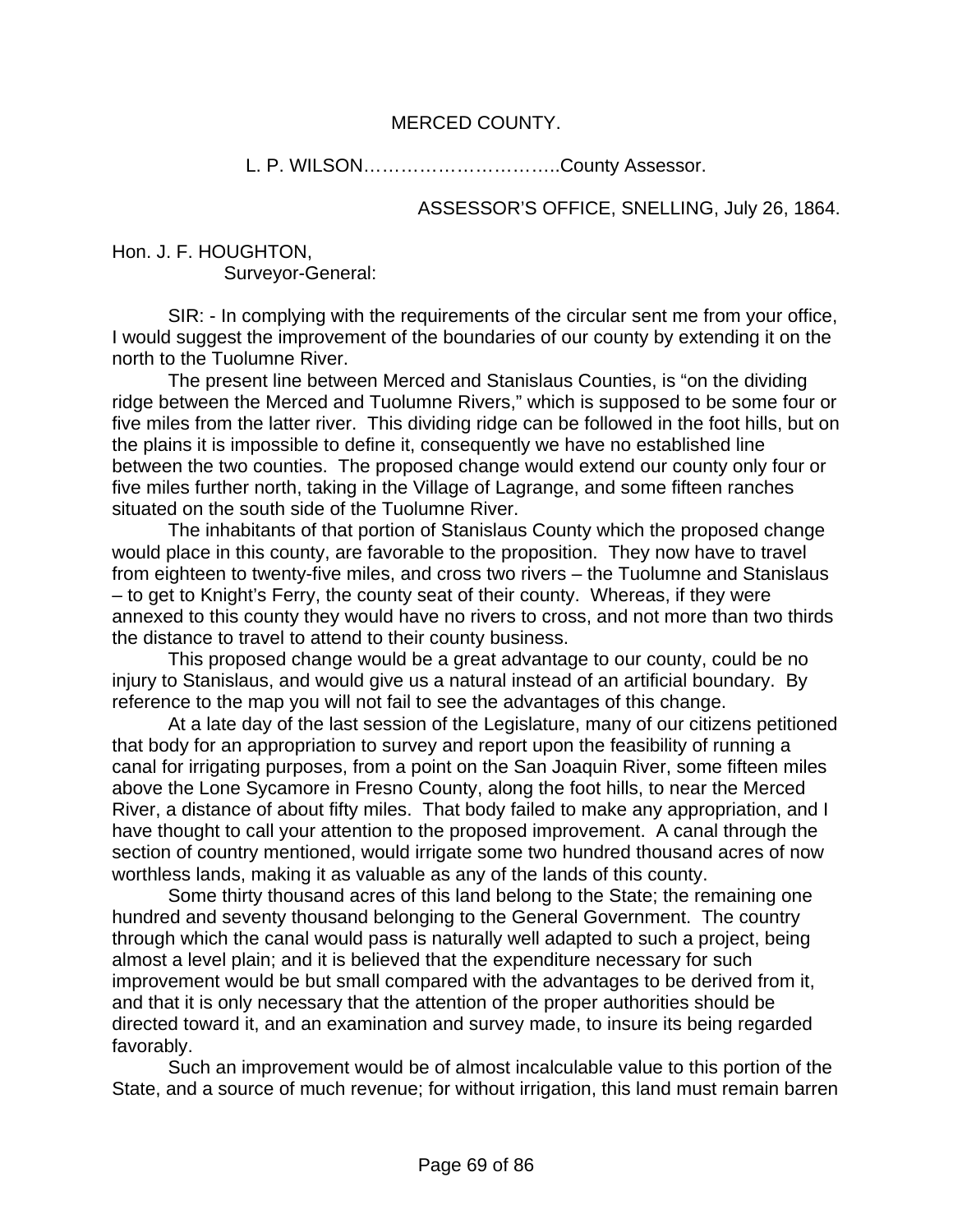and worthless, when it could be made to produce equal to the best lands in the State, and nearly every acre of the two hundred thousand could be cultivated.

 You will see by reference to the accompanying documents that the cultivated land in this county is twenty-eight thousand acres, and the total value of property a little more than three quarters of a million, giving to the State a revenue of more than nine thousand acres to the arable lands of the county, and our wealth increase in proportion – and I see no reason why it would not – our valuation of property would be about four millions of dollars, and we would pay a State tax of near fifty thousand dollars.

 The past dry seasons have proved to the farmers in this section of the State that they cannot depend upon rains, and must resort to irrigation, or abandon their farms, which many are already doing. Nearly all the grain, fruit, etc., which I report to you as having been raised in this county, is the product of farms situate on the Merced River which have irrigating privileges. Though the lands in other portions of the county are equally as rich and productive in favorable seasons, yet in such a season as the present they produce nothing, and are being abandoned. Many of the best improved farms in this county, and which are, in seasons like this, worthless, would be benefited by this proposed canal.

 Unless some steps are taken to secure irrigation, the agricultural wealth of this portion of the State must diminish instead of increase, and many well improved farms be again returned to the commons.

 I am satisfied that if you could have an examination of the country through which this canal would pass, you would be impressed with the importance and feasibility of the project.

#### INTERNAL IMPROVEMENTS.

 There are some thirty-six miles of the San Francisco and Los Angeles telegraph in this county. Of its cost, value, etc., I know nothing. Further than this, there are no internal improvements in the county, except those already reported in the accompanying documents.

> I am, with much respect, Your obedient servant,

> > L. P. WILSON, Assessor Merced County.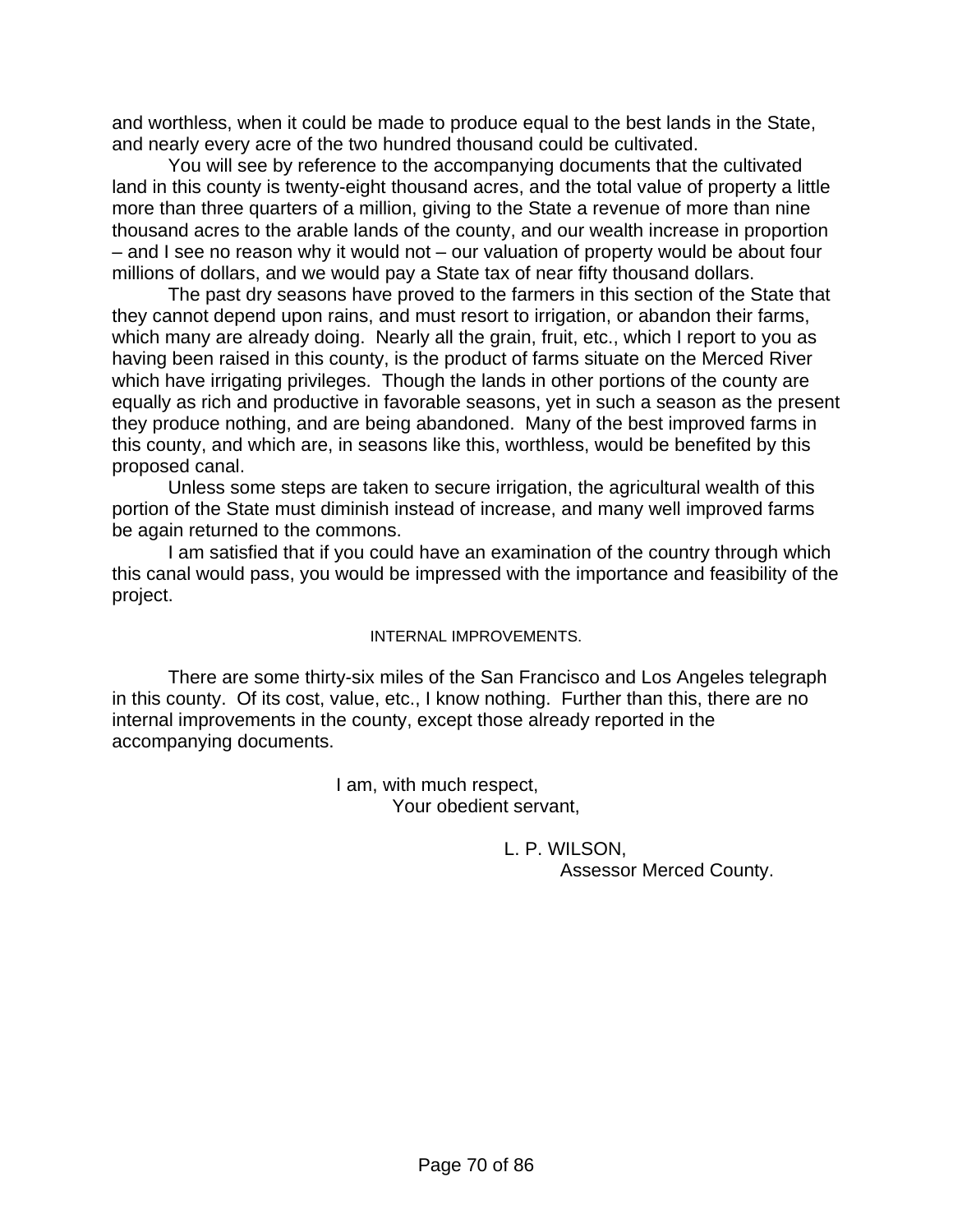#### MARIN COUNTY.

DANIEL SMITH…………………………..County Assessor.

COUNTY ASSESSOR'S OFFICE, San Rafael, Marin County, October 3rd, 1864.

Hon. J. F. HOUGHTON, Surveyor-General:

 SIR: - I herewith inclose a statement of the agricultural and other statistics of Marin County, compiled from the assessment books for the year eighteen hundred and sixty-three.

 Farmers, as a general thing, have reaped an average crop in this county. A good part of the county is better adapted for grazing than tillage, but the northern end cannot be surpassed in the State for farming purposes, and farmers this year have made fortunes.

 We have had considerable improvements within the last year, but we are still sadly deficient in roads; it is hoped, however, that this will soon be obviated.

 Fruit growing has not had much attention as yet, and but one good sized orchard is to be found in our county.

 Butter and cheese making is carried on extensively and with remunerative results.

 Mining has, for the last year, occupied the attention of some of our people. The mines are situated near the coast, and a fair prospect of copper is obtained.

 But of these matters the County Surveyor, no doubt, will make you acquainted. The statistics are as near as I could get them, but they, probably, are not perfect.

 The schools in this county are well attended, and a manifest improvement is to be seen.

 The amount levied for State purposes is twenty-two thousand six hundred and ninety-one dollars and fifteen cents. The amount levied for county purposes is twentyseven thousand two hundred and thirty dollars and fifty-four cents.

Your humble servant,

 DANIEL SMITH, Assessor of Marin County.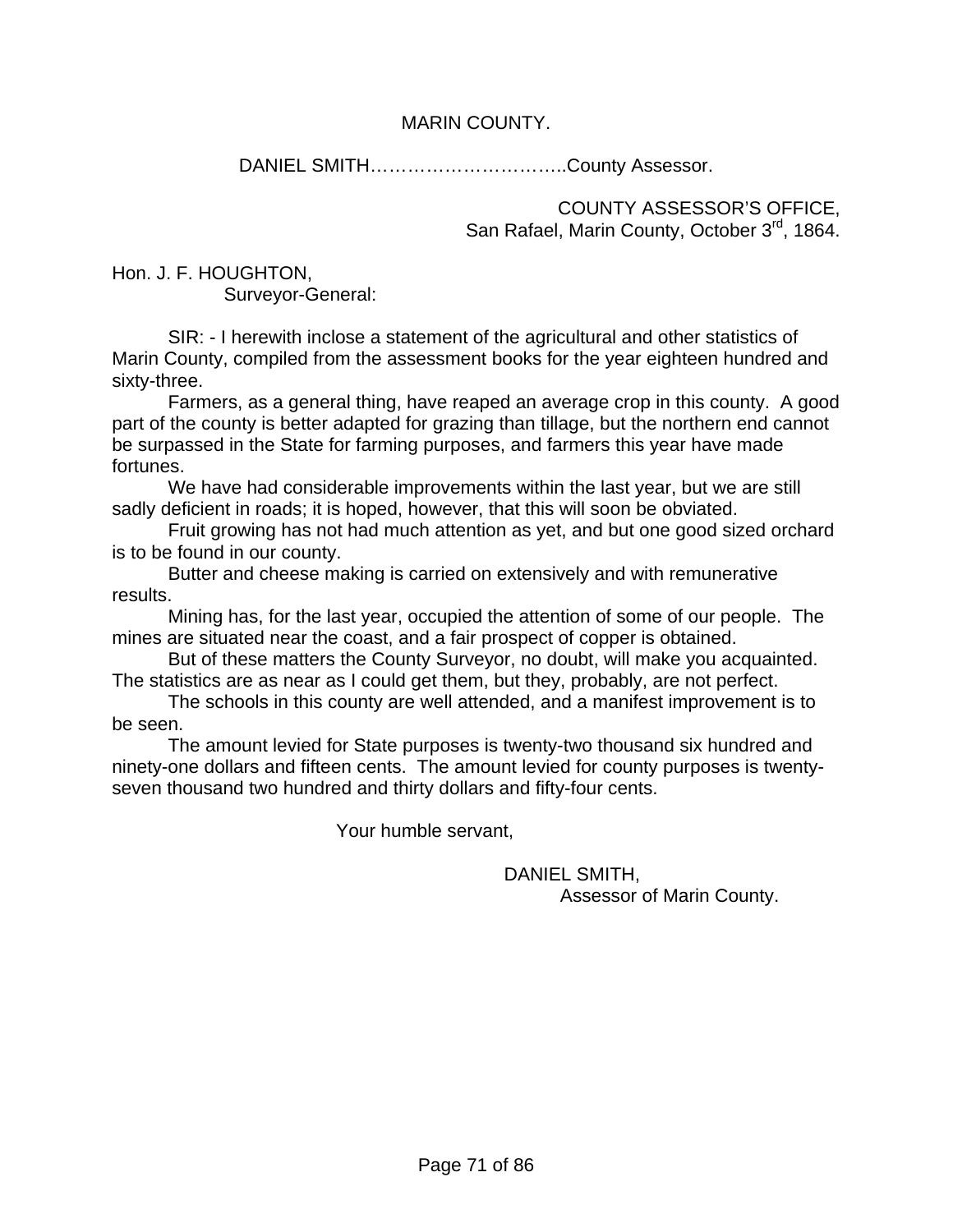#### MONTEREY COUNTY.

WM. J. McGARVEY…………………………..County Assessor

ASSESSOR'S OFFICE, Monterey, October 18<sup>th</sup>, 1864.

#### Hon. J. F. HOUGHTON, Surveyor-General:

 SIR: - In compliance with the requirements of your circular directed to the County Assessors, I herewith transmit to you my statistical report for the current year, containing such information as I could, by due diligence, collect from reliable sources, and as taken from the assessment roll, with some general observations tending to show the condition of this county and develop its resources.

 In order to avoid repetition I have omitted to mention matters reported on before, and having undergone no change; if any information is wanted on such, I refer to the report of some previous year, viz: eighteen hundred and fifty-nine or eighteen hundred and sixty.

#### AGRICULTURAL PRODUCTS.

| Description. | Acres.  | Bushels. |
|--------------|---------|----------|
|              | 101,797 |          |
|              | 86,472  |          |
|              | 14,238  |          |
|              | 2,524   | 31,494   |
|              | 8.200   | 137,854  |
|              | 50      | 910      |
|              | 180     | 3,324    |
|              | 314     | 6,478    |
|              | 157     | 2,179    |
|              | 2       | 32       |
|              | 1.104   | 2.707    |
|              | 38      |          |
|              |         |          |

 The above table of agricultural products is for the year eighteen hundred and sixty-three.

 The time and compensation allowed to the Assessors for performing their official duties being rather insufficient to enable them to collect material for a report as detailed and correct as could be desired on this interesting subject, they must content themselves with compiling from very incomplete, and sometimes erroneous, information, (true and exact statements not being on all occasions cheerfully given to them,) and make returns that will not convey much useful knowledge nor be of interest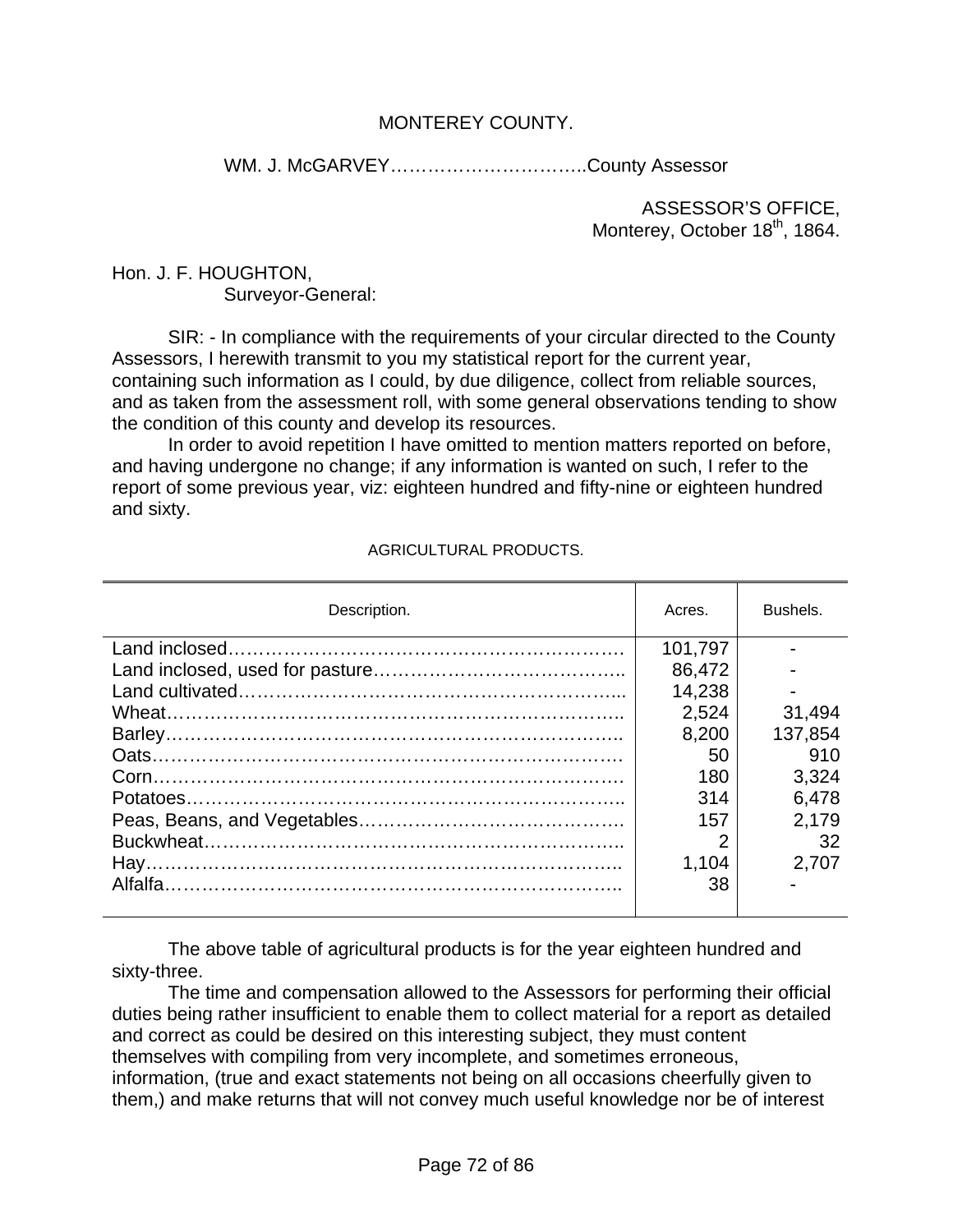to the State at large – aware of the fact that the aim proposed by the legislation demanding from them statistical reports is not attained.

| Description. | Number. |
|--------------|---------|
|              | 1,682   |
|              | 1,799   |
|              | 1,732   |
|              | 388     |
|              | 247     |
|              | 312     |
|              | 114     |
|              | 470     |
|              | 67      |
|              | 28      |
|              | 96      |
|              | 9       |
|              | 38      |
|              | 183     |
|              | 85,275  |
|              | 7,165   |
|              |         |

#### FRUIT TREES.

 The yield of fruit last year has not been unsatisfactory. This article is chiefly cultivated for our own use, but a small quantity of fruit is raised for the market; I have, therefore, not been able to determine its value. Much fruit is imported from other parts.

#### LIVE STOCK, &C.

| Description. | Number. |  |
|--------------|---------|--|
|              | 22      |  |
|              | 145     |  |
|              | 124     |  |
|              |         |  |
|              | 183     |  |
|              | 74      |  |
|              | 197     |  |
|              | 1,545   |  |
|              | 1,636   |  |
|              | 933     |  |
|              | 29      |  |
|              | 116     |  |
|              | 10      |  |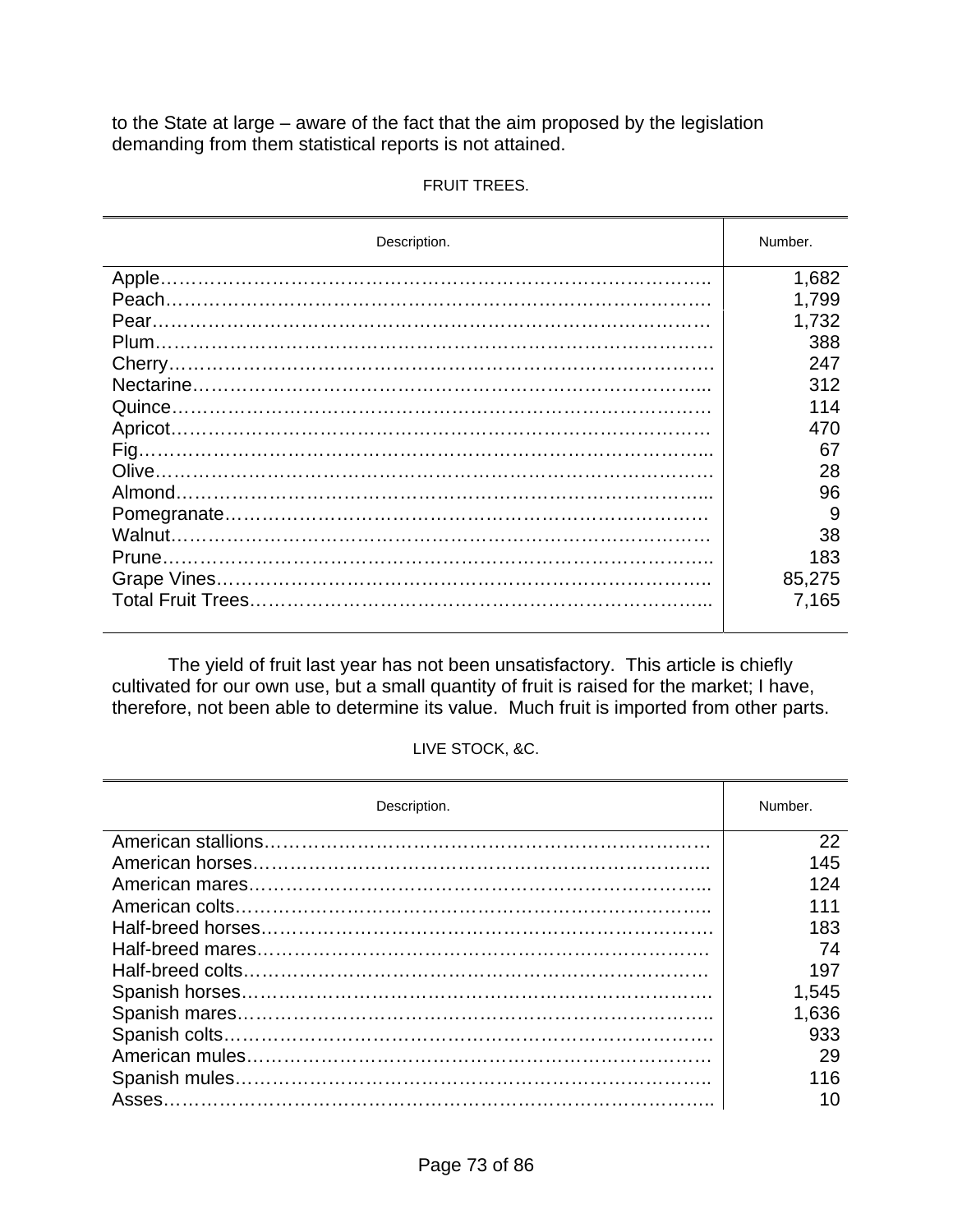| 1,067   |
|---------|
| 58      |
| 444     |
| 486     |
| 4,359   |
| 9,798   |
| 19,506  |
| 48      |
| 79      |
| 42,335  |
| 111,076 |
| 18,499  |
| 94      |
| 2,239   |
| 66      |
| 54      |
| 78      |
| 6,423   |
| 365     |
|         |

### CATTLE SLAUGHTERED.

| Description. | Number. | Value.   |
|--------------|---------|----------|
|              | 9,535   | \$47,025 |
|              | 1.110   | 2.975    |
|              | 370     | 2.940    |
|              |         |          |

 The foregoing account of live stock is taken from the assessment roll of the present year. The cattle slaughtered is for the year eighteen hundred and sixty-three. The small value set on the same may be accounted for by the fact that a "matanza" has been established in the vicinity of Monterey City, where eight thousand head of cattle have been slaughtered for hides and tallow. These were valued, at an average, of three dollars per head. A large number of said cattle were in bad condition, owing to the scarcity of pasture, and had to be sacrificed in order to save some other stock. I make no mention of the cattle killed in the country by the stock raisers for their own use, neither of a large number of cattle, in a starving condition, killed in order to save the hides.

 During the two last years, owing to the prevailing drought, the cattle have considerably diminished in this section of the country; and although the loss has not been so severely felt here as in the more southern counties, where, according to report, the cattle have almost all died, the amount of stock that will hold out till next spring will be very small. The hills and valley lands are already entirely destitute of pasture; on the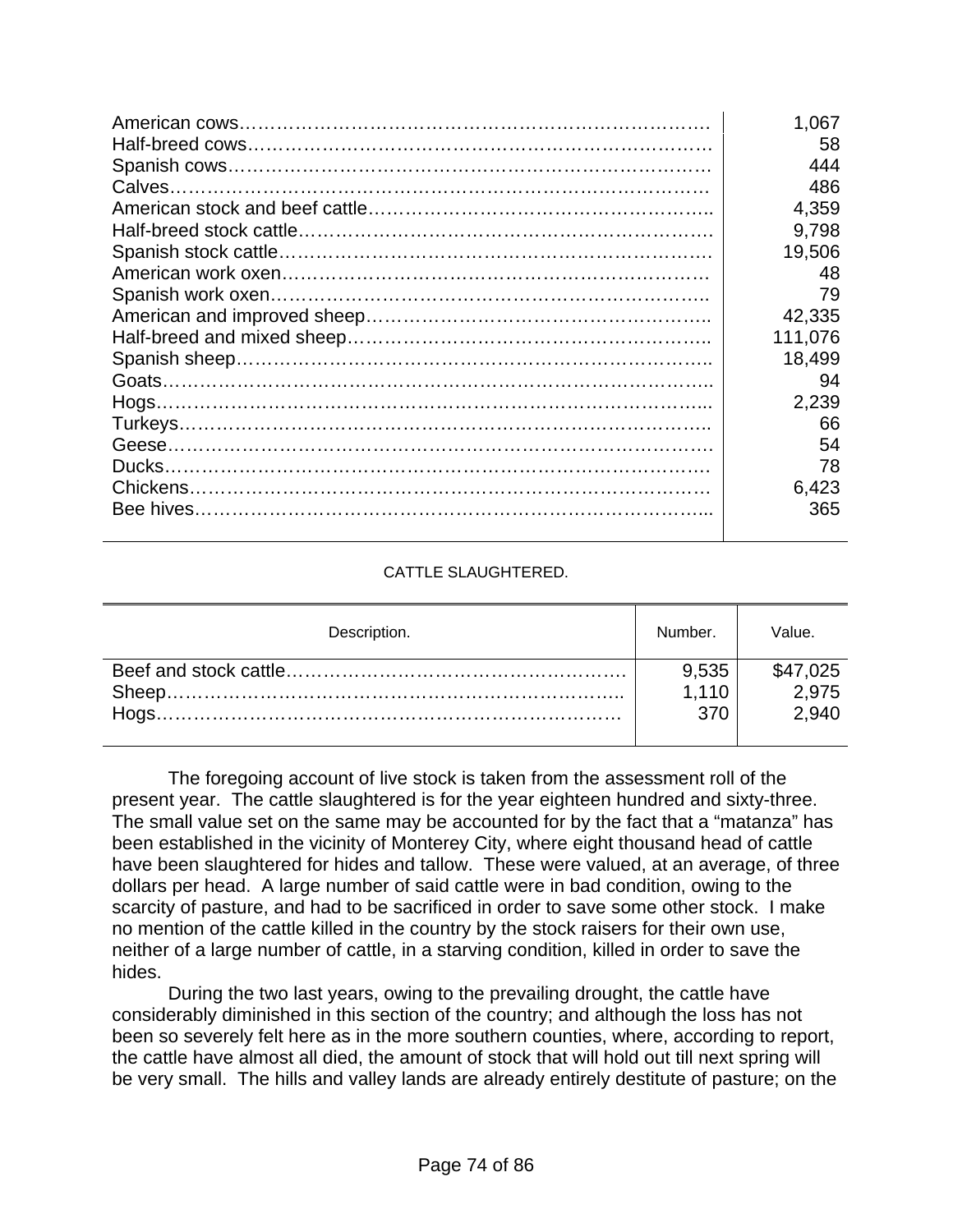mountains alone some browsing is still left, and there the cattle and horses are now ranging.

 Horses have held out better than cattle, and the distemper called the Salinas horse disease (somewhat like the blind staggers) has not made its appearance this year; but there are still several horses suffering from the effects of this distemper, contracted last year, or even before that. They never recover altogether therefrom.

 The loss of sheep has not been great until now, but it is expected that they also will suffer considerably next winter. Since the last five years sheep have increased, and if the cattle perish this winter, as is expected, their place will be supplied with sheep. This country possesses some of the best localities for raising them. Considerable pains have been taken during these last years for improving their breed, by persons having at command the means to import rams at a heavy cost of price, and the result has been such as to reward them amply for their trouble and outlay.

 The following shows the decrease or increase of live stock since the year eighteen hundred and sixty-:

| Description. | Number.         |  |  |
|--------------|-----------------|--|--|
|              | 38 increase     |  |  |
|              | 2,549 decrease  |  |  |
|              | 228 decrease    |  |  |
|              | 6 decrease      |  |  |
|              | 45 decrease     |  |  |
|              | 569 decrease    |  |  |
|              | 2,164 decrease  |  |  |
|              | 298 decrease    |  |  |
|              | 3,356 decrease  |  |  |
|              | 31,643 decrease |  |  |
|              | 6,138 increase  |  |  |
|              | 72,360 increase |  |  |
|              | 2,077 decrease  |  |  |
|              |                 |  |  |

### GENERAL PRODUCTS – 1863.

| Description. | Quantity.    |  |
|--------------|--------------|--|
|              | 11,950 lbs.  |  |
|              | 11,540 lbs.  |  |
|              | 1,817 lbs.   |  |
|              | 1,200 galls. |  |
|              | 540,835 lbs. |  |
|              | 19,906 doz.  |  |
|              | 600 galls.   |  |
|              |              |  |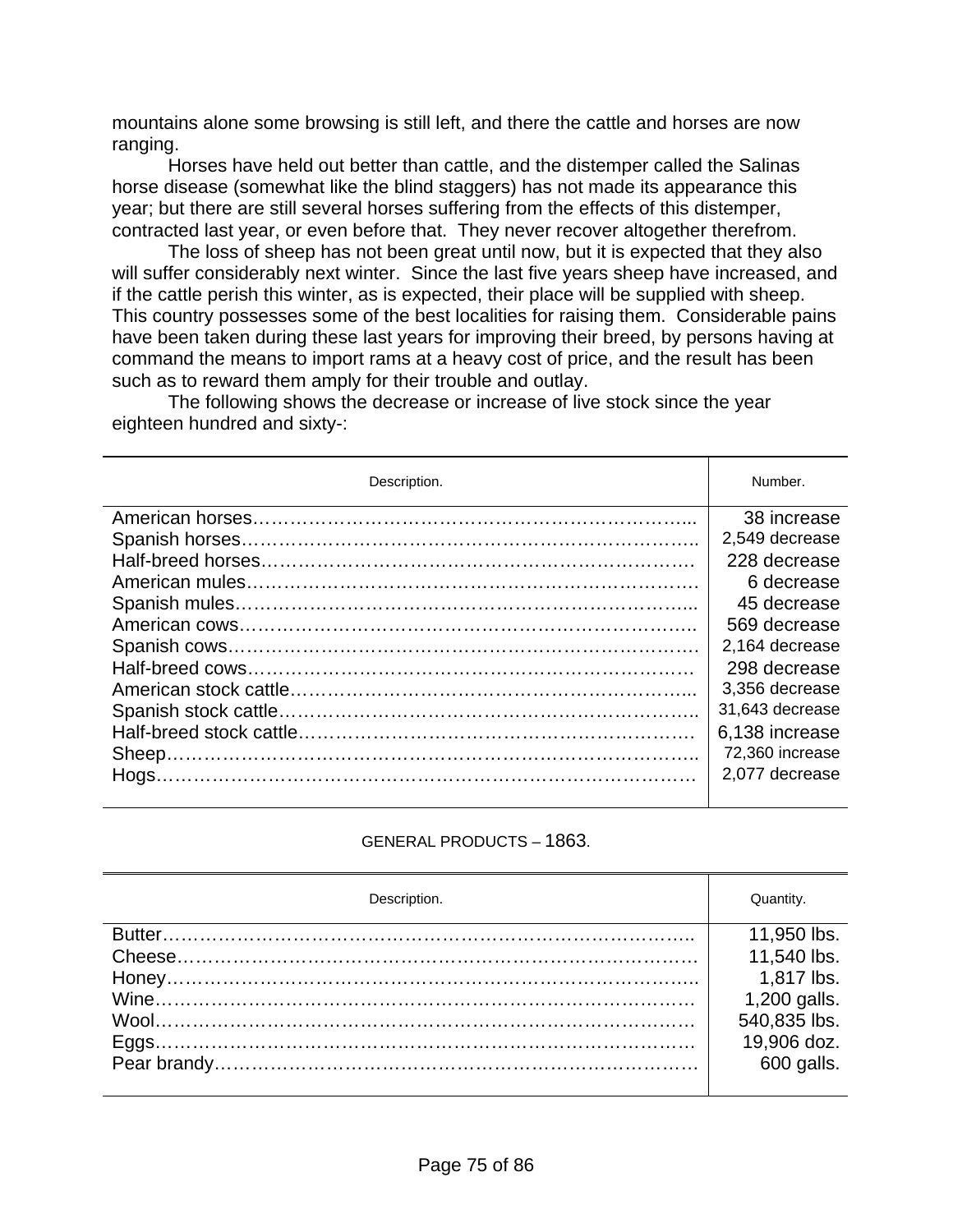### ASSESSMENT OF PROPERTY – 1864-65.

| Description.                     | Amount.        |  |  |
|----------------------------------|----------------|--|--|
|                                  | \$457,18255    |  |  |
|                                  | 133,318 00     |  |  |
|                                  | 544,345 21     |  |  |
| Total value of property assessed | \$1,134,845 76 |  |  |
|                                  | 9,000 00       |  |  |
|                                  |                |  |  |
|                                  | \$1,125,845 76 |  |  |
|                                  | 1,256,797 00   |  |  |
|                                  | \$130,951 24   |  |  |

#### FARMING.

 The crops in eighteen hundred and sixty-three, with few exceptions, have been very light, and the harvest has generally been considered as far below the average; but still there is a great difference between then and the present year. The country everywhere presents a desolate appearance; much land has been left without cultivation for want of sufficient moisture to render it fit for ploughing, and in the Pajaro Valley, one of the most fertile spots in this State, the farmers this year did raise about the necessary grain for seed.

 Much inclosed land has been used for pasture, and some hay has been cut on such places, which has brought a good price. Barley hay at present is sold at thirty dollars per ton.

 No lumber has been produced last year; the only steam saw mill in Monterey has stopped working; the export of cord wood has likewise greatly diminished. There is at present on the stocks one vessel, in progress of construction. She is about one hundred and fifty tons burden.

#### FISHERIES.

 There are four whaling companies in the Bay of Monterey. They number some sixty men. Each company mans two boats. Last year, sixty-four whales were caught, which produced one thousand nine hundred and thirty barrels of oil. Whales have been rather scarce this season. The whalers consider these last two years as the worst ever had here.

 One whaling schooner belonging to this port is cruising on this coast between latitude twenty-nine degrees and thirty-seven degrees.

 Several companies of Chinese are established here, who occupy themselves in curing and salting fish for exportation. They yearly send to China large quantities of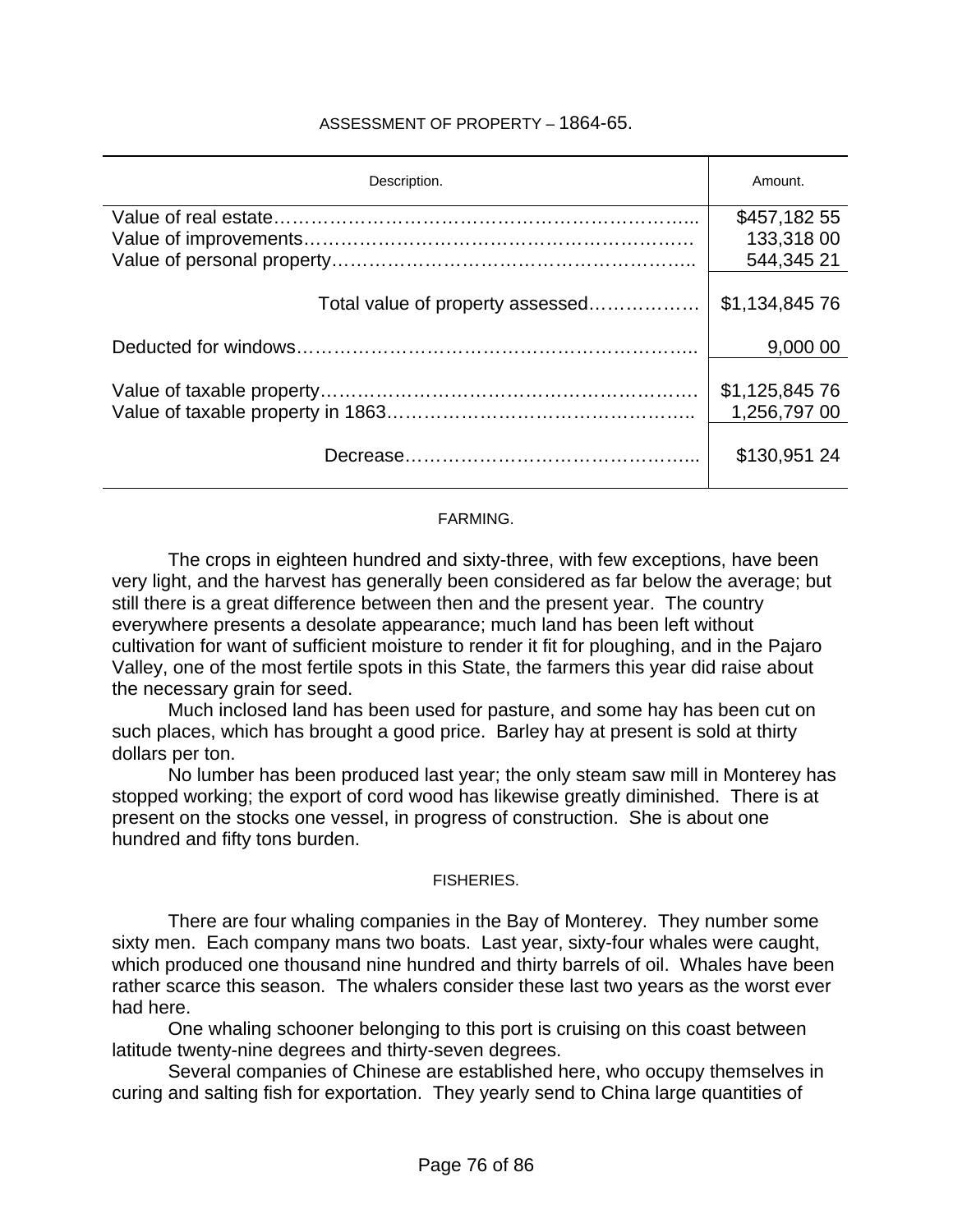dried fish, and a certain univalve shellfish, (*Haliotis Occidentalis*,) commonly called in the Spanish language, "Aulon." This shellfish, formerly in great abundance, was a certain resource for the indigent to fall back on, supplying them in case of need with nutritious and wholesome food. But the Chinese have almost exhausted the same along with the whole coast between Monterey and San Diego. The want of this supply will be felt severely this year in some of the lower counties.

 The mode of fishing of the Chinese is likewise so destructive that the rockfish, cod, etc., are also fast disappearing.

FERRIES, TELEGRAPHS, ETC.

 There are three ferries over the Salinas, and one over the Pajaro River. But of these only one is permanent, and this is at the mouth of the Salinas, on the line of travel from Monterey to Watsonville; the others are not needed during the dry season.

 One toll bridge crosses the Pajaro River on the line of travel from San Juan to San José.

 The telegraph line connecting Monterey, Watsonville, San Juan, etc., is of the extent of forty-nine miles in this county.

 Two newspapers are published in this county – one in Monterey City, the Monterey Gazette, and one in the town of San Juan, the Monterey County Journal. Both are weekly.

### MINERAL LANDS.

 Since the last two years many mining claims have been taken up, and some companies incorporated, among them the Gabilan, Saragoza, Soberana Maria, and Buri-Buri. The first two named are located on the Gabilan Range, the third in the San Antonio Mountains, and the last among the hills on the southern slope of the Gabilan. The results of the working have until now not been such as to deserve notice, and therefore I will pass this matter over, and leave the same for my next year's report, when perhaps I will be able to state some positive facts in relation to the working and yielding of the mines aforesaid. The general impression is that the Gabilan (silver mine) and Buri-Buri (copper min) hold forth the best hopes. A mill has been erected, and great activity prevails at the former. At the last named the works have for the present been suspended.

All of which is respectfully submitted,

 WM. J. McGARVEY, Assessor, Monterey County.

Per J. RUNEDS, Deputy.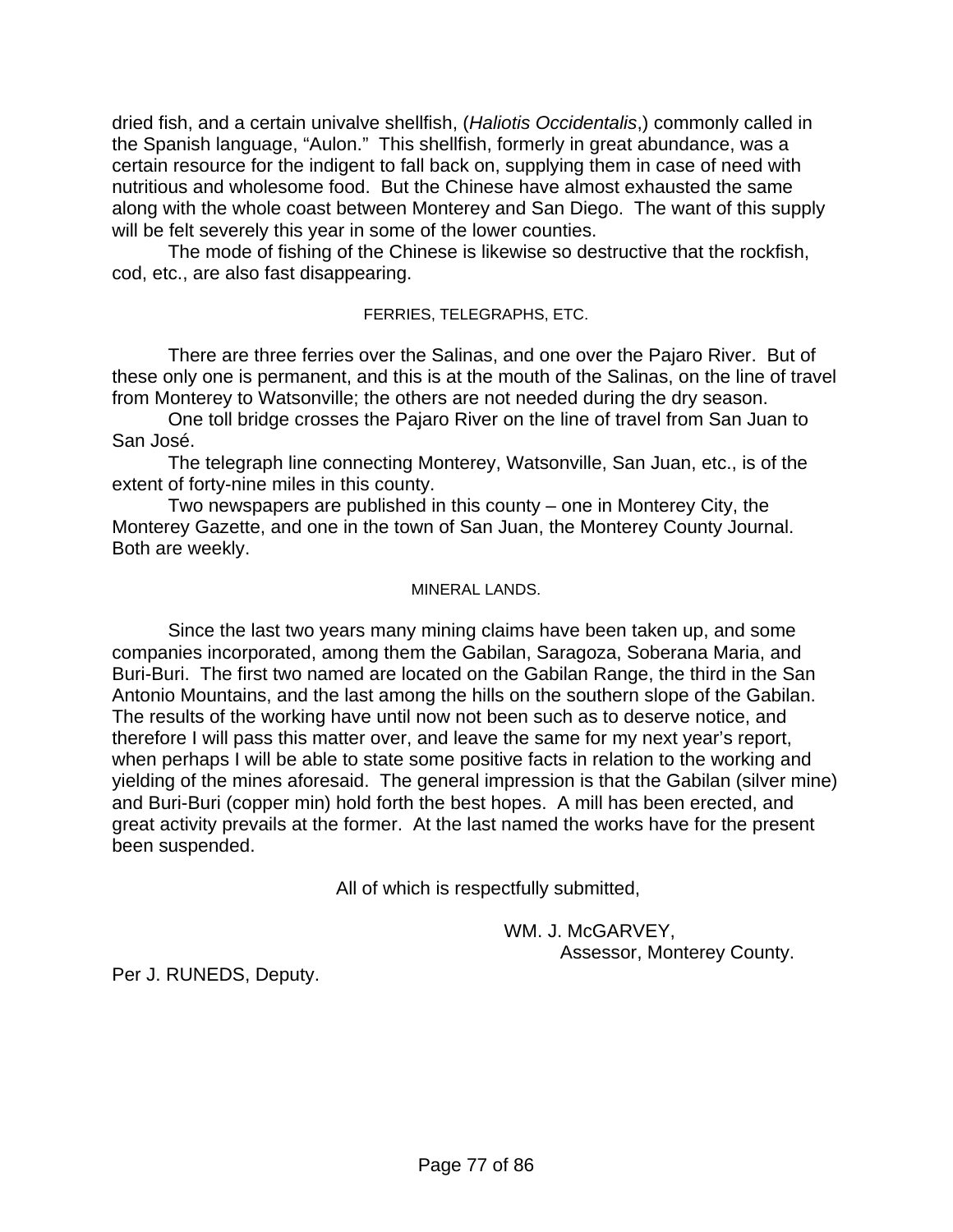# METEOROLOGY.

## *Abstract of Meteorological Observations, by Dr. C. A. Canfield, at the City of Monterey, from October* 1, 1863, *to September* 17, 1864.

LATITUDE 36° 36' LONGITUDE 121° 52'

|                                                   | Octobel<br>¬<br>8 | š<br>ਠ<br>→<br>8 | O<br>8<br>$\mathfrak{c}$ | ရွ<br>98 | т<br>ebruary,<br>1864 | March,<br>1864  | April,<br>∸<br>98 | May,<br>$\overline{\phantom{a}}$<br>86 | ξ<br>→<br>$\infty$<br>$\infty$ | yuly<br>86      | nôn<br>8 | Septem<br>1864 |
|---------------------------------------------------|-------------------|------------------|--------------------------|----------|-----------------------|-----------------|-------------------|----------------------------------------|--------------------------------|-----------------|----------|----------------|
| Greatest heat at 2 P. M., Fahrenheit              | 83                | 77               | 66                       | 73       | 74                    | 74              | 84                | 76                                     | 76                             | 71              | 77       | 72             |
| Greatest cold from 7 A. M. to 9 P. M., Fahrenheit | 45                | 40               | 33                       | 40       | 39                    | 44              | 41                | 50                                     | 52                             | 53              | 55       | 51             |
| Average heat at 2 P. M., Fahrenheit               | 69                | 61               | 58 $\frac{1}{2}$         | 60       | $63\frac{1}{2}$       | $60\frac{1}{2}$ | 65                | 64 2/3                                 | 65                             | $65\frac{1}{2}$ | 68 1/3   | 68 1/2         |
|                                                   | 0                 |                  |                          |          |                       |                 |                   |                                        |                                |                 |          |                |
| Number of days without clouds                     |                   |                  |                          |          |                       |                 | 6                 |                                        |                                |                 |          |                |
| Number of days completely clouded                 |                   |                  |                          |          |                       |                 |                   |                                        |                                |                 |          |                |
| Amount of rain in inches and hundredths           | 0                 | 2.00             | 0.67                     | 3.65     | 0.04                  | 1.58            | 1.23              | 1.35                                   | 0.06                           |                 | 0.08     |                |
| Number of days with south or southwest winds      | 9                 |                  | 8                        | 5.       | 4                     | 15              | 14                | 21                                     |                                | 15              | 19       | 10             |
| Number of days with north or northwest winds      | 17                | 15               | 14                       | 21       | 15                    | 12              | 16                | 9                                      | 13                             |                 |          |                |
|                                                   | 6                 |                  | 3                        | 4        | 6                     | 2               |                   |                                        |                                |                 |          |                |
|                                                   |                   |                  |                          |          | 5                     | 3               |                   |                                        |                                | 14              | 11       |                |
|                                                   |                   |                  |                          | 2        | $\Omega$              |                 |                   |                                        |                                |                 |          |                |
|                                                   |                   |                  |                          |          |                       |                 |                   |                                        |                                |                 |          |                |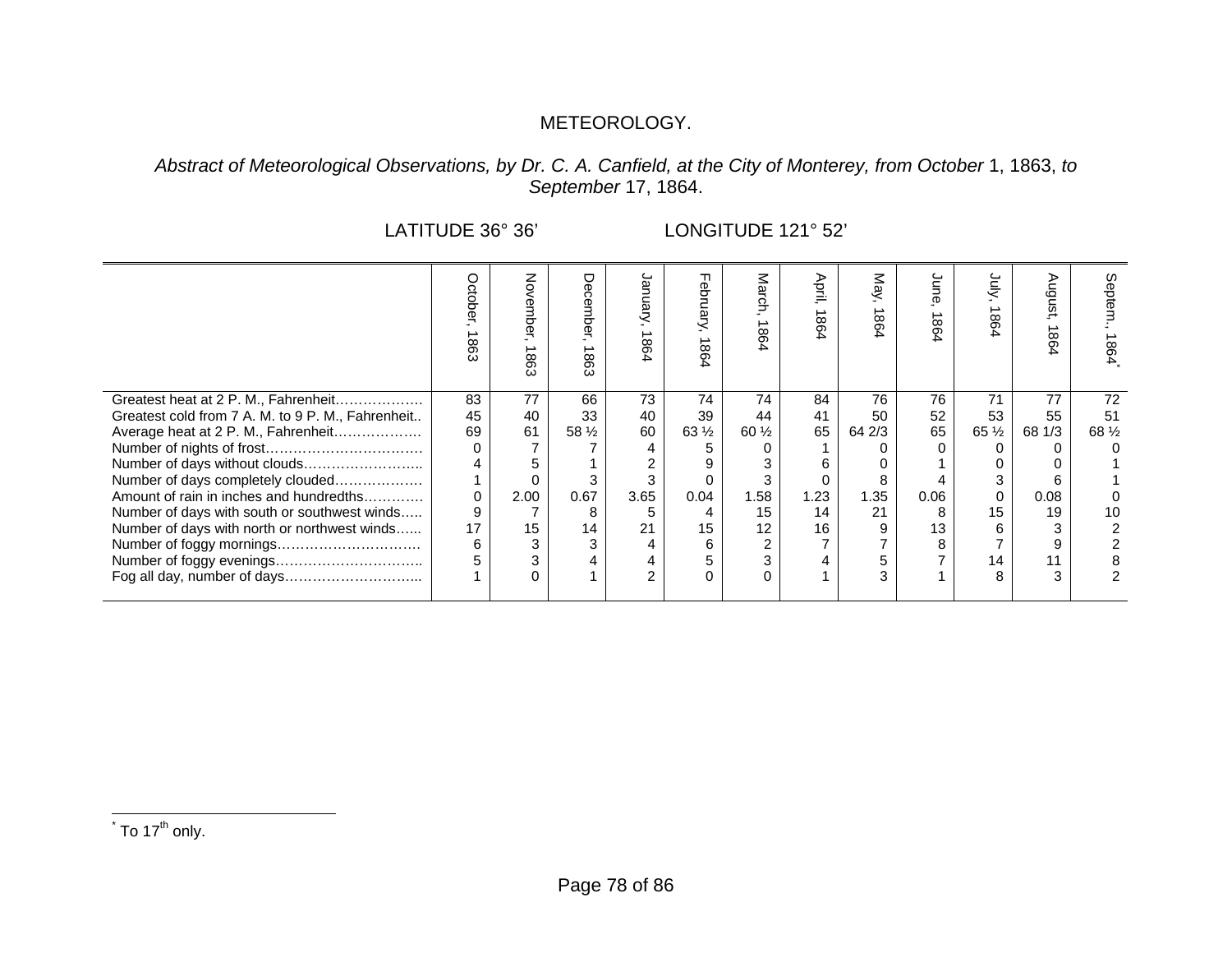# PLACER COUNTY.

WALTER B. LYON…………………………..County Recorder.

RECORDER'S OFFICE, Placer County, Auburn, October 19, 1864.

Hon. J. F. HOUGHTON, Surveyor-General:

 SIR: - Inclosed you will please find report, filled up as per blank form sent to this office for County Assessors to compile. This county being divided into ten Assessor Districts, and some of the Assessors having been very remiss in the discharge of their duties, I found it very difficult to obtain anything like a correct data to go by in making this report. I am of the opinion that it is very nearly correct, although not as full as it should have been.

Very respectfully, &c.

 WALTER B. LYON, Recorder of Placer County.

# SANTA BARBARA COUNTY.

\_\_\_\_\_\_\_\_\_\_

AUGUSTIN TANSENS…………………………..County Assessor.

September 30, 1865.

Hon. J. F. HOUGHTON, Surveyor-General:

 SIR: - The County of Santa Barbara has probably suffered more than any other from the excessive drought of eighteen hundred and sixty-three and eighteen hundred and sixty-four. The horned stock and horses have died in great numbers and in the present month of October at least two thirds of that class of animals have perished from want of pasture and the ravages of bears and lions. How many more may die before the grass becomes sufficiently sustentative in the spring of eighteen hundred and sixtyfive, depends on the early rains of the incoming season. Nearly all the young under a year old have already perished. The mortality and loss among sheep has not been so great, but the increase nearly all died. It is estimated that one third of the numbers existing in eighteen hundred and sixty-three have been lost by hunger, nostolagia, removals, and the destructive animals, who have been unusually bold and daring during the last twelve months. The clip of wool has also been much inferior to that of eighteen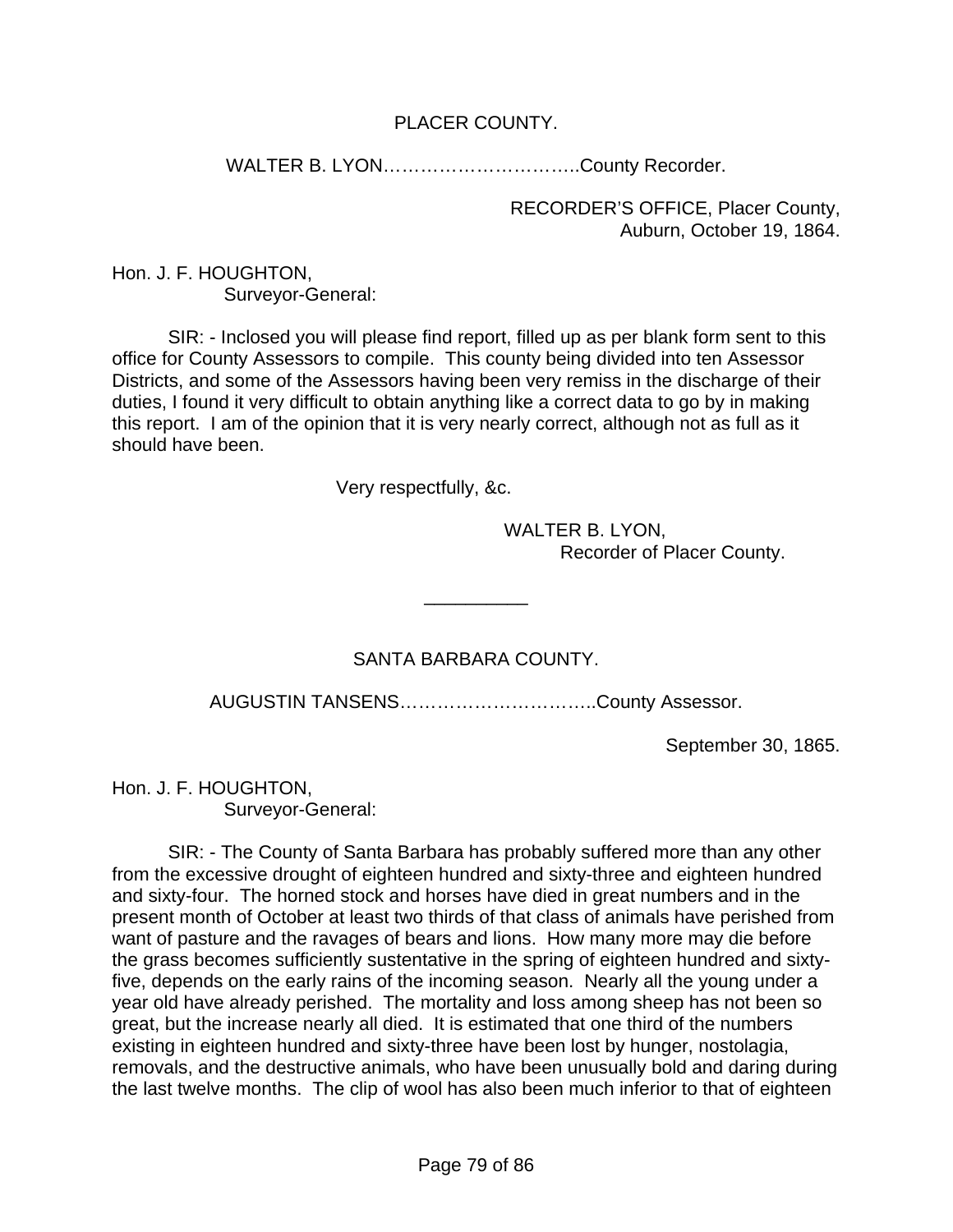hundred and sixty-three or eighteen hundred and sixty-two. The losses entailed on the rancheros have been ruinous, as the affliction of the drought came at a time when the market was in a terribly depressed state from over-abundant supplies, combined with the debts of preceding years, the great scarcity of money, and the great fall in price of all animals. From a combination of these causes, stock owners were obliged, at immense sacrifice, to pay off debts contracted when cattle were selling at from twenty dollars to twenty-five dollars, by selling the same animals at from four dollars to six dollars; in consequence of which many persons have been reduced from comfort, or comparative affluence, to great distress and even, in many cases, want. Very little land has been in successful cultivation, as the winds and storms of sand prevailing in the spring and summer, combining with the drought, in almost every instance blasted the hopes of the cultivator. Even fodder for horses has been obliged to be brought from abroad; and, except in a few choice localities, not even garden vegetables have escaped. Near San Buenaventura the old irrigating ditch of the Mission, laid out before eighteen hundred and twenty-five, has been repaired for several miles, which enabled the settlers in that vicinity to cultivate successfully some four hundred or five hundred acres of land with barley, corn, potatoes, and other crops, which yielded abundantly, and remunerated the farmers handsomely.

 There are over fifty thousand bearing vines in the Old Mission and private vineyards of the county, which were planted before eighteen hundred and twenty-five, and have always yielded an exceedingly fine red wine of excellent body and quality. If these vineyards were in the hands of capitalists and competent cultivators, there can be no doubt that their product of wine and brandy would be equal to the best of Spain, France, or Italy. The fruit is very abundant, sweet, and easy of growth; and there are large quantities of land admirably adapted to soil and climate to compete with the vine lands of Southern Europe.

 The olive succeeds admirably; there are now, at least, not less than one thousand trees forty years old in the gardens of the founded Missions of the county. The oil and olives they yield are, in every respect, equal to those of Spain. The fig, peach, pomegranate, quince, walnut, almond, pear, plum, cherry, and, indeed, every fruit and vegetable of the Mediterranean, succeed as well in this county as in their native soil – some of them greatly improve. The maguey, or American aloe – so common in Mexico as producing the liquor called pulque, and the leaves of which are there so extensively used in the manufacture of rope and paper – grows luxuriantly wherever planted, and comes to perfection in six years, and not, as it does in the Northern States and Europe, in a hundred; hence, its vulgar name of century plant. The root of this plant, when washed and fermented, furnishes the Mexican spirit called mescal, which is the same as our whiskey in flavor, and greatly improves by age. The common cactus plant, or nopal tuna, of Mexico, also grows very abundantly here, and yields excellent fruit. It is very desirable and its growth should be encouraged in the mining counties, as it is hardy and is not effected by drought. Cotton and tobacco, wherever planted here, have grown admirably, and large tracts of land could be cultivated in those products.

 There is a large extent of very fine land in the valley of the Staticos, or Santa Clara River, which is now occupied by pasture ranchos; and also, equally as much in the lower part of the Valley of Santa Inez, near the sea. Several large tracts have been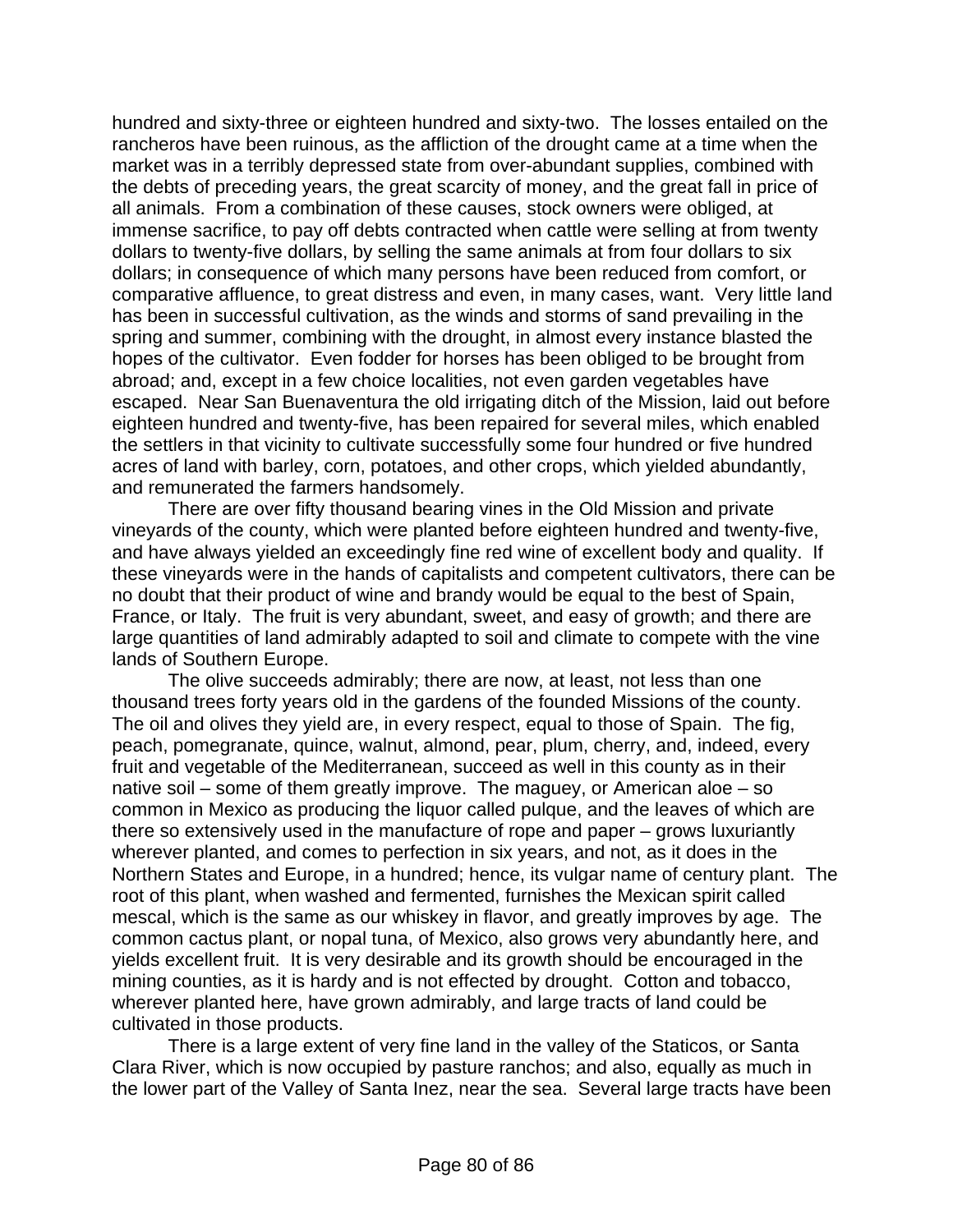disposed of at very low prices, and there is no doubt the investments are amongst the most secure and certain of any in the State. The low prices at which ranch lands can now be bought offers great inducement to capitalists who have large flocks of sheep. No other county in the State offers a climate superior to Santa Barbara for this valuable class of stock, and the pastures are excellent in quantity. Indeed, for many years cattle will be so few in number that the county will be able to maintain with ease several million head of sheep at very little expense or trouble. Nearly all the county is underlaid with asphaltum or mineral pitch, which exists in all forms and consistencies – from that of liquid oil to the consistency of tar or putty, or the hardness of stone. There is not a district or county in the State where it is so abundant, or so easy to work, or for the purpose of export. Much of it lies immediately on the ocean coast, half a mile from ship anchorage. A wealthy company of San Francisco capitalists made large investments in asphaltum deposits in eighteen hundred and sixty-four, which it is designed soon to work on an extensive scale.

> AUGUSTIN TANSENS, County Assessor of Santa Barbara.

# SANTA CLARA COUNTY.

\_\_\_\_\_\_\_\_\_\_

D. M. HARWOOD…………………………..County Assessor.

ASSESSOR'S OFFICE, San José, Santa Clara County, October 27<sup>th</sup>, 1864.

Hon. J. F. HOUGHTON, Surveyor-General:

 SIR: - Inclosed please find my statistical report for this year. There has been some falling off in live stock since last year – as much has been driven from the county in search of grass, while some has died for wand of the same.

## AGRICULTURE.

 There is in this county a large proportion of arable land, which, in favorable years, produces most abundantly of the cereal crops, but the two past seasons have been so dry and unfavorable that many farmers are becoming disheartened and farming interests are being somewhat neglected; but as a portion of the valley produced largely, even this year, (the driest of all) by irrigating by means of artesian wells, or otherwise, where such means were available – and where such means were not at hand, by the process of summer fallowing the ground, which latter process is rapidly gaining in favor on the uplands of the valley.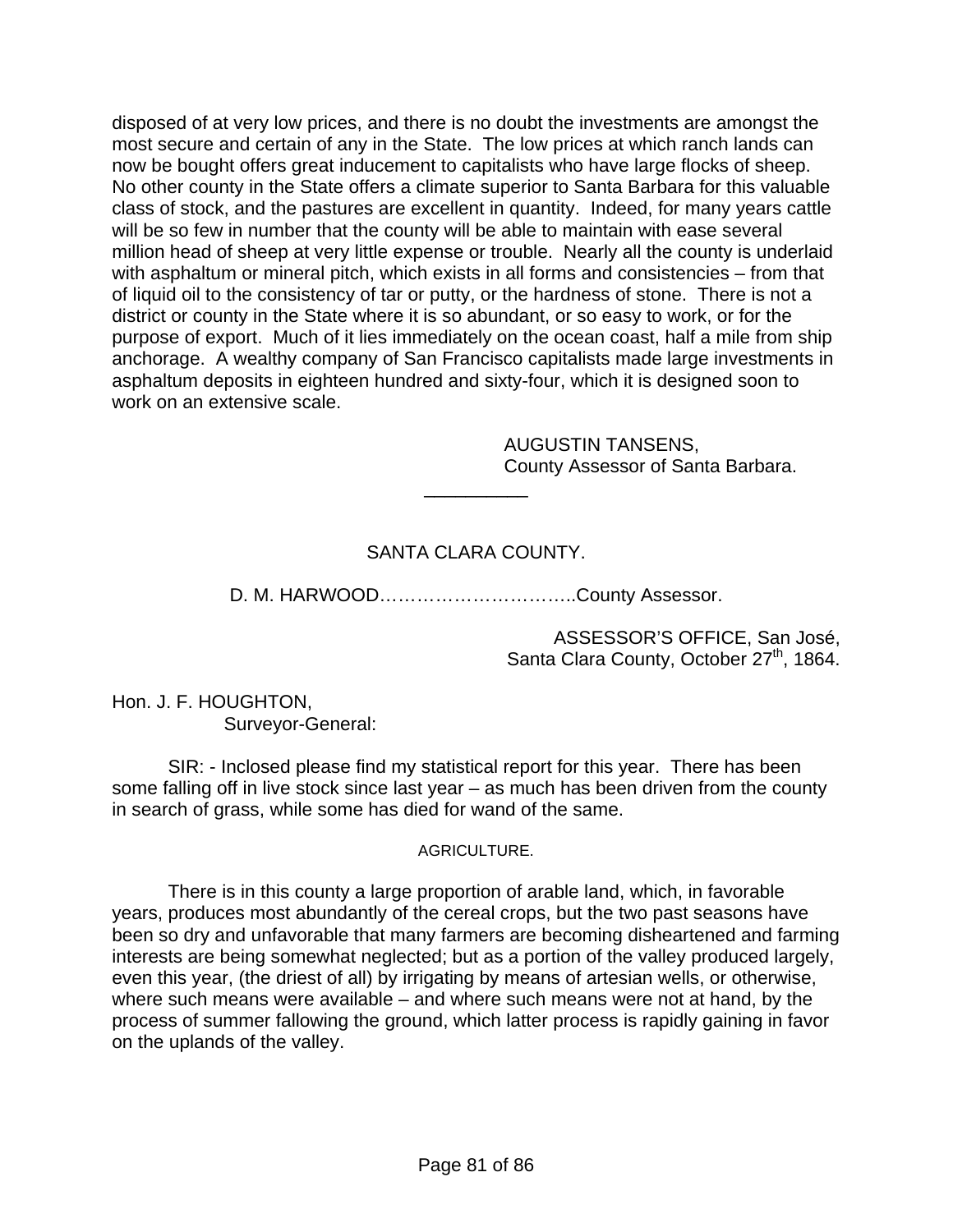### IN FRUIT AND VINE GROWING.

 There is even more interest manifest. It has been ascertained that the climate of this valley is as well adapted to fruit culture as any of the coast valleys. Also, the culture of the vine, so far as it has been tested, has proved a remarkable process.

#### MINERALS.

 In minerals, we have not much to boast of, except quicksilver, of which there are in this county three mines tolerably well developed. Standing first and foremost if the famous New Almaden mine, which is turning out weekly large amounts of the valuable metal, and still the mine improves in richness and product. The second in importance is the Guadalupe mine, situate only four miles from New Almaden, which was lately transferred by the Baltimore Mining Association to a New York company, who are now prosecuting the work vigorously, under the superintendence of Dr. J. E. Mayo. They have lately struck very rich ore in their sixth level, four hundred feet below the bed of the creek, which is worth sixty-five per cent in quicksilver, together with a slight sprinkle of copper and silver. They have also found good ore in a hill near their town and works. The company expect soon to realize dividends. The third in order is the Enriquita mine, situated half way between Guadalupe and New Almaden, and owned by the same company as the latter, viz: the Quicksilver Mining Company of Pennsylvania, all of which they purchased last year, together with the two mountain ranchos of San Vicente and Las Capitancillos, for the sum of one million seven hundred and fifty thousand dollars, gold coin of the United States.

 There has been of late considerable excitement caused by the discovery of copper and silver mines near Almaden. The silver mines are not far enough developed to ascertain their worth, but the copper mines have been well tried by at least one company, and found to be good, some of the ore being worth thirty to forty per cent of copper. Copper is also found in other parts of the Santa Cruz mountains, but the mines are not being worked to any extent or advantage.

### MINERAL SPRINGS.

 There are also known to be two good mineral springs in this county, one of which, the soda spring at New Almaden, has a high reputation at home and abroad. Another mineral spring has been discovered in the mountains west of the Town of Saratoga, (formerly McCartysville,) where a San Francisco firm are about erecting a fine hotel. This spring is said to contain the proper medicinal qualities for the cure of many of the troubles to which the human body is subject.

### BOUNDARY LINES.

In regard to boundary lines, there is a few thousand acres of land in dispute between this county and San Mateo, which lies between two different branches of the San Francisquito Creek, which we are in hopes will be adjusted without any serious legal troubles.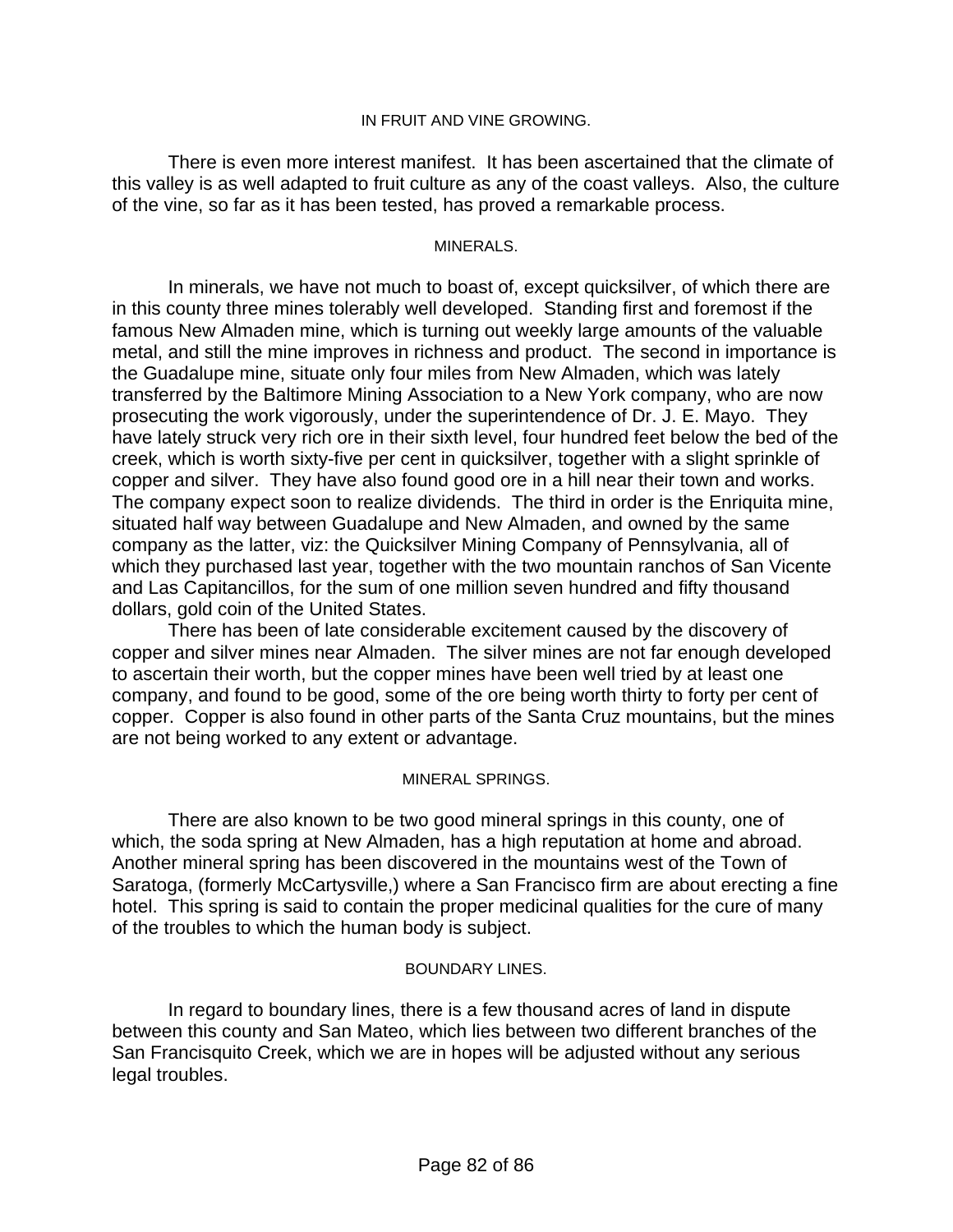With much respect, I remain your obedient servant,

 D. M. HARWOOD, Assessor Santa Clara County.

## SAN DIEGO COUNTY.

 $\overline{\phantom{a}}$ 

JOHN L. McINTIER...................................County Assessor.

SAN DIEGO, September 10<sup>th</sup>, 1864.

Hon. J. F. HOUGHTON,

Surveyor-General:

 SIR: - In compliance with your request and with the law, I have the honor to submit my report for the current year. I find it almost impossible to comply strictly with the requirements of the law, but have done so to the best of my ability.

 The fruit culture is on the increase, but the value of all kinds is much less than in former years. The grape culture is improving yearly.

 All kinds of live stock have depreciated in value about one half, yet many of the stock raisers, having seen the necessity of improving the quality of their stock, have introduced fine blood American stallions, bulls, and rams.

 Lands have depreciated in value since last year. This being a stock raising county, and so remote from market, not much attention is paid to agriculture further than for domestic use.

 As a wool growing county, I think it will compare with any other in the State. It is worth while to remark, that in the future this branch of industry promises to be the most lucrative of any other in our midst.

 We have one school, which will compare favorably with any other country schools throughout the State.

For full particulars please refer to schedule inclosed.

Very respectfully, your obedient servant,

 JOHN L. McINTIER, Assessor San Diego County.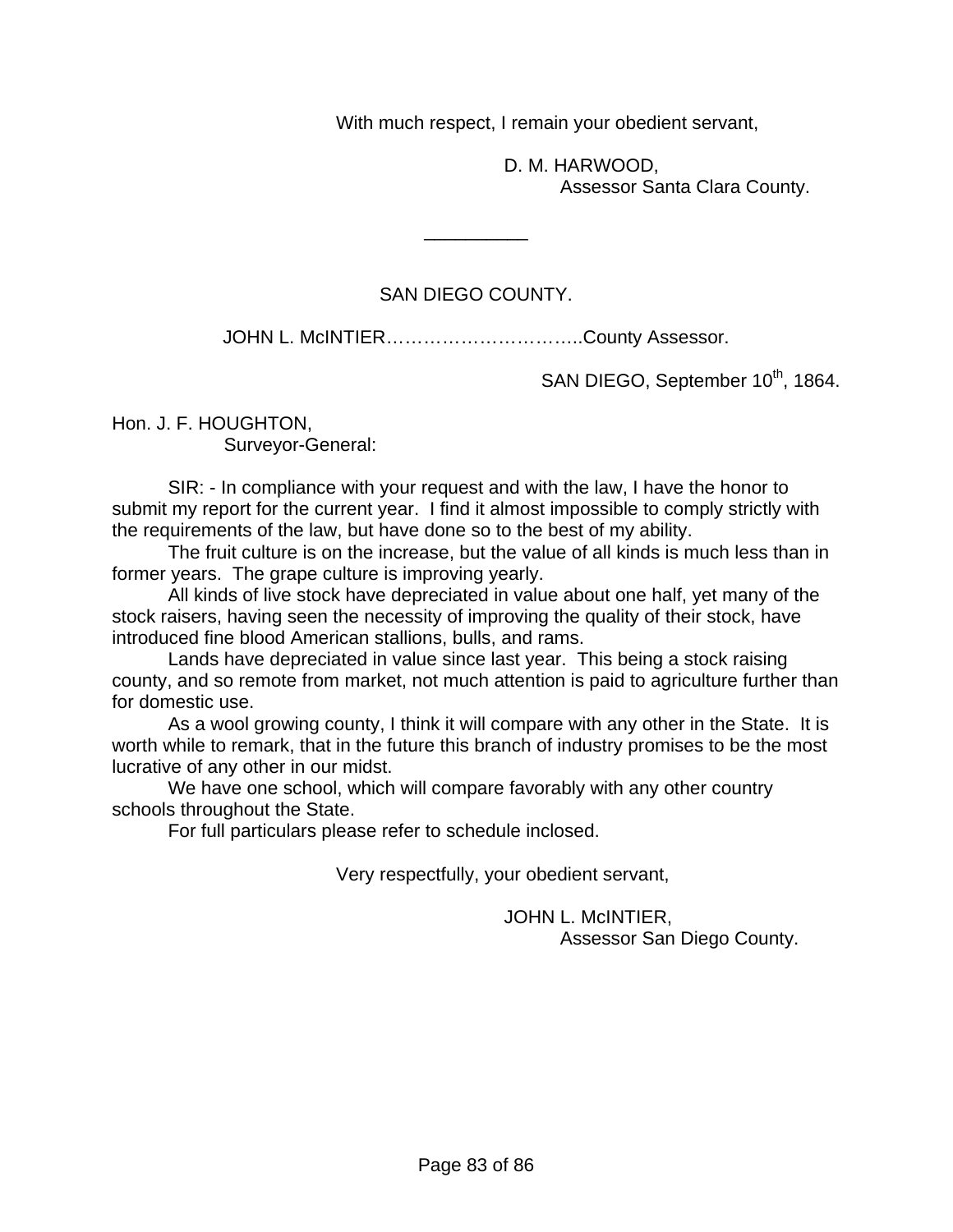## SHASTA COUNTY.

A. P. LADD…………………………..County Assessor.

ASSESSOR'S OFFICE, SHASTA COUNTY, Shasta, October 13, 1864.

Hon. J. F. HOUGHTON, Surveyor-General:

 SIR: - In compliance with your order I herewith transmit to you my annual report of statistics, etc., of Shasta County.

### AGRICULTURE, ETC.

 This county heretofore has made few reports, if any, as regards the agriculture and other products.

 Farmers, generally speaking, have reaped fist rate crops this year; and, in fact, will realize more clear cash than they have for any two years previous.

 The several branches of industry in this county, viz: agriculture, mercantile, and mining – I am happy to inform you, are in a very prosperous condition. The breed of stock is improving as well as we could expect, considering the excitement we have had for the past year in "feet." Fruit growing in this county seems of late to occupy the attention of a number of our farmers and gardeners, and, I think, they meet with good success, or they would not pay so much attention to the business. There is a first rate market for all early fruits in Trinity and Siskiyou Counties. Shasta County, situated as it is, has the advantage in raising early fruits; and, in fact, I think the flavor and quality of our fruits are equal to any on the Pacific coast. The facilities for the cultivation of the grape vine in this county, I think, cannot be excelled in this State.

### MINES AND MINING.

 Our mining interests are still occupying the attention of much the larger portion of our population. In fact the excitement has been so great for the past two years, consequent upon the discovery of copper and silver lodes in the different sections of this county, that most of our citizens have money invested in the development of the mines; and you will notice in my report that the capital stock of incorporated companies in this county which are now working, amounts to the sum of four million two hundred and twenty-nine thousand five hundred dollars. Several of the companies have commenced to ship ore, and others are about to erect mills. There are quite a number of moneyed men from San Francisco and elsewhere who are interested in these mines. I think in a few years Shasta County will be ahead of any county west of the Sierra Nevadas, as far as gold, silver, and copper mining is concerned. There is not question of this; but it takes money and time to make such mining profitable. Nevertheless, when capitalists take hold, everything goes along well. I believe that Professor Whitney has remarked that Shasta County was ahead of any county in this State as regards minerals; and from all appearances I have no doubt it will turn out to be true. We have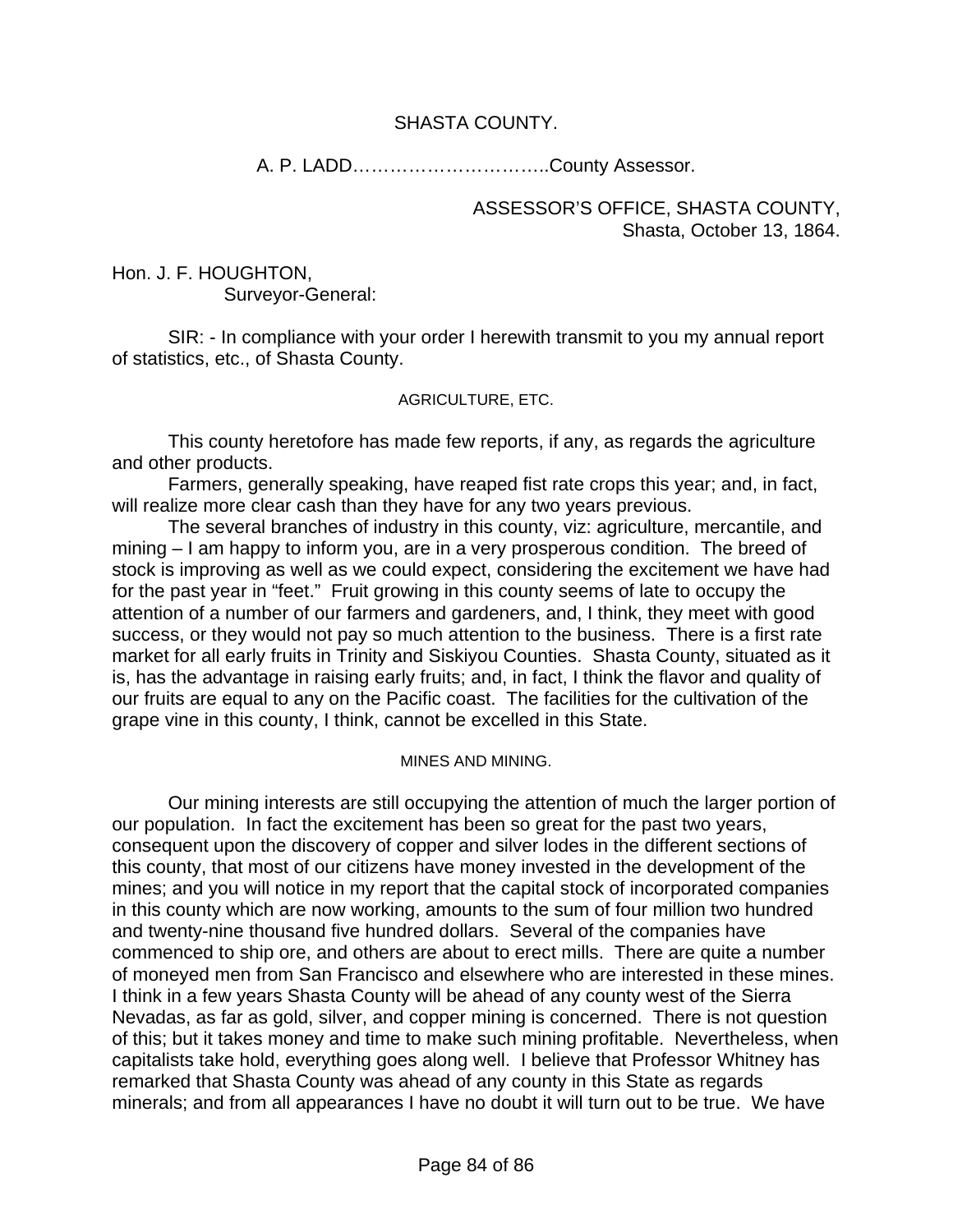five quartz mills in this county for crushing gold-bearing quartz, three of which are now running and paying the stockholders heavy dividends; two are under repair; and, I think, in another year we will have several more in running order, as there is gold-bearing quartz in abundance to keep any number of mills running for centuries.

 The taxable property, real and personal, of this county, amounts to one million eighty-four thousand two hundred and ninety-three dollars and fifty-six cents. It may amount to a little more or less, as the Board of Supervisors have not acted on the subsequent assessment roll yet. I have given you the figures as near as I can ascertain up to the present time.

Respectfully, your obedient servant,

 A. P. LADD, Assessor of Shasta County.

## SISKIYOU COUNTY.

 $\overline{\phantom{a}}$ 

D. C. STEVENS…………………………..County Assessor.

ASSESSOR'S OFFICE, SISKIYOU COUNTY, Yreka, October 12<sup>th</sup>, 1864.

Hon. J. F. HOUGHTON, Surveyor-General:

 SIR: - In compliance with the law, and agreeably to your request, I beg leave to submit the following general report: You will see by the report that I have not entered into a detailed account of the different varieties of fruit trees and vegetables, since it would be almost impossible to furnish anything near a correct list. People seldom keep an account of what they produce, so that in furnishing such statistics one has many difficulties to contend with, and must frequently rely upon his own judgment. What I have furnished, I have endeavored to give as nearly correct as possible. You will also perceive by the report, that there is a falling off in property in this as well as in most other mining counties, owing principally to the Northern excitements which enticed away many of our citizens, thereby causing a general depreciation in real estate. As regards pasturage, our county has been much favored. A great portion of the beef cattle having been driven to the northern markets, the prospect for cattle growing was never better; the pasture is good, and cattle can be raised with little or no attention during the entire year. Crops this season have been rather light, which may be in part attributable to the drought, frost, and the negligence of the farmers to put in full crops. Grain has been so cheap for two years past, that many had become partially discouraged, and did not put in a full crop. There never was a time in this county that the farmer was not, if industrious, diligent, and economical, amply remunerated for his labors. Farmers have